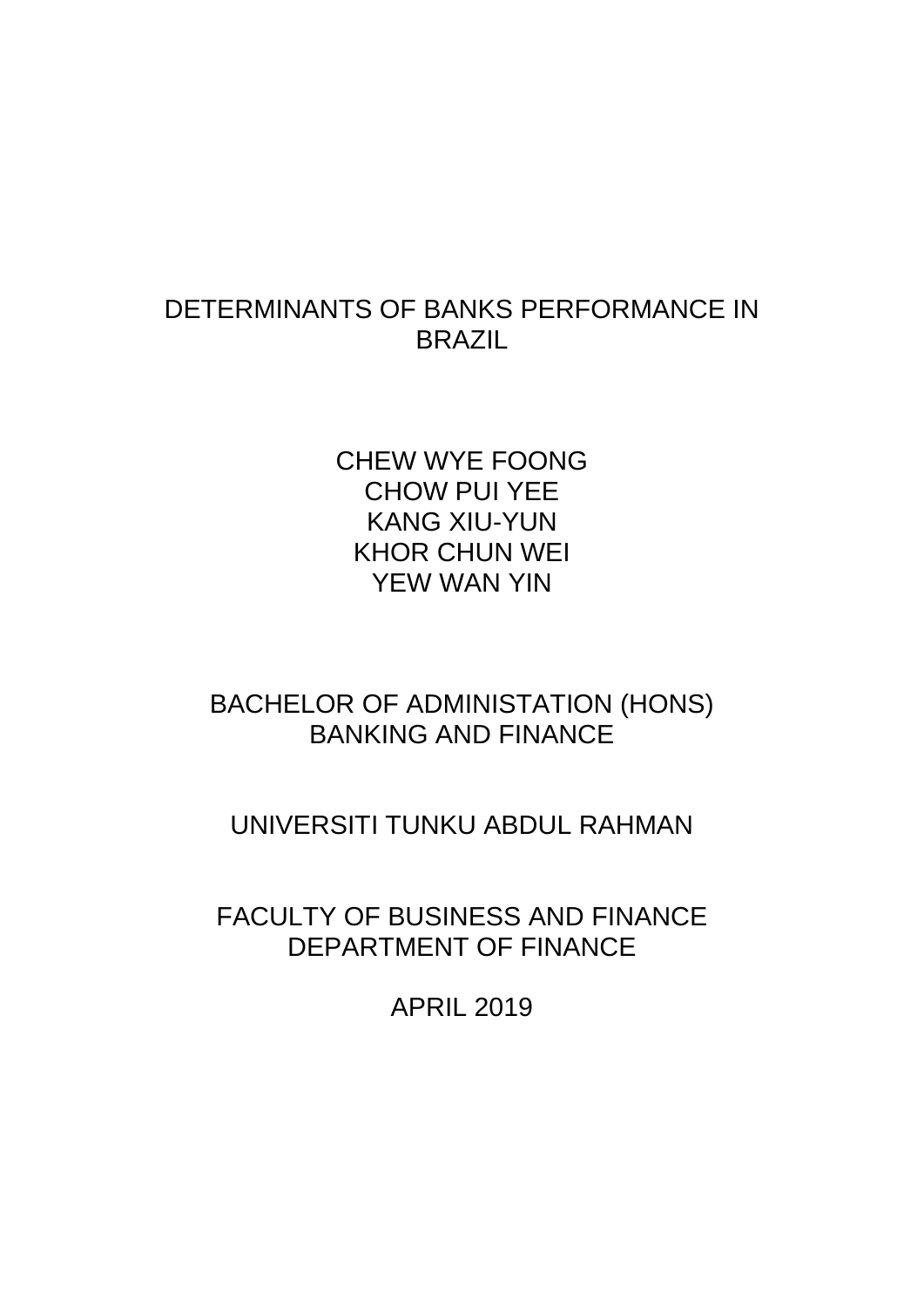Group C 35

# DETERMINANTS OF BANKS PERFORMANCE IN BRAZIL

BY

CHEW WYE FOONG CHOW PUI YEE KANG XIU-YUN KHOR CHUN WEI YEW WAN YIN

A final year project submitted in partial fulfillment of the requirement for the degree of

BACHELOR OF ADMINISTATION (HONS) BANKING AND FINANCE

UNIVERSITI TUNKU ABDUL RAHMAN

FACULTY OF BUSINESS AND FINANCE DEPARTMENT OF FINANCE

APRIL 2019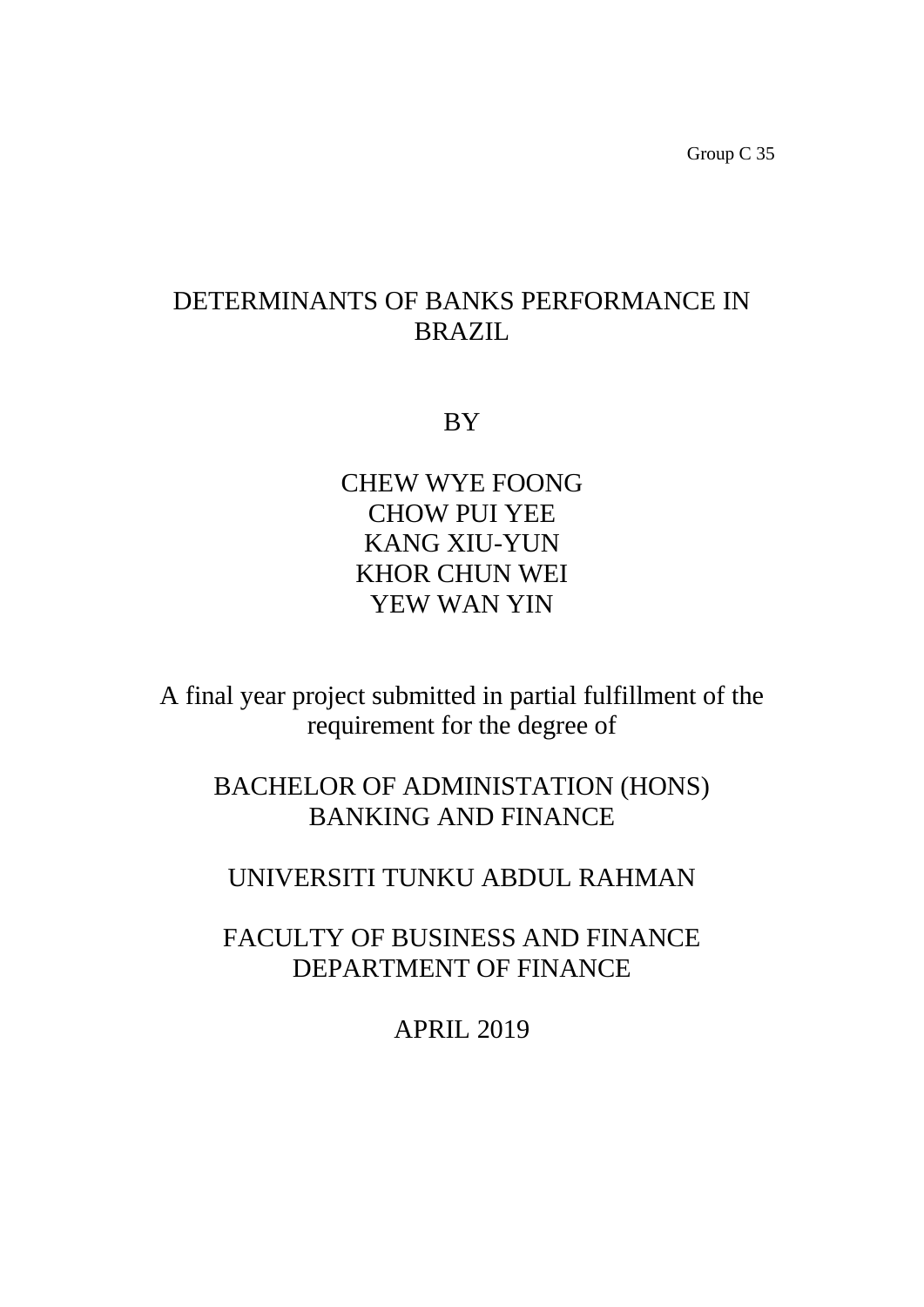Copyright @ 2019

ALL RIGHTS RESERVED. No part of this paper may be produced, stored in a retrieval system, or transmitted in any form or buy any means, graphic electronic, mechanical, photocopying, recording, scanning, or otherwise, without the prior consent of the authors.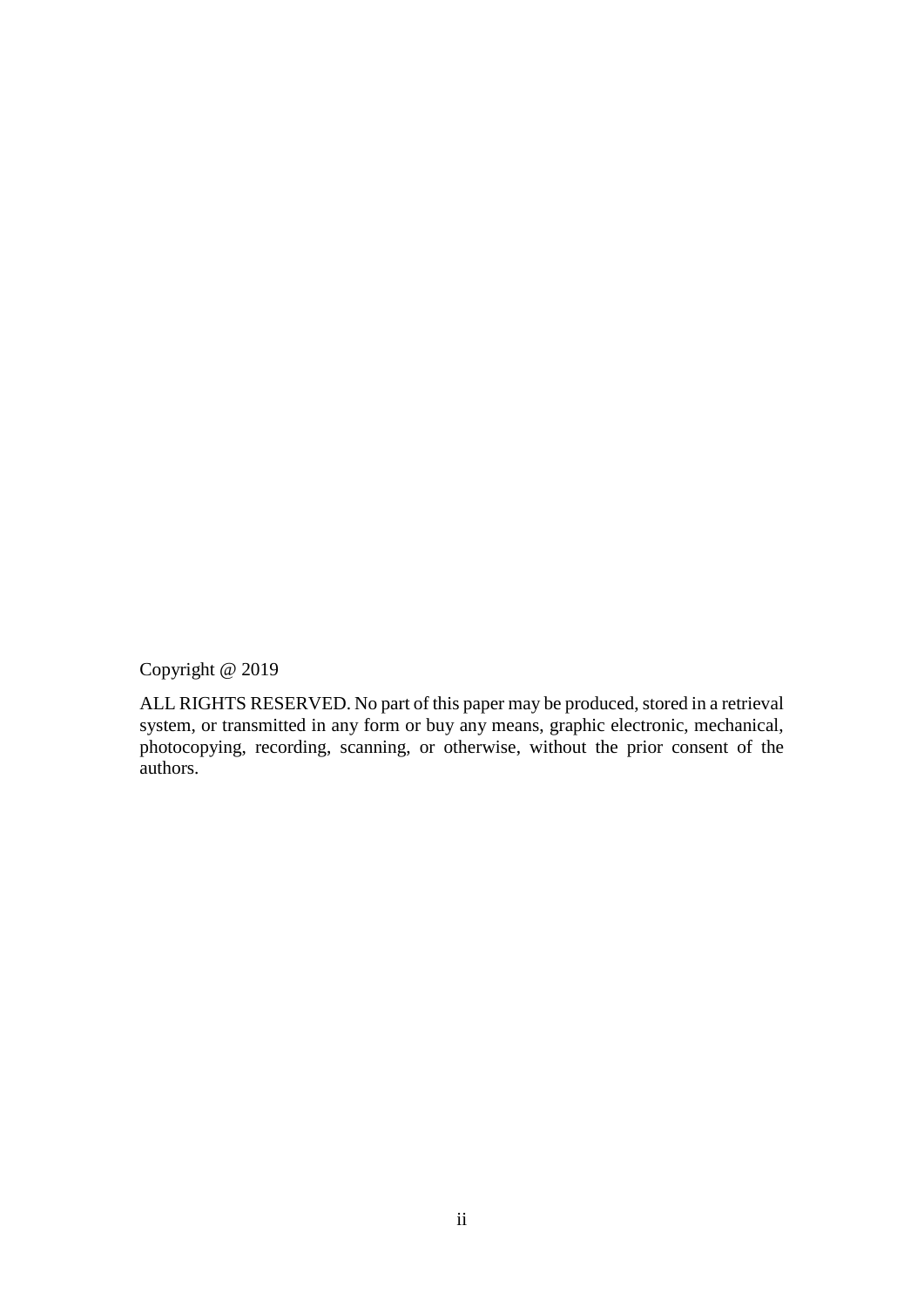### DECLARATION

We hereby declare that:

- (1) This undergraduate FYP is the end result of our own work and that due acknowledgement has been given in the references to ALL sources of information be they printed, electronic, or personal.
- (2) No portion of this FYP has been submitted in support of any application for any other degree or qualification of this or any other university, or other institutes of learning.
- (3) Equal contribution has been made by each group member in completing the FYP.
- (4) The word count of this research report is  $\qquad 15, 224$ .

| Name of Student:        | Student ID: | Signature: |
|-------------------------|-------------|------------|
| 1. CHEW WYE FOONG       | 15ABB05587  |            |
| 2. CHOW PUI YEE         | 15ABB02816  |            |
| 3. KANG XIU-YUN         | 15ABB05384  |            |
| <b>4. KHOR CHUN WEI</b> | 15ABB02153  |            |
| 5. YEW WAN YIN          | 15ABB05164  |            |

Date: 1 April 2019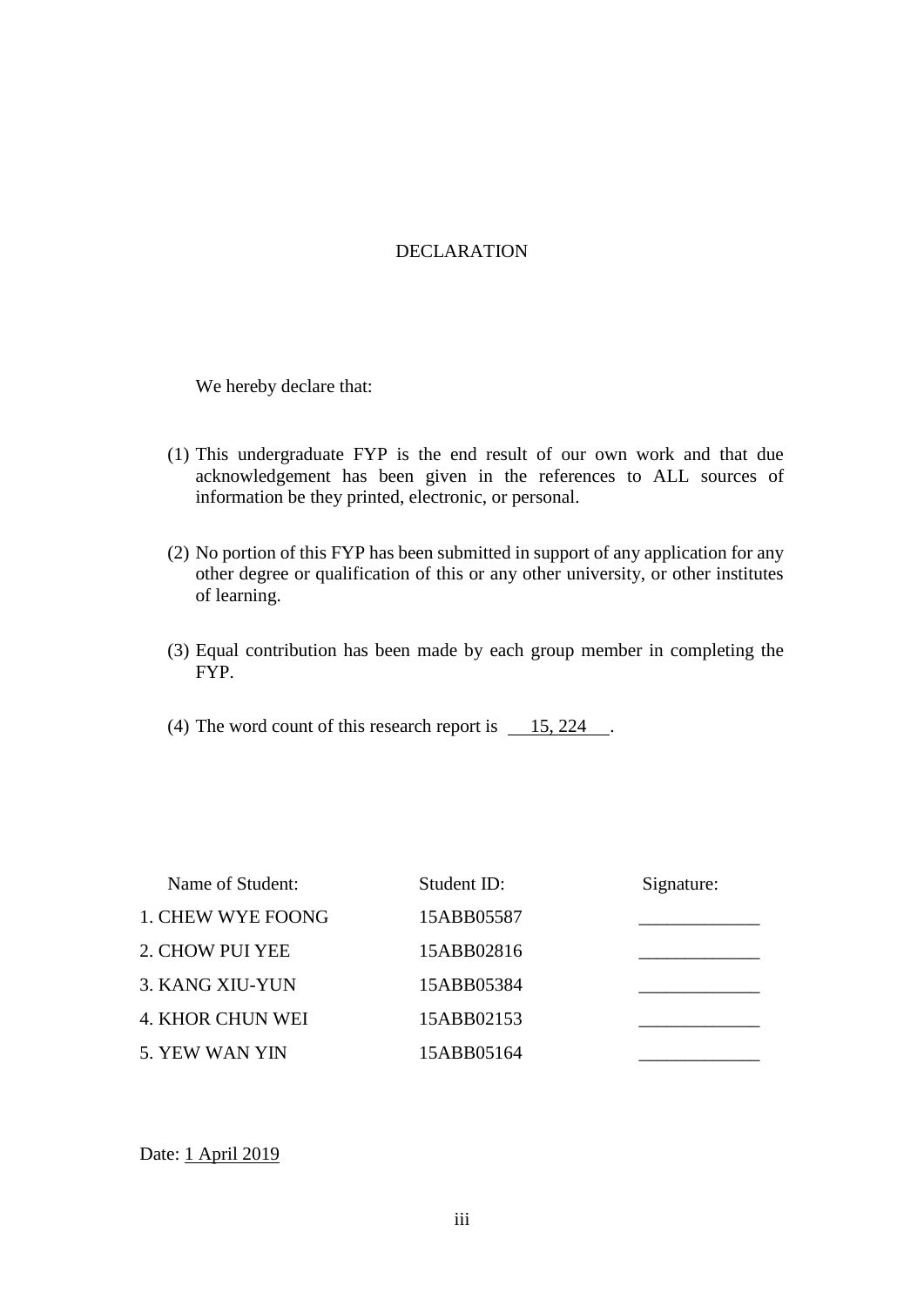#### ACKNOWLEDGEMENT

In this research, we would like to take this opportunity to express our appreciation to the people who had giving us a lot help and guidance. They deserve our greatest gratitude.

First of all, we would like to thank our supervisor, Mr. Tan Kock Lim. We are very grateful for his guidance and advices to us to complete this research. He had sacrifice his time to guide us to complete this research. We are very appreciate for his patient and support.

Next, we would like to express our thankfulness to Universiti Tunku Abdul Rahman (UTAR) for giving us this chance to conduct this research. We get a lot of knowledge and experience during the period of carrying out this research.

Lastly, we would like to thank to all of the group members of this research. Thank you for their contribution and cooperation to complete this research.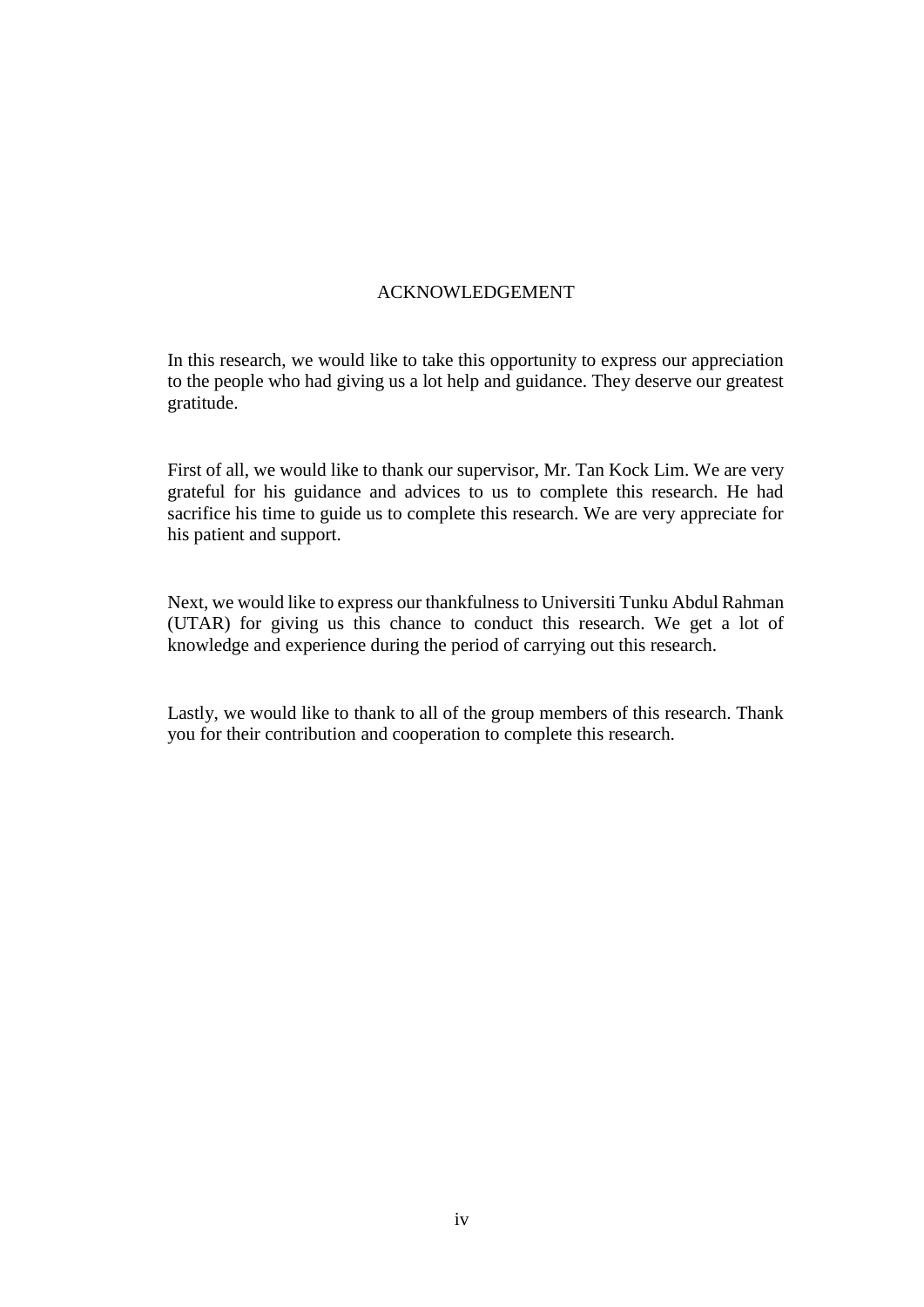### DEDICATION

First of all, we are dedicated to our supervisor, Mr. Tan Kock Lim for his guidance and advices to help us in completing this research.

We also like to dedicate to everyone who had giving guidance and advice to complete this research. Thanks for their supports and encouragement.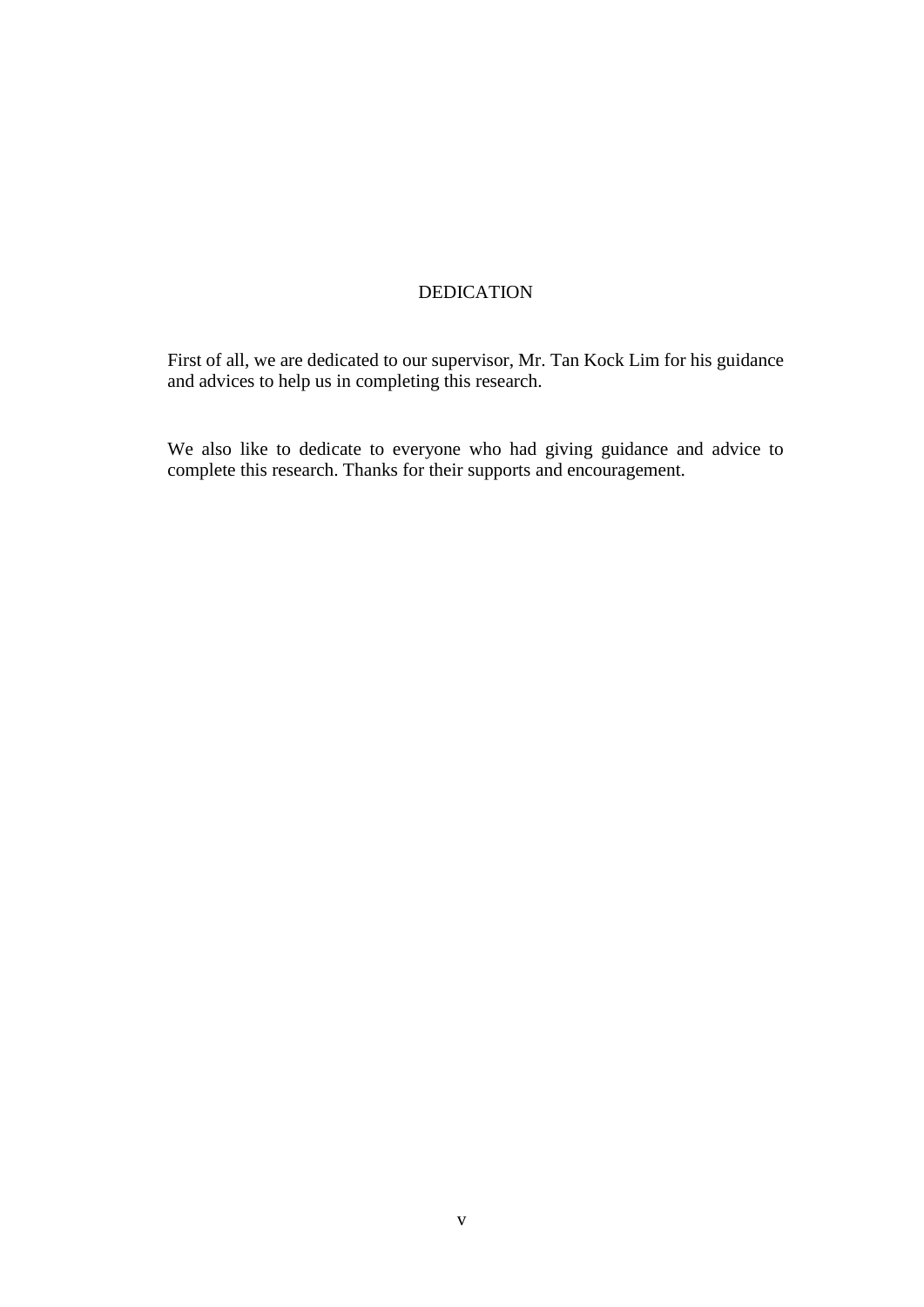### TABLE OF CONTENTS

| Page             |
|------------------|
|                  |
|                  |
|                  |
|                  |
|                  |
|                  |
|                  |
|                  |
|                  |
|                  |
|                  |
| <b>CHAPTER 1</b> |
| 1.0              |
| 1.1              |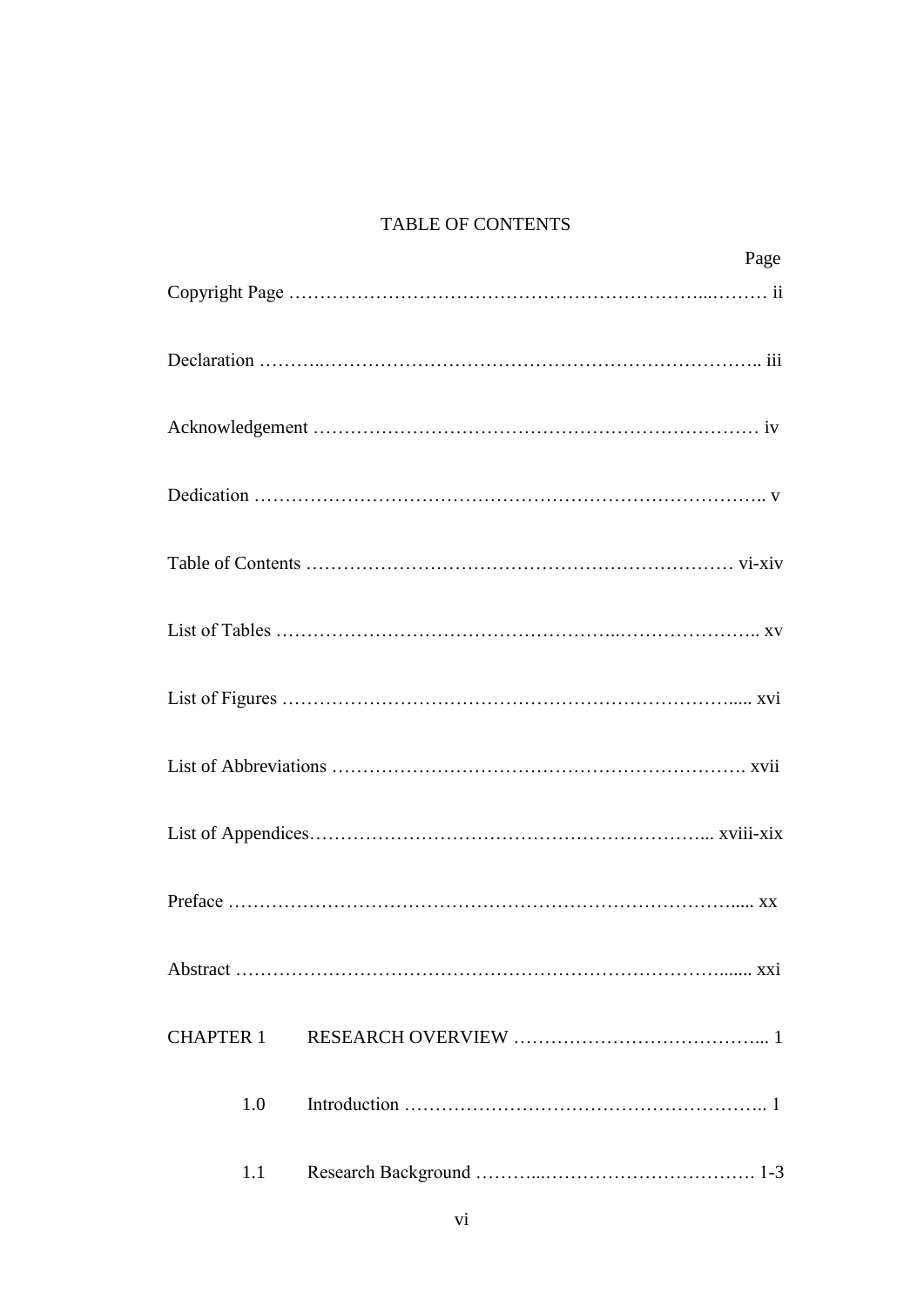| 1.2 |                                         |
|-----|-----------------------------------------|
| 1.3 |                                         |
|     |                                         |
|     | 1.3.2                                   |
| 1.4 |                                         |
|     |                                         |
|     | 1.4.2                                   |
| 1.5 |                                         |
|     | 1.5.1                                   |
|     | 1.5.1.1                                 |
|     | 1.5.1.2                                 |
|     | 1.5.1.3                                 |
|     | 1.5.2                                   |
|     | Gross Domestic Product  9-10<br>1.5.1.4 |
|     | 1.5.1.5                                 |
| 1.6 |                                         |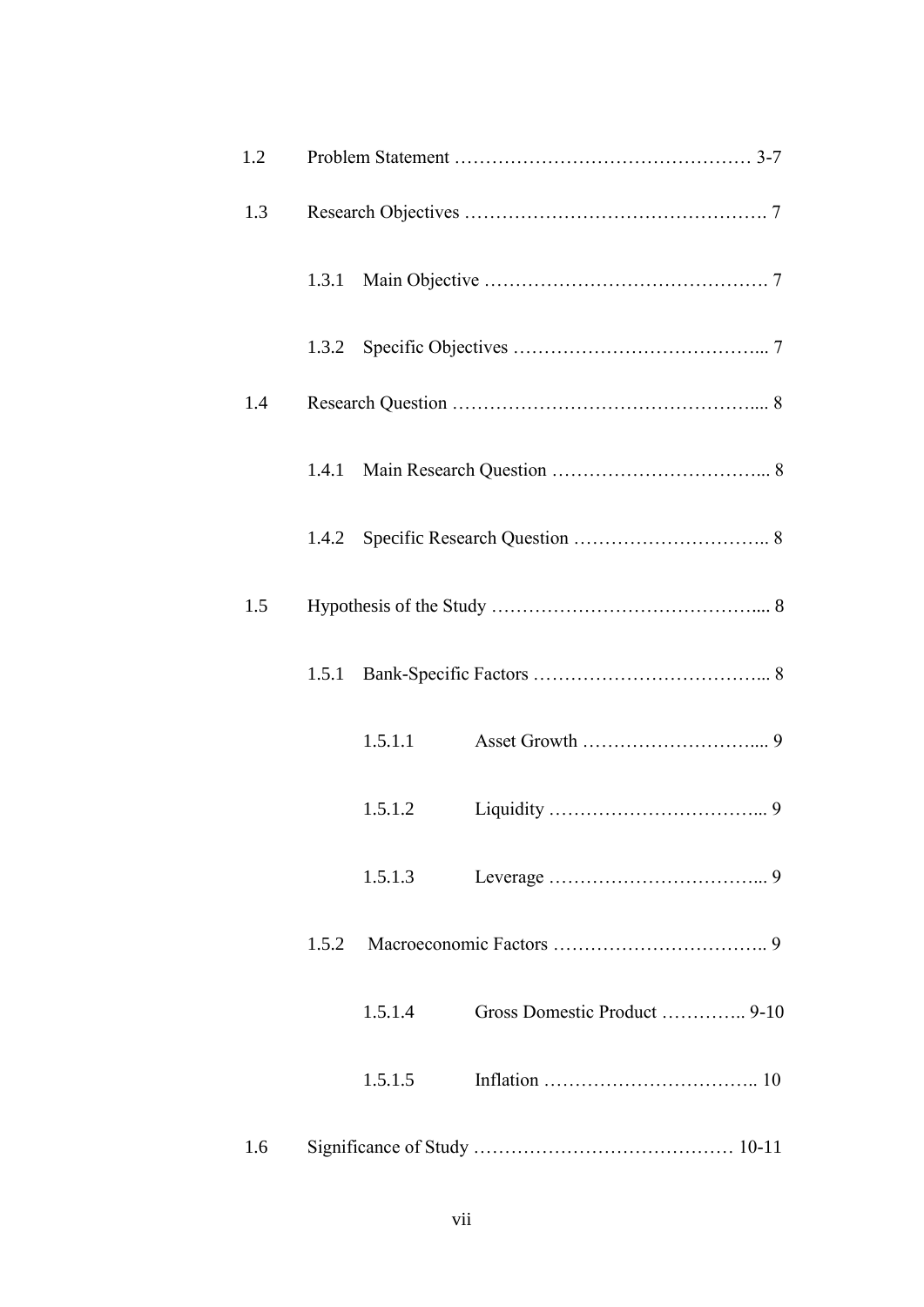| 2.0 |       |         |                                                         |
|-----|-------|---------|---------------------------------------------------------|
| 2.1 |       |         |                                                         |
|     |       |         | 2.1.1 Dependent Variable: Bank's Profitability  13      |
|     |       | 2.1.1.1 |                                                         |
|     |       |         | 2.1.2 Independent Variables: Bank-Specific Determinants |
|     |       | 2.1.2.1 |                                                         |
|     |       | 2.1.2.2 |                                                         |
|     |       | 2.1.2.3 |                                                         |
|     | 2.1.3 |         | Independent Variables: Macroeconomic Determinants       |
|     |       | 2.1.3.1 | Gross Domestic Products  19-20                          |
|     |       | 2.1.3.2 |                                                         |
| 2.2 |       |         |                                                         |
|     | 2.2.1 |         |                                                         |
|     | 2.2.2 |         | Bank Liquidity Creation Hypothesis  23-24               |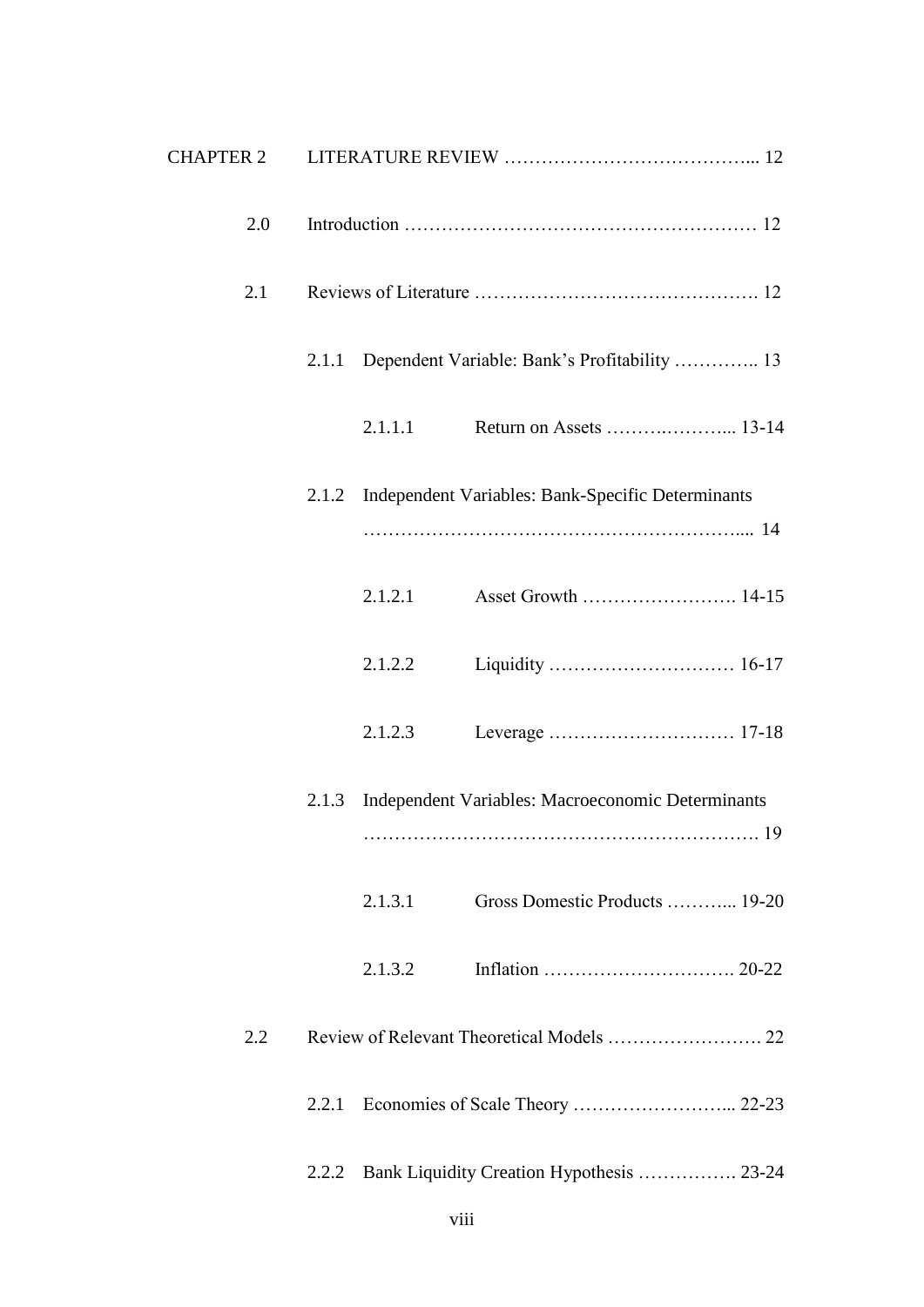|           | 2.2.3 Financing Theory (Risk-Return Trade Off)  24 |
|-----------|----------------------------------------------------|
|           |                                                    |
| 2.3       |                                                    |
|           | 2.3.1 Previous Conceptual Frameworks  26-28        |
|           |                                                    |
| 2.4       |                                                    |
|           |                                                    |
|           |                                                    |
|           |                                                    |
|           | 2.4.4                                              |
|           |                                                    |
| 2.5       | Conclusion                                         |
| CHAPTER 3 |                                                    |
| 3.0       |                                                    |
| 3.1       |                                                    |
| 3.2       |                                                    |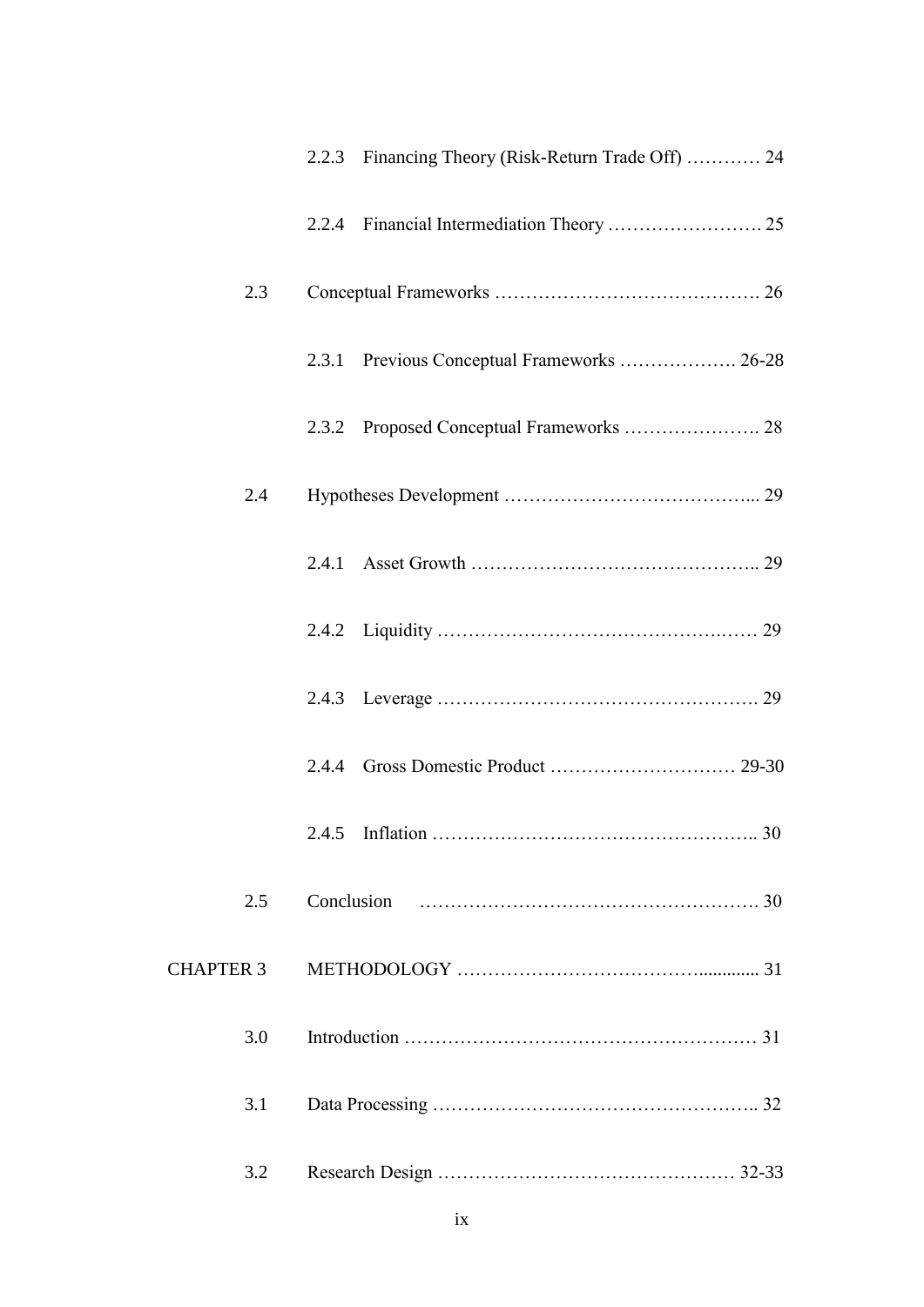| 3.3 |       |                                              |
|-----|-------|----------------------------------------------|
| 3.4 |       | Variables Specifications of Measurements  34 |
|     |       |                                              |
|     |       |                                              |
|     |       |                                              |
|     |       |                                              |
|     |       |                                              |
|     |       |                                              |
| 3.5 |       |                                              |
|     |       |                                              |
|     |       |                                              |
| 3.6 |       |                                              |
|     | 3.6.1 |                                              |
|     | 3.6.2 |                                              |
|     | 3.6.3 |                                              |
|     | 3.6.4 |                                              |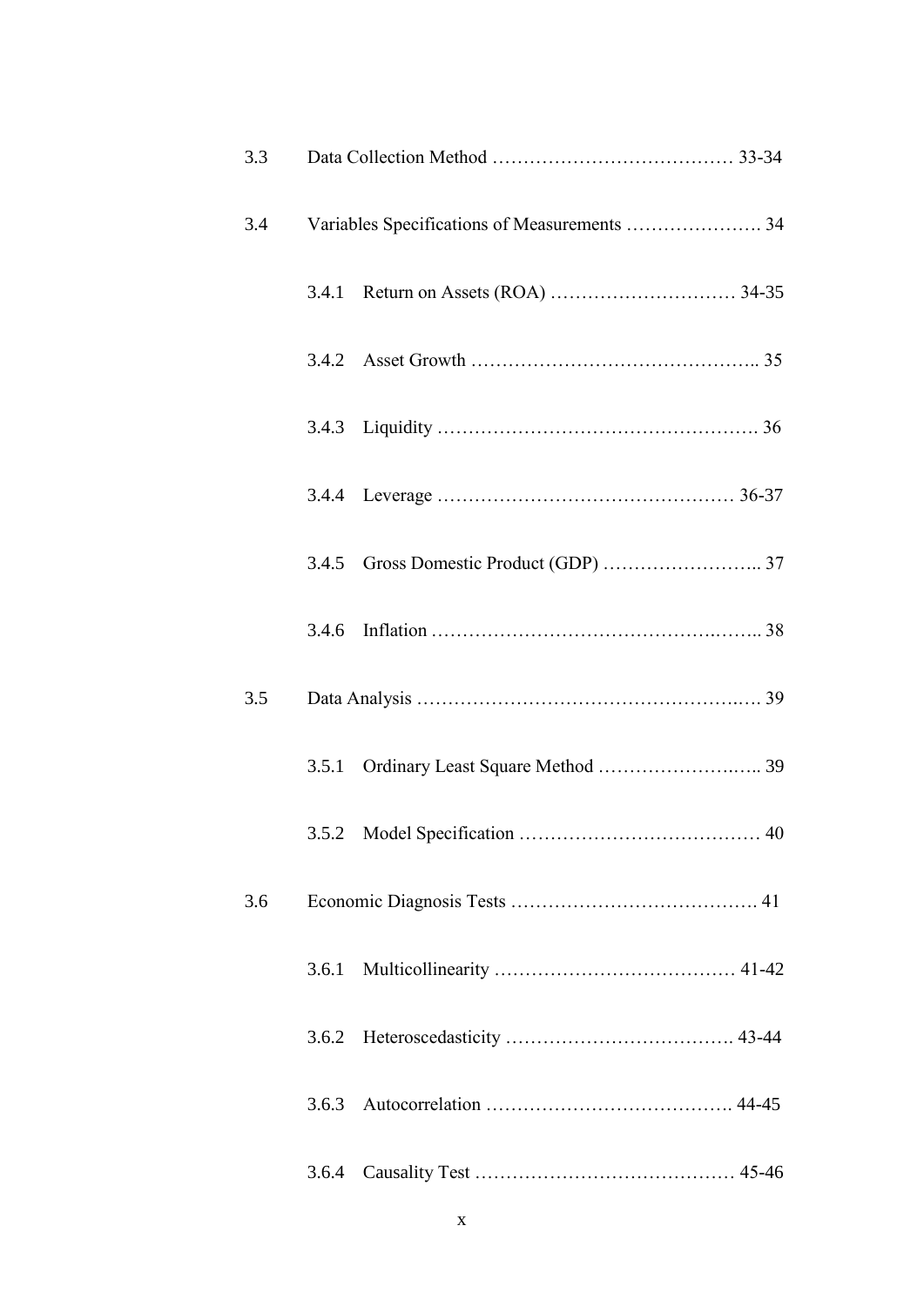|     |       |         | 3.6.6 Breusch Pagan Lagrange Multiplier Test  47-48 |
|-----|-------|---------|-----------------------------------------------------|
| 3.7 |       |         |                                                     |
|     |       |         |                                                     |
| 4.0 |       |         |                                                     |
| 4.1 |       |         |                                                     |
|     |       |         |                                                     |
|     |       | 4.1.1.1 |                                                     |
|     |       | 4.1.1.2 |                                                     |
|     |       | 4.1.1.3 |                                                     |
|     |       |         |                                                     |
| 4.2 |       |         |                                                     |
|     | 4.2.1 |         |                                                     |
|     |       | 4.2.1.1 |                                                     |
|     |       | 4.2.1.2 |                                                     |
|     |       | 4.2.1.3 |                                                     |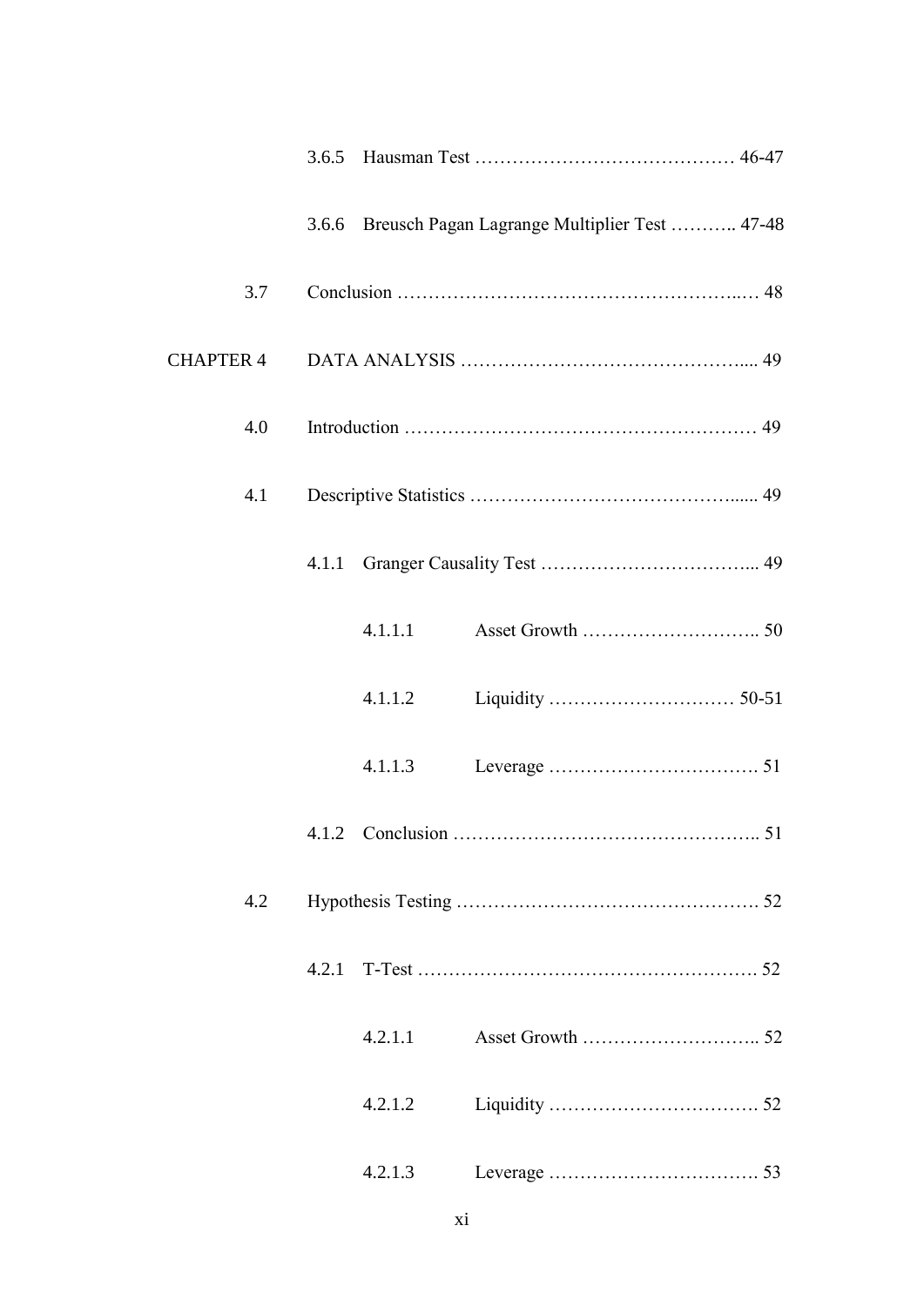|     |       | 4.2.1.4 | Gross Domestic Product  53                            |
|-----|-------|---------|-------------------------------------------------------|
|     |       | 4.2.1.5 |                                                       |
|     |       |         |                                                       |
|     |       |         |                                                       |
| 4.3 |       |         |                                                       |
|     |       |         |                                                       |
|     |       |         |                                                       |
|     |       |         | 4.3.1.2 Variance Inflation Factor (VIF) and Tolerance |
|     | 4.3.2 |         |                                                       |
|     |       |         |                                                       |
| 4.4 |       |         |                                                       |
|     | 4.4.1 |         |                                                       |
|     | 4.4.2 |         |                                                       |
|     | 4.4.3 |         | Breusch Pagan Lagrange Multiplier Tests  60-61        |
|     | 4.4.4 |         | Pooled Ordinary Least Square Method  61-62            |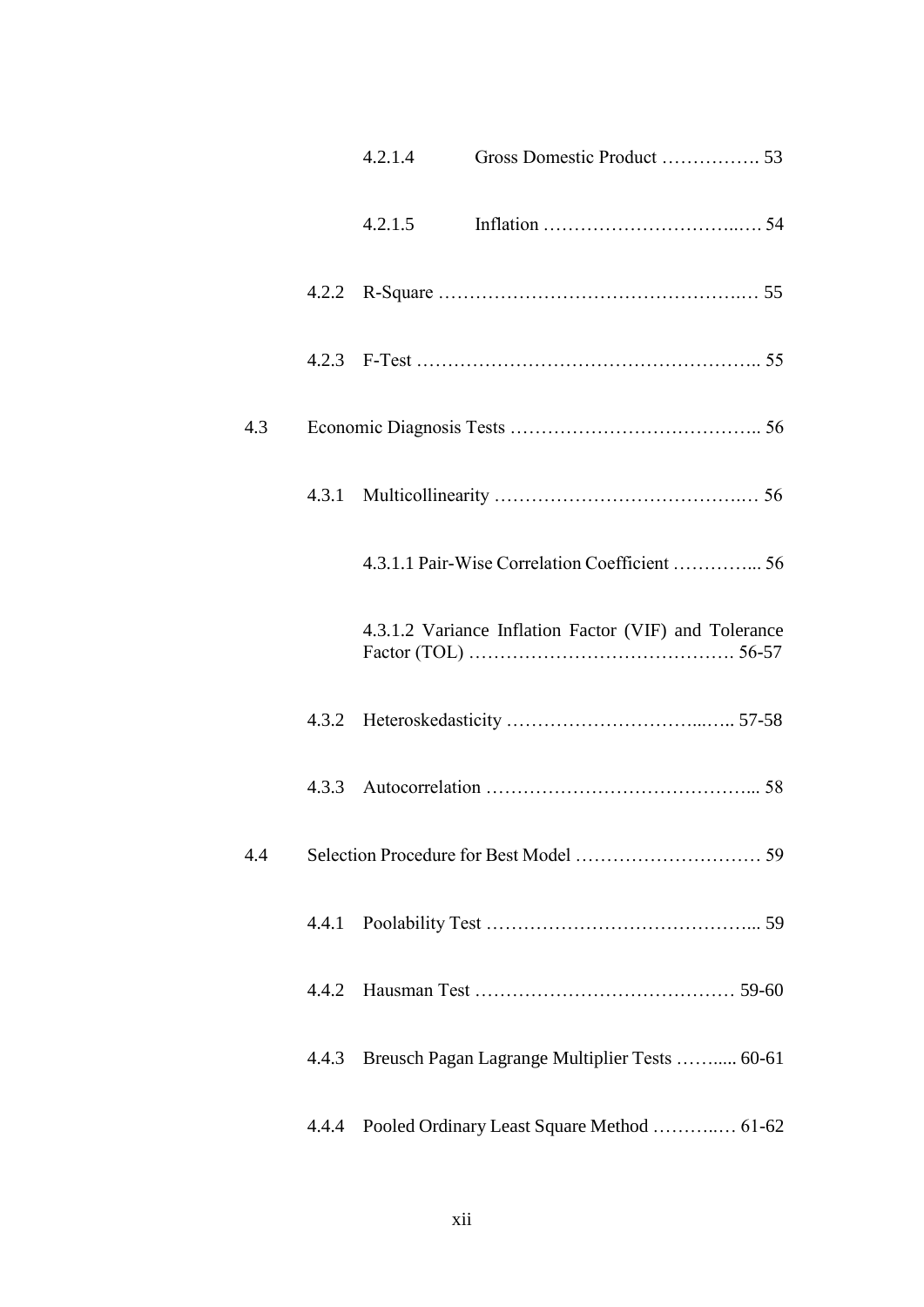| 4.5              |       |                                            |
|------------------|-------|--------------------------------------------|
| <b>CHAPTER 5</b> |       | DISCUSSION, CONCLUSION AND IMPLICATION  63 |
| 5.0              |       |                                            |
| 5.1              |       |                                            |
| 5.2              |       |                                            |
|                  | 5.2.1 |                                            |
|                  |       |                                            |
|                  |       |                                            |
|                  |       |                                            |
|                  | 5.2.5 |                                            |
| 5.3              |       |                                            |
|                  | 5.3.1 |                                            |
|                  |       |                                            |
|                  |       |                                            |
|                  |       |                                            |
|                  | 5.3.2 |                                            |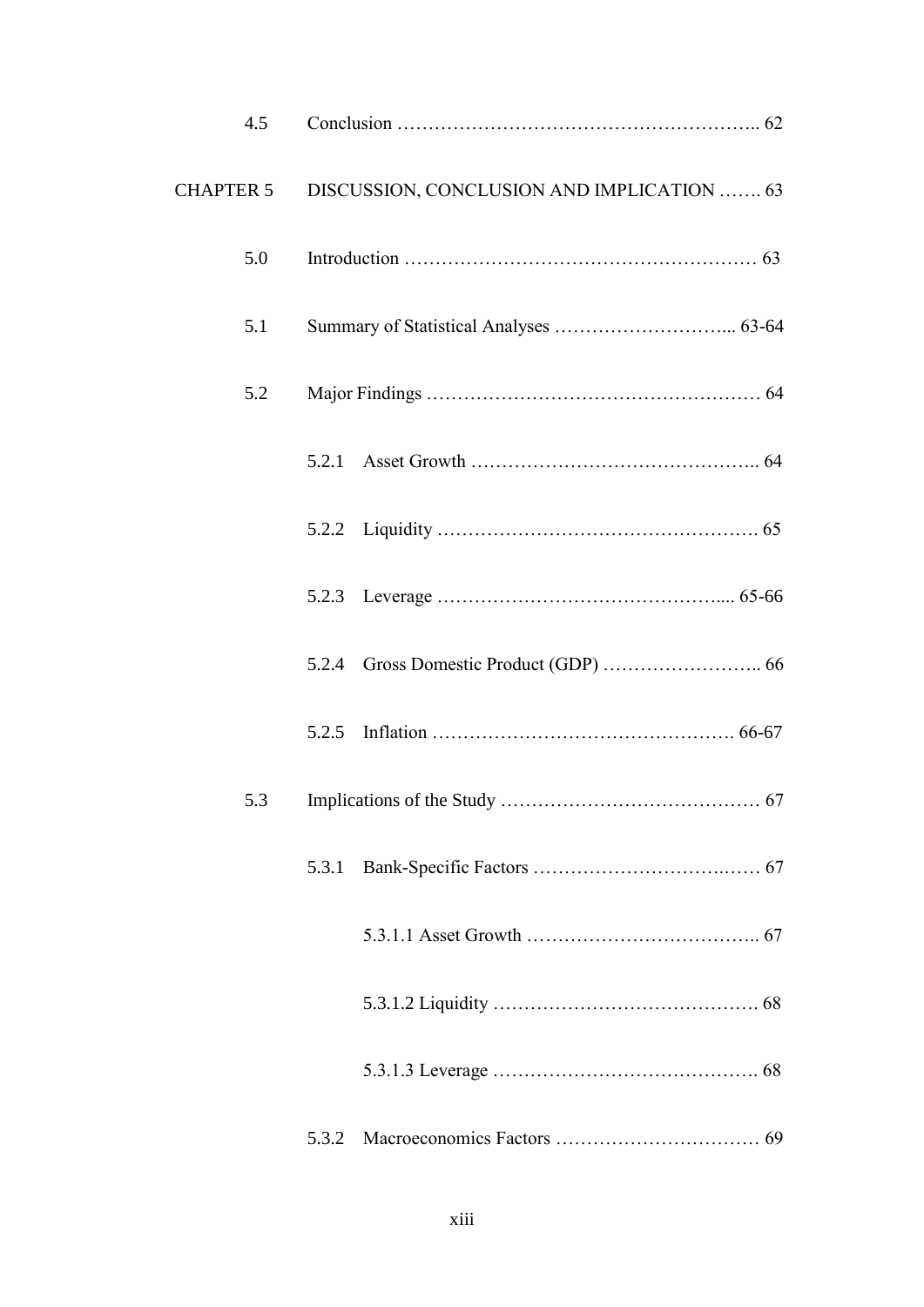| 5.4 |  |
|-----|--|
| 5.5 |  |
| 5.6 |  |
|     |  |
|     |  |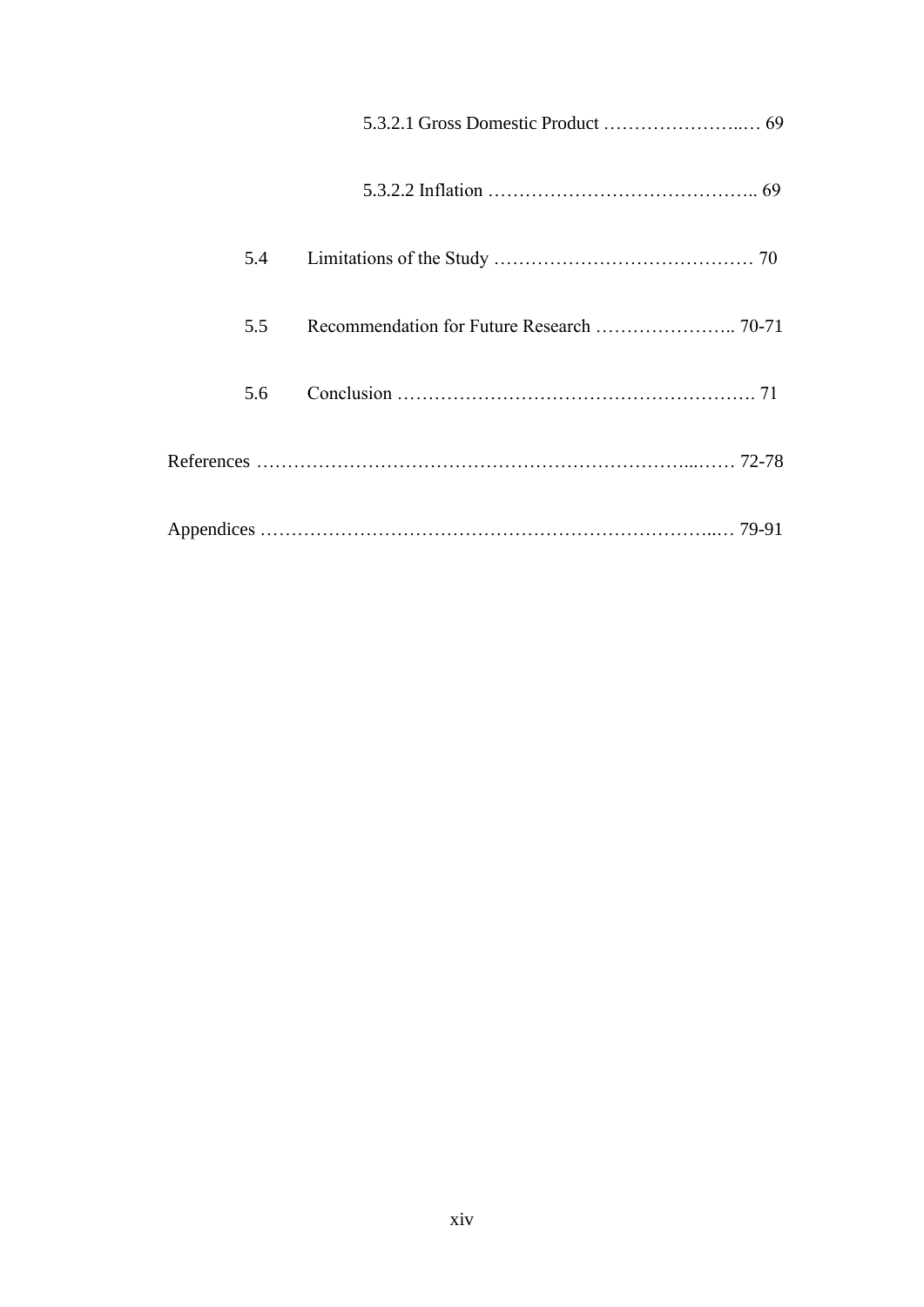### LIST OF TABLES

|                                                         | Page  |
|---------------------------------------------------------|-------|
| Table 1.1: Total Asset of Banks in 2017                 | 3     |
| Table 3.1: Unit Measurement of Variables                | 34    |
| Table 3.2: Variable Specification of Measurements       | 40    |
| Table 4.1: Result of Pairwise Granger Causality Test    | 49    |
| Table 4.2: T-test Summary                               | 54    |
| Table 4.3: Correlation among the Independent Variables  | 56    |
| Table 4.4: Result of VIF and TOL                        | 57    |
| Table 4.5: Results of Heteroskedasticity                | 57    |
| Table 4.6: Breusch-Godfrey Serial Correlation LM Test   | 58    |
| Table 4.7: Poolability Test                             | 59    |
| Table 4.8: Result of Hausman Test                       | 60    |
| Table 4.9: Lagrange Multiplier Tests for Random Effects | 60    |
| Table 4.10: Eview Results                               | 62    |
| Table 5.1: Statistical Analysis Result                  | 63-64 |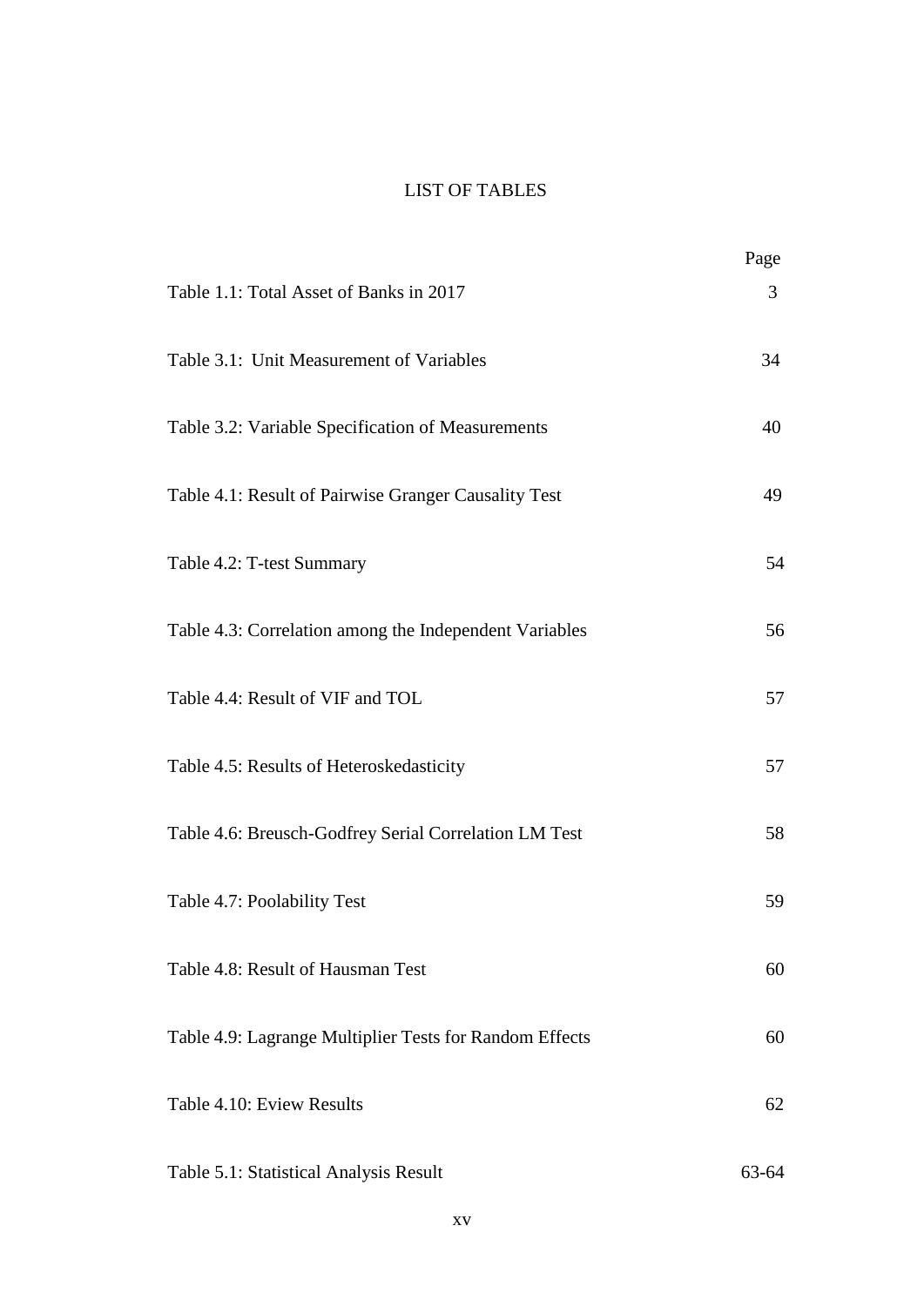### LIST OF FIGURES

|                                                                                                                               | Page |
|-------------------------------------------------------------------------------------------------------------------------------|------|
| Figure 1.1: Profitability of Five Banks in Brazil                                                                             | 5    |
| Figure 2.1: Bank Specific and Macroeconomic Determinants of Commercial<br>Bank Profitability: Empirical Evidence from Turkey. | 26   |
| Figure 2.2: Bank Specific and Macroeconomic Determinants Impact on<br>Banks Profitability: Evidence from Asian Countries.     | 27   |
| Figure 2.3: Determinants of bank's profitability in Brazil                                                                    | 28   |
| Figure 3.1: Step of Data Processing                                                                                           | 32   |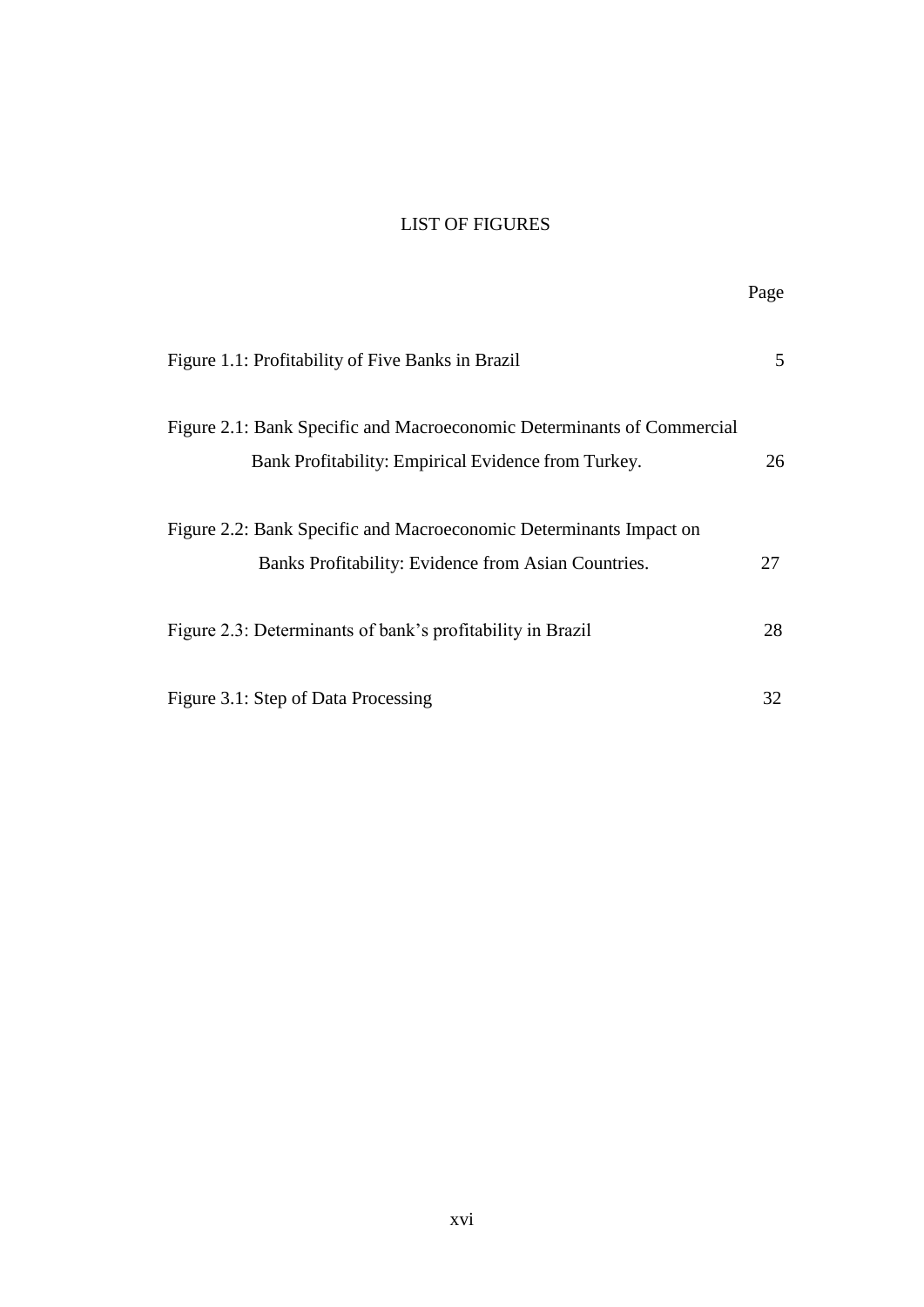### LIST OF ABBREVIATIONS

| <b>BG</b>   | <b>Breusch-Godfrey Test</b>       |
|-------------|-----------------------------------|
| <b>BLUE</b> | Best, Linear, Unbiased, Efficient |
| <b>BPLM</b> | Breusch-Pagan Lagrange Multiplier |
| <b>CPI</b>  | <b>Consumer Price Index</b>       |
| <b>FEM</b>  | <b>Fixed Effect Model</b>         |
| <b>GDP</b>  | <b>Gross Domestic Product</b>     |
| <b>LSDV</b> | Least-Square Dummy Variable       |
| <b>REM</b>  | <b>Random Effect Model</b>        |
| <b>ROA</b>  | <b>Return on Asset</b>            |
| <b>ROE</b>  | Return on Equity                  |
| <b>TOL</b>  | <b>Tolerance Factor</b>           |
| <b>VIF</b>  | Variance Inflation Factor         |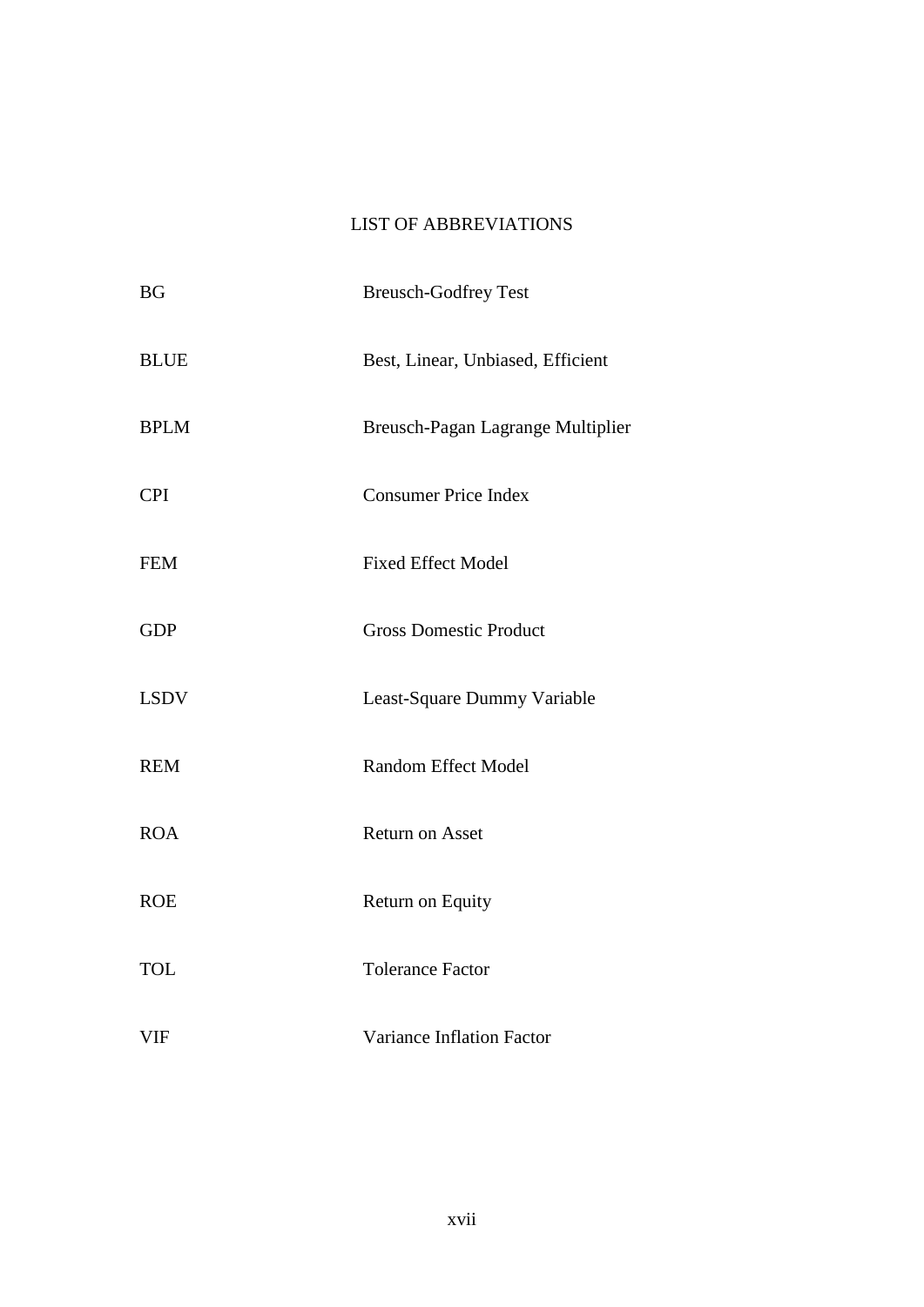### LIST OF APPENDICES

|                                                          | Page  |
|----------------------------------------------------------|-------|
| Appendix 1: Data of Each Variables                       | 79-81 |
| Appendix 2: Pairwise Granger Causality Test              | 82    |
| Appendix 3: Panel Least Squares                          | 83    |
| Appendix 4: Correlation among The Independent Variables  | 83    |
| Appendix 5: Heteroskedasticity                           | 84    |
| Appendix 6: Heteroskedasticity (With D)                  | 84    |
| Appendix 7: Breusch-Godfrey Serial Correlation LM Test   | 85    |
| Appendix 8: Poolability Test                             | 86    |
| Appendix 9: Hausman Test                                 | 87    |
| Appendix 10: Lagrange Multiplier Test for Random Effects | 88    |
| Appendix 11: Panel Least Square (Asset Growth)           | 88    |
| Appendix 12: Panel Least Square (Liquidity)              | 89    |
| Appendix 13: Panel Least Square (Leverage)               | 89    |
| Appendix 14: Panel Least Square (Gross Domestic Product) | 90    |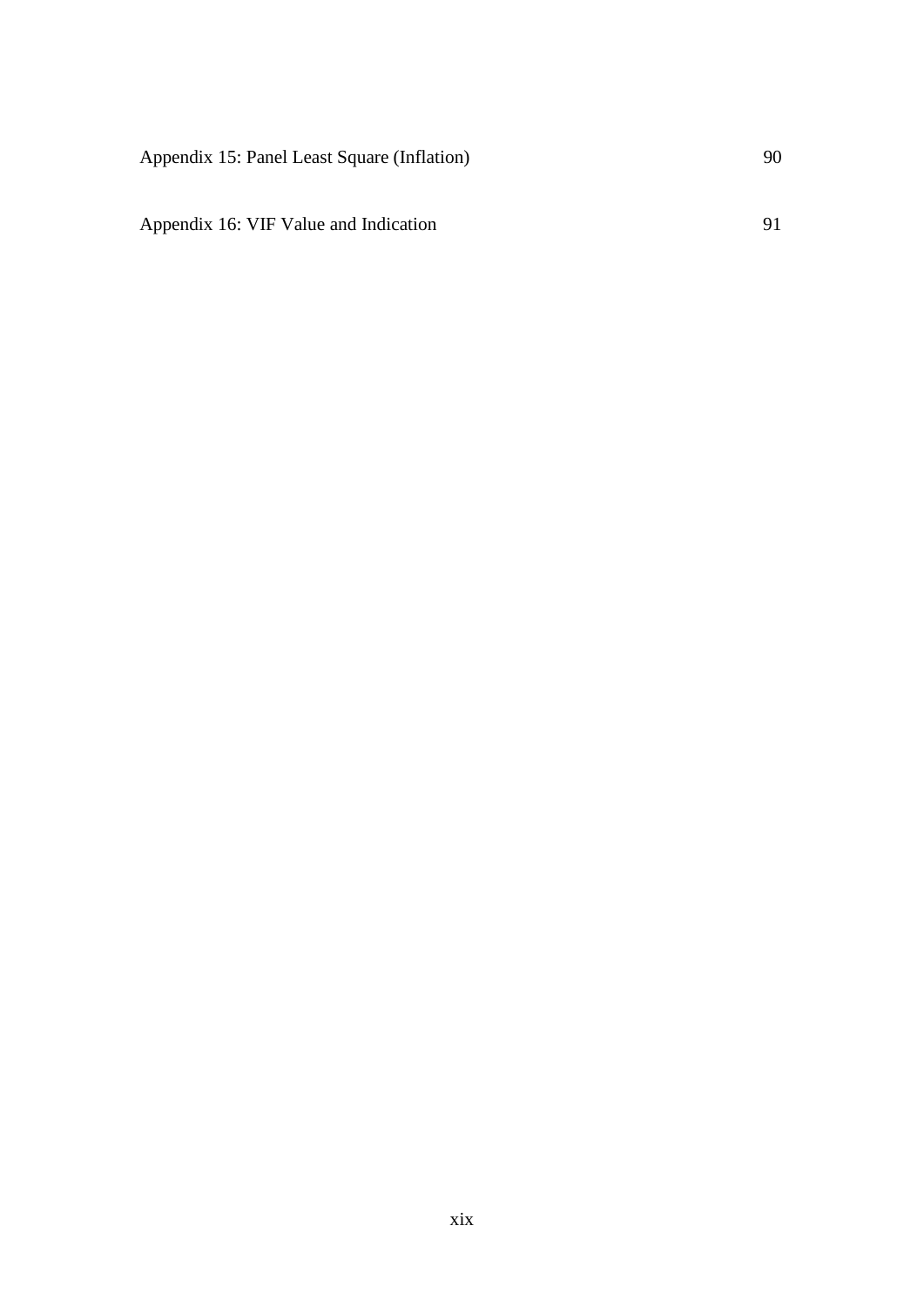#### PREFACE

This paper is conducted under the title of "DETERMINANTS OF BANKS PERFORMANCE IN BRAZIL". The performance of bank is an issue which every country is concerned about how it will influence the economy of the country. The economy of a country always correlated with financial sector. So, the performance of bank will influence the financial industry in a country.

We hope that the results and findings in our study will be useful for the investors, consumers, policy makers, or the future researchers. The content of this research will able to help readers to be more understanding about banking industry.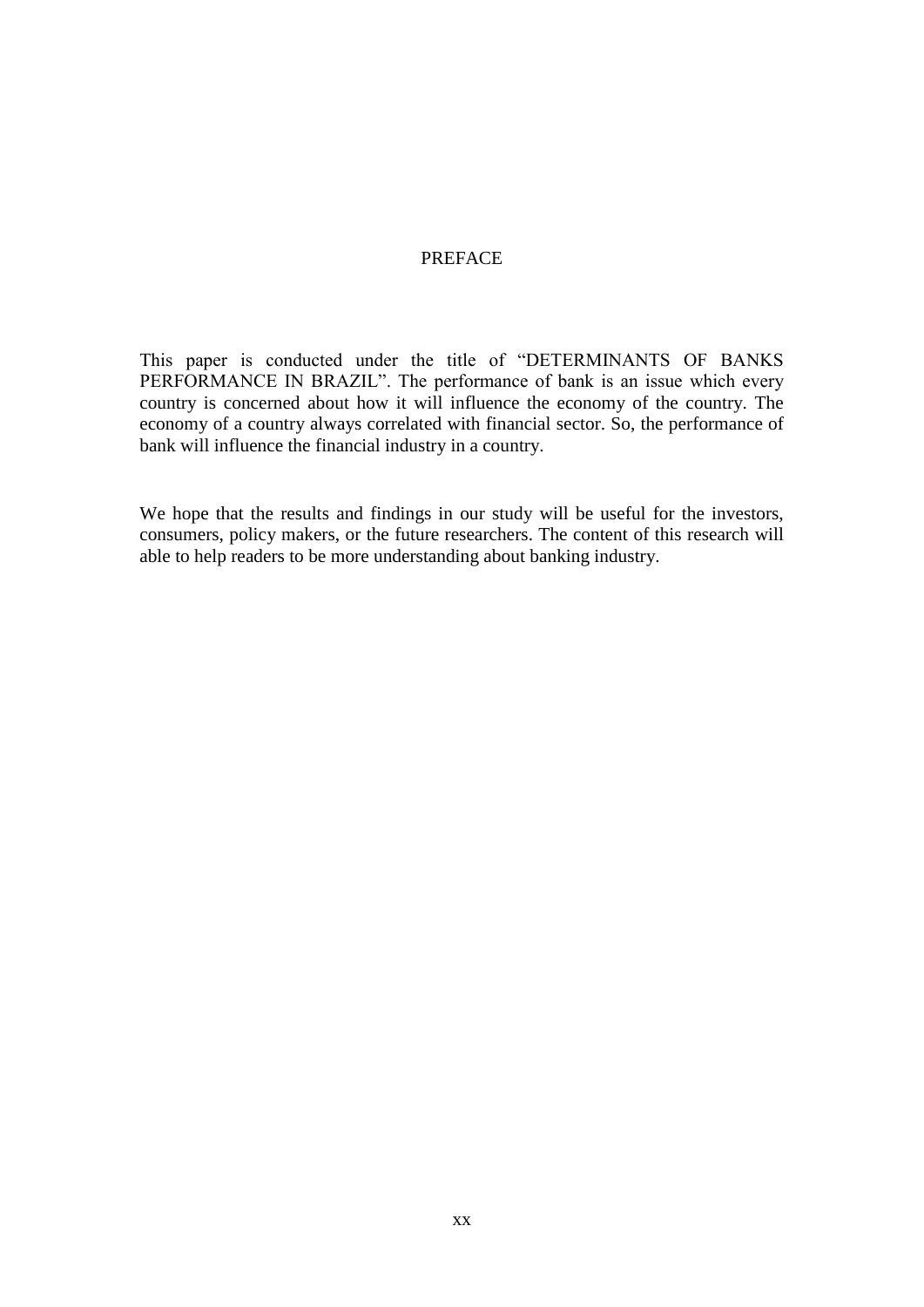#### ABSTRACT

This purpose of this research is to identify the significance of the macroeconomics and bank-specific variables that will be affect the bank performance. Asset growth, liquidity, and leverage are the bank-specific factors, while gross domestic product (GDP), and inflation are the macroeconomic factors which selected to conduct this research. The five banks we chosen to do this research are Banco Bradesco S.A., Banco do Brasil S.A., Banco do Estado do Rio Grande do Sul S/A, Itau Unibanco, and Citigroup Inc. The data was collected on yearly basis from 1997 to 2017. The total sample size is 21. In this research, the variables that influence the banks' performance will be tested by using EVIEWS.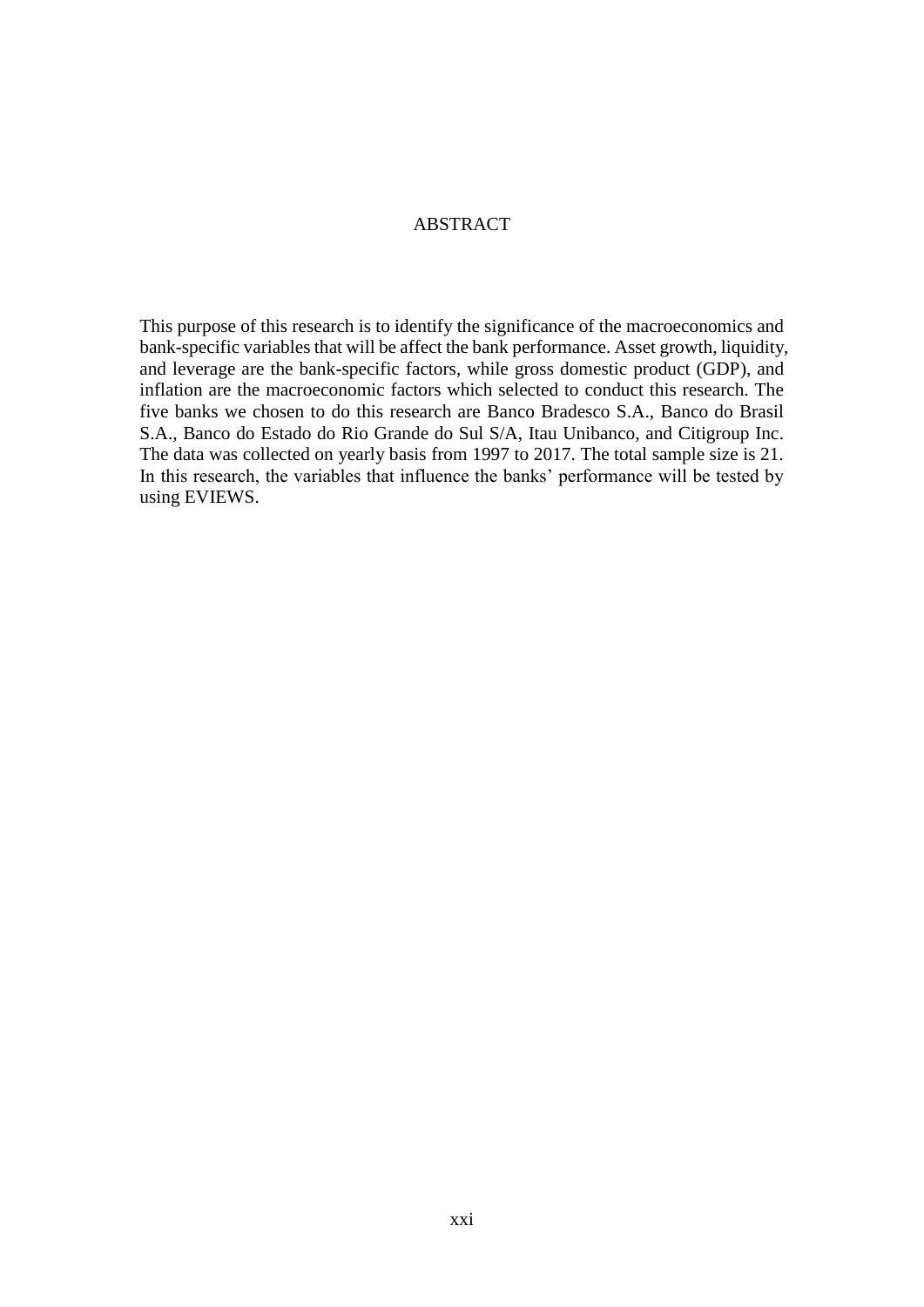## **CHAPTER 1: RESEARCH OVERVIEW**

### **1.0 Introduction**

This research purpose is to examine the determinants that affect the bank performance in Brazil from 1997 until 2017. The independent variables that we used in bank-specific which is liquidity, assets growth, leverage and also macroeconomic is gross domestic product (GDP) and inflation. For the dependent variable, we had chosen return on asset (ROA) to evaluate the bank performance. First of all, this study of research background will be discussed the background of the Brazilian banking sector. In problem statement, the main research problem and will briefly talk about objectives to achieve the aim of the study. There are some of the questions and hypothesis will be identified as a guidance to carry out this study. Last but not least, the significance of study was constructed how the independent can affect the bank's profitability of this study.

## **1.1 Research Background**

The financial sector is one of the most vital parts towards developed economy of the world. It is offering financial services to retail customers and commercial which is one of the economy category. It includes investment funds, real estate, banks and insurance companies. The bank-based segment which in the Brazil of the financial sector is same as other banking sector that plays a critical role in economic development and financial sector development. According to Nyasha and Odhiambo (2013), the bank that in financial sector had been played as a special role in Brazil is due to their critical role in promoting payments and also channeling the credit to businesses and households.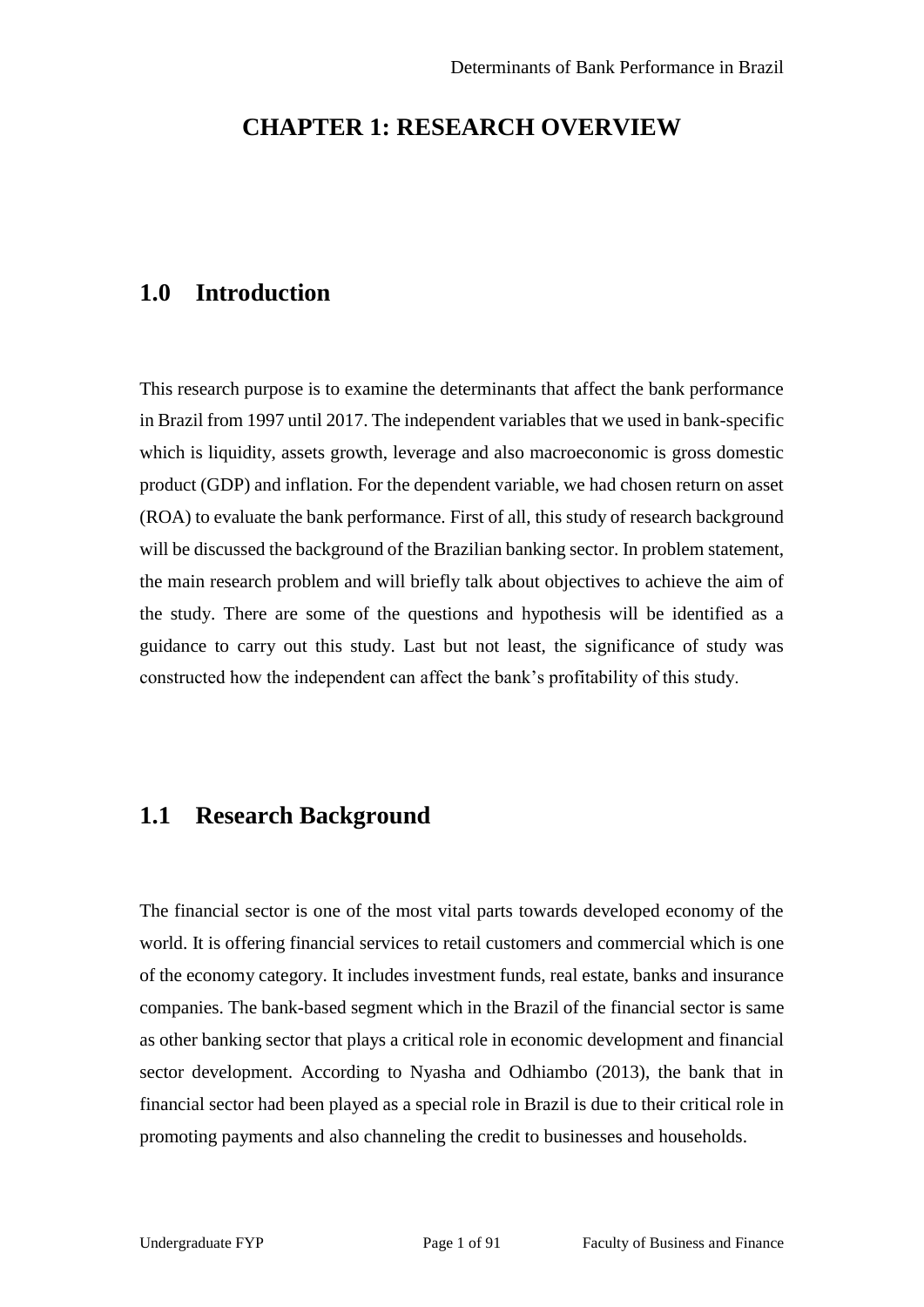According to Gul, Irshad and Zaman (2011), the banking sectors role as the life blood of modern commerce and trade in order to offer them with a major source of finance. The banks are vital entities as they are to preserve and promote the development of economics sectors in the economy. The Brazilian banking sector is one of the most developed banking sectors in the emerging market world. Despite the banking sector of development is outstanding such as other emerging economies' systems, it still confront some challenges which included high level of non-performing loans (Nysha & Odhiambo, 2013). The banking system is to maintain the allocation of resources more efficiency in economy such as by lending to individual and businesses which using the credit-scoring systems. Besides, the banks also facilitate the business through the provision of credit and settlement of funds to consumers. They provide facilitate and funds which can access 24-hour in order to individuals or institutions can invest and save safety. Brazilian banking provide a wide variety financial services and products. It also operates all the best run across the world and efficient because of the latest and high technology backed.

In addition, the bank performance is which in term of its capacity to generate profitability. Bank's profitability is a first line of defense toward unexpected losses because it has enhances the profitability through the investment of retained surplus and reinforce the capital position (European Central Bank, 2010). According to Lartey, Antwi and Boadi (2013), bank profitability is normally represent as a function of external and internal factors. The independents are classifying into bank-specific and macroeconomics in order to evaluate the bank's profitability. The bank-specific variables are classified as internal factors which that may influence in term of banking units.

On the other hands, the macroeconomics variables arise form from external factors which that affect the economy as a whole of Brazil. Macroeconomics variables are GDP and inflation. The measurement that have been chosen to determine the influence on the bank's profitability is ROA which is most related and significance. Macroeconomics variables are GDP and inflation. The research is concentrate on the bank's profitability in Brazil which have used the most recent data set from 1997 to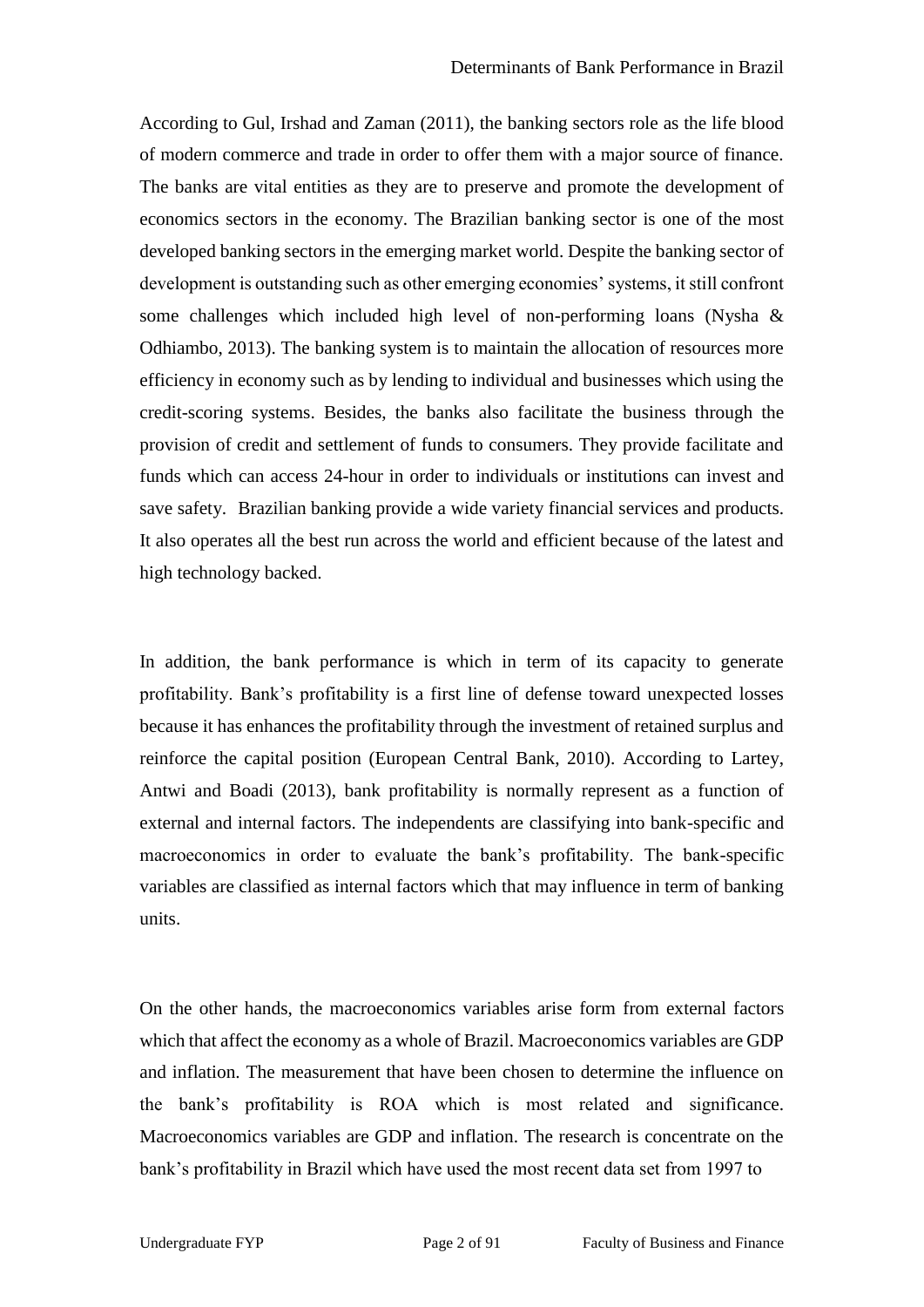2017 to provide the latest findings. The five banks in Brazil is being chosen in this research is due to the trend of bank performance of the last five years were downward sloping. Next, the data of the bank in the Brazil is more complete compare to other banks. There are also less researchers doing the research about the banking sector in Brazil. In conclusion, this research is to investigate the internal and external determinants towards profitability of bank in Brazil since 1997 till 2017.

| <b>BANK</b>              | <b>Total Assets (2017) US\$Billion</b> |
|--------------------------|----------------------------------------|
| Banco do Estado          | 22.1265                                |
| Banco Bradesco SA        | 365.7001                               |
| Banco do Brasil SA       | 408.5125                               |
| Itau Unibanco Holding SA | 433.2374                               |
| Citigroup Inc            | 1,842.4650                             |

Table 1.1 Total Asset of Banks in 2017

Source: Bloomberg

## **1.2 Problem Statement**

The banking sectors' performance in the world is negatively affected by the global financial crisis (Mirzaei, 2013). The financial crisis in 2008 had gave rises to financial distress in institutions around the world. Banking sector always played a significant role to maintain the stability of economy in a country. It promotes the financial growth and maintains the economy that related with monetary aspects (Kalpana  $\&$  Rao, 2017). The banks' function is collecting the deposits from the general public and advancing the loan to other people. The financial intermediation does affect the savings allocation, hence, helps to improve productivity, technical change and economic growth (Nyasha & Odhiambo, 2013). There were many journals also proved that the importance of banks in a country's development and financial sector. The banking performance need to be strengthen hence to increase the stability and profitability of banks. The banks who have a better performance are more capable to handle the negative shock (Mirzaei,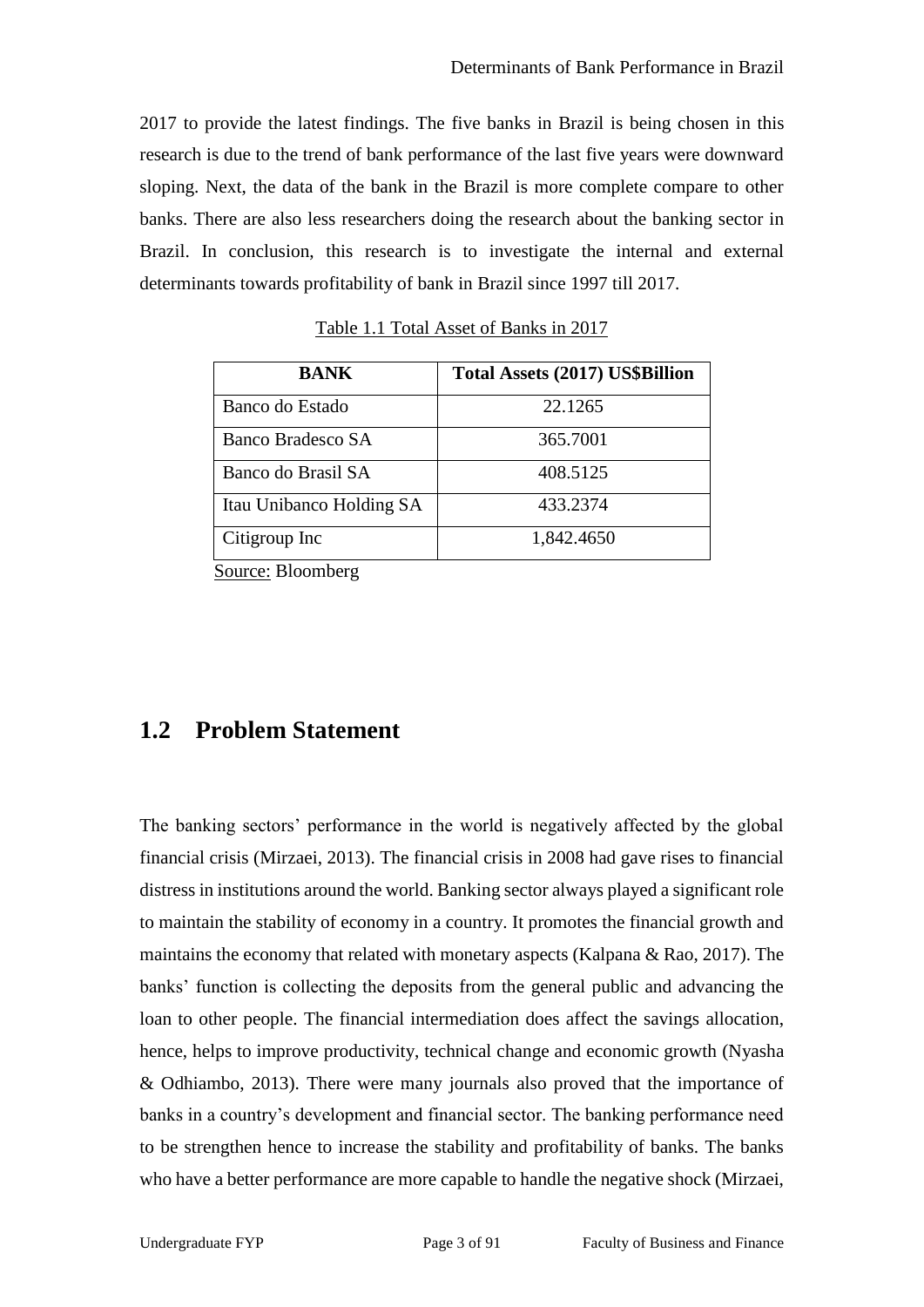2013). Therefore, this research is conducted to find out what are the potential bankspecific and macroeconomic factors that can cause a significant changes to the profitability of bank in Brazil.

Nowadays, the profitability of banks is not the only issues that need to consider in the banking sectors but the efficiency and effectiveness of banks. The macroeconomic factors also will affect the banks performance. In this study, asset growth, liquidity, leverage, GDP, and inflation are chosen to assess the performance of banks in Brazil. The asset growth, liquidity, and leverage are bank-specific factors while the GDP, and inflation are the macroeconomic factors. Bank-specific factors are the factors within the control of bank while macroeconomic factors are the factors that are not related to the management of banks but related with the economic issues that will cause an effect to the performance of banks (Antwi, Boadi & Lartey, 2013).

The primary goal of the business ventures is profitability. The profitability is chosen to measure the performance of banks. Profitability refer to the business' ability to gain a profit or produce a return on investment. There were differences between the profitability and profit. Profit is the number calculated after the total revenue minus total expenses. The investors will not rely on the profit of a business, investors will view the profitability of a business before entering into an investment. In the long run, the business will not continue without the profitability of business. This research will focus on studying the bank performance in profitability term. The ROA is used as the indication. ROA showed the management ability of a banks to produce profits on the assets of bank (Ameur & Mhiri, 2013). This ratio shows how efficient of the bank's management using its assets.

ROA = Net Income/ Total Assets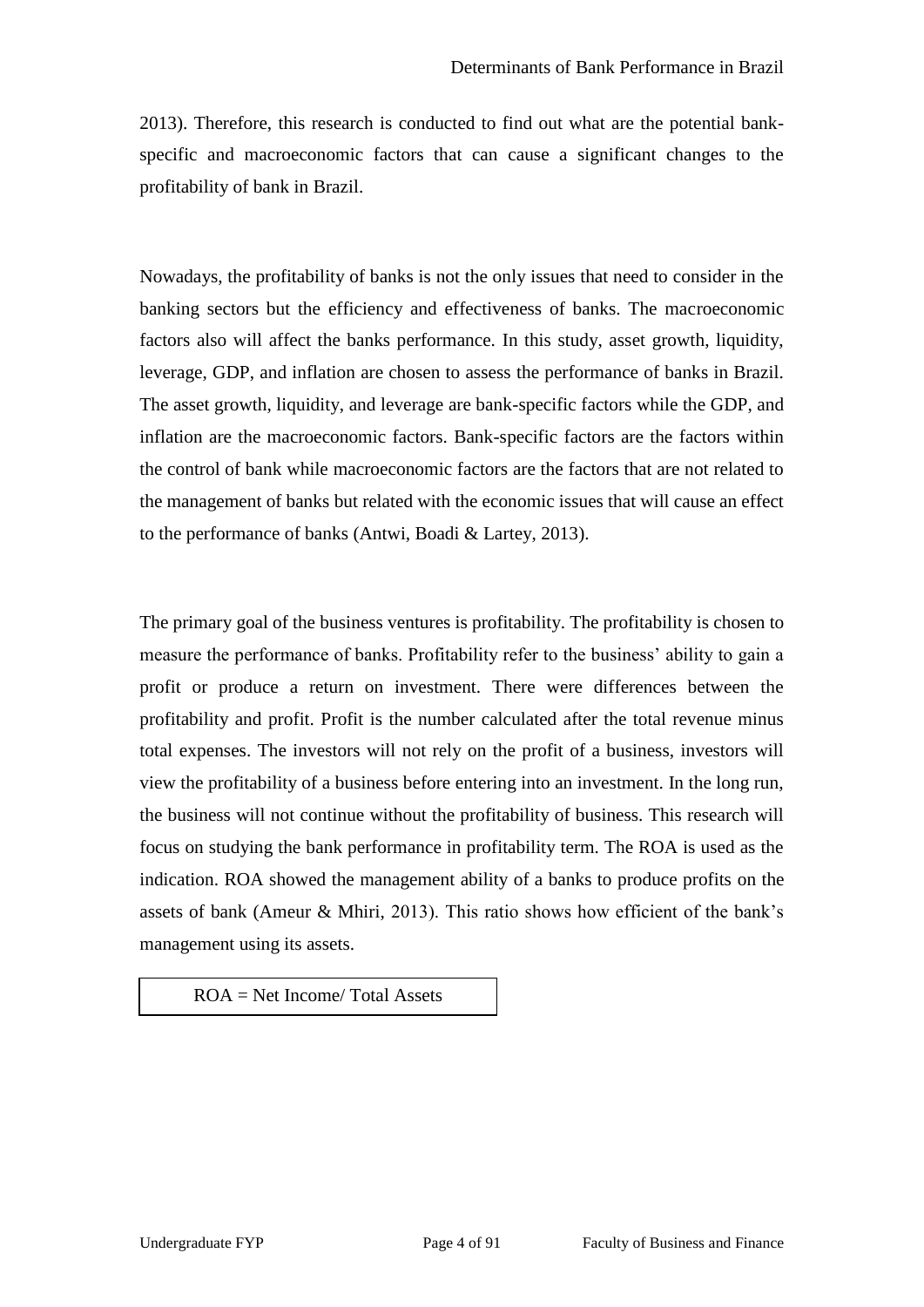

Figure 1.1: Profitability of Five Banks in Brazil

The ROA of the five banks in Brazil we chosen to do this research were dropped over the recent years. The five banks chosen to use in this research are Banco Bradesco S.A., Banco do Brasil S.A., Banco do Estado do Rio Grande do Sul S/A, Itau Unibanco, and Citigroup Inc. According to the Figure 1.1, the ROA of five banks experienced a drop from 2015.

Brazil experienced an economic crisis from 2015 until 2017. Economic crisis happened in Brazil is associated with the political crisis which caused by the former president Dilma Rousseff. She became the president of Brazil in 2011. The former President Dilma Rousseff was convicted for transferring funds among the government budget. The political uncertainty due to the presidential election. The uncertainty about the fiscal reforms made the confidence of investors decline. Most of the investors unwilling to take the risk. The investors avoid to invest during the damaging financial conditions

Source: Bloomberg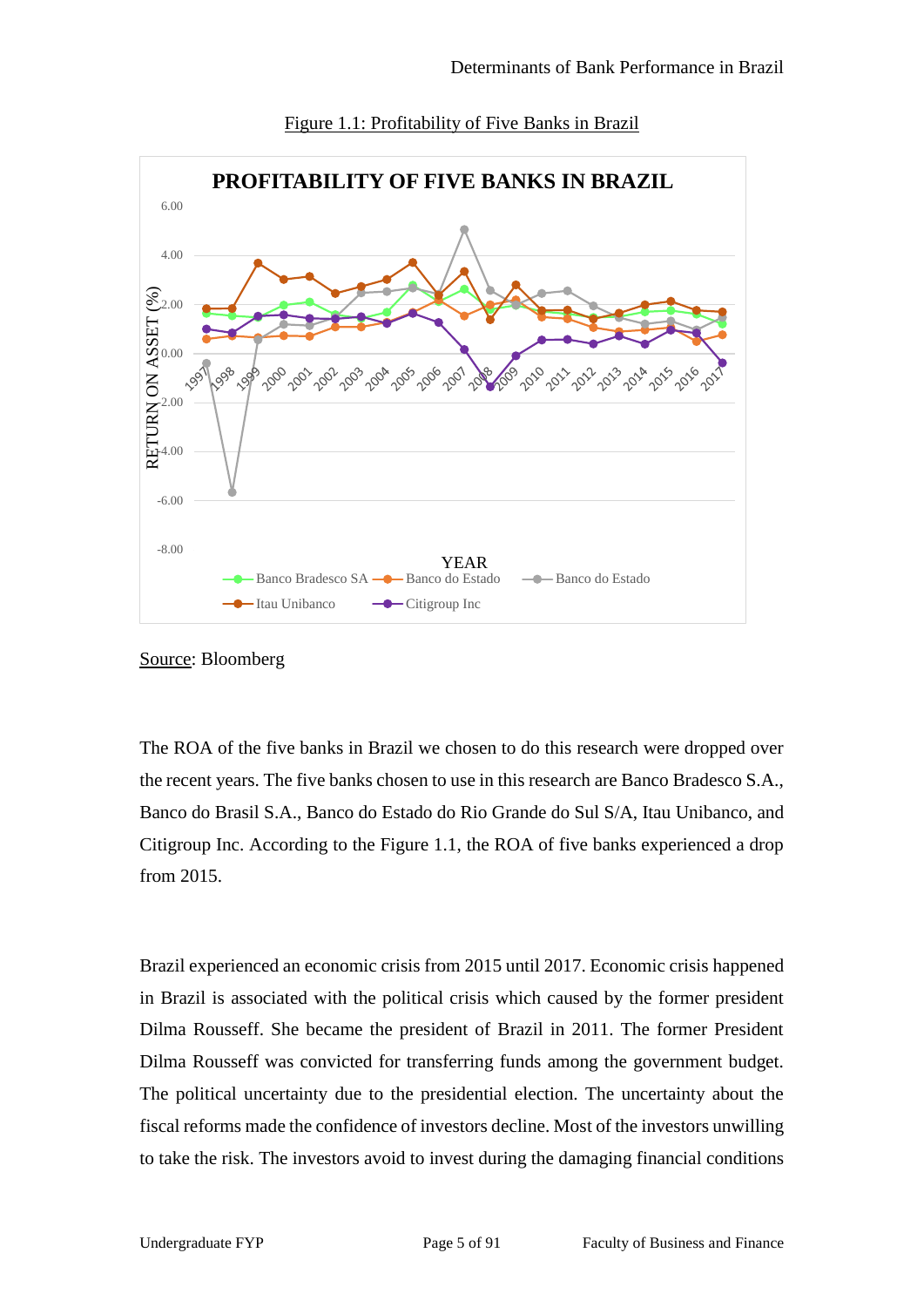and caused the profitability of banks in Brazil dropped.

Furthermore, Dilma Rousseff lowering the gasoline price during her tenure. The profits of the oil company decreased due to the price control. The investors curtailed the investment in oil company when the government intervened by controlling the price. The economic conditions in Brazil became more exacerbation when the interventions of banking industry. The primary export product in Brazil is oil. The oil prices of Brazil fell as the dollar strengthened in 2015. The Brazil currency experienced a weak conditions and the prices of imports increased, thus inflation also increased. This situation affected the profitability of banks in Brazil. The price of goods and services increased as the inflation rise, this situations decrease the purchasing power of individuals. Thus, increased inflation increase the living cost of the people in Brazil. The profitability of banks was reduced because when the amount of saving reduced, the banks had less money can be used to make investment and reduce the investment opportunities.

The central bank real interest rate also known as discount rate and called Special System of Liquidation and Custody (SELIC). The central bank real interest rate in Brazil is among the highest compared with other countries. The economic activities of a country will increase or decrease when a central banks make a decision to change the interest rate. The central banks will reduce the central bank interest rate when the economy is stagnant. The banks in Brazil can earn more profit when the real interest rate is high. The reduction of central bank interest rate in 2017 caused many uncertainty to the economic and also banking sector. This action taken was due to the inflation of Brazil has a dramatic drop in 2017. There was a relationship between the change of central bank interest rate and the banks' profitability. When the central bank interest rate decrease, the interest rate charge on the loan reduced. Therefore, the profitability of banks on the loan also decrease. The decrease in the central bank interest rate affect the profitability of banks in Brazil which the bank's profitability reduced in recent years.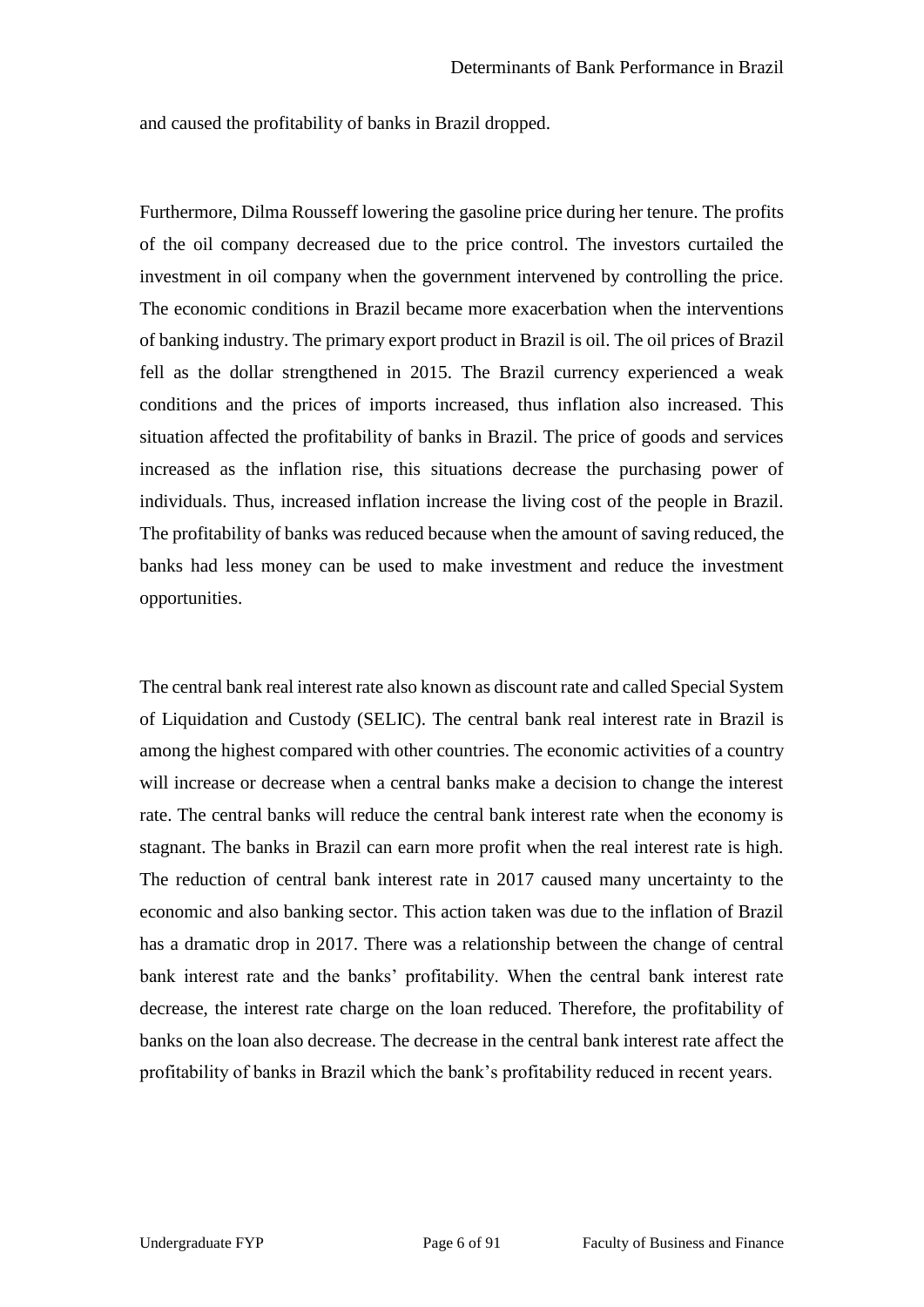In conclusion, this research wants to investigate to how the bank-specific and macroeconomic determinants can give effect on a profitability of bank.

## **1.3 Research Objectives**

Research objectives state the purposes of this study. All the research objectives should be gained at the end of the research.

### **1.3.1 Main Objective**

• To investigate the bank-specific and macroeconomic factors that can give an effect on the performance of banking sector in Brazil from 1997 to 2017. The research is conducted based on the study of five banks in Brazil.

### **1.3.2 Specific Objectives**

- To examine there is any relationship between the asset growth and banking sector performance.
- To examine there is any relationship between the liquidity and the banking sector performance.
- To examine there is any relationship between the leverage and the banking sector performance.
- To examine there is any relationship between the GDP of Brazil and the banking sector performance.
- To examine there is any relationship between the inflation of Brazil and the banking sector performance.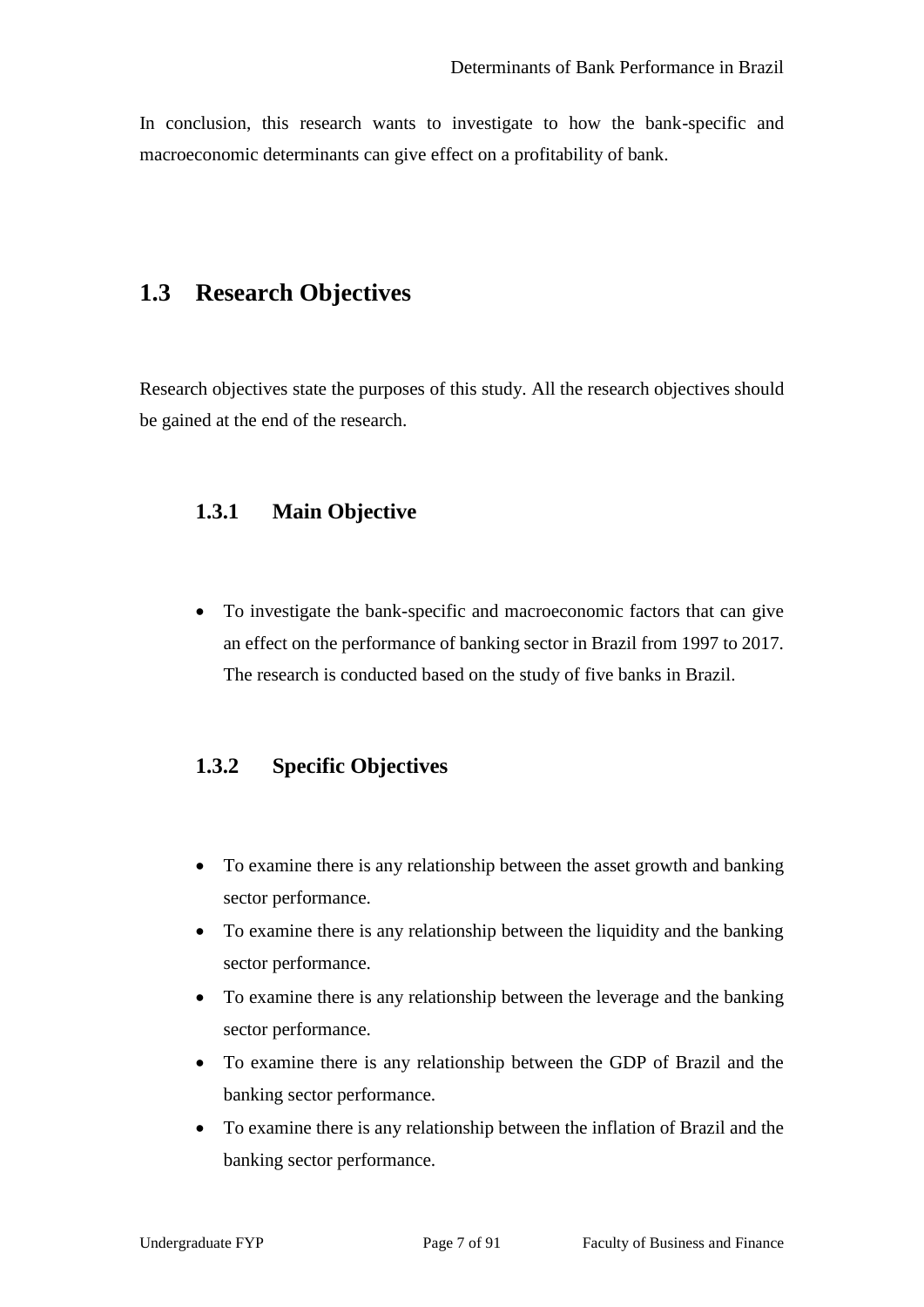# **1.4 Research Question**

### **1.4.1 Main Research Question:**

• What are the determinants that affect the performance of banking sector in Brazil?

## **1.4.2 Specific Research Question:**

- Is there any relationship between the asset growth and the banking sector performance?
- Is there any relationship between the liquidity and the banking sector performance?
- Is there any relationship between the leverage and the banking sector performance?
- Is there any relationship between the gross domestic product of Brazil and the banking sector performance?
- Is there any relationship between the inflation of Brazil and the banking sector performance?

# **1.5 Hypothesis of the study**

### **1.5.1 Bank-Specific Factors**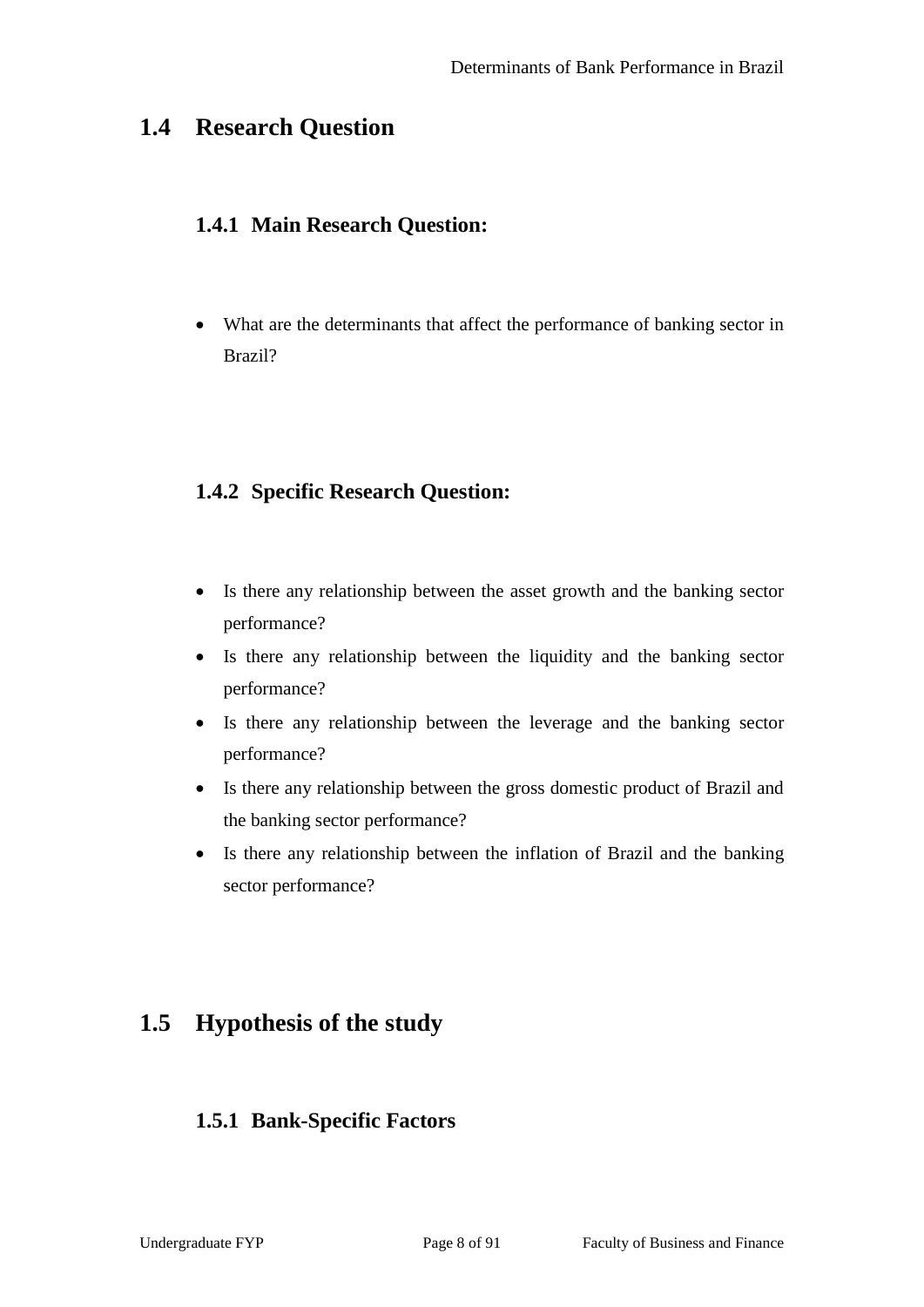#### **1.5.1.1 Asset Growth**

H<sup>0</sup> : No significant relationship between asset growth and bank's profitability.

 $H_1$  : Significant relationship between asset growth and bank's profitability.

### **1.5.1.2 Liquidity**

- $H_0$  : No significant relationship between liquidity and bank's profitability.
- $H_1$  : Significant relationship between liquidity and bank's profitability.

#### **1.5.1.3 Leverage**

- $H_0$  : No significant relationship between leverage and bank's profitability.
- $H_1$  : Significant relationship between leverage and bank's profitability.

### **1.5.2 Macroeconomic Factors**

### **1.5.2.1 Gross Domestic Product**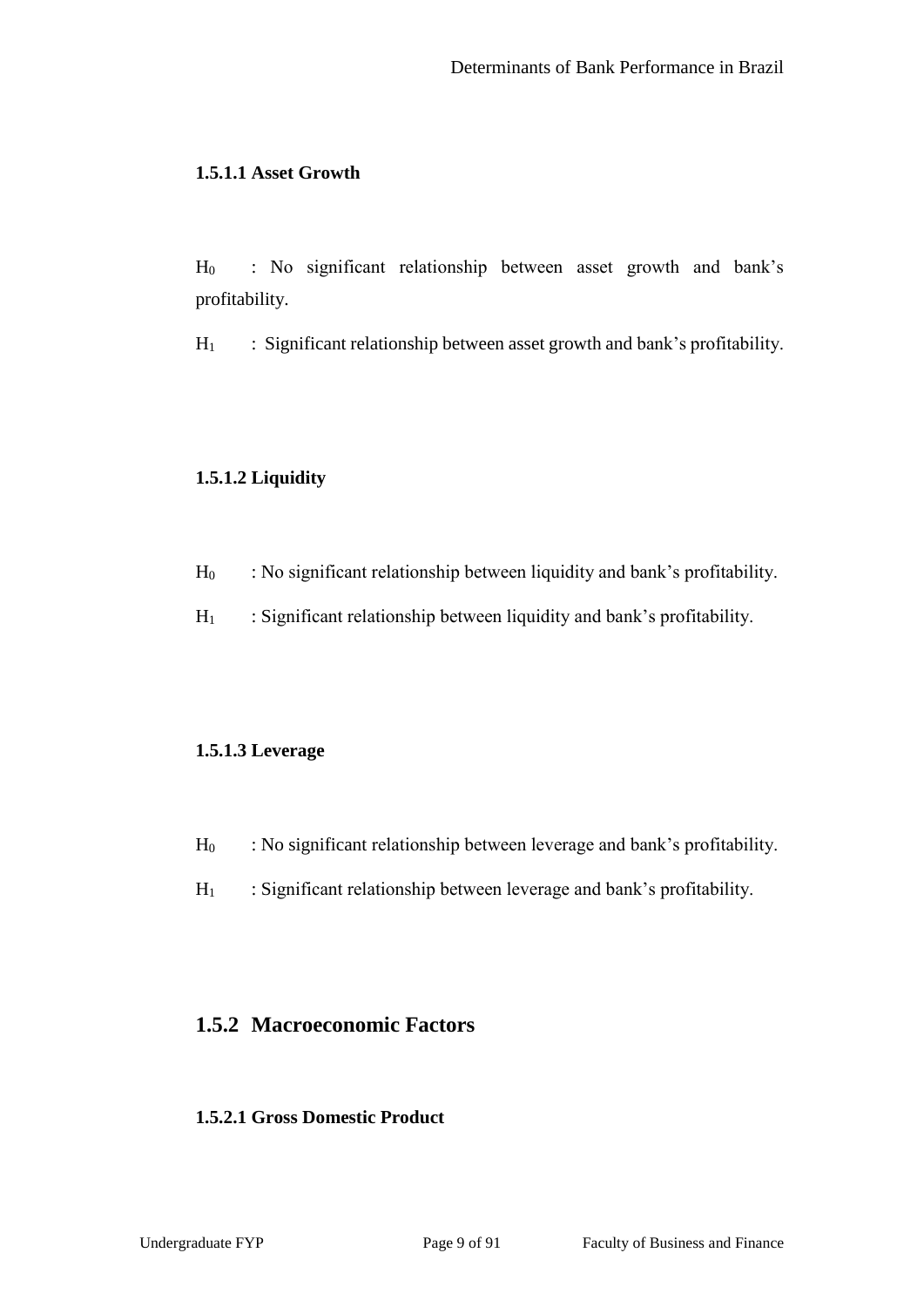- $H_0$  : No significant relationship between GDP and bank's profitability.
- $H_1$  : Significant relationship between GDP and bank's profitability.

#### **1.5.2.2 Inflation**

- H<sup>0</sup> : No significant relationship between inflation and bank's profitability.
- $H_1$  : Significant relationship between inflation and bank's profitability.

## **1.6 Significance of Study**

The main purpose of this study is identifying whether the macroeconomics and bankspecific factors will make an impact the profitability of banks in Brazil. ROA is chosen as the dependent variable in this research. Asset growth, liquidity, leverage, GDP, and inflation are the independent variable used in this research. The variables are calculated by fixed formula in resulted to obtain more precise results.

This study can help to improve the awareness on how the independent variables affect the banks performance. The banks will be more understanding about the factors affect the financial performance. Also, the banks can improve their performance and make future plan when they are more understanding about the impacts of each factors. Thus, the banks can make profit by knowing will on the changing variables.

Furthermore, investors and shareholders can benefit from this research. It can help to develop a common understanding in the banking sectors. When the investors have a deeply understanding about the factors, they can make correct decision to earn return.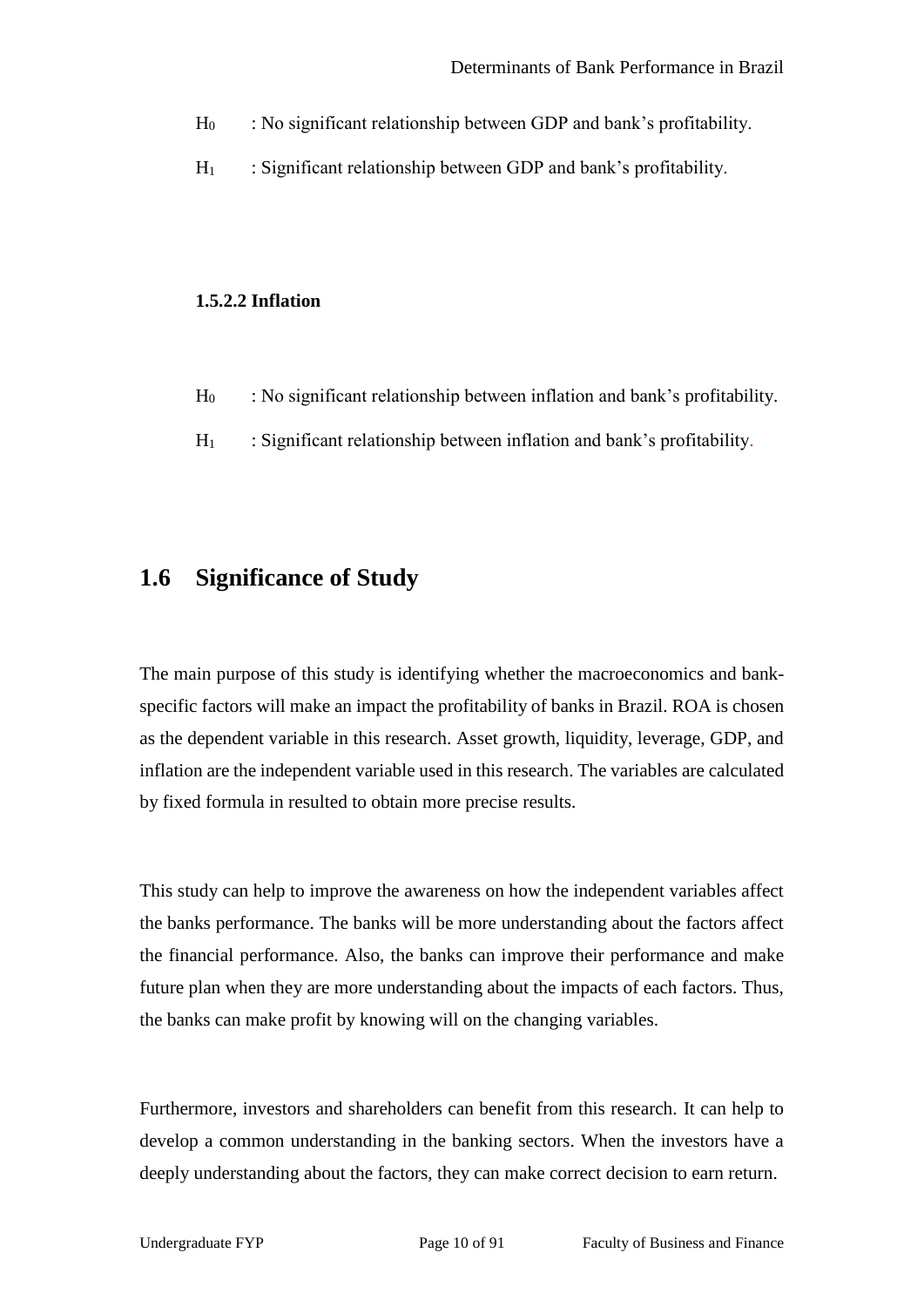They also can invest with fewer risk and less uncertainty to earn a desirable return. Means that they can choose to invest in the right bank to reduce the failure risk.

In addition, the government also can get benefit from this research when making a decision, choosing an investment even implementing a new policy related with banking sector. When government can better understand about the factors that affecting the banks' performance, the government can make some amendments on the existing policy that make the policy become more complete and integrity.

Other than that, this research also useful for the internal users of the banks such as the managers and employees. They can calculate the financial ratio like leverage and liquidity ratio to understand how the factors affecting the bank's profitability. When the banks understand about the impact of each factors, the management of banks can improve and modify the future plans like the explanation of business and operational activities.

In conclusion, this research will provides the information and detail of the determinants that affecting the bank's performance. Also, we can be more understand on the impacts bring by the determinants that will affect the banks' performance, economy and society.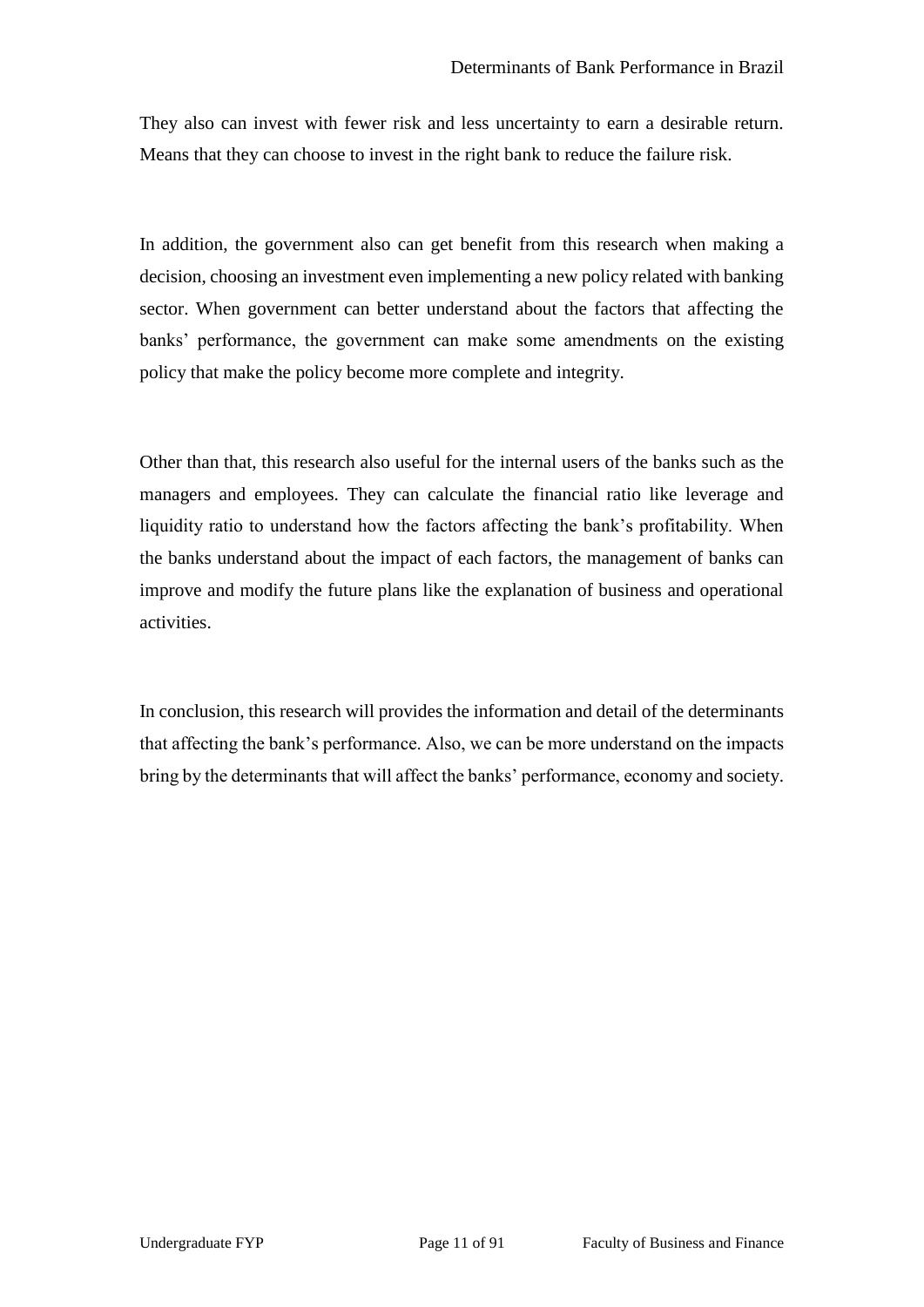# **CHAPTER 2: LITERATURE REVIEW**

# **2.0 Introduction**

In this chapter, there will be a discussion on the journals related to the variables under the research topic. It will highlights the relevant literature done by previous researchers, follow by a study on the theoretical model in order to construct the fundamental for the conceptual framework. After that, there will be a part in stating the testable relationships between the variables in this research. This chapter is ended with a short conclusion.

# **2.1 Reviews of Literature**

Banking sector plays a crucial role in stabilize the economy. The performance of the banking sector can be assessed in several ways and there are various determinants that affect the performance of bank. The determinants can be classified into two main groups, bank-specific determinants and macroeconomics determinants. In the bankspecific determinants, the variables are controllable because those determinants are bank-specific in nature. While in the macroeconomic determinants, the changes affect the economy in a whole.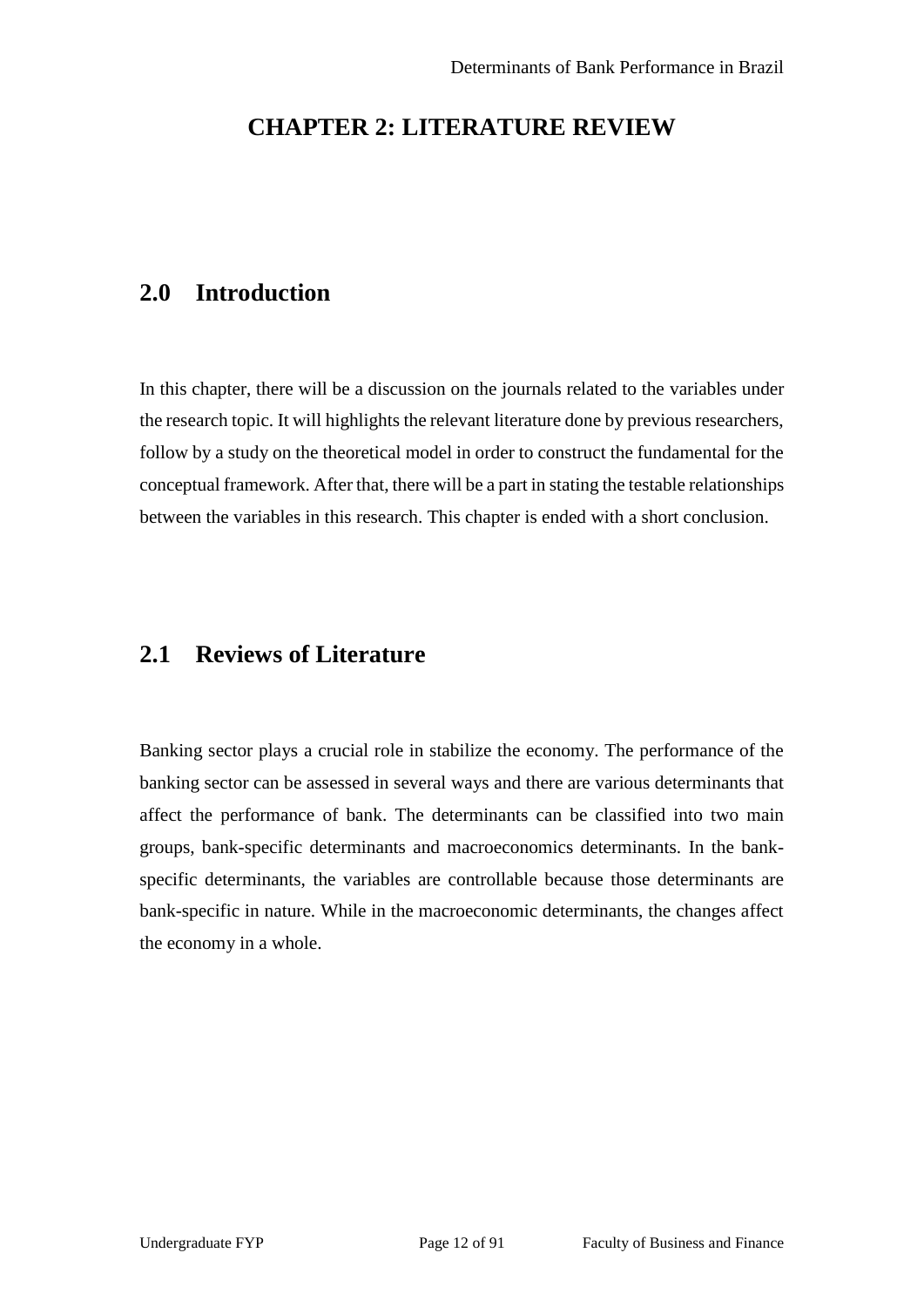### **2.1.1 Dependent Variables: Bank's Profitability**

#### **2.1.1.1 Return on Assets (ROA)**

ROA is chosen as the indicator for measuring bank's profitability. ROA indicates the ability of the company to generate incomes by its resources. ROA is a common measurement for bank's profitability among the researchers like Alper and Anbar (2011), Alkhazaleh and Almsafir (2014), Jureviciene, Skvarciany and Titko (2015), Abdul Jamal, Hamidi and Abdul Karm (2012) and Bikker (2010). Another common measurement for bank's profitability is return on equity (ROE). ROE measures the efficiency of the company in generating profit from the shareholders' capital. ROE is more appropriated in other financial related field. Doorasamy (2016) used ROE as the indicator to evaluate the financial performance of companies in food industry.

In the research done by Muda, Shaharuddin and Embaya (2013), the ability of the bank's management to make profit from the bank's financial and investment resources is disclosed and evaluated by the use of ROA. Bashir (2003) outlined ROA is able to influenced by factors, disregard the nature and the policy decisions of the bank. Moreover, he also stated the fact which some of the banks used financial leverage such as loans and borrowings deliberately as a method to raise their ROE for competitive purpose. Sufian and Habibullah (2009) defined ROE as the return on average total shareholder equity of the bank and take into account on the utilization of shareholder's equity but not the liabilities of the banks to finance its operation. Thus, ROE does not precisely indicates high profit when the ratio is high. Davydenko (2010) pointed out that drawback of using ROA as a measurement for bank's profitability as it excludes offbalance sheet items. He was supported by Alexiou and Sofoklis (2009) and Goddard, Molyneux and Wilson (2004). They argued that off-balance sheet items have noteworthy to determine bank's profitability. Off-balance sheet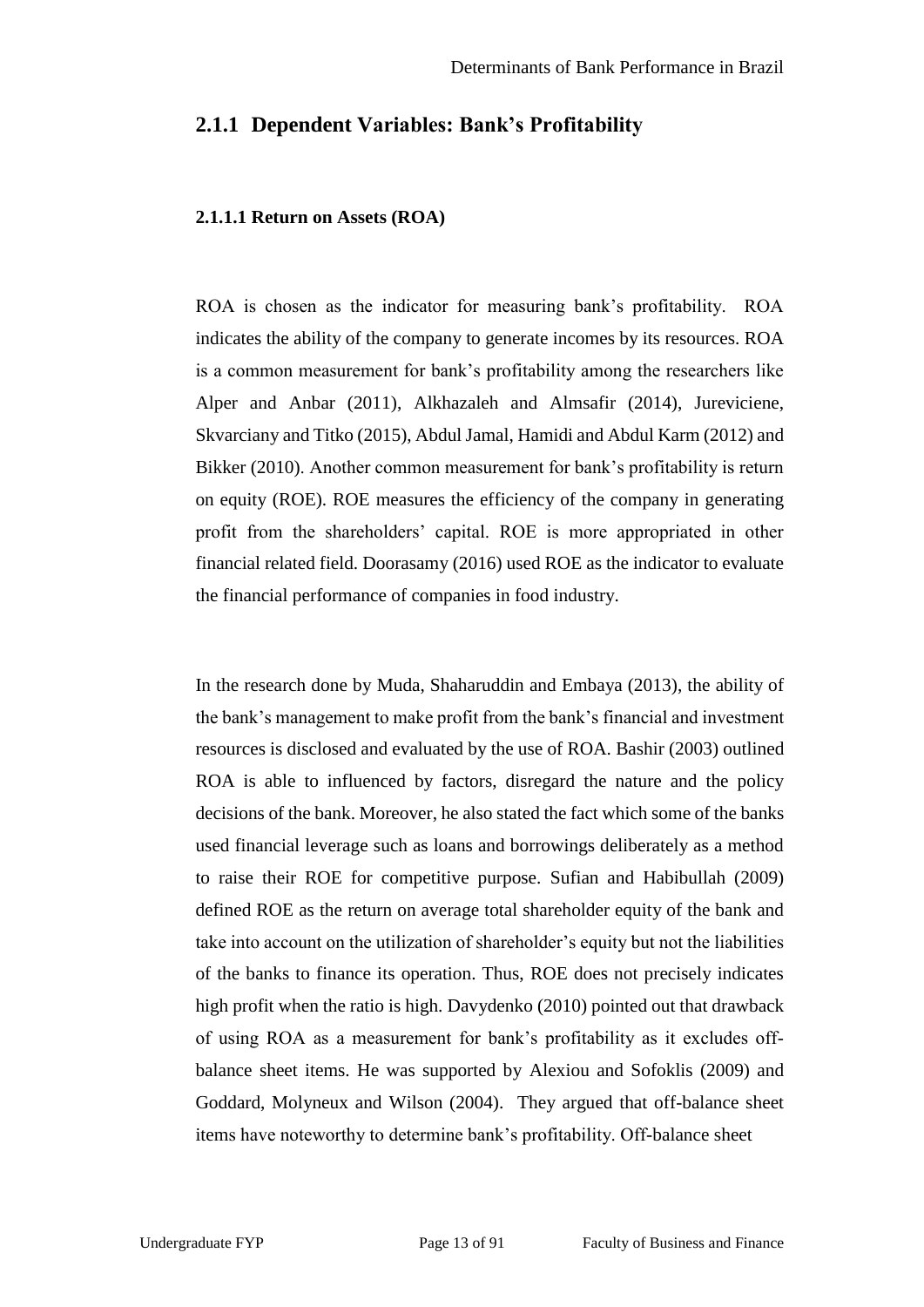items is those assets and liabilities that are not recorded in the company's balance sheet like securitized loans sold as an investments and operating lease.

### **2.1.2 Independent Variables: Bank-Specific Determinants**

#### **2.1.2.1 Asset Growth**

Asset growth is used as an indicator to evaluate and estimate the growth of an investment or asset in term of its price and its value. Gray and Johnson (2010) determined the relationship between the asset growth and the cross-section of stock returns in Australian stock market over 25 years and their result supported Cooper, Gulen and Schill (2008). Large size of banks is assumed to get advantage from economies of scale and decrease their cost of operation (Boyd and Runkle, 1993) and offering diversified financial facilities to their customer at a lower cost (Hassan and Bashir, 2005).

Bashir (1999) pointed out the effect of size of banks in relation with its operation as well as risk associated in the operation. Normally, small banks are able to operate with high ROA, low leverage multiplier and a low ROE while large banks are opposite with low ROA, high leverage multiplier and high ROE. However, big size banks are more favourable due to its policy decisions and regulatory requirements. High ROA often associated with high risk, small banks forced to operate under high level of equity among its capital and limited to diversify their portfolio in order adhere to certain level of capital adequacy requirements in as preventing over aggressive risk-taking behaviour. In contrast, large banks are often operate with diversified portfolio which further mobilize their funds to increase the returns for their depository and shareholders. Another advantage is the ability to utilize large amount of arbitrage transactions which enable them to exploit the underneath profits of these transactions. In addition,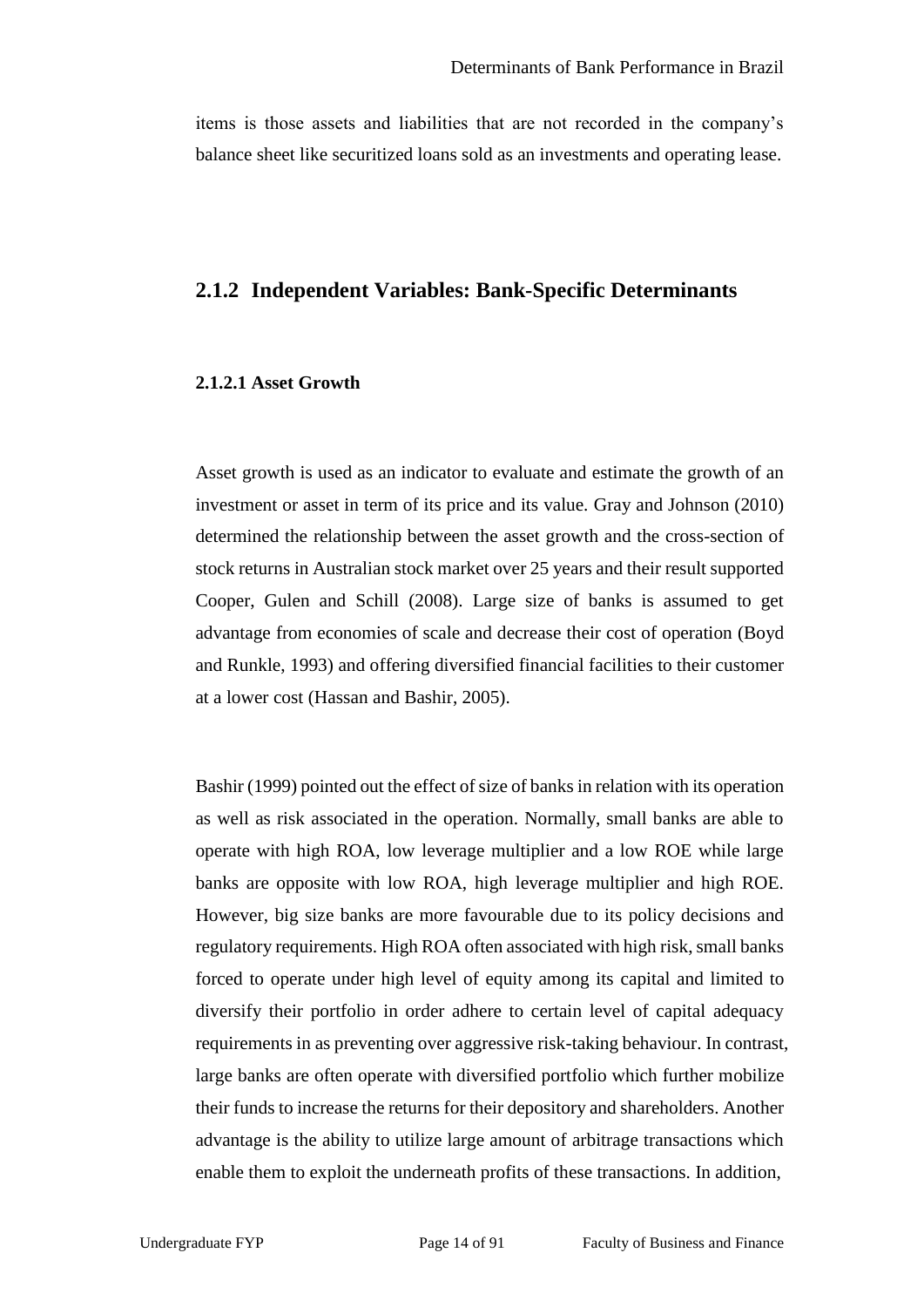large banks expose themselves to a large amount of profitable investment opportunities through the low cost of collecting and processing information and access the investment activities by the advantage of economies of scale.

Hann and Poghosyan (2011) concluded that large banks significantly affected the financial stability of a country through their stable earnings. Their result had robustly supported the inverse relationship between earnings volatility and bank size, especially during the recent financial crisis. They included the 'too big to fail' by using leverage to control its impact. The superior advantage for large banks to enjoy economic of scale has been further emphasized in the research done by Kozubovska (2017). In his research, 'too big to fail' is discussed in the perspective of splitting those large banks. Large banks are able to control and decrease their costs through economies of scale. He highlighted the advantage of technological and investment activities result from bank's tremendous size of resources. Daley, Matthews and Whitfield (2006) used the banking industry in Jamaica in comparison with the developed economies in detecting the arise of bank failure. Surprisingly, the determinants are able to predict the potential distress and failure. They further discussed the reason which mainly caused by the inefficiency mobilization of capital received by the banks. It can be simplified as the sacrifice quality for the quantity in order to speed up their business expansion. Davydenko (2010) argued the increase of bank's size may negatively affected the bank's profitability in the concern of rising regulatory requirements. As the capital increases, the allocation of the resources will be increase proportionally to ensure the compliance of law. Regulatory requirements and restrictions is mandatory for warning and prevention purpose for the possible financial distress.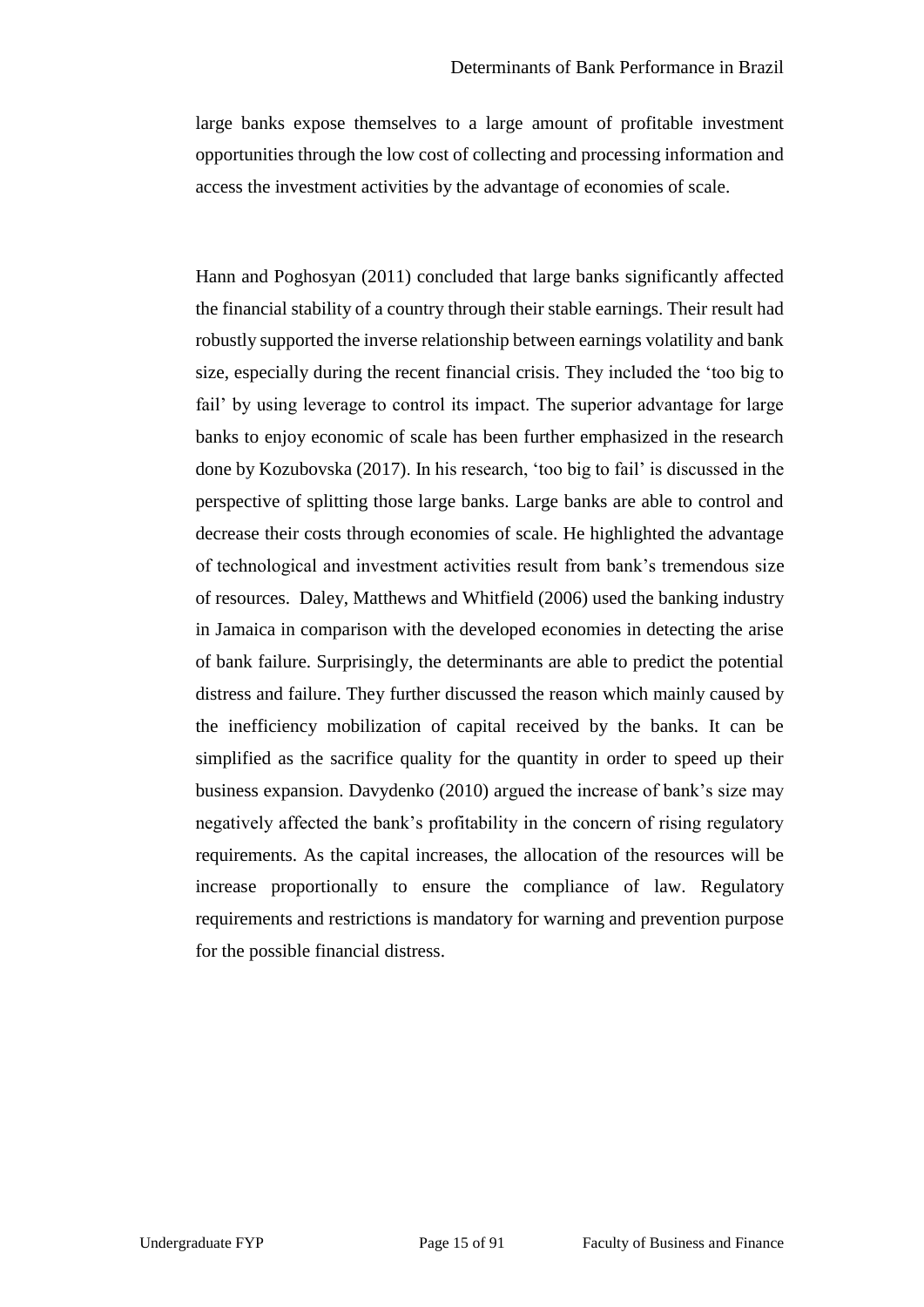#### **2.1.2.2 Liquidity**

Liquidity can be defined as how quickly an asset can be purchase or sell without heavily hindering the price of that asset. This research use liquidity ratio to assess the performance of banking industry. Liquidity ratio determine the company's ability to meet its short term financial obligations. It is a norm that a high liquidity ratio or standard industry average liquidity ratio for a company implies a good and stable financial position which can avoid financial distress or even insolvency when the environment become unfavourable.

In Abduh and Idrees (2013)'s research, liquidity ratio is computed by including loan as they claimed that loan management is critical when evaluating the performance of bank and emphasized on the rise in profits for the banks when convert deposits into loans. They further stated that loaning activities is one of the core business for banking industry. Alper and Anbar (2011) calculated the liquidity ratio by using liquid assets divided by total assets in order to find out the total proportion of liquid assets inside the particular bank. In the research, it strengthen the significant effect of liquidity problem is among the major reasons behind the bank insolvency. They also mentioned the inconsistency of the relationship between bank's liquidity and bank's performance in the previous studies like Bourke (1989) and Molyneus and Thorton (1992). In the research done by Bashir (2003), he stated a strong positive relationship between the liquidity and the bank's profitability was found in previous studies in the United State. Some of the studies suggest that profitable banks are in a healthy capital level which enable the advantage of acquiring high quality of financial resources. It is constructed under the view of utilizing equity capital where loans management has the same positive relationship with bank's profitability.

Regarding loan activities, Vong and Chan (2006) have stated that the effect on the profitability of banks varies from the consequences of bank's management performance. They used asset composition as their proxy which is more precise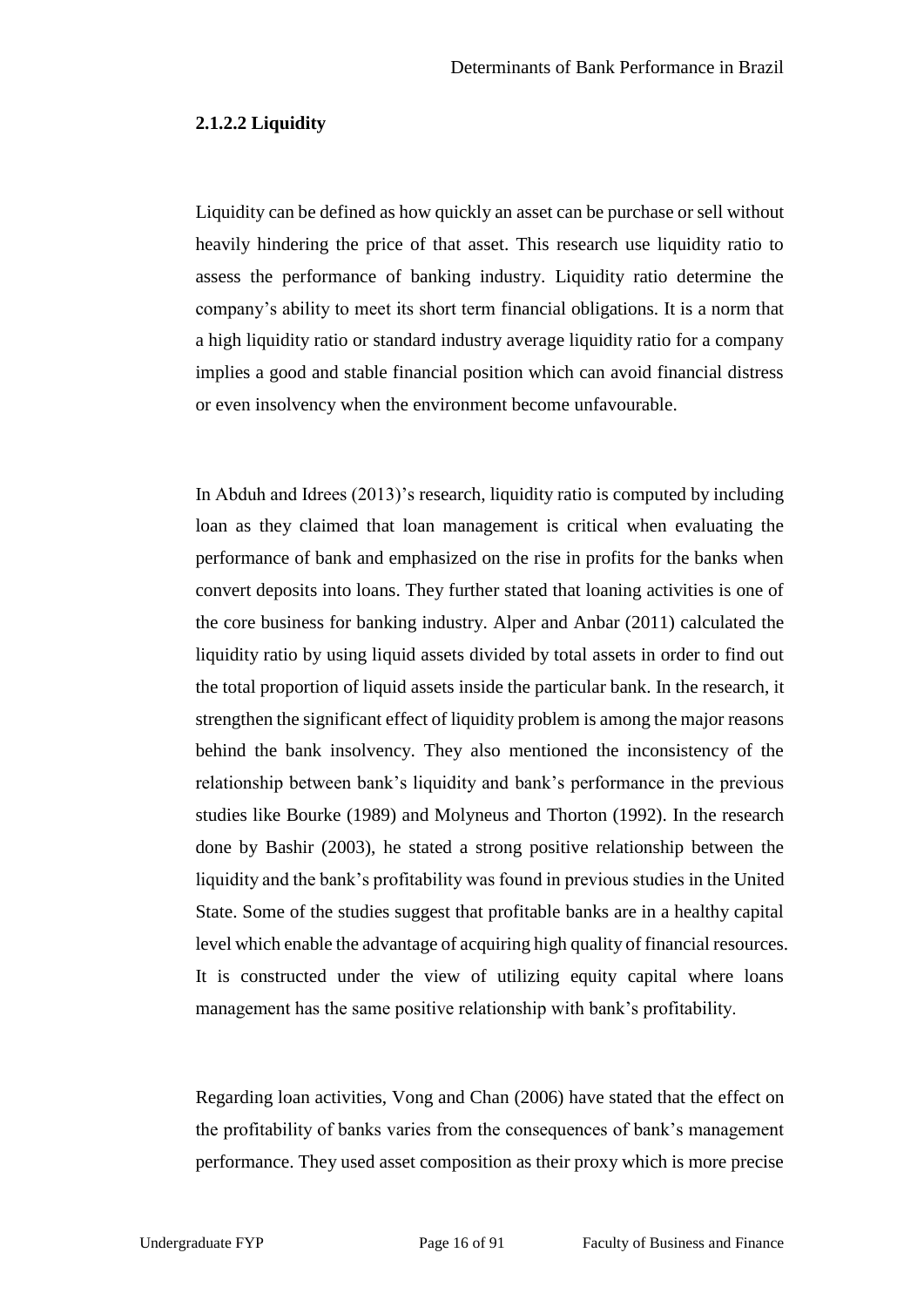and solely based on the effect of loaning. They outlined the fact that cost of funds management increase proportionately with the growth of loan size which negatively affect the bank's profitability. The result of their research supported their findings which stated the importance of spread and quality of the loans, disregard the size of the loans. Hassan and Bashir (2005) emphasized the critical role of liquidity in the recent financial crises and solvency problem. It is essential and critical to manage the liquidity in a day-by-day basis with regularly update, monitor and review the current system or indicators as a prevention for any potential liquidity problems. Poor management on liquidity might lead to insufficient capital to run the operation or even insolvency when it becomes severe.

#### **2.1.2.3 Leverage**

Leverage is the use of equity or borrowed capital as a source of funds for financing their operation and compensate the risk associated with their investments.

Bashir (2003)'s research stated that in the past studies based on United State, it is a statistically significant and positive relationship between leverage and bank's profitability. He further strengthen that if a bank is profitable as long as it remain well capitalized. Generally, a well-capitalized bank is able to access low risk source of funds which improve the overall profit level of the bank with the support of Bourke (1998). He also highlighted that loan activities represent the core profits for the banking industry. In the research done by Beltratti and Stulz (2012), those banks performed better during the crisis are those banks with a low financial leverage and lower returns before the crisis. Low financial leverage suggests that the banks have sufficient capitals to meet its short term financial obligations which is critical especially during financial depression to prevent insolvency.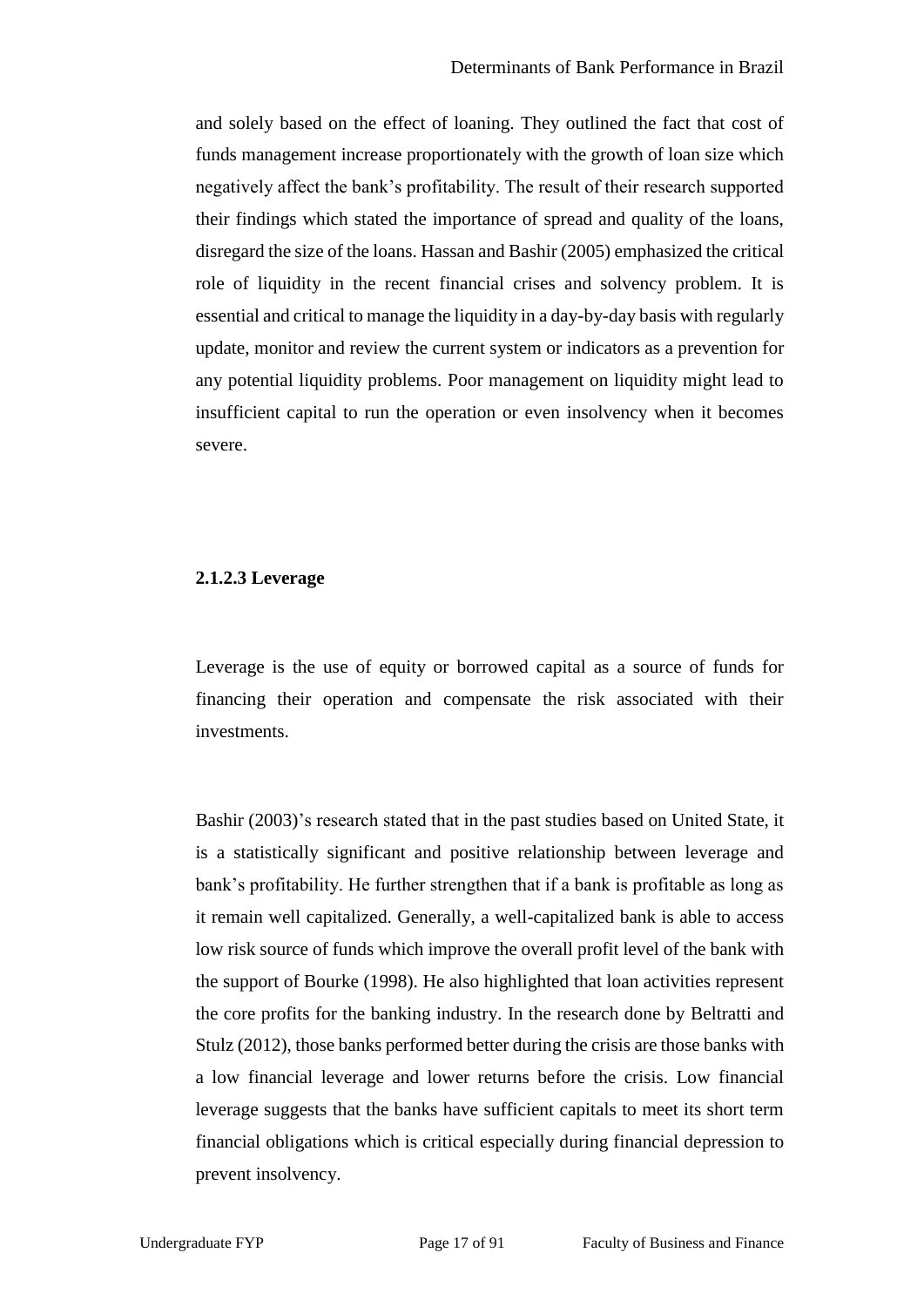Awunyo-Vitor and Badu (2012) found that listed bank on the Ghana Stock Exchange was extremely geared which suggest that the banks are over relying on the short term debt to finance their operation. They also outlined one of the reason which is the high lending rate in the country which forced the citizens to engage in short term debts. Another reason that was highlighted by Awunyo-Vitor and Badu (2012) was the lack of development in the local stock market which discourage the banks to engage in the long term debts due to the associated high risk within the financial instrument. They found a negative significant effect on the bank's profitability. It is extremely dangerous for the bank that is operating under high gearing due to the high demand for the deposits arise during financial depression.

In the research done by Kiema and Jokivuolle (2014), the effect of leverage on bank's profitability is discussed by using Basel III. Basel III has presented the non-risk-weighted leverage ratio requirement (LRR) for the purpose of providing a more strong capital buffer against the "model risk". Model risk can be roughly define as a type of risk that happens when a failure of financial model used to evaluate the risk associated with the firm's market. LRR is the complements for the internal rating based (IRB) capital requirements. They found out that LRR encourages the bank with low risk portfolio to engage in high risk portfolios until LRR is no longer a restrictions. It is negatively undesirable for the banking industry due to the diversification shapes the bank's portfolio to be similar as the industry. Thus, the bank is more exposed and sensitive to the model risk which further affect the stability of the industry as well as the profitability of individual banks.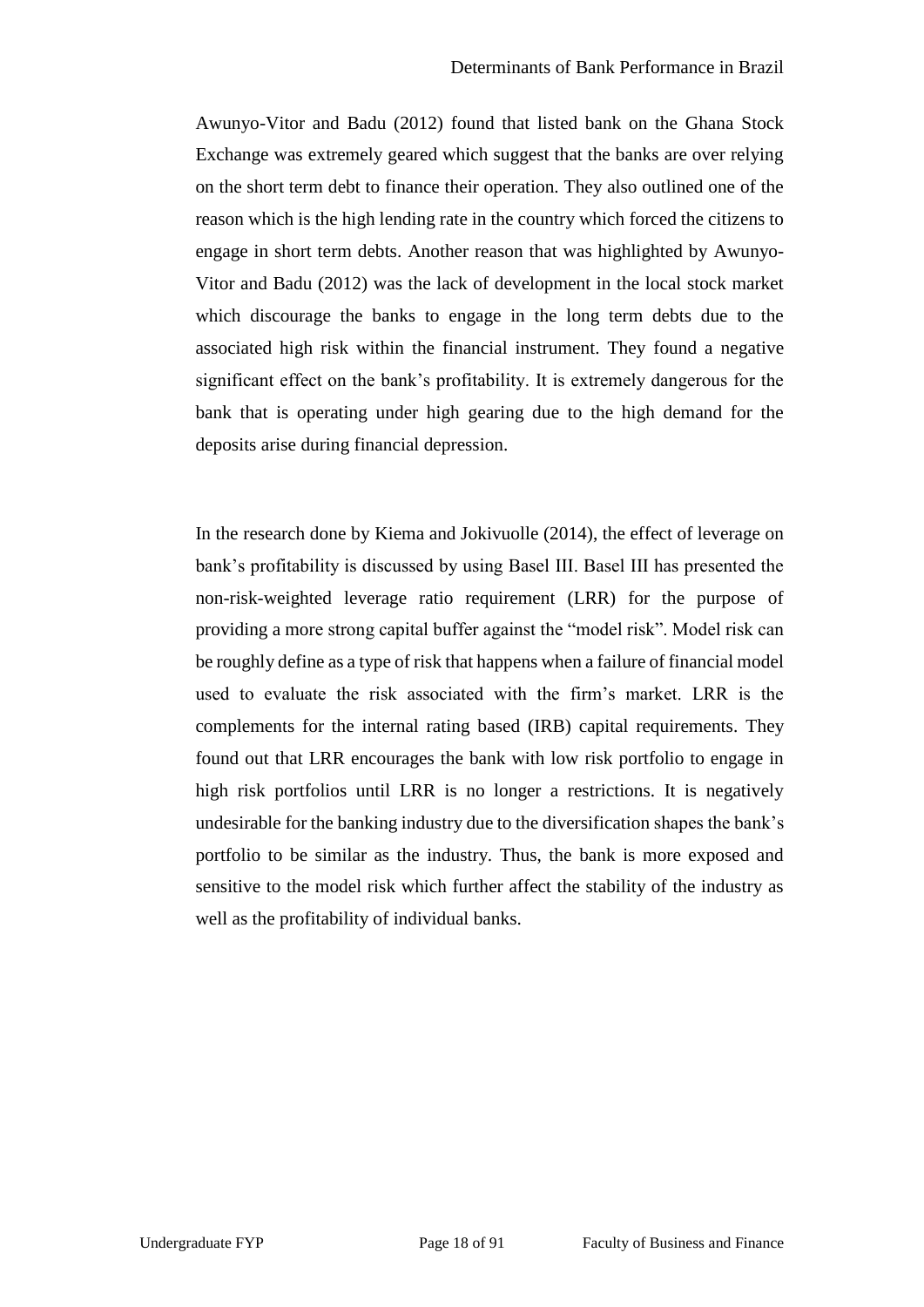#### **2.1.3 Independent Variables: Macroeconomic Determinants**

#### **2.1.3.1 Gross Domestic Products (GDP)**

GDP indicates the economy's performance of the country. It defined as the total monetary value of the final products and services in the geographical area of the country's borders within a specific period of time. If the country performs relatively well within the time period, banking industry will take advantages from the increasing demand of their products and services which trigger several advantages for the country like enhance the development of the country and the standard living of their citizens.

In the past researches, several proxies are used by different researchers in order to suit with their research's topics like GDP growth rate, real GDP, nominal GDP and GDP per capita. Davydenko (2010) and Sufian and Chong (2008) used logarithm of GDP for the measurement of GDP in his research that concerned about the bank's profitability in Ukraine. Logarithm is used to serve better measurement and clear comparison on the changes of the data. It proven as more meaningful and robust in comparison with the raw data. Acaravci and Calim (2013) set their proxy for GDP as the real GDP in their research which focus on the Turkey banking's profitability. Real GDP is free from the effect of the inflation occurs in the country. Research done by Riaz and Mehar (2013) which study the impacts of the bank specific and macroeconomic variables on the bank's profitability in Pakistan use GDP growth rate as the proxy in the research because they are concerned with economy's performance in yearly term.

Bashir (2003) stated that GDP will positively affect the bank's profitability. He highlighted on the relationship of individual, bank and economy's growth rate. A soundly managed and well organized bank is likely to benefits during the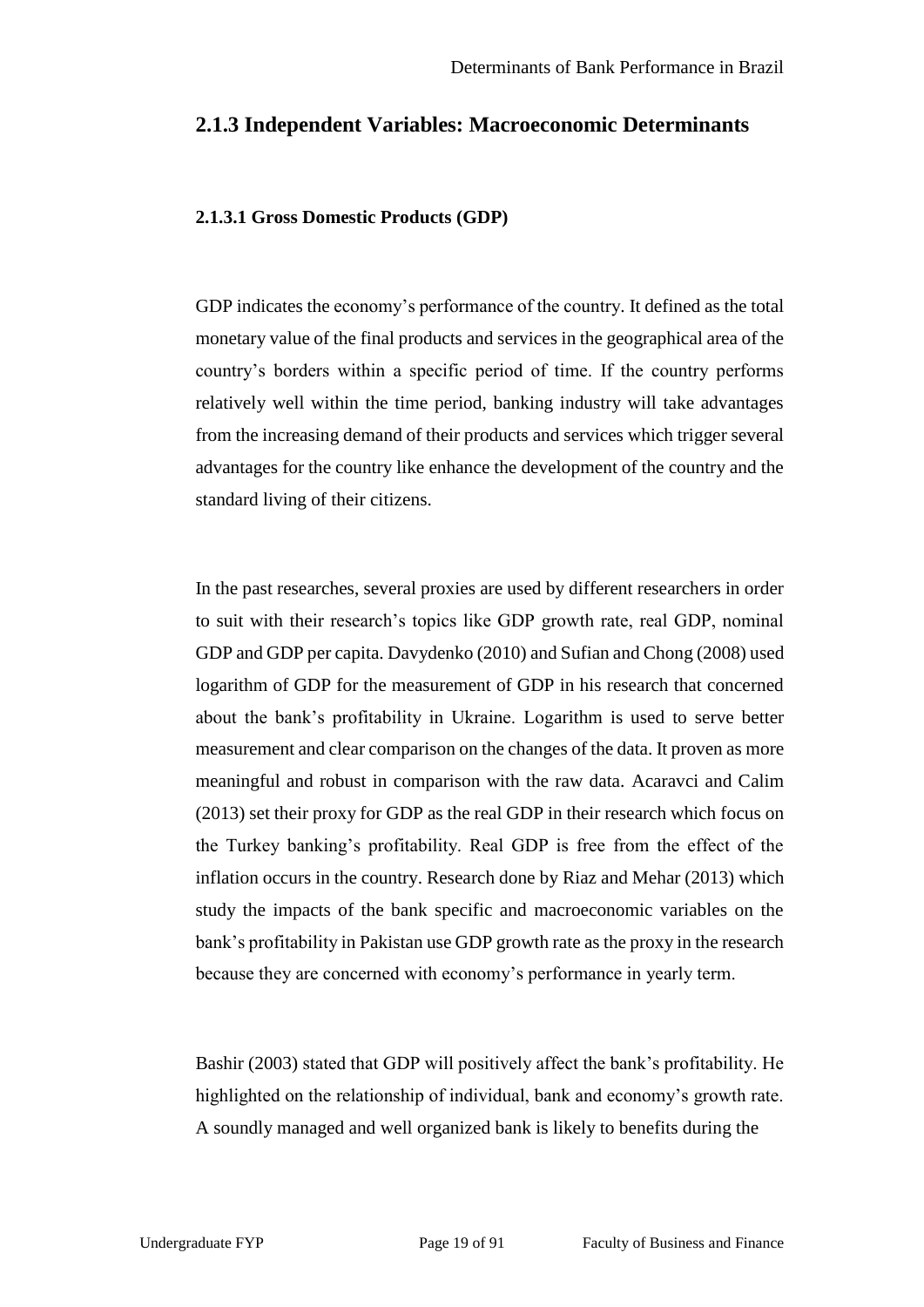expansion of economy as the banks is able to handle the increasingly high demand and widen portfolio that the banks is willing to commit. Roman and Danuletiu (2003) outlined the positive relationship between the economy performance and bank's profitability in Romania with the same view with Bashir (2003). In the research, the increase in the economy's performance is being related with the demand for loans because loan lending is arguably the most important activities for the banks. Davydenko (2010) hold the same view as the positive relationship between variables in the Ukraine's banks. Growth of economy enhance the debt servicing capacity of domestic borrowers which ascertain the collection of bank's debtor further lead to the introduction of new loans. However, Staikouras and Wood (2004) who are concerned with the European bank's profitability stated that GDP growth is negatively affect the bank's profitability. It is due to high level of competition in interest rate. When return on equity and net interest margin are being used as the proxies for bank's profitability, the research conducted by Ameur and Mhiri (2013) showed a negative relationship of bank's performance and GDP in Tunisia. Negative relationship of GDP and bank's performance is supported by the research done by Francis (2013) as he highlighted the relationship is caused by the unfavourable and negative performance of country's economy within the study period. It is notable that some of the researchers have concluded that GDP is insignificant to the bank's profitability like Abduh and Idrees (2013) and Ramadan, Kilani and Kaddumi. (2011). Ramadan, Kilani and Kaddumi (2011) stated that the reason for GDP is insignificantly related due to the increasing competitive condition in the industry that cause by the new entrants.

### **2.1.3.2 Inflation**

Inflation defined as the rise in goods and services' price that cause the decline in the purchasing power of individuals. Among the proxies use for the variable, consumer price index (CPI) is the most common proxy. CPI indicates the changes of percentage annually in the cost to the average consumer acquiring a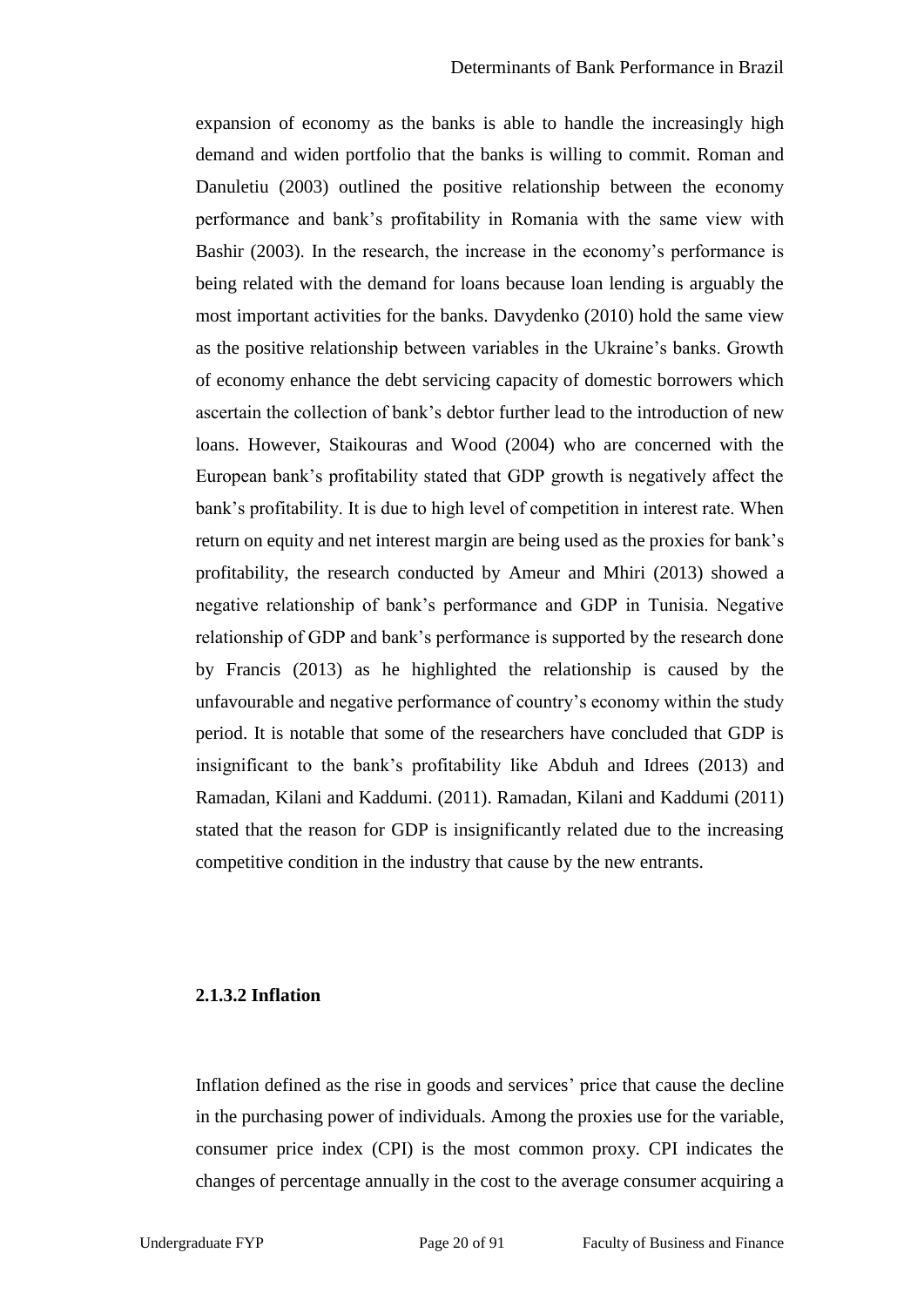basket of goods and services which might determined or adjusted within a specific time period (Vejzagic & Zarafat, 2014).

Positive relationship between inflation and bank's profitability is expected when the growth in income is faster than the cost incurred, vice versa. The effect of inflation on the banking industry has been highlighted by Staikouras and Wood (2004) and stated that inflation is capable to challenge the stability of financial system and the ability of the regulators to control the bankruptcy of financial intermediaries. The effect of inflation impacts the industry indirectly by influencing the demand of the individuals through the changes in their purchasing power. Moreover, bank profitability is influenced through the assessment of loan decisions because the anticipated rate of inflation might be lower than its expected figures and lead to an agreement on high interest rate.Thus, problems arise from the planning and negotiation of loans which is influenced by the uncertainty on future inflation rates.

The effect of inflation on the bank's profitability is discussed by Guru, Staunton and Shanmugam (2002) based on Malaysia's commercial banks. Their research in line with Vejzagic and Zarafat (2014). The consequences of bank's profitability is influenced by the inflation are depend on either the inflation is anticipated or unanticipated. The bank's profitability is positively affected by the inflationary condition in the economy when it is fully anticipated follow by the necessary adjustment on the interest rates. Inflation reduce the value of the real income of the consumers which lead to the encouragement on consumers to seek for investment or high return financial instruments. This situation challenges the bank's profitability by increase competition to the tradition core lending activities of the banks (Pan & Pan, 2014). It is supported by Tan and Floros (2012) as the impacts of inflation depend solely on the bank's awareness and consumer behaviour. Gul, Irshad and Zaman (2001) reviewed the effect of inflation on bank's profitability through the company's pricing behaviour towards the potential changes in inflation.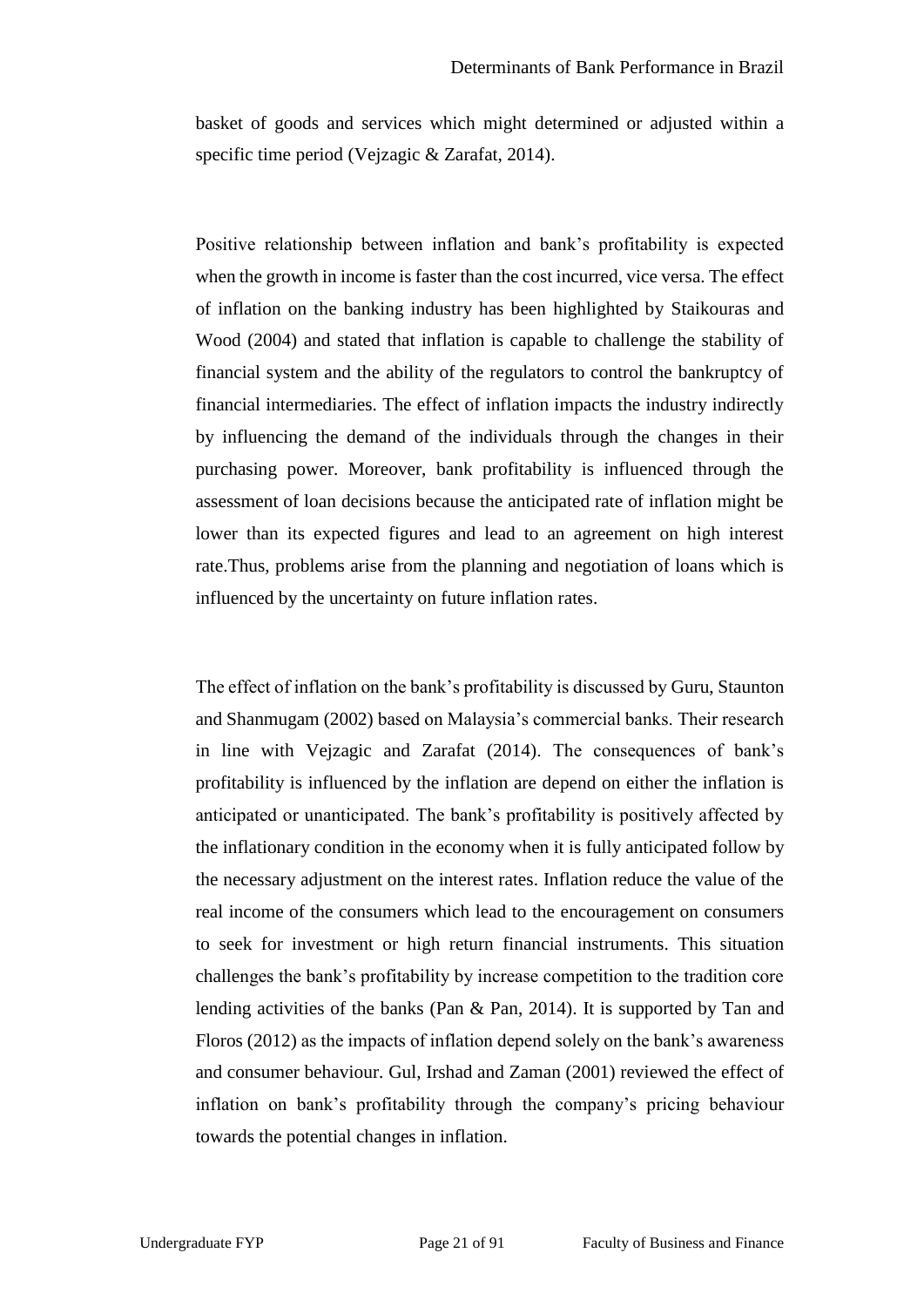Among the past researchers, the results on the relationship are inconsistent. Pan and Pan (2014) stated that inflation is positively related to bank's profitability in China which same with Tan and Floros (2012), Garcia-Her rero, Gavila and Santabarbara (2009) and Sufian (2009). In the Southeast Asia region, Guru, Staunton and Shanmugam (2002) found a positive relationship between inflation and bank's profitability in commercial banks of Malaysia while Sufian and Chong (2008) stated inflation is negatively related with bank's profitability in Philippines. The positive relationship is supported by popular past studies like Bourke (1989) and Molyneux and Thornton (1992). Particularly in Brazil, Afanasieff, Lhacer and Nakane (2001) found a significant but negatively impacts on the pure spread of the bank. Vejzagic and Zarafat (2014) stated inflation has insignificant impacts on Malaysian bank's profitability except for Public Bank and Hong Leong Bank which are significantly negative affected by inflation.

## **2.2 Review of Relevant Theoretical Models**

Theoretical model can be described as the theories which include the philosophies that are related to the topic of the research. Theoretical model assists in the formation of the relationship between practical application and theoretical aspects. In this particular subsection, theoretical models from previous studies are being review in order to evaluate and enhance our understanding on the relationship between variables to assist in formulating the proposed theoretical or conceptual framework.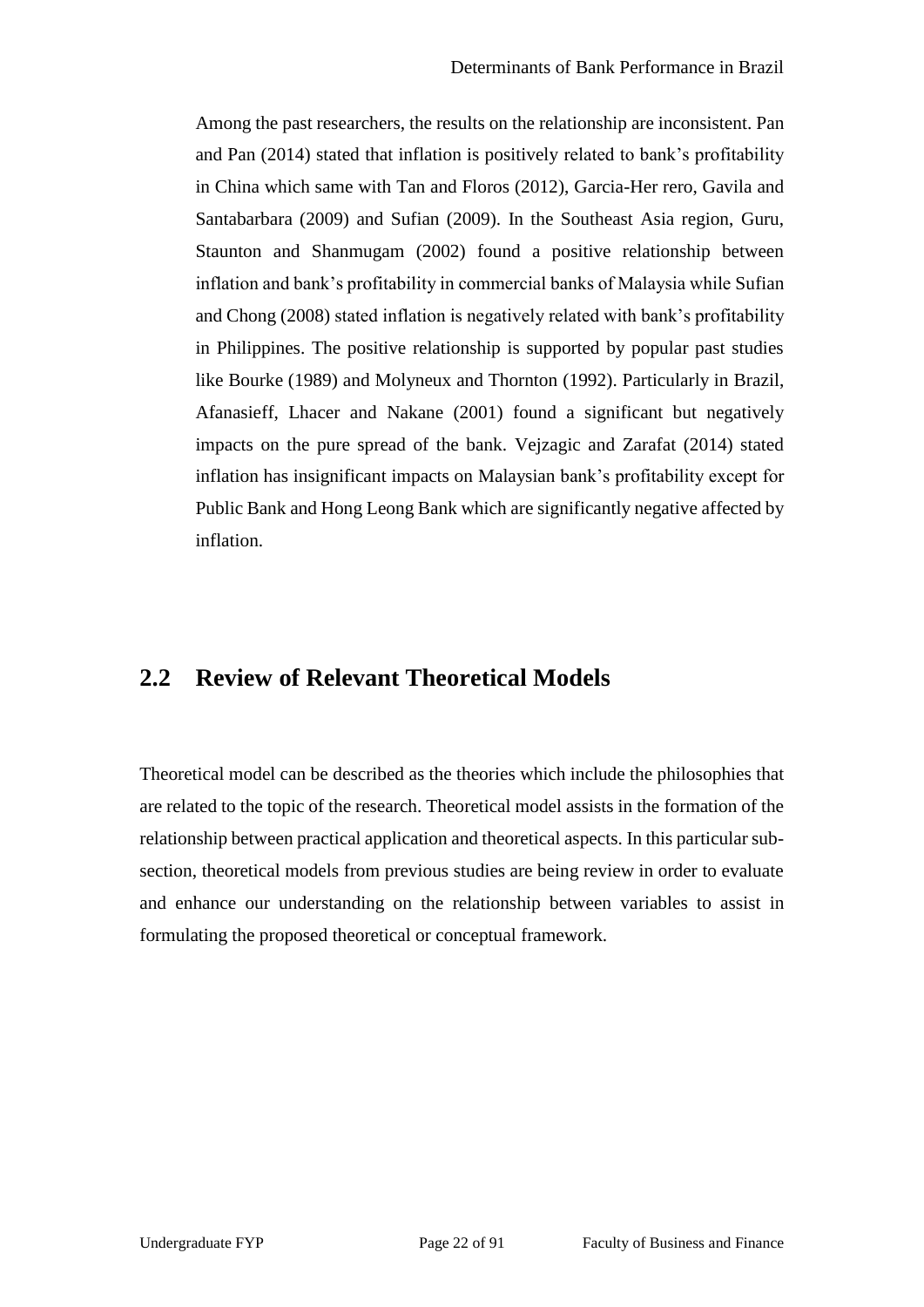#### **2.2.1 Economies of Scale Theory**

In brief, economies of scale defines as the point when a company or enterprise achieves and able to enjoy the decrease in cost per unit with the increase in the scale of production. The relationship of the quantity of productions and fixed costs per unit is negatively related under this theory. Large banks are expected to utilize the benefits arise from its size and take advantage of the economies of scale by decreasing the costs of gathering and processing information in order to assess the market conditions as well as individual's financial soundness. In extend, large banks are also anticipated to be more diversified by aggressive expansion on its business. Diversification enables the mobilization of funds and enhancing the returns on events like depository activities and its shareholders' wealth. The advantage arise from the economies of scale greatly boosts the return from investments due to its enhance the bank's ability to assess the potential profitability from the large number of investment opportunities (Bashir, 1999). Ultimately, large banks which achieved economies of scales have a superior impacts on the economy of the country. Thus, asset growth and bank's profitability are positively related under this theory.

### **2.2.2 Bank Liquidity Creation Hypothesis**

According to Berger and Bouwman (2007), the standard explanation for liquidity creation is that liquidity is created by the banks through transforming illiquid assets into liquid liabilities. Despite that, some of the researchers argue that the liquidity creation can be simply done by changing their funding mix or the liability side. Berger and Bouwman (2007) further concluded in their research that liquidity creation by banks happen through either alternation in the mix of the both side in the balance sheet or off-balance sheet activities. In extend, there are two core reasons behind the existence of banking industry in the economy which include the banks create liquidity and transform risk from one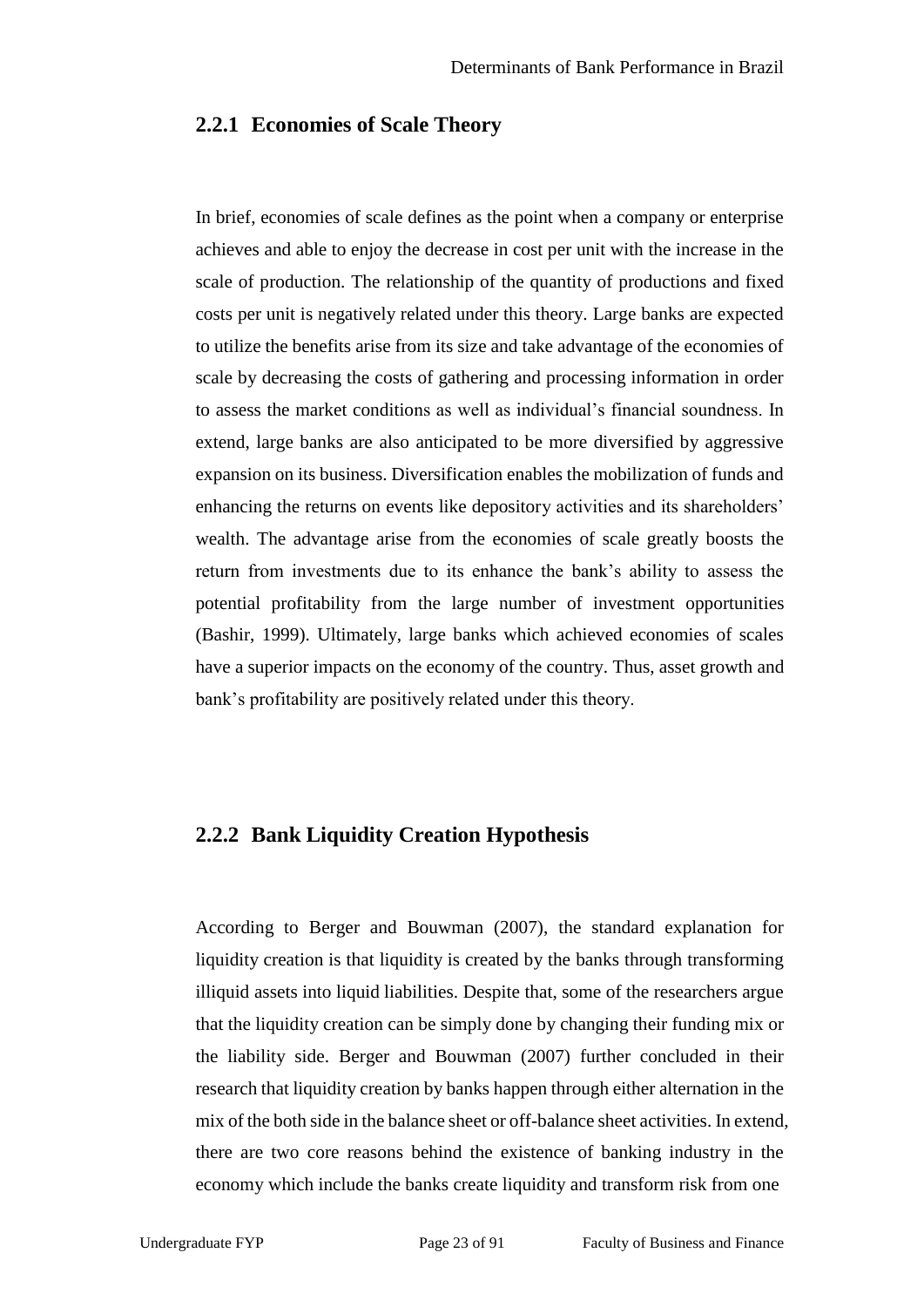party to another party. For example, in mortgage loans, bank accepts property from the public which pledged as collateral. In exchange, bank settles the payments for the public and offers a long term repayment obligation for the public. Through it, banks assumed certain degree of risk and enhance the flow of funds in the economy. It is important to emphasize that Berger and Bouwman (2007) assess the bank performance through the view of investors. They found a positively significantly relationship between liquidity creation and bank performance.

### **2.2.3 Financing Theory (Risk-return trade off)**

In the theoretical aspects, risk is increasing alongside with increasing usage of leverage. Thus, high expected return are required from the bank's profitability to compensate or else the banks are refuse to absorb the high risk (Aremu, Ekpo & Mustapha, 2013). Risk-return trade off is basically the decision or the 'trade off' for investors who willing to absorb the risk for the expected return. In the research done by Olweny and Shipho (2011), they proposed that capital adequacy negatively related with the bank profitability in the view that banks seek for high return through the high level of leverage in financing its operation in order to increase their profitability through borrowing and lending activities as their source of funds instead of equity financing. It is mostly credit risk which arise when borrowers fail to meet their obligations on the repayment. Curak, Poposki and Pepur (2012) stated banks are encourage to increase their lending activities which expose themselves to a decent level of credit risk and required high return to compensate the banks' willingness as highly leveraged financing operation. However, credit risk is not able to be offset by the high return from the repayment of loans due to the increasing numbers in non-performing loan when it is negatively related. Based on the theory, bank's profitability and leverage is negatively related.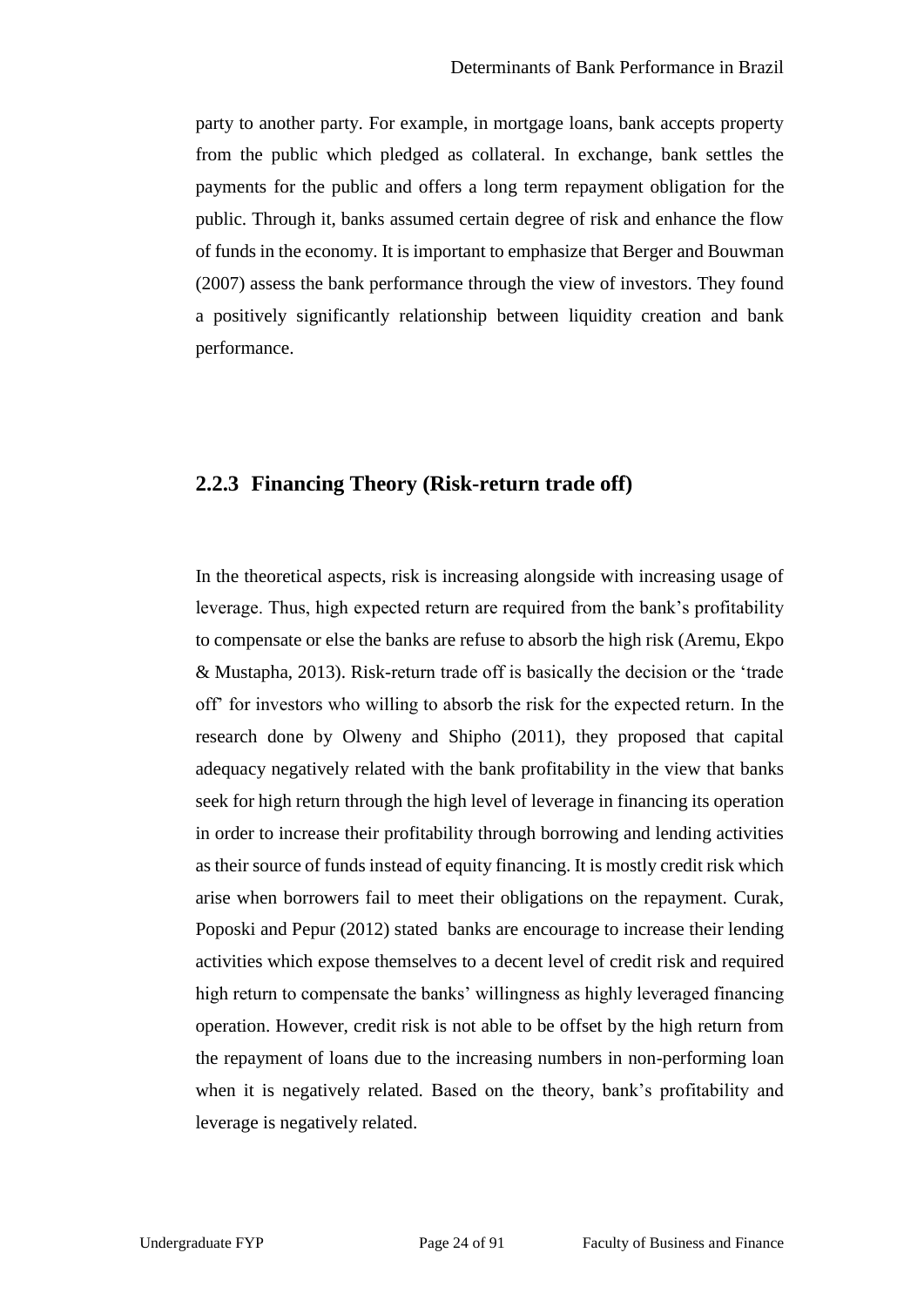#### **2.2.4 Financial Intermediation Theory**

As mentioned in research from Wasiuzzaman and Tarmizi (2010) which concerned on profitability of Malaysian banking industry, the likelihood of credit default is higher when the individual purchasing power is lower during recession while the demand for financial facilities increase proportionally with the growth of GDP as individual tends to enhance their standard of living with excess income. The rise in the flow of funds act as a catalyst in boosting the business activities and financial activities like investment in the economy, further drive up the GDP. The relationship of GDP and bank profitability can be explained by financial intermediation theory in a view that the theory concerns about the information asymmetry and agency theory (Andries, 2009). Both elements contribute in developing a perfect market with low transaction cost, perfect information and adequate regulation. Existence of financial intermediaries aims to achieve optimal allocation of resources and mobilization of funds from the cash surplus unit to cash deficit unit through their business which is mainly attracts deposit and grants loan as they alternate the nature of financial assets and issue their own products or services. Thus, the banks as financial intermediaries are able to realize an increase in profitability in a boom economy or bank's profitability increase proportionally with the GDP.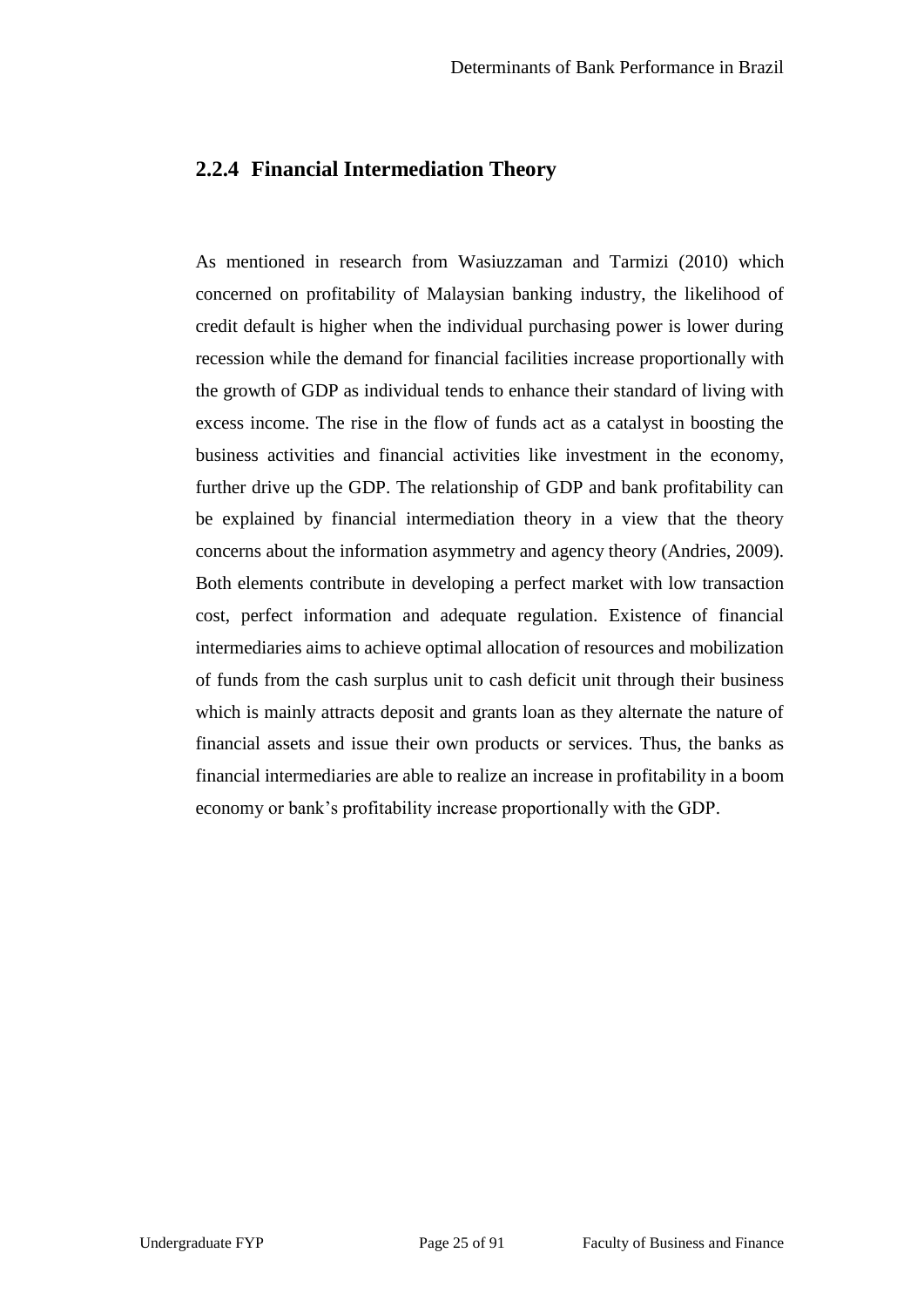## **2.3 Conceptual Frameworks**

### **2.3.1 Previous Conceptual Frameworks**

Figure 2.1: Bank Specific and Macroeconomic Determinants of Commercial Bank Profitability: Empirical Evidence from Turkey (2011).



The authors study on the bank-specific and macroeconomic determinants of the bank profitability in Turkey, the variables included in this research is inflation, asset size, capital adequacy, liquidity, income-expenditure structure, asset quality, deposit and GDP. The panel data set and fixed effects model used in this research.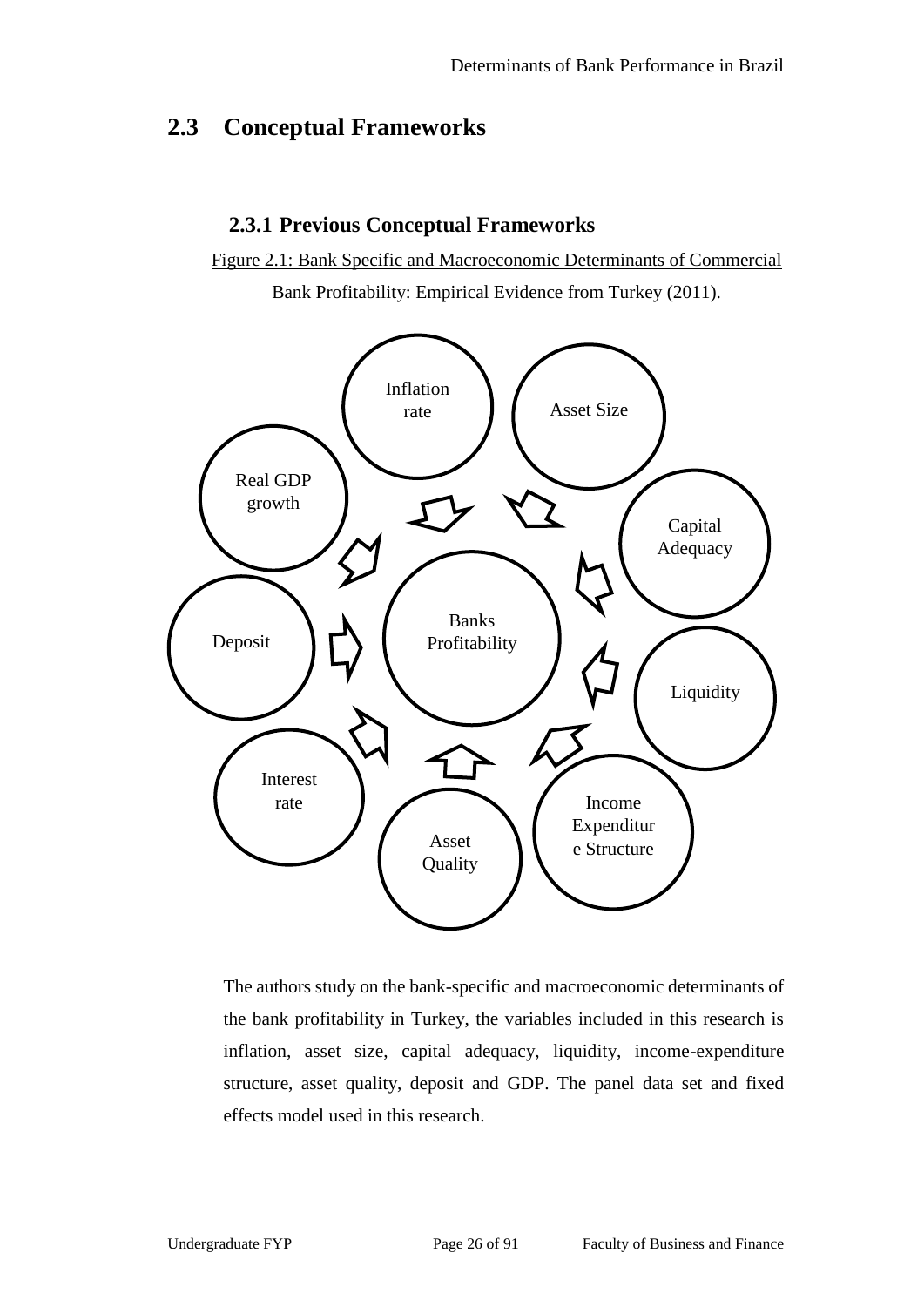In this Turkey research found that the asset size is positive significant affect banks' profitability and this prove the economies of scale theory. The weak asset quality and credit portfolio volume have negative impact on profitability. The relationship between loans and profitability is negative relationship. The non-interest income/asset ratio which under the income expenditure structure have positive and significant consequent on profitability. There is just real interest rate have positive impact on profitability in the macroeconomic factor. The remaining determinants such as liquidity, capital adequacy, deposits/asset ratio, inflation rate and real GDP have not significant impact on the profitability.



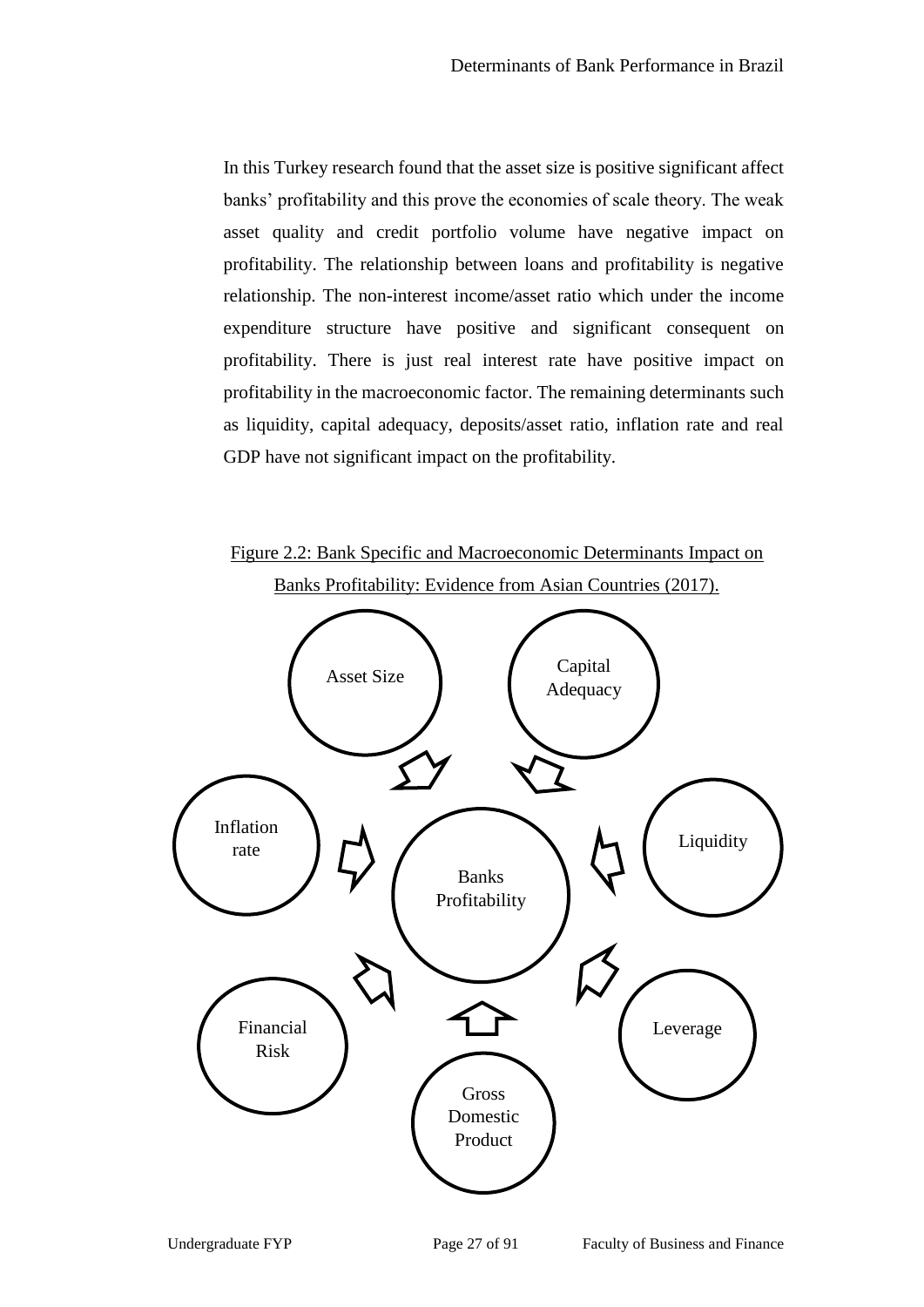The determinants used by authors to study the profitability of bank is capital adequacy, liquidity, leverage, financial risk, asset size, inflation rate and GDP. The regression model techniques is use to regress the panel data. This research found that liquidity and leverage have positive significant impacts on banks' profitability. Next, the financial risk have negative impact on profitability. Besides that, the asset size have positive impact on banks' profitability. The capital adequacy have positive insignificant effects on banks' profitability. There is negative influence on banks' profitability from the GDP and inflation rate.

### **2.3.2 Proposed Conceptual Frameworks**



Figure 2.3: Determinants of bank's profitability in Brazil

Figure 2.1 is the conceptual framework for this research, the bank-specific determinants included asset growth, leverage and liquidity, the macroeconomic determinants consists of inflation and GDP.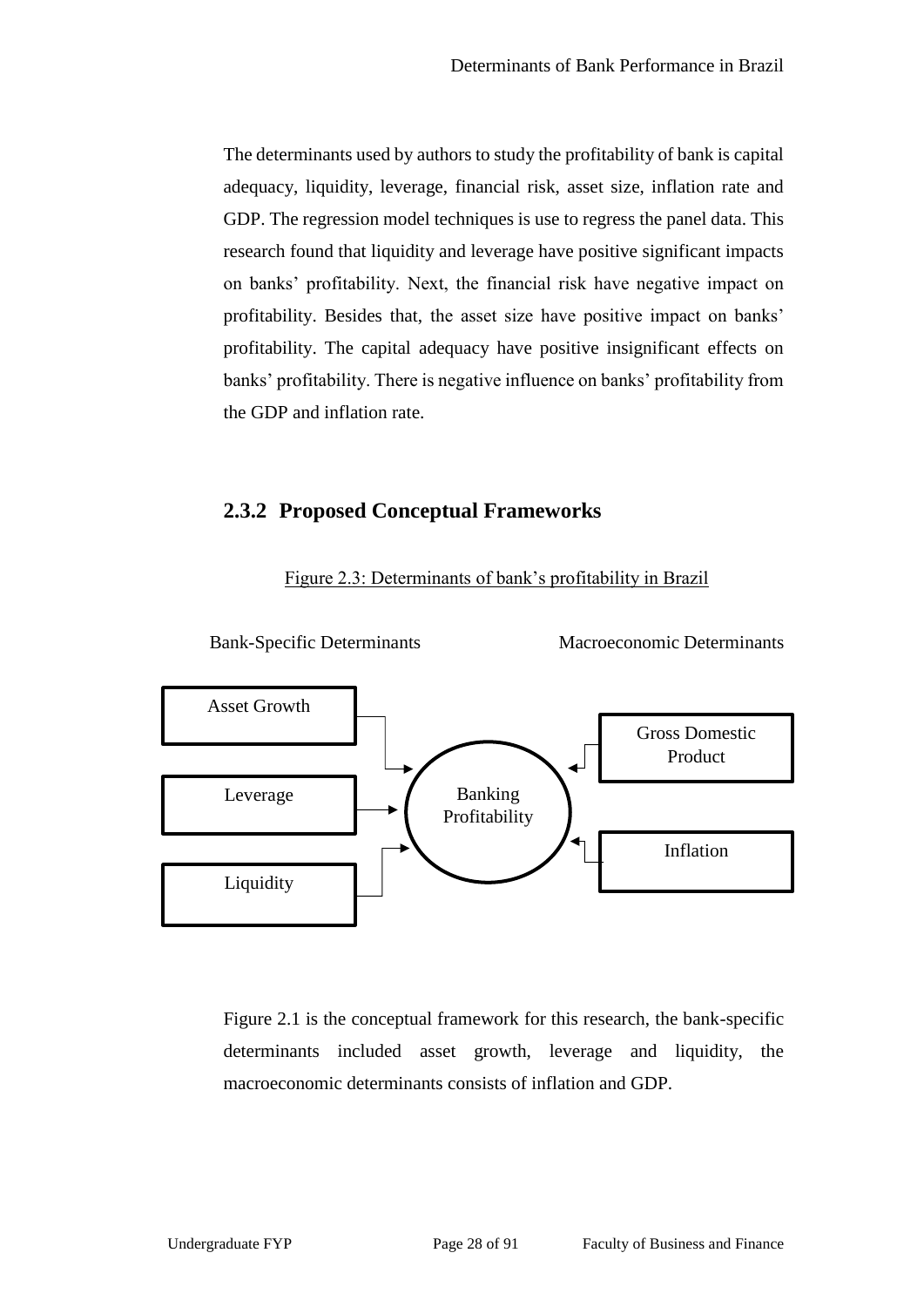## **2.4 Hypotheses Development**

### **2.4.1 Asset Growth**

H<sup>0</sup> : There is no significant relationship between asset growth and bank's profitability

 $H_1$  : There is significant relationship between asset growth and bank's profitability.

### **2.4.2 Liquidity**

 $H_0$  : There is no significant relationship between liquidity and bank's profitability

 $H_1$  : There is significant relationship between liquidity and bank's profitability.

### **2.4.3 Leverage**

 $H_0$  : There is no significant relationship between leverage and bank's profitability

 $H_1$  : There is significant relationship between leverage and bank's profitability.

### **2.4.4 Gross Domestic Product**

H<sup>0</sup> : There is no significant relationship between GDP and bank's profitability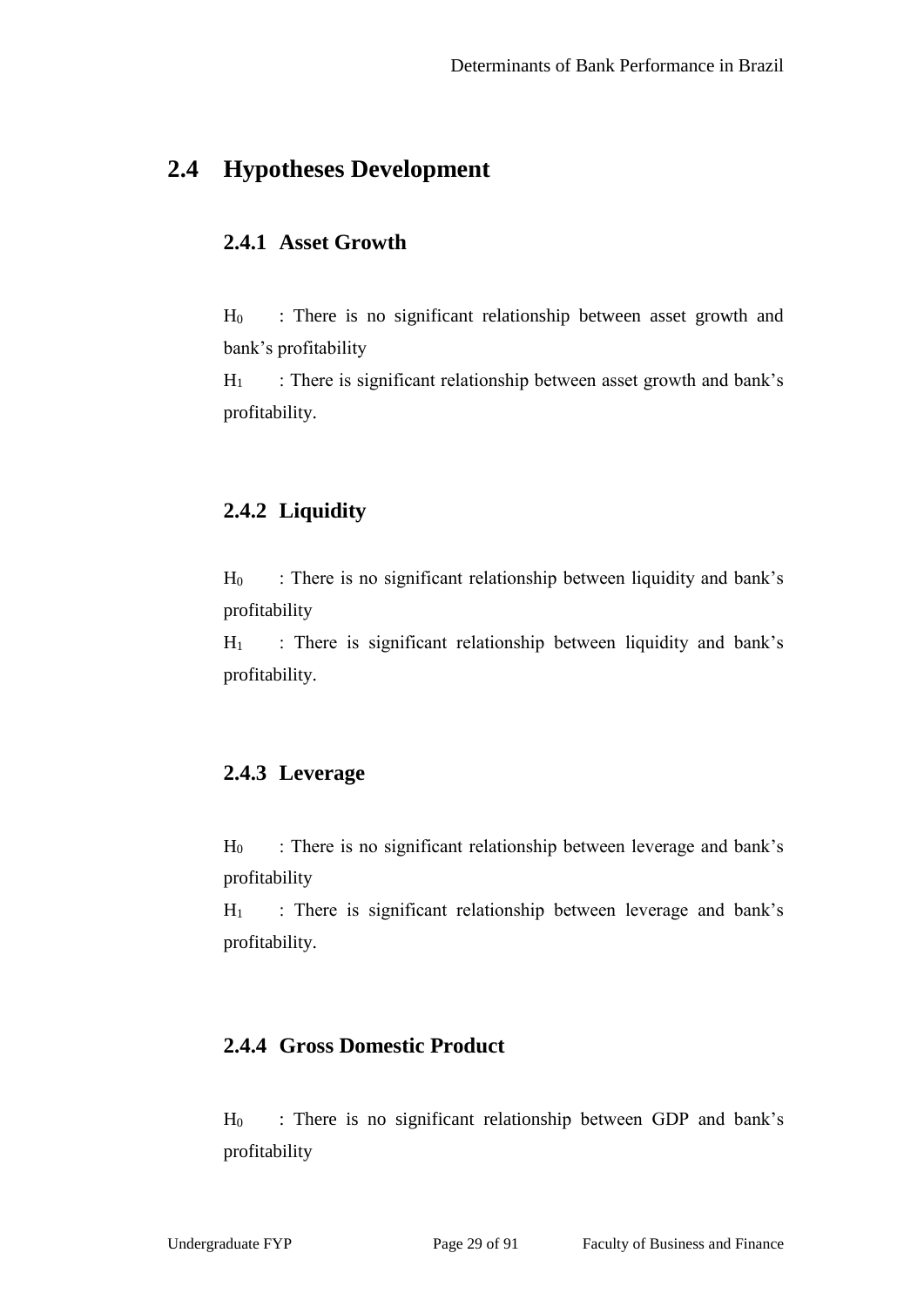$H_1$  : There is significant relationship between GDP and bank's profitability.

### **2.4.5 Inflation**

H<sub>0</sub> : There is no significant relationship between inflation and bank's profitability.

H<sub>1</sub> : There is significant relationship between inflation and bank's profitability.

# **2.5 Conclusion**

In short, this chapter consists of literature review done by previous researcher, theoretical model and it will support the conceptual framework, then is the testable relationship within the dependent variable and independent variable.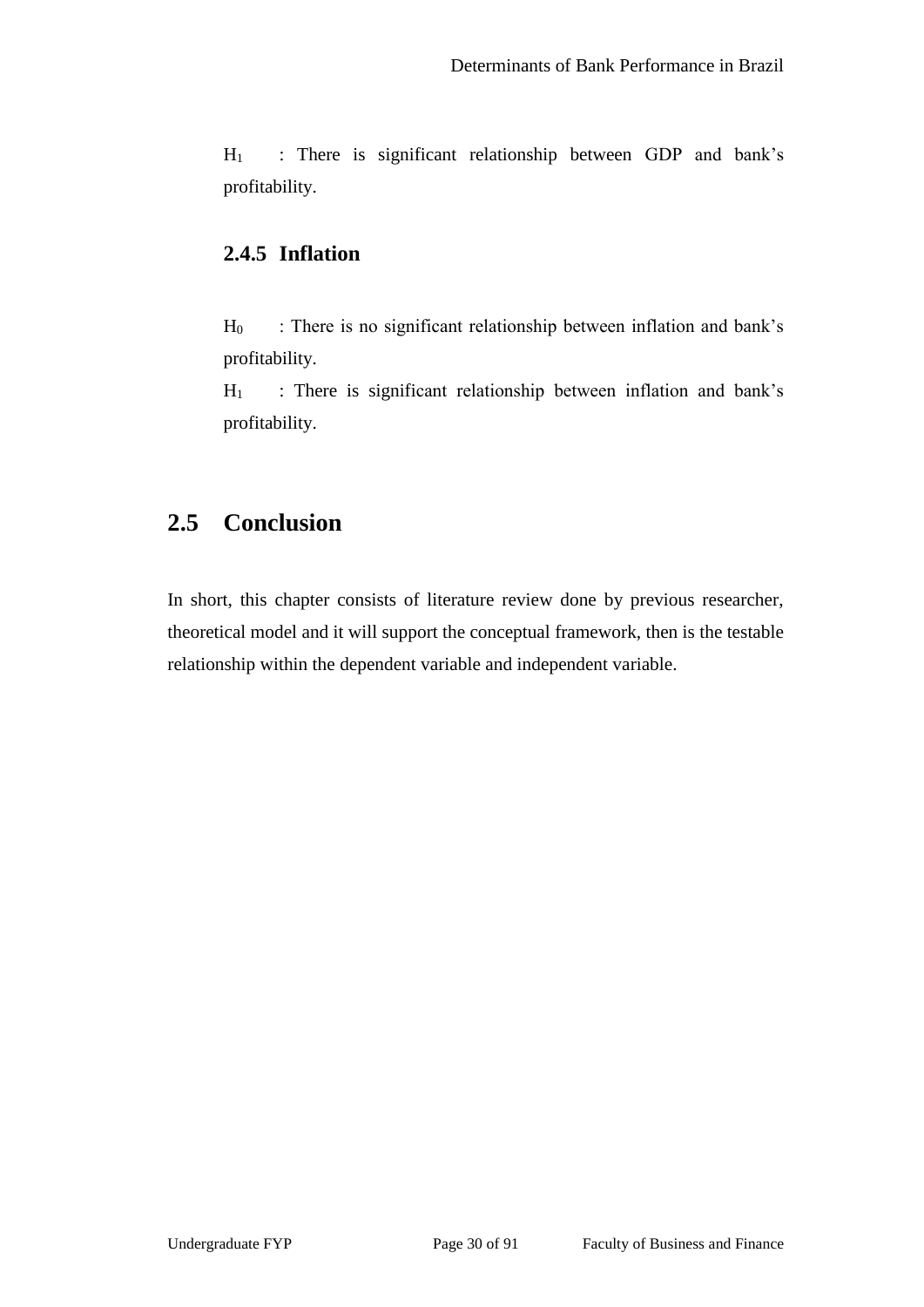# **CHAPTER 3: METHODOLOGY**

# **3.0 Introduction**

We are discussed about the research methodology that apply the information and data that are related to this study in order to conduct a successful research. The objective is to find the model test that use to evaluate the relationship between the bank's profitability and the five independent variables which is asset growth, liquidity, leverage, GDP, and inflation. The quantitative and secondary data is collected to carry out this research. Five banks in Brazil are chosen and the sample periods are 10 years which are started from the year 1997 to 2017. The main source that we collected the data are Bloomberg.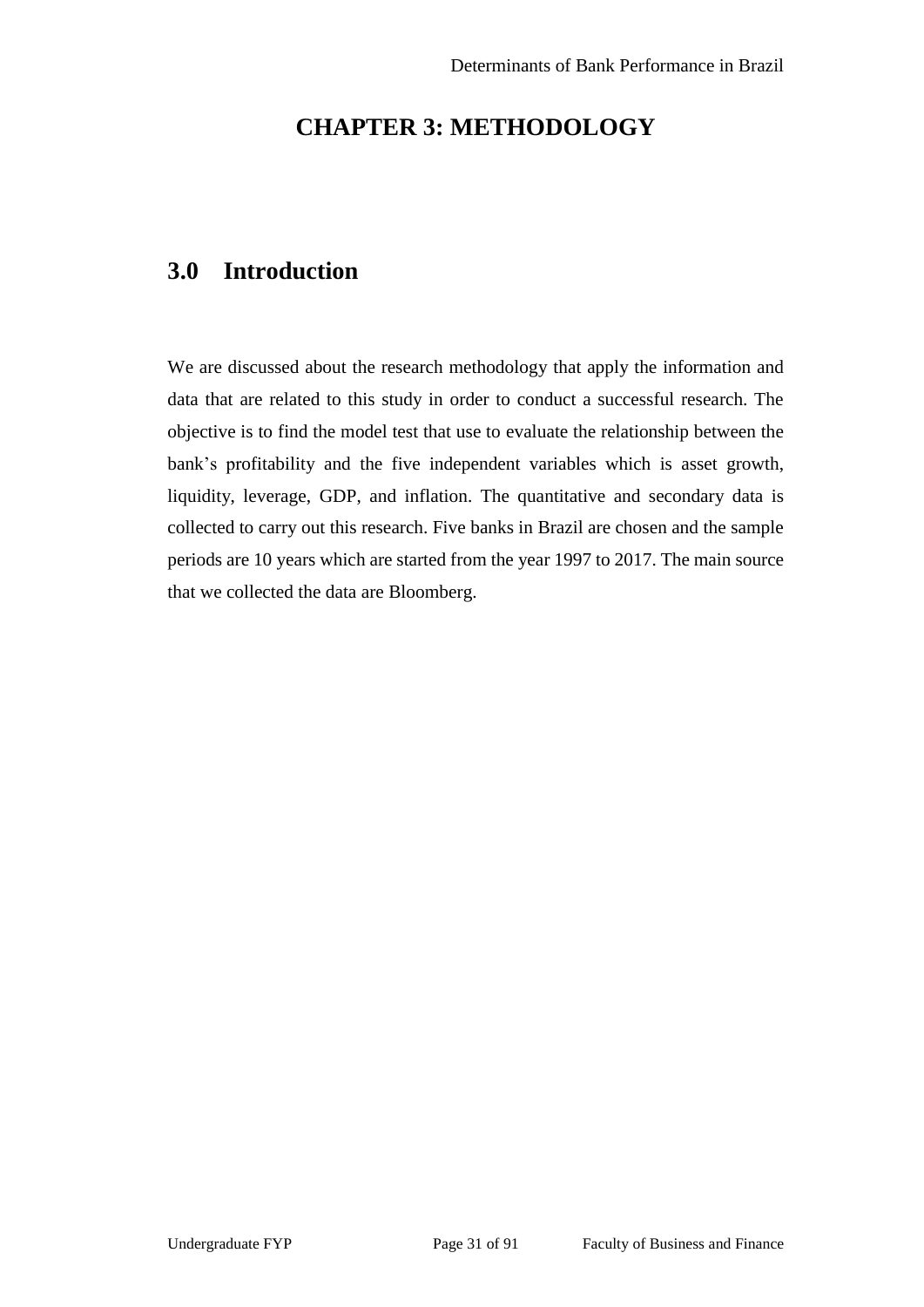## **3.1 Data Processing**

#### Figure 3.1: Step of Data Processing



## **3.2 Research Design**

In this paper, we have been used the quantitative data which defined as numerical data that can be counted or measured to analyse the profitability of bank. The research objectives are to investigate the relationship of macroeconomics variables and bank-specific variables towards the profitability of the bank. In this research, ROA is a measurement for profitability of bank that the dependent variable used. Besides, asset growth, liquidity, leverage are categories as independent variable of bank-specific while macroeconomics independent variables are GDP and inflation. Furthermore, there was the data collected of the five banks in Brazil since 1997 until 2017. The five banks that chosen in this research which are listed below: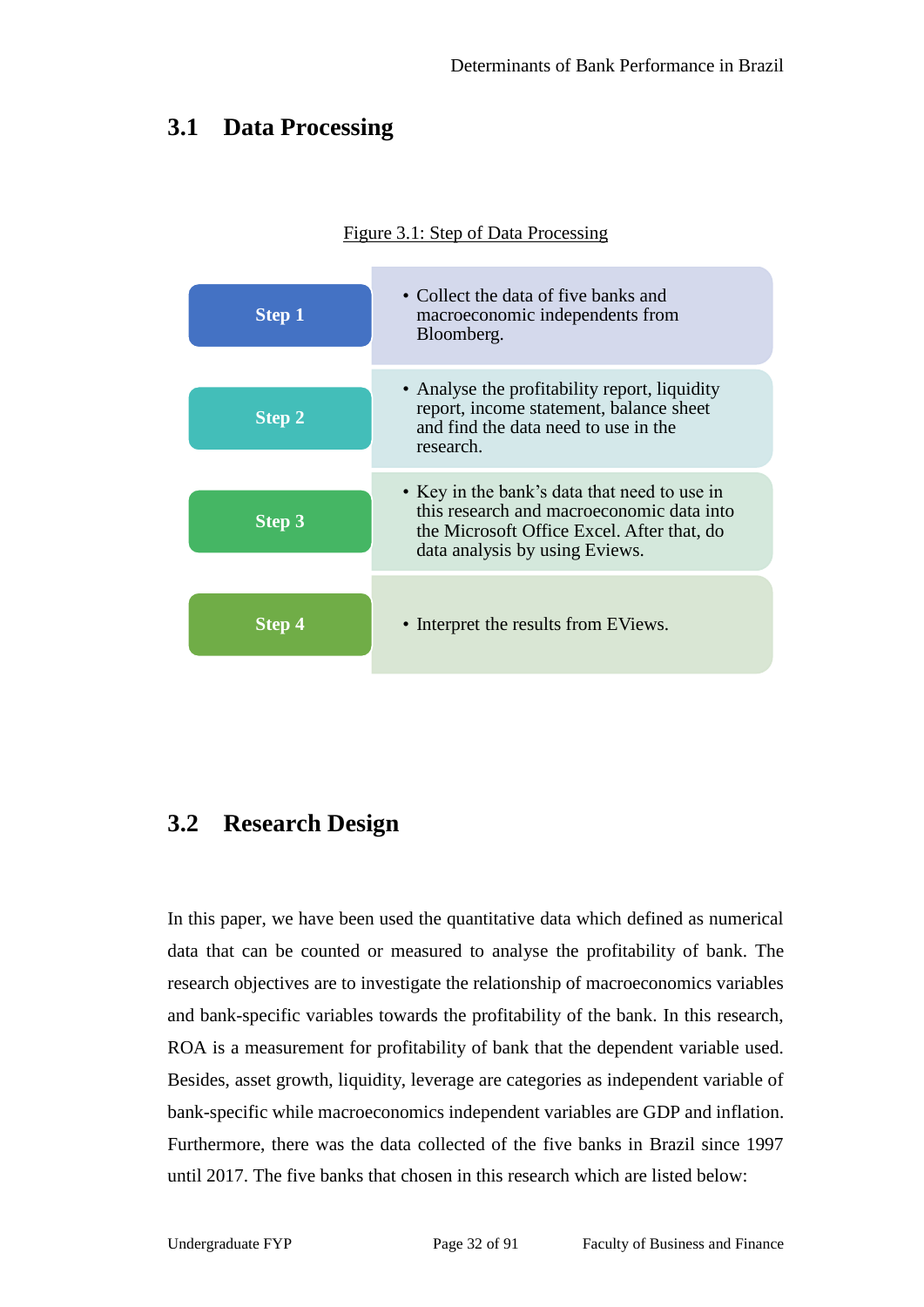- 1. Banco Bradesco S.A.
- 2. Banco do Brasil S.A.
- 3. Banco do Estado do Rio Grande do Sul S/A
- 4. Itau Unibanco Holding S.A
- 5. Citigroup Inc

In this research, the five banks are time series data which based on the period since 1997 till 2017, so the sample size is 21. Moreover, the cross-sectional data are based on the five banks in Brazil. Hence, the data collected is the combination of time series data and cross-sectional data so it defined as panel data that consists of  $(21\times5=105)$  sample size.

### **3.3 Data Collection Method**

Data that used in this research is secondary data. Secondary data can be classified into bank-specific factors and also macroeconomics factors. Each of the data of bank-specific factors and macroeconomics factors of banks were collected from Bloomberg. Moreover, this paper that had chosen the period from 1997 to 2017 which is 21 years. All the dependent and independent variables are measured by ratios to calculate the financial ratio. In addition, the financial ratios are calculated based on financial report such as the balance sheets, income statement and etc.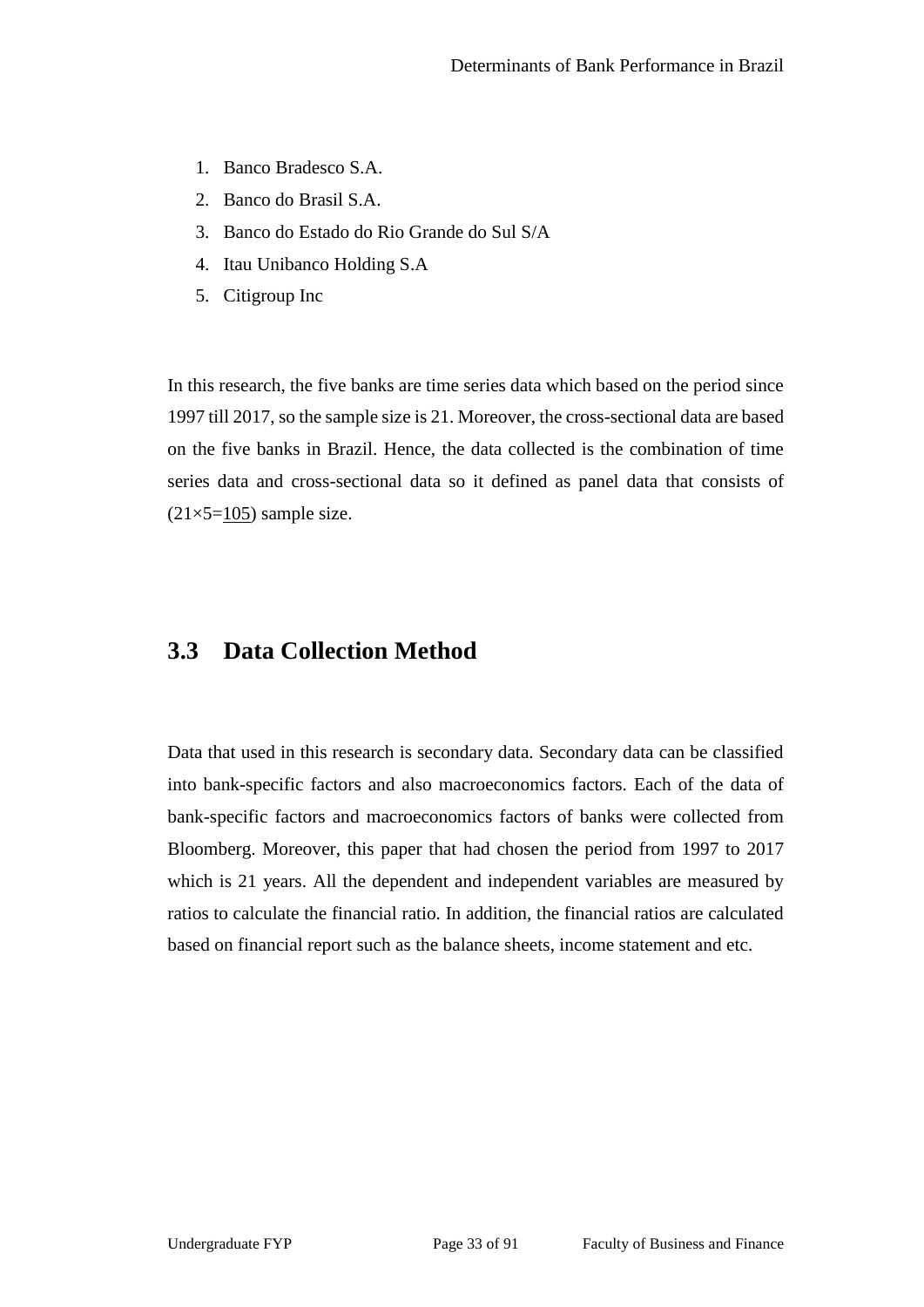| <b>Variables</b>              | <b>Proxy</b>               | Unit            | <b>Source</b> |  |  |  |
|-------------------------------|----------------------------|-----------------|---------------|--|--|--|
|                               |                            | <b>Measurem</b> |               |  |  |  |
|                               |                            | ent             |               |  |  |  |
| <b>Dependent Variable</b>     |                            |                 |               |  |  |  |
| <b>ROA</b>                    | Total net income/ Total    | <b>USD</b>      | Bloomberg     |  |  |  |
|                               | assets                     |                 |               |  |  |  |
| <b>Independent Variables</b>  |                            |                 |               |  |  |  |
| <b>Bank-specific factors</b>  |                            |                 |               |  |  |  |
| Asset growth                  | Total assets               | <b>USD</b>      | Bloomberg     |  |  |  |
| Liquidity                     | Total loans/Total assets   | <b>USD</b>      | Bloomberg     |  |  |  |
| Leverage                      | Total debts/Equity         | <b>USD</b>      | Bloomberg     |  |  |  |
| <b>Macroeconomics factors</b> |                            |                 |               |  |  |  |
| <b>GDP</b>                    | GDP per capita             | <b>USD</b>      | Bloomberg     |  |  |  |
| Inflation                     | Price<br>Index<br>Consumer | <b>USD</b>      | Bloomberg     |  |  |  |
|                               | (CPI)                      |                 |               |  |  |  |

Table 3.1: Unit Measurement of Variables

Source: Bloomberg

## **3.4 Variables Specifications of Measurements**

### **3.4.1 Return on Assets (ROA)**

ROA is a financial indicator that used to access the relationship between bank profitability and total asset. The value of ROA is the net profit divided by total assets (Alper and Anbar, 2011; Bashir, 2000). According to Jahan (2012) ROA is the best indicator to measure bank profitability compare to return on equity (ROE) and return on deposits (ROD). Research show that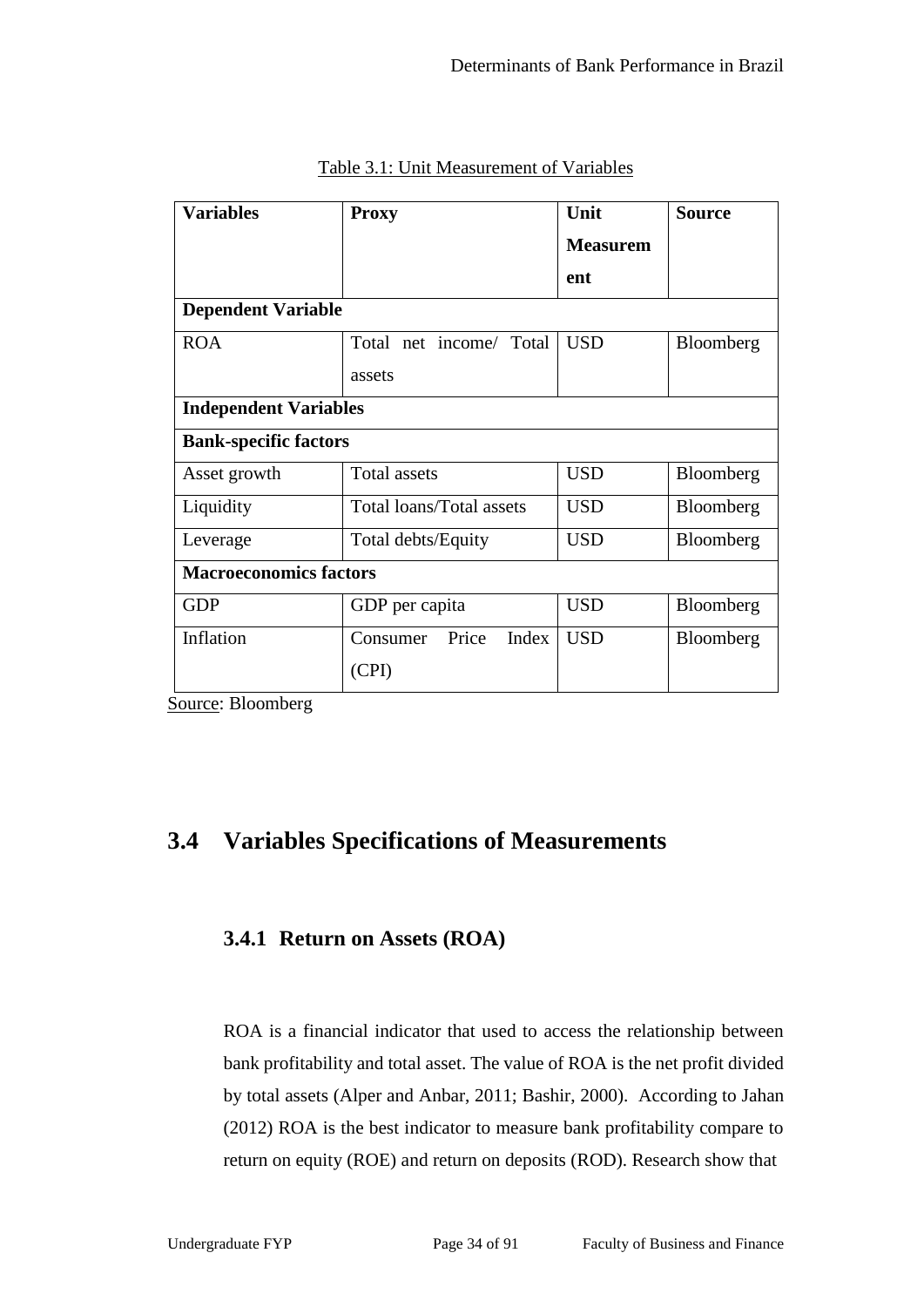ROA use to measure how the revenue and expenses efficiently manage by bank and bank's ability to earn profit by utilize the available assets (Jahan, 2012). Beside ROA is positive indicates that the total assets used to utilize to earn profit so if a bank has higher ROA and positive then the bank has an opportunity to improve the growth of capital, vice versa (Alghifari, Triharjono and Juhaeni, 2013). ROA is efficient than ROE to measure the bank profitability because the analysis of ROE disregards financial leverage and risks that related to it (Flamini *et al.*, 2009).

 $Return On Asset = \frac{Total net income}{Total Asset}$ 

### **3.4.2 Asset Growth**

According to Fungacova, Solanko and Weill (2014), commercial bank's core function is extension of loans and the larger proportion of banks' asset is formed by loans. Volume of asset also can consider the size of bank and it is one of the variable and component to measure the banks performance. According to Aladwan (2015), effect of asset volume on bank profitability for Jordanian for year 2017 to year 2012 had been study by him. The result show that bank size have negative relationship to bank profitability, meaning the more asset growth the lower the bank profitability. Based on this result he stated that larger banks have poor performance compare to smaller banks. On the other, in the research of Arif, Khan, and Iqbal (2013), their result show that bank profitability have positive relationship with bank size for the Pakistan's commercial bank. Based on the research of Kumbirai and Webb (2010), the bank profitability of South African commercial banking sector remained favourable during year 2015 to year 2016 because have strong asset growth as the grew of asset around 25.3%

Asset Growth  $=$  Total Asset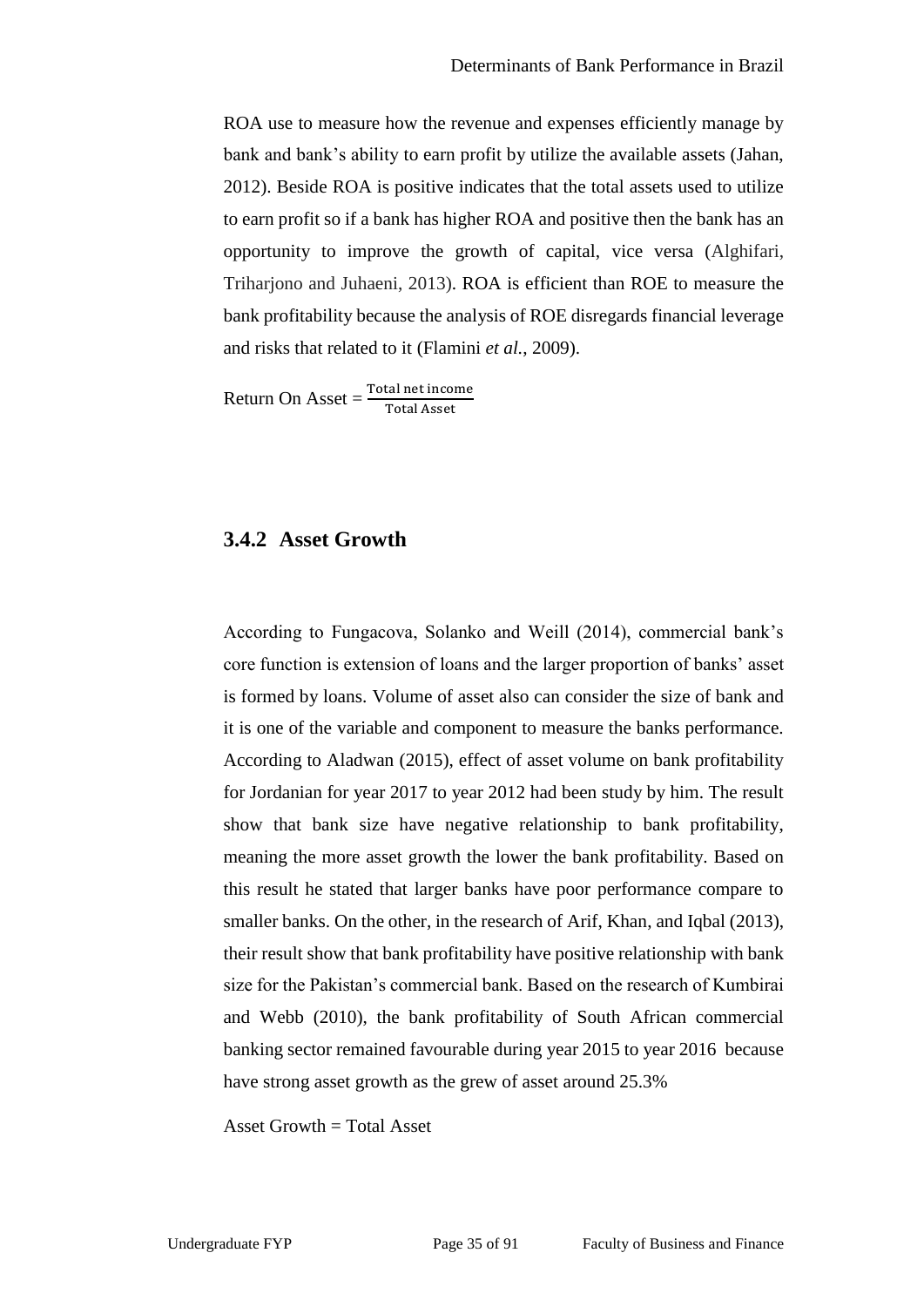#### **3.4.3 Liquidity**

Financial markets liquidity have 3 types of aspects such as market liquidity, funding liquidity and central bank liquidity. A liquidity of market could be defined as the ability to convert an asset in short notice at lower cost with few impact on its price. Based on Fernandez (1999) market liquidity had include 3 dimensions that are depth, tightness and resiliency to make sure amount of assets can be sold anytime within market hours, quickly, by having least loss of value and aggressive price. The lack of liquidity show banks are shortage of money to withdrawals of depositors, fulfil the payments unable to finance loans to customers. These issues will spoil the bank's business (Antwi, Boadi & Lartey, 2013). According to Bourke (1989), a bank that holding bigger numbers of liquid assets will get benefit from superior awareness in funding market at the same time their financing costs will reduce and increase in profitability. Bourke (1989) prove that from 1972 to 1981, there was a positive relationship between liquidity asset and bank profitability by found evidence for 90 banks in Australia, Europe and North America. By holding adequate number of liquidity asset could help bank to reduce the liquidity risk and financial crises but on the other hand if liquidity asset hold excessively the bank profitability will be decrease (Lartey, Antwi & Boadi, 2013).

 $Debt-to-Asset Ratio = \frac{Total Deb}{Total Asset}$ 

### **3.4.4 Leverage**

Leverage ratio is a financial indicator that calculate how many debt that company borrow as capital and also could be assesses the ability of bank to fulfill its financial obligations. According to Alkhatib (2012), firms will end up with high leverage with high risk of bankruptcy by likely to pay off mature debts when they borrow large amounts of money during a business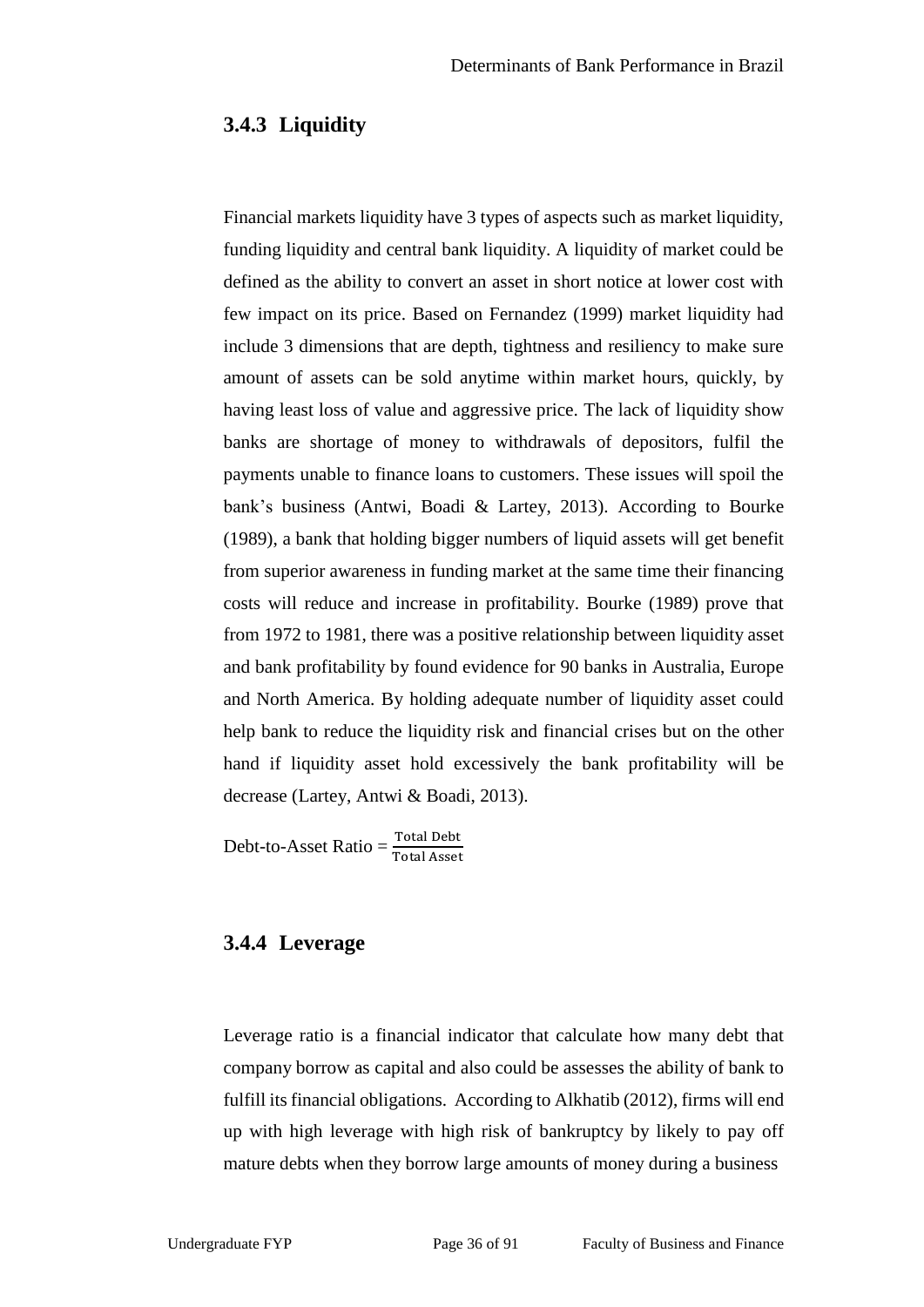recession. On the other hand, the lower the borrowing of loan by firms and the leverage value, and the r isk of bankruptcy will lower. Financial leverage could be calculate by total debt that firm owe and total assets which firm own. Firm can know how many money that need to borrow to finance its capital structure by calculate financial leverage ratio. There have two ways to calculate leverage ratio such as debt to equity and debt to assets. Both of the formula is a measurement for the relationship between capital and asset that utilized by shareholders to fulfil company's obligations to creditors.

Debt-to-Equity Ratio  $=$   $\frac{\text{Total Debt}}{\text{Total Equity}}$ 

### **3.4.5 Gross Domestic Product**

GDP is one of the country's economic growth indicator based on the all final goods and services market value that produced at a period of time (normally one year). The GDP's evaluation process is include the every intermediate stage's total value of all final commodities produced in a year. In study of Albertazzi and Gamnacorta (2009), they have determined that GDP and bank profitability have positive relationship. The first reason is when there is a good economic cycle as decrease of risk there will be rising of credit demand. The second reason is banks could set wider of interest margin when the loans demand increase. By rising of the bank revenue from lending activities can be faster than rising of expenses and cost that related with bank financing (Naruševičius, 2017). During the economic boom will cause the increasing of customers demand for bank transactions that lead bank will charge for higher fee and commission income and influence the earning of bank profitability (Naruševičius, 2017). When the economic become worst the bank revenue will be drop same as economic activity.

Gross Domestic Product Growth = Growth Rate (Annual  $\%$ )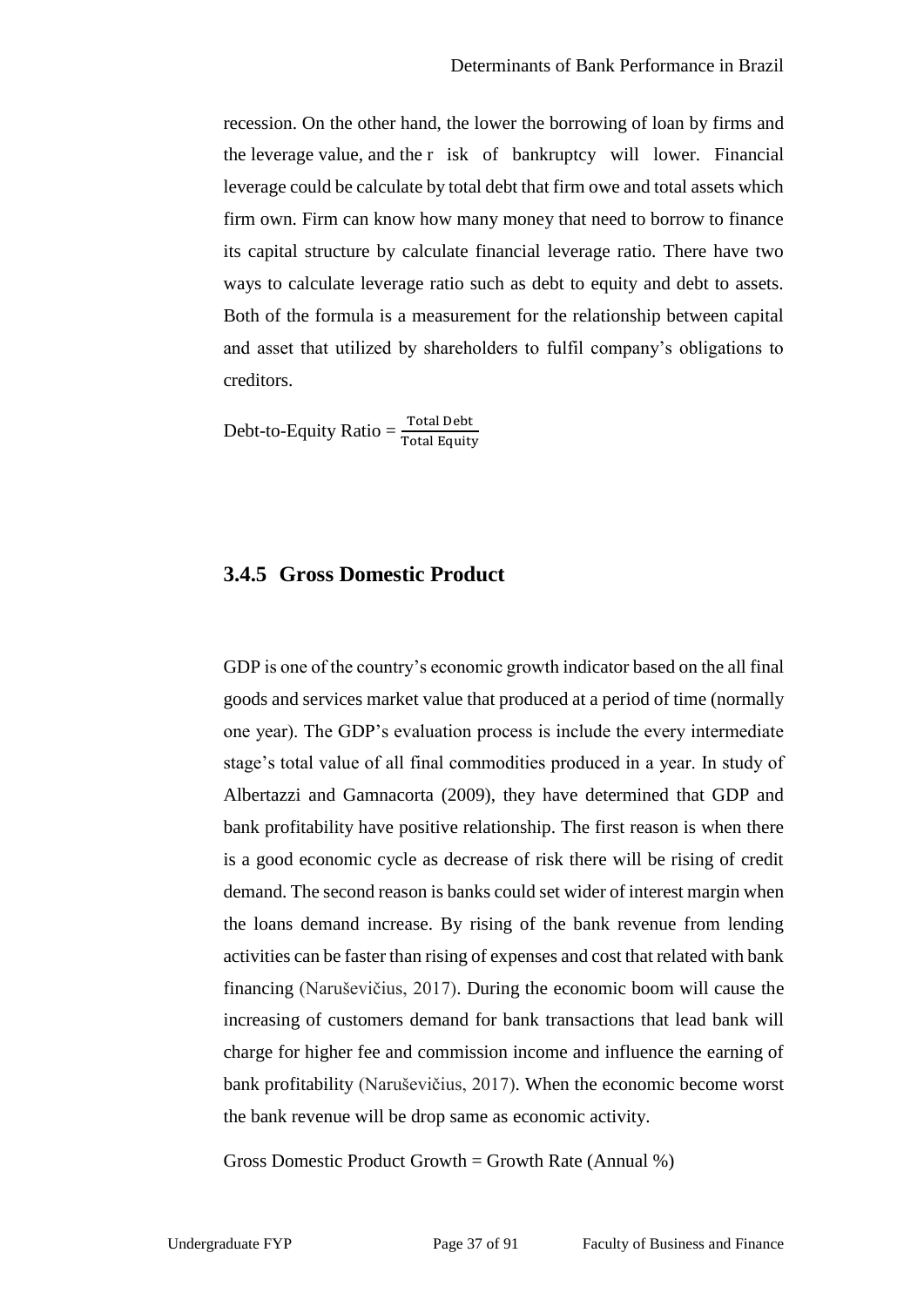#### **3.4.6 Inflation**

Inflation could be defined as increase continuously in the general price level or continuous decrease of money value over a period that longer than a day, week, or month. According to Labonte & Makinen (2011), there have two different view that cause of inflation. In the first view is Federal Reserve subordinates itself to the federal government's fiscal requirements and finance budget deficit by money creation cause the rate of money growth increase. The second view is the activities that produce a fall in real output causes the upward pressure on the price will lead to increase of unemployment. By prevent the rise of unemployment, the Federal Reserve will rising the demand by loose the growth of money and credit supply to rise increase the movement in the price level (Labonte & Makinen, 2011). In the introduce of Revell (1979), the inflation affect bank profitability based on the operating and wages costs that provide by bank increase at a high rate than inflation. In order bank to earn higher profit by increase the revenue faster than the expenses at the same time affect by inflation, bank could adjust the interest rate by assess good management implies that could predicted the inflation rate (Perry, 1992). The relationship between bank profitability and inflation is uncertainty and depends on bank to predict the inflation rate because inflation give the much effect in banking sector such as operating cost, interest rate and principle price of asset ( Haron, 1997). By having the rate of inflation, the value could be calculate by subtract the Consumer Price Index of last year's prices from the Consumer Price Index value of this year, and divide by last year's CPI.

Inflation Growth = Consumer Prices Index(Annual  $\%$ )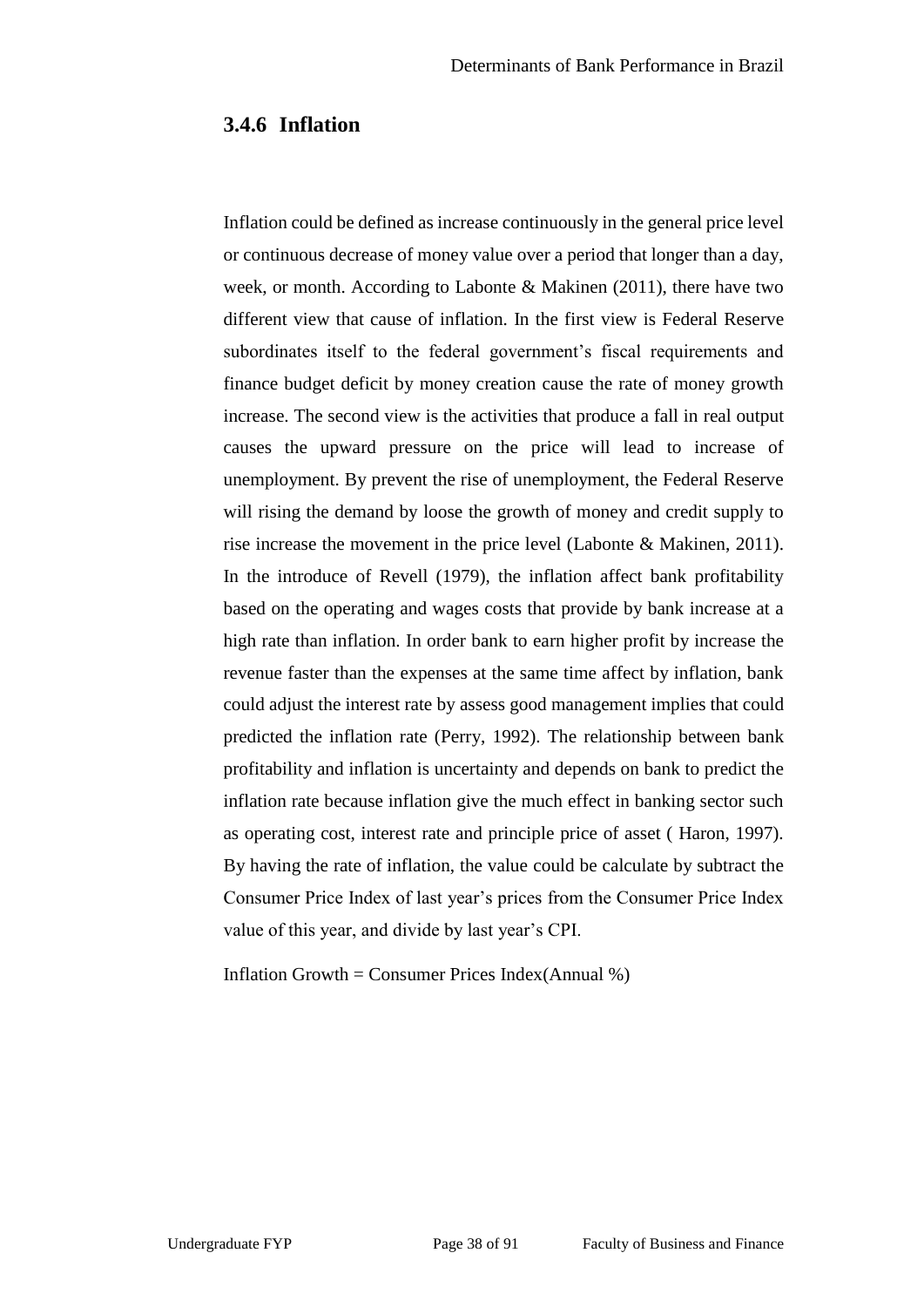### **3.5 Data Analysis**

### **3.5.1 Ordinary Least Square Method**

The Ordinary Least Square (OLS) Method was introduced by a German mathematician that name Carl Friedrich Gauss (Gujarati & Porter, 2009). The OLS method is a constant coefficients model that is a type of panel regression model that use to analyses unknown parameters. The OLS estimator could be the best estimator once the model fulfil the three classical normal linear regression model assumptions and there are intercepts across companies, time invariant and constant slopes across companies (Gujarati & Porter, 2009). OLS normally is using in the fields as economics, statistics finance and psychology to predict skill known to applications (Ecology Dictionary, n.d.).

According to Gujarat and Porter (2009), OLS model is commonly to use as primary regression analysis because it is easier to use compare to maximum likelihood. The three properties of OLS model are unbiased, efficient and consistent make this regression analysis popular. According to Monti (2014), compare to other regression analysis OLS model is easier to implement, interpret, understand and analyse the mathematical efficiently on computer.

The relationship between bank's profitability and other independent variables is examined by using OLS could appropriate to use to regress data by assume all banks have constant intercepts, time invariant and constant slopes.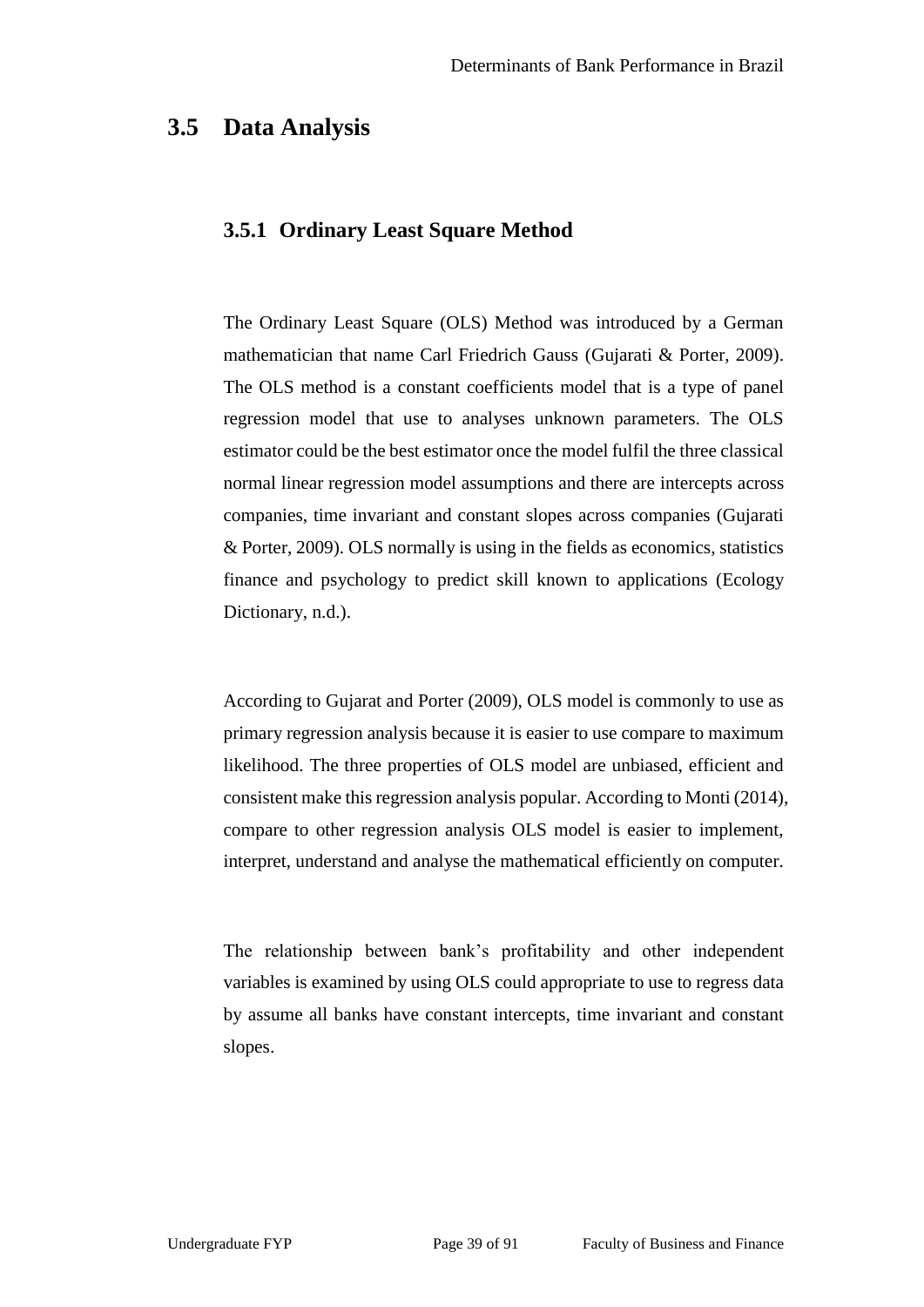# **3.5.2 Model Specification**

### **Extended Model :**

$$
ROA_{it} = \alpha + \beta_1 (ASSETGWTH)_{it} + \beta_2 (LQD)_{it} + \beta_3 (LVR)_{it} + \beta_4 (INF)it + \beta_5
$$
  
(GDP)\_{it} +  $\mathscr{E}_{it}$ 

ROA= f (ASSETGWTH, LQD,LVR, INF, GDP)

| <b>Symbol</b>             | <b>Definition</b>               | <b>Unit Measurement</b>                  |  |  |  |
|---------------------------|---------------------------------|------------------------------------------|--|--|--|
| <b>ROA</b>                | <b>Return on Asset</b>          | Total Net Income / Total                 |  |  |  |
|                           |                                 | Asset                                    |  |  |  |
| α                         | Intercept                       |                                          |  |  |  |
|                           |                                 |                                          |  |  |  |
| $\beta$ i                 | Coefficient of each independent | $\overline{\phantom{0}}$                 |  |  |  |
| $(i = 1,2,3,4,5)$         | variables                       |                                          |  |  |  |
|                           |                                 |                                          |  |  |  |
| <b>ASSETGWTH</b>          | <b>Asset Growth</b>             | <b>Total Asset</b>                       |  |  |  |
| <b>LQD</b>                | Liquidity                       | <b>Total Debt</b>                        |  |  |  |
|                           |                                 | <b>Total Assets</b>                      |  |  |  |
|                           |                                 |                                          |  |  |  |
| <b>LVR</b>                | Leverage                        | Debt-to-Equity Ratio $=$                 |  |  |  |
|                           |                                 | <b>Total Debt</b><br><b>Total Equity</b> |  |  |  |
| <b>INF</b>                | Inflation                       | Consumer Prices<br>Index                 |  |  |  |
|                           |                                 |                                          |  |  |  |
|                           |                                 | (Annual %)                               |  |  |  |
| <b>GDP</b>                | <b>Gross Domestic Product</b>   | <b>GDP</b><br>Growth<br>Rate             |  |  |  |
|                           |                                 | (Annual %)                               |  |  |  |
|                           |                                 |                                          |  |  |  |
| $\mathscr{E}_\mathrm{it}$ | <b>Error Terms</b>              | $\overline{a}$                           |  |  |  |
|                           |                                 |                                          |  |  |  |

|  |  | Table 3.2: Variables Specifications of Measurements |  |
|--|--|-----------------------------------------------------|--|
|  |  |                                                     |  |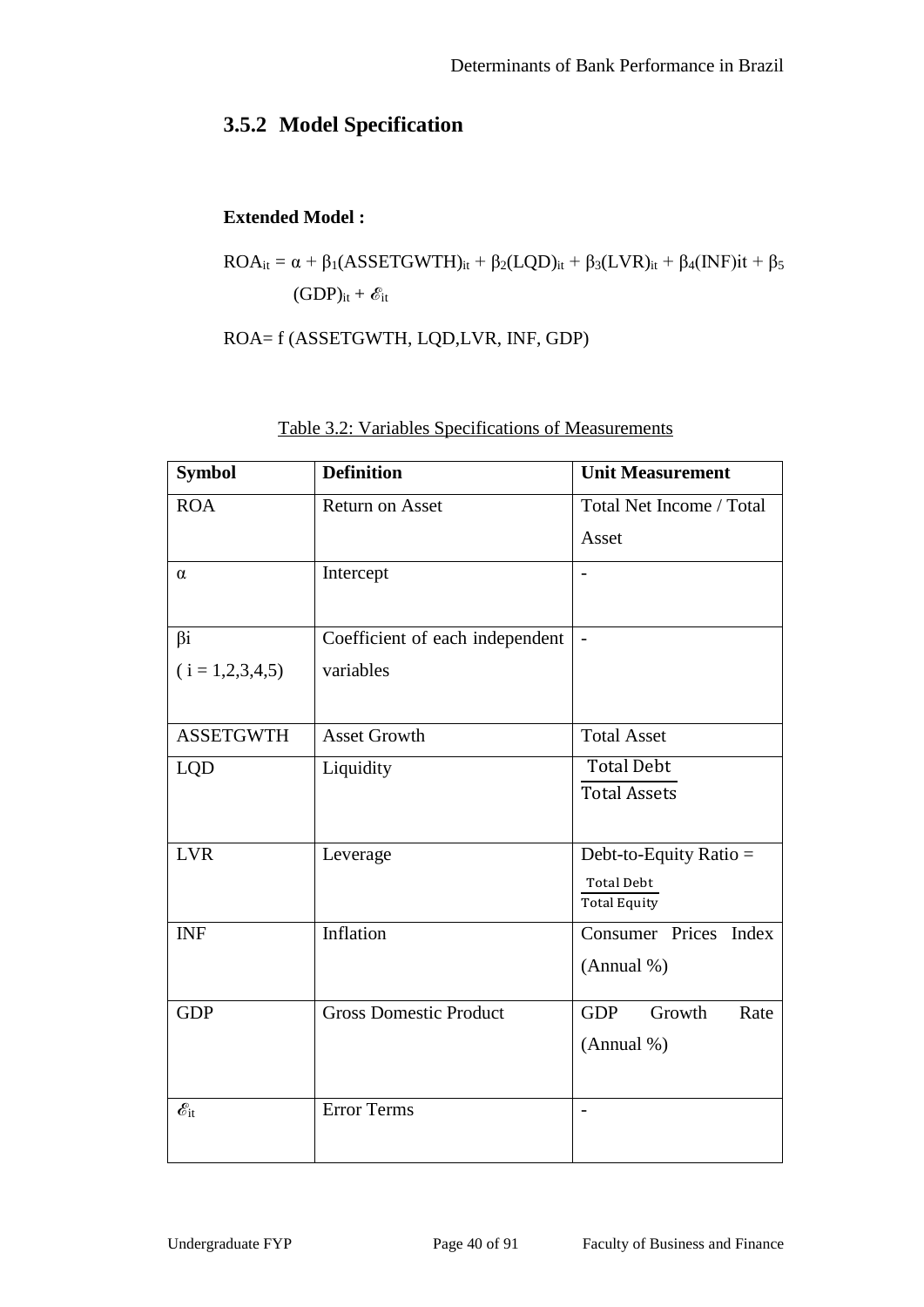### **3.6 Economic Diagnosis Tests**

The objective for having diagnosis testing is to detect and find out whether the research model is consisting of economic problems such as heteroscedasticity, multicollinearity, autocorrelation and so on. By running the diagnosis testing we can make sure that our research model is fulfil the classical linear regression model assumptions. Lastly the research model will achieve Best, Linear, Unbiased and Efficient (BLUE) properties when fulfil all of the assumptions and the significant results for the study will be provided by the research model.

#### **3.6.1 Multicollinearity**

Multicollinearity appear as there are correlation between more than two independent variables with one another in the regression model. According to Gujarati & Porter (2009), multicollinearity can be define both independent variables have an exact relationship with each other in a regression model. The few reasons why multicollinearity occur because there are mistakes in data collection method, model specification and over determined model. Multicollinearity can be distinguish in two type and there are perfect multicollinearity and imperfect multicollinearity. Multicollinearity problem will be more serious once two or more independent variables are perfectly correlated.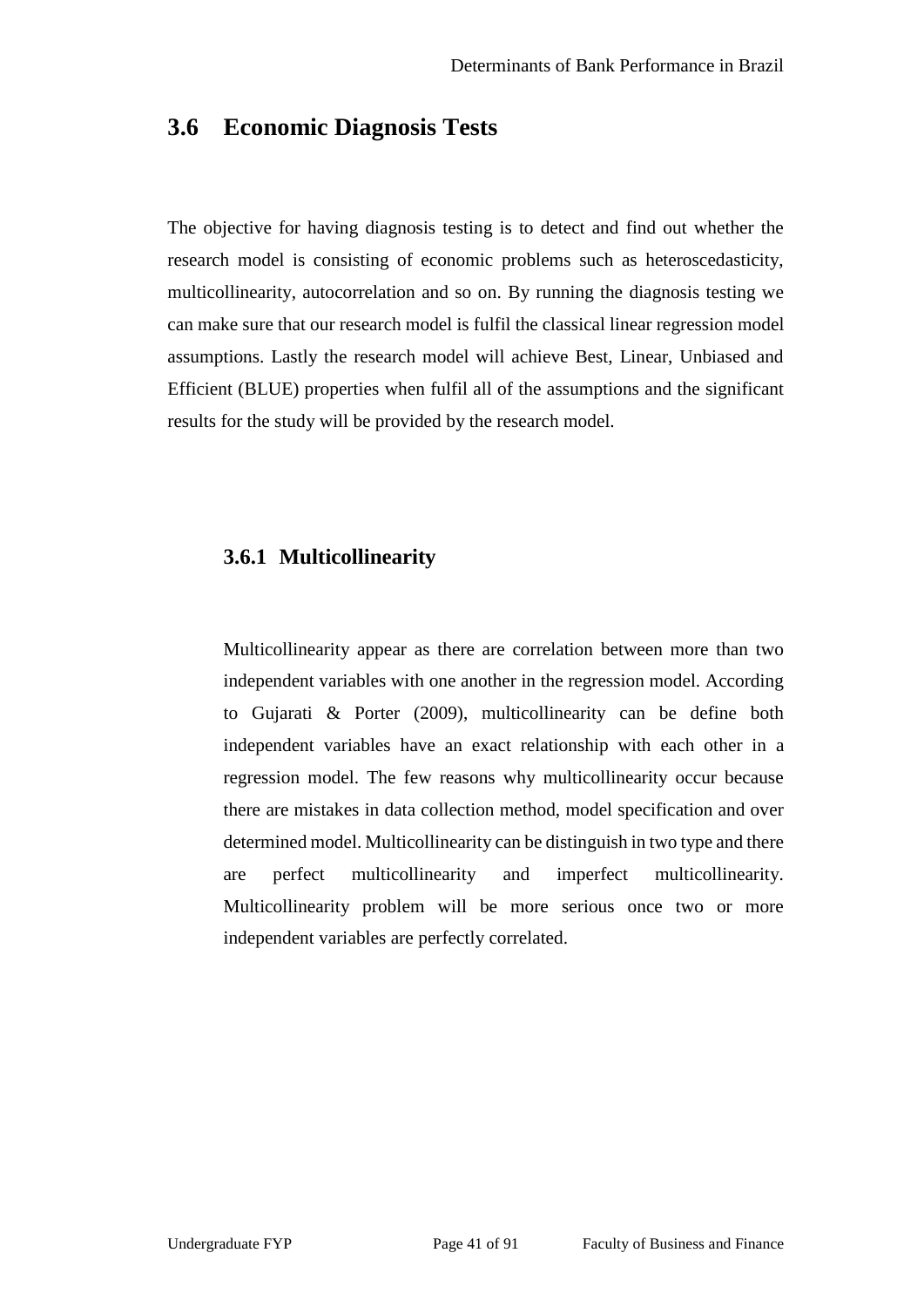There have some ways to detect multicollinearity. The first method to detect is due to high  $R^2$  but few significant *t* ratios. Once the  $R^2$  is higher than 0.8, the hypothesis will reject by the F-test that the partial slope coefficients are simultaneously equal to zero. Beside the T-test show that none of partial coefficients are different from zero (Gujarati & Porter, 2009).

The second is the regression model has high pair-wise correlation among the independent variables and it can prove multicollinearity problem. However this method have few limitation and hard to prove the multicollinearity since it is not a condition for multicollinearity although high zero-order correlations but there still probably to exist multicollinearity (Gujarati & Porter, 2009).

Beside there still have two ways to identify multicollinearity in an auxiliary regression model and there are Tolerance factors (TOL) and Variance inflation factor (VIF). VIF can be referred to  $\frac{1}{1-R^2}$ . According to Gujarati & Porter (2009), when VIF is infinite then there will be perfect collinearity. On the other hand there will be no collinearity once the VIF is 1 but when the VIF is higher than 10 there will be highly collinearity. The second way is TOL=  $\frac{1}{VIF}$  and there is serious multicollinearity when TOL is closing to 0. By applying these two methods can easily to measure the degree of multicollinearity and it can work to determine the relationship between explanatory variables and treat each of them as the dependent variable (Gujarati & Porter, 2009).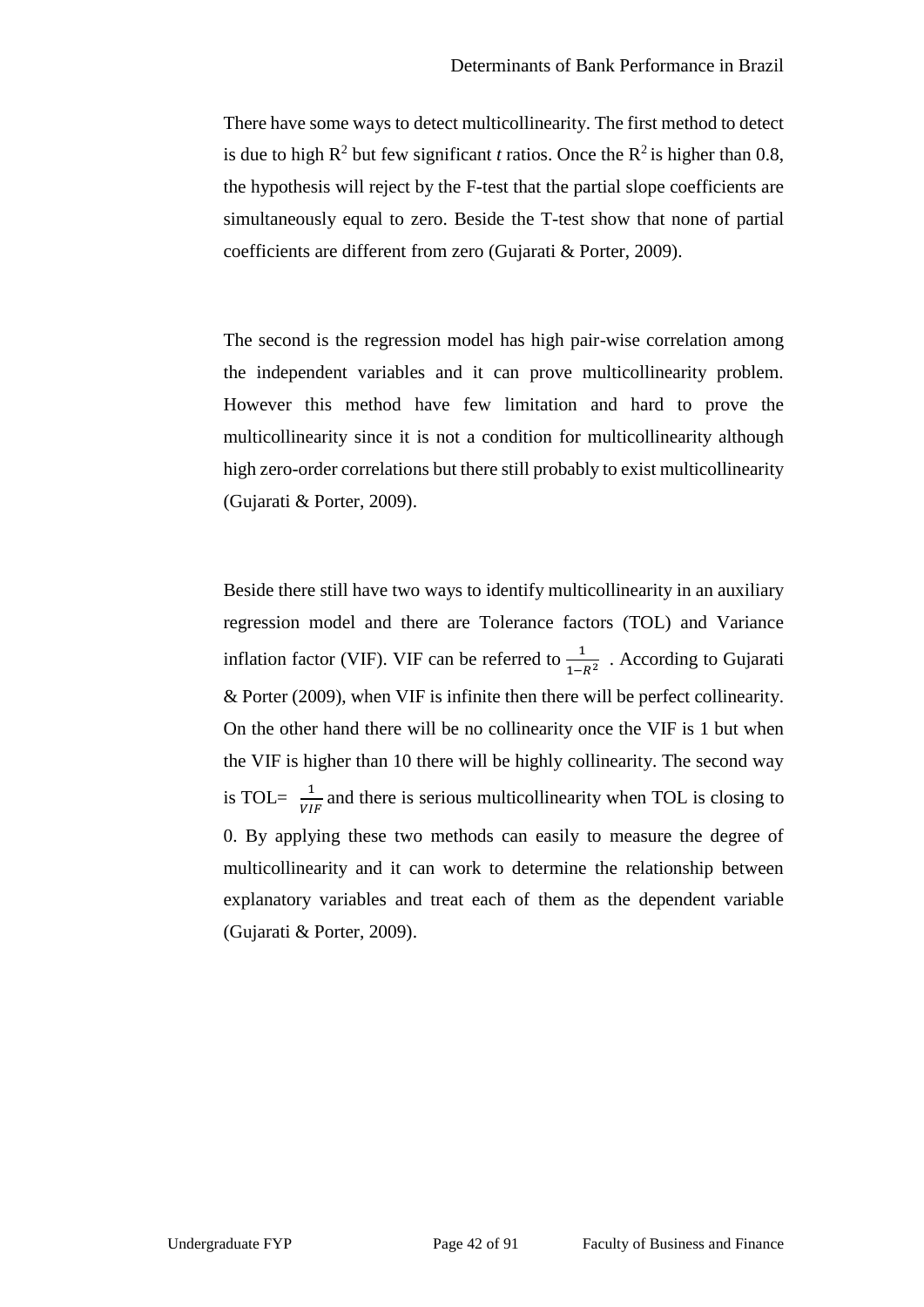#### **3.6.2 Heteroscedasticity**

Heteroscedasticity is an econometric problem occur when there is homoscedasticity violated in one of the classical linear regression model. There have few reasons for the nature of heteroscedasticity. The first reason is human learn as errors of human behaviour will getting lower as the typing practice increase, the probability of typing errors will decrease. The second reason is there are omitted of the important variables from the model (Gujarati & Porter, 2009).

By the occurrence of heteroscedasticity, the coefficients will no longer the best estimator and not BLUE (not minimum variance hence not efficient). Beside heteroscedasticity will lead to higher t-statistic and f-statistic and causes the rejection of  $H<sub>0</sub>$ .

According to Gujarati & Porter (2009), if there is the present of heteroscedasticity in the regression model, we can change the OLS to weight least squares when the standard deviation is known. The second way is using the White's approach to adjust the standard error when there is unknown standard deviation. White General's heteroscedasticity test use to determine the present of pure heteroscedasticity and specification error. When there is present of cross-product terms, will test for pure heteroscedasticity and specification error but if absent then will only test for pure heteroscedasticity problem.

Lastly, by achieve BLUE properties for OLS estimators the model should be achieve homoscedasticity, as the result for the hypothesis testing will become valid.

H0: Heteroscedasticity problem do not occurs in the model.

H1: Heteroscedasticity problem occurs in the model.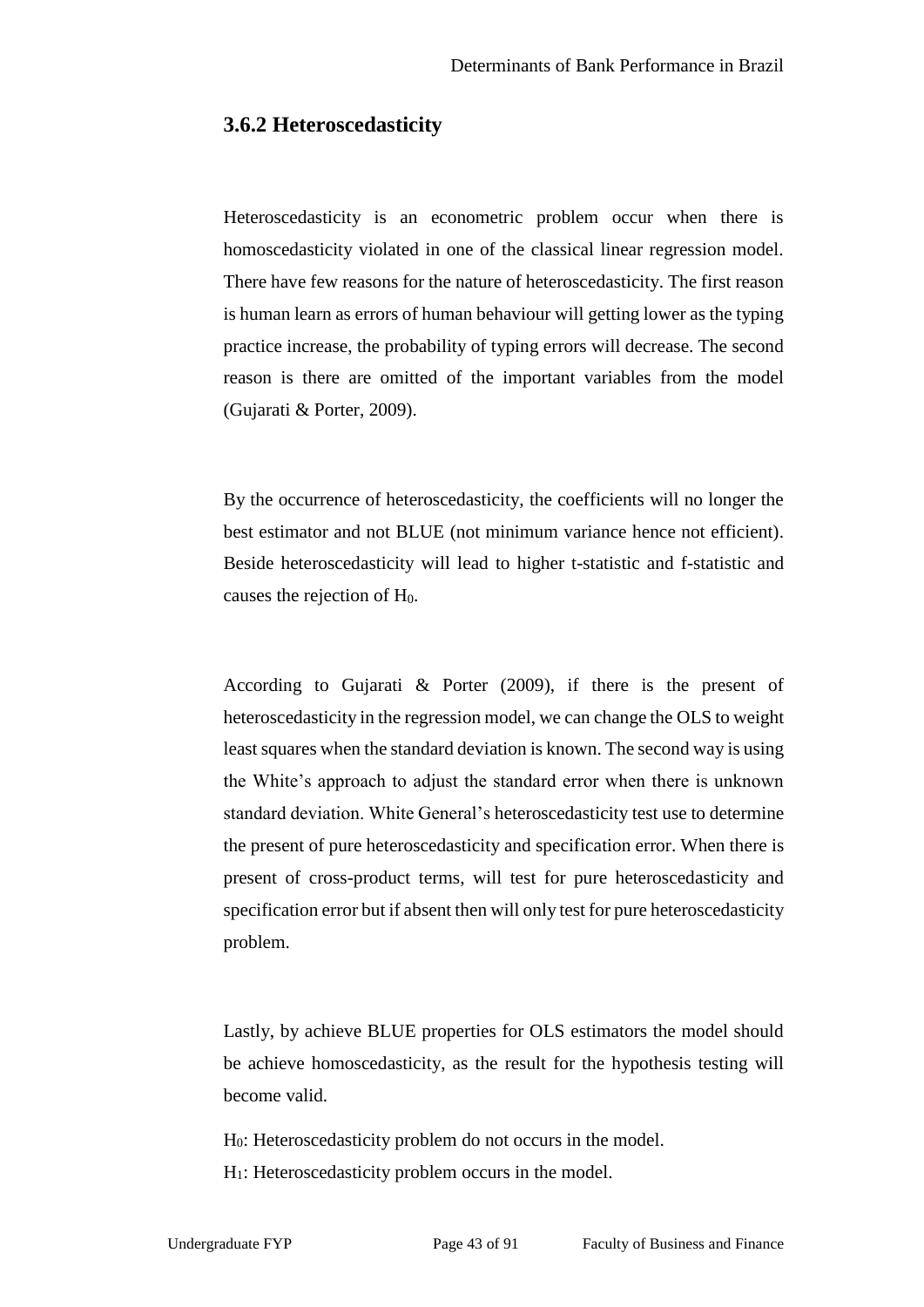Decision Rule : If the p-value of the test is less than significance level  $\alpha$  = 0.05, reject  $H_0$ . Otherwise, do not reject  $H_0$ .

Decision: P-value of is more than significance level of 0.05, so do not reject  $H<sub>0</sub>$ .

Conclusion: Insufficient evidence to conclude that the model has heteroscedasticity problem.

### **3.6.3 Autocorrelation**

The problem of autocorrelation defined as correlation between error terms for any observation. There have some reason that causes this problem which are omitting of variables, measurement systematic error and misspecification of the model. According to Gujarati & Porter (2009), there are two type of autocorrelations and there are impure autocorrelation and pure autocorrelation. The present of the pure autocorrelation is due to the classical assumption had assumes in a correctly specified equation is violated by the uncorrelated observations of the error term. There are two form of pure autocorrelation and there are first order autocorrelation and higher order of autocorrelation. Secondly the impure autocorrelation can be known as serial correlation that caused by specification error such like omitting of variable and wrong functional form.

There are two consequences of autocorrelation and the first is the unbiased and consistent of the estimators that ensures by  $E(u) = 0$ . The second consequence is the inefficient estimators that able to get estimators with lower variance. Once the independent variables do not have correlation with other independent variables, BLUE properties will be achieved by OLS estimator at the same time the hypothesis testing will become valid (Gujarati & Porter, 2009).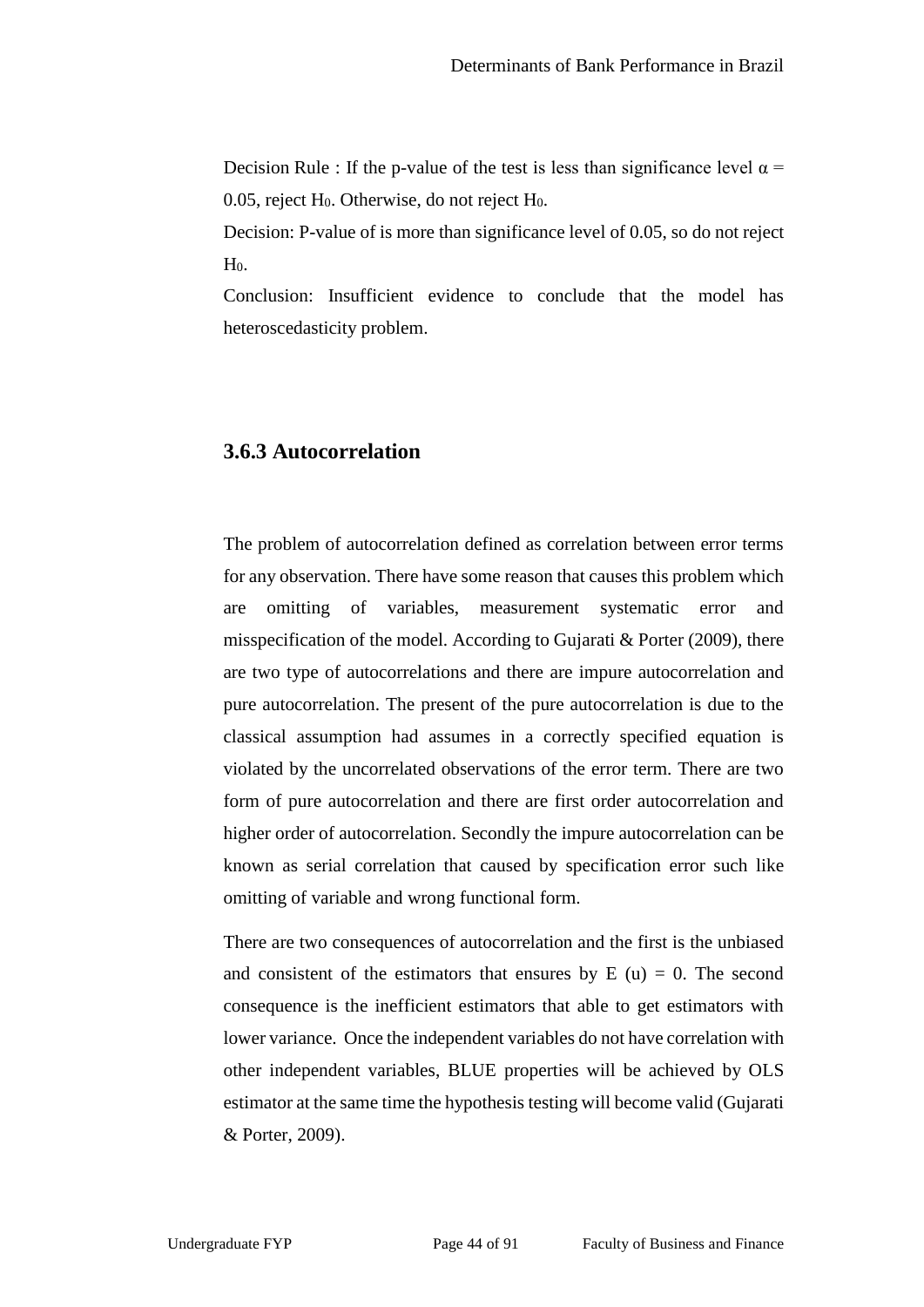According to Gujarati & Porter (2009), there is a test that developed by Breusch and Godfrey that name Breusch-Godfrey test (BG) that use to detect the autocorrelation problem. The reason to develop this test is to avoild the pitfalls of the Durbin-Watson d test of autocorrelation. BG test generally can allow for nonstochastic regressor such like the regressand's lagged values, higher- order autoregressive schemes such like AR (1), AR (2) and white noise error terms 's higher-order moving averages.

H0: Autocorrelation problem do not occurs in the model.

H1: Autocorrelation problem occurs in the model.

Decision Rule : If the p-value of the test is less than significance  $\alpha = 0.05$ , reject  $H_0$ . Otherwise, do not reject  $H_0$ .

Decision: P-value of is more than significance level of 0.05, so do not reject  $H<sub>0</sub>$ .

Conclusion: Insufficient evidence to conclude that the model has autocorrelation problem.

#### **3.6.4 Causality Test**

Granger-causality problem can be define that independent of one variable Granger-causes on other dependent variable. According to Gujarati & Porter (2009), the causation is not necessarily imply although regression model deals with the dependence of one variable to other variables but if the regressions involve time series data the situation may be different. In the econometrics literatures, the variable will be say to Granger cause to the other variables if the variable help to access the accurate prediction of the other variables than using the past latter as predictor. Normally real causal relationship cannot use to be interpreted for the Granger causality between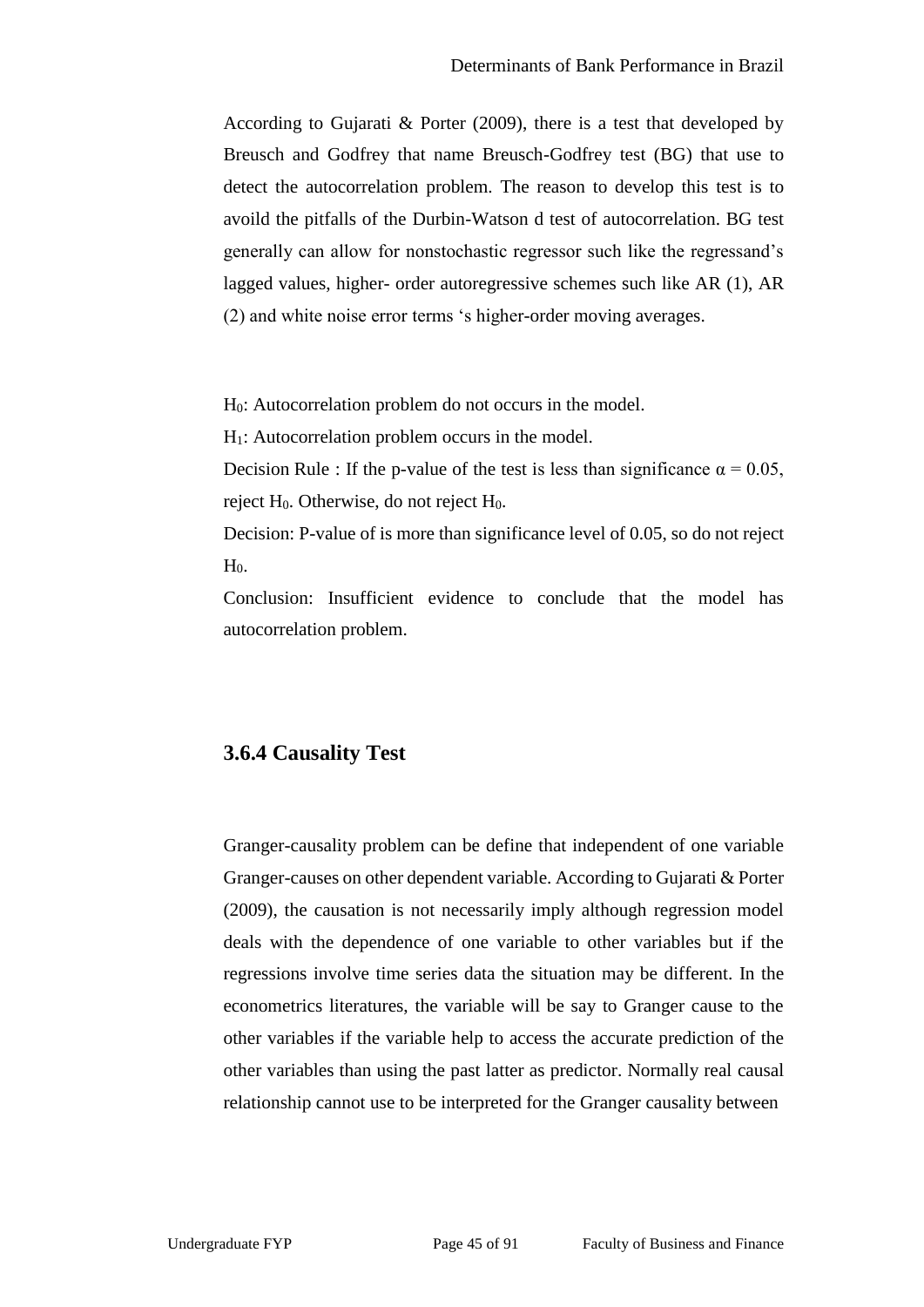two variables since it less to prove that one variable can good in predict to another.

In the pairwise Causality test is to analyse the two variables together then test for their interaction. The possible results can be Unidirectional Granger can be unidirectional granger causality from variable X to variable Y, Unidirectional Granger causality from variable Y to X, Bi-directional causality and no causality (Awe, 2012).

H0: Granger Causality problem do not occurs in the model.

H1: Granger Causality problem occurs in the model.

Decision Rule : If the p-value of the test is less than significance level  $\alpha$  = 0.05, reject  $H_0$ . Otherwise, do not reject  $H_0$ .

Decision: P-value of is more than significance level of 0.05, so do not reject  $H<sub>0</sub>$ .

Conclusion: Insufficient evidence to conclude that the model has Granger Causality problem.

### **3.6.5 Hausman Test**

Hausman test is using to choose either fixed effect model (FEM) or random effect model (REM) in the panel studies that should perform a great interest. Since our research studies is based on the panel datasets and normally to estimate panel datasets will use fixed effects regression model or random effects regression models. FEM is suitable in situations where the individual-specific intercept can correlated with more than one regressor. According to Gujarati & Porter (2009), to take the different intercepts into the account, FEM can use dummy variables that also known as least-squares dummy variable (LSDV) model. The disadvantages of LSDV is it consumes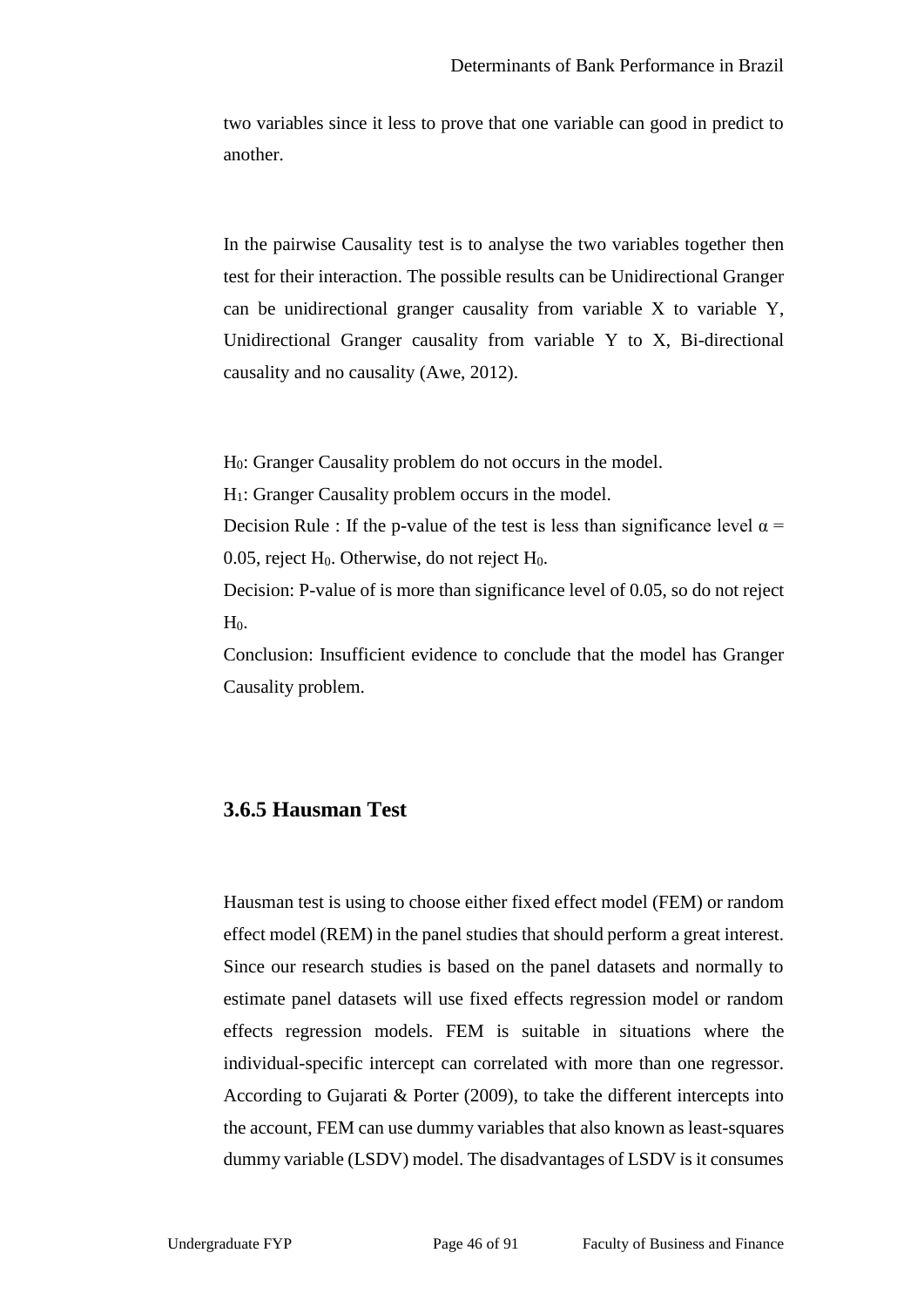many degrees of freedom when there is the large number of cross sectional units. REM is appropriate in situations which the random intercept of each cross-sectional unit is uncorrelated to the regressors. The advantage in estimate by REM is the number of unknown parameters have been reduced compared to FEM so there will less possibility of multicollinearity problem exists in the model.

In the research of Knezevic & Dobromirov  $(2016)$ , they have determinants the profitability of Serbian banking industry by perform Hausman test whether they should use FEM or REM. After they had performance the Hausman test and they reject the null hypothesis and use fixed effects estimation.

H0: REM are consistent and efficient.

H1: FEM are consistent and efficient.

Decision Rule : If the p-value of the test is less than significance level of 0.05, reject  $H_0$ . Otherwise, do not reject  $H_0$ .

Decision: P-value of is more than significance level of 0.05, so do not reject  $H<sub>0</sub>$ .

Conclusion: Sufficient evidence to conclude that REM is more appropriate than FEM.

### **3.6.6 Breusch Pagan Lagrange Multiplier Test**

Breusch and Pagan (1980) were proposed a Lagrange multiplier (LM) test to detect any cross-sectional dependence. BPLM test is perform according to the average of the squared pair-wise sample correlation coefficients of the residuals and can be apply when N is fixed and T is infinity. According to Pesaran, Ullah and Yamagata (2008), the BPLM test can suffer the serious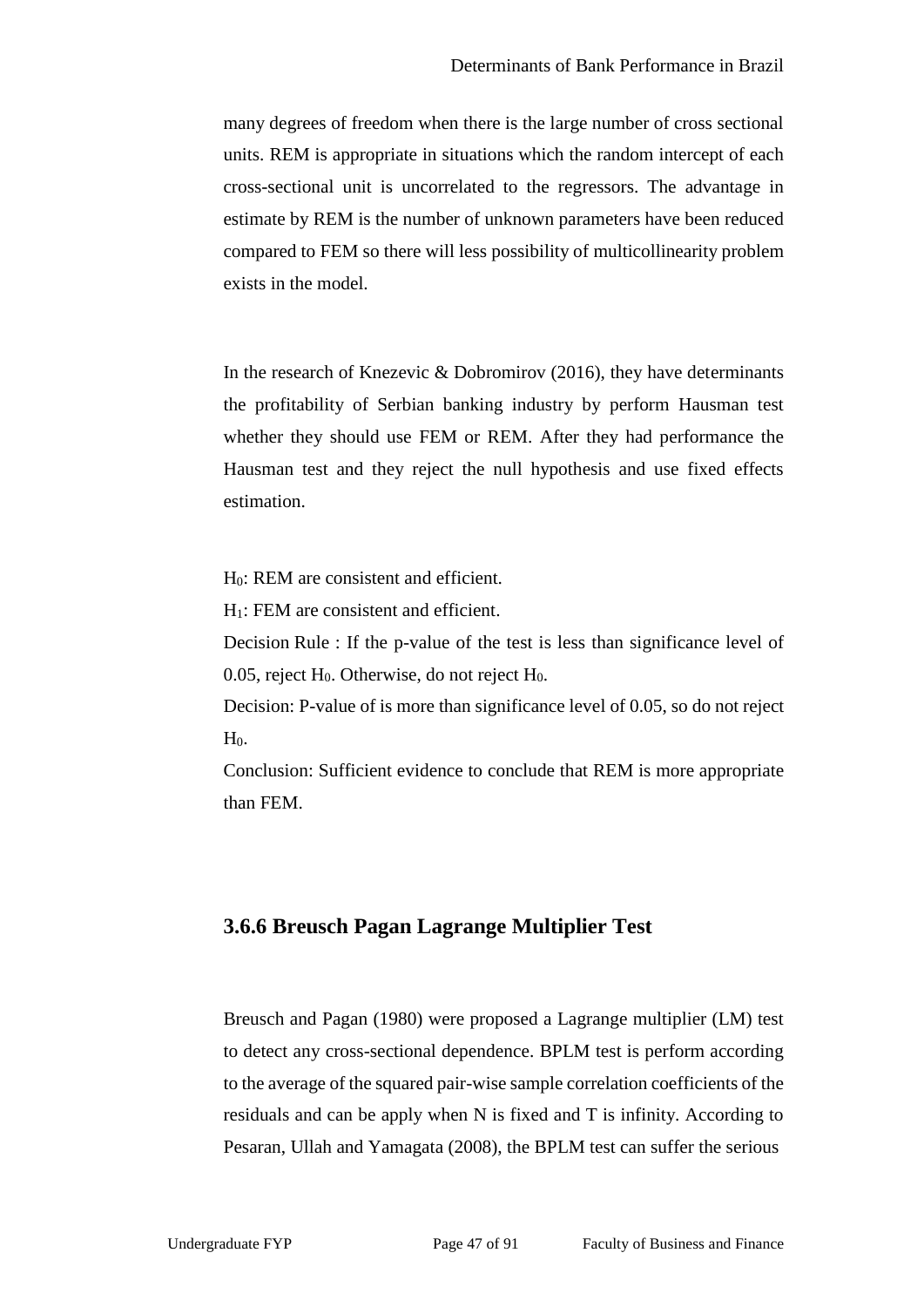distortion of size when N or T is bigger that based on asymptotic critical values from the relevant chi square distribution.

By apply the BPLM test there are some econometrics problem that is a particle of diagnostic testing by provide that between the error terms there is autocorrelation problem (Arellano, 2002). Without the consequence whether there are lagged dependent variable BPLM can be tested the higher order ARMA error. BPLM test also could be test for the greatest of the likelihood by impose hypothesis on the first order condition. According to Breusch and Pagan (1980), when BPLM test are nondisclosure models that need to be approximated as same as sample size, they will perform efficiently and effectively.

According to Greene & MCKenzie (2012), there have few advantages when performing BPLM test. The first is BPLM test is easily to compute and some cases include sall sampel distribution when least square residual are required. Beside Lagrange Multiplier test. Secondly when the tested parameter remain on the border of the parameter under the null hypothesis.

## **3.7 Conclusion**

In summary, these chapter had fully explained the methodologies that will used in completing this research. Five independent variables (asset growth, liquidity, leverage, inflation and Gross Domestic Product) used to examine their relationship with bank profitability. We adopted diagnostic testing like Causality Test, Hausman Test and Breusch Pagan Lagrange Multiplier Test that used to run the data and the result of data analysis that will explained in Chapter 4.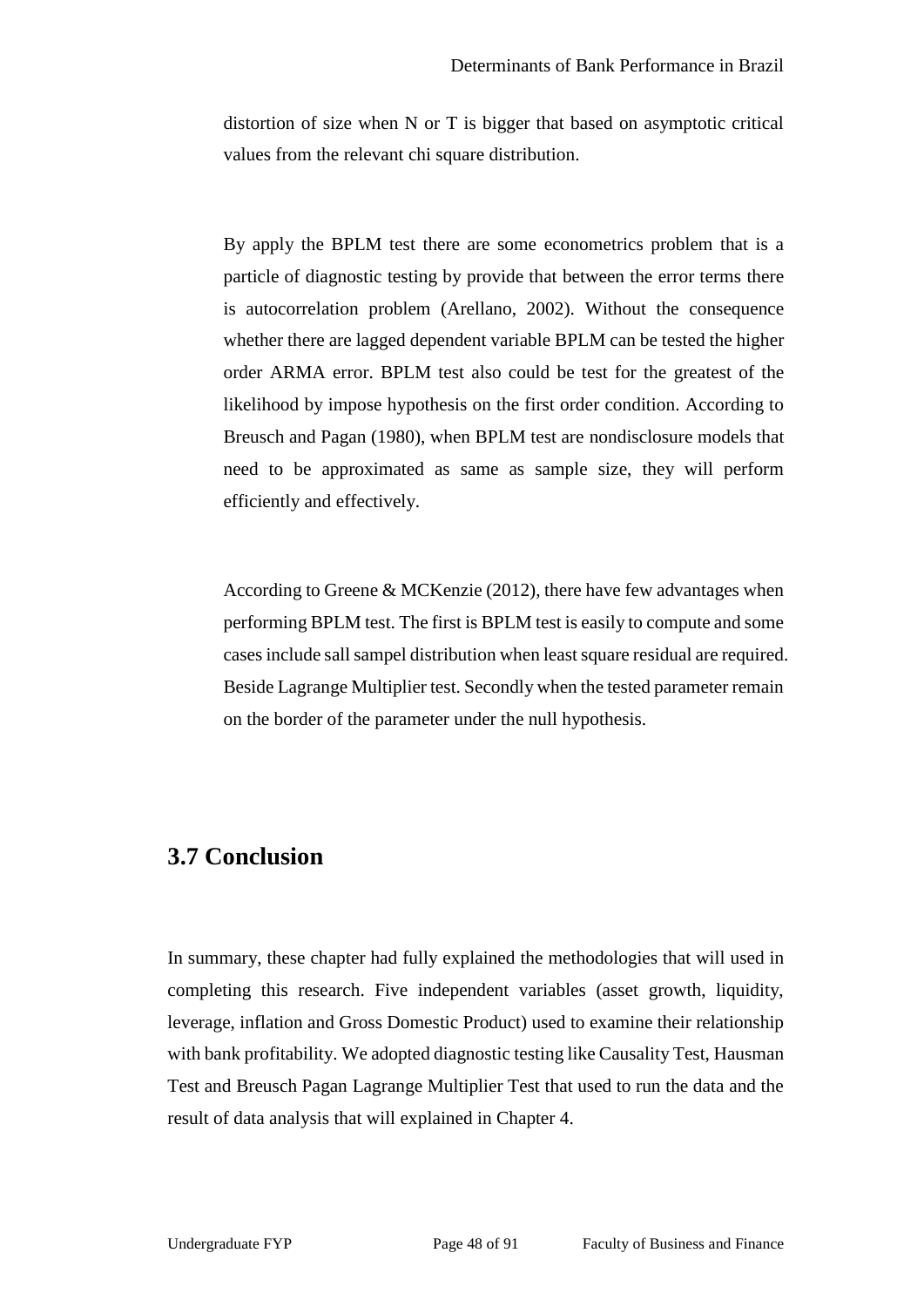# **CHAPTER 4: DATA ANALYSIS**

# **4.0 Introduction**

In Chapter 4, there will be an examination about the relationship between the profitability of banks, asset growth, liquidity, leverage, GDP, and inflation. This chapter describes about the empirical data analysis results and interpretation of the study on the bank-specific and macroeconomic factors that affecting the bank profitability in Brazil. In order to examine the variables, this chapter had include descriptive statistics, hypothesis testing, economic diagnosis tests, and selection procedure for best model.

# **4.1 Descriptive Statistics**

### **4.1.1 Granger Causality Test**

Table 4.1: Result of Pairwise Granger Causality Test

| <b>Direction of Causality</b> | W-Stat      |
|-------------------------------|-------------|
|                               |             |
| $LOG(GWTH) \rightarrow ROA$   | $3.E-12***$ |
| $ROA \rightarrow LOG(GWTH)$   | $0.0019***$ |
|                               |             |
| $LQD \rightarrow ROA$         | $0.0002***$ |
|                               | $0.0083***$ |
| $ROA \rightarrow LQD$         |             |
| $LVG \rightarrow ROA$         | $5.E-11***$ |
|                               |             |
| $ROA \rightarrow LVG$         | $0.0036***$ |
|                               |             |
| $GDP \rightarrow ROA$         | 0.9111      |
|                               |             |
| $ROA \rightarrow GDP$         | 0.6446      |
|                               |             |
| $INF \rightarrow ROA$         | 0.4302      |
|                               |             |
| $ROA \rightarrow INF$         | 0.6350      |
|                               |             |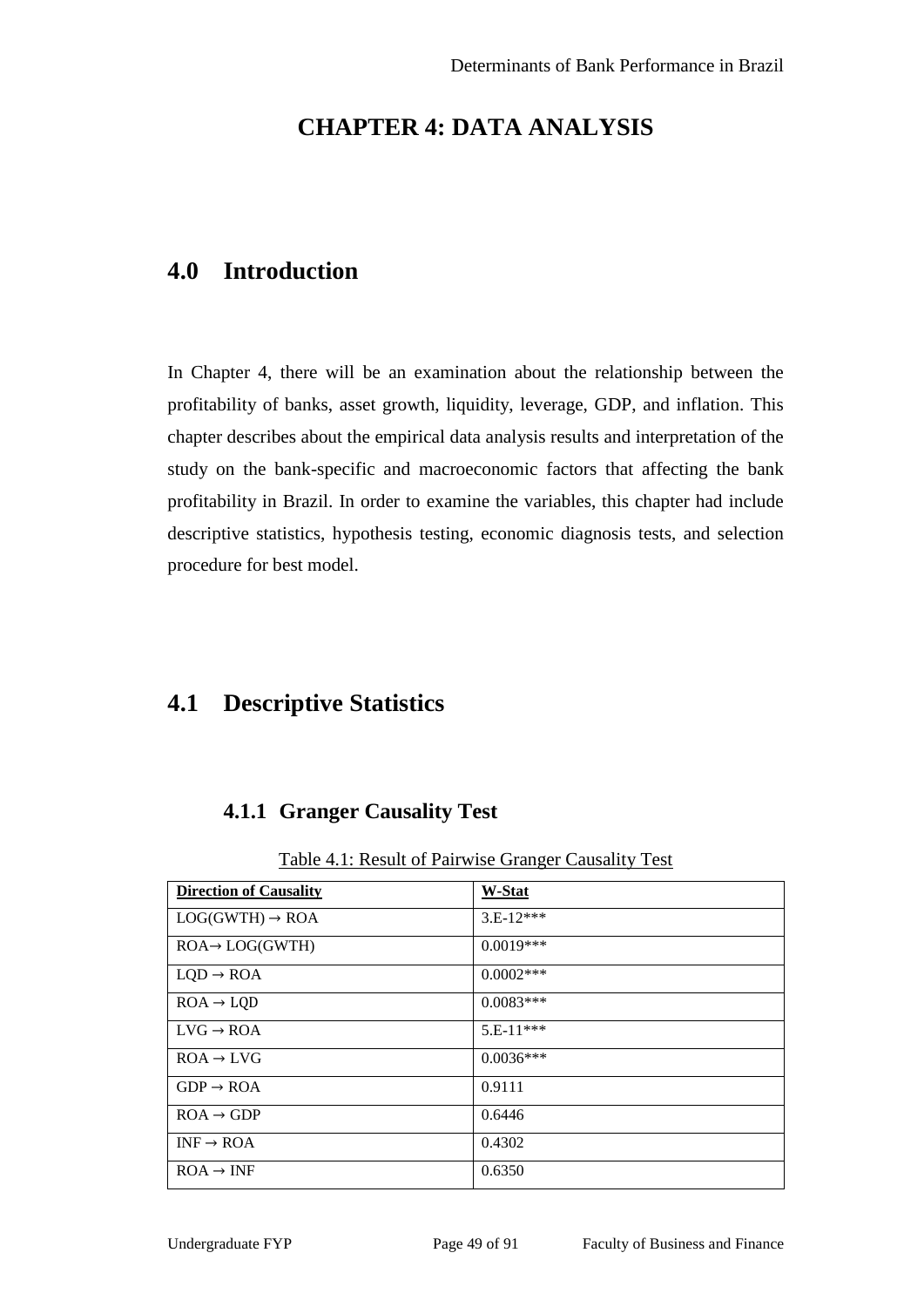Note: \*, \*\* and \*\*\* denoted that the reject the null hypothesis at 10%, 5% and 1% significant level respectively

#### **4.1.1.1 Asset Growth**

 $H<sub>0</sub>$ : There is no granger causality from ROA to asset growth.

H<sub>1</sub>: There is granger causality from ROA to asset growth.

From the Table 4.1 show that there is bidirectional causal relationship between ROA and Asset Growth, where ROA granger causes asset growth at 1% significant level with a p-value of 0.0019 and reverse causality from asset growth to ROA at 1% with p-value of 3.E-12 which both of them are smaller than 0.01. Thus, reject the null hypothesis. This can be means that the changes of asset growth of the bank will affect the ROA of bank since asset growth can be mean the size of bank while increase of bank size are more capable to offer a wide range of financial services and products so the performance could be increase. The result prove that interaction of asset growth of the bank are positive and significant relationship with the bank performance (ROA).

#### **4.1.1.2 Liquidity**

H0: There is no granger causality from ROA to liquidity.  $H<sub>1</sub>$ : There is granger causality from ROA to liquidity.

From the Table 4.1 show that there has a bidirectional causal relationship between ROA and liquidity, where ROA granger causes liquidity at 1% significant level with a p-value of 0.0083 and reverse causality from liquidity to ROA at 1% with p-value of 0.0002 which both of them are smaller than 0.01. Thus, reject the null hypothesis. This can be means that the higher liquidity of the bank will affect the ROA of bank since bank hold more liquid asset could reduce liquidity risk and improve the business of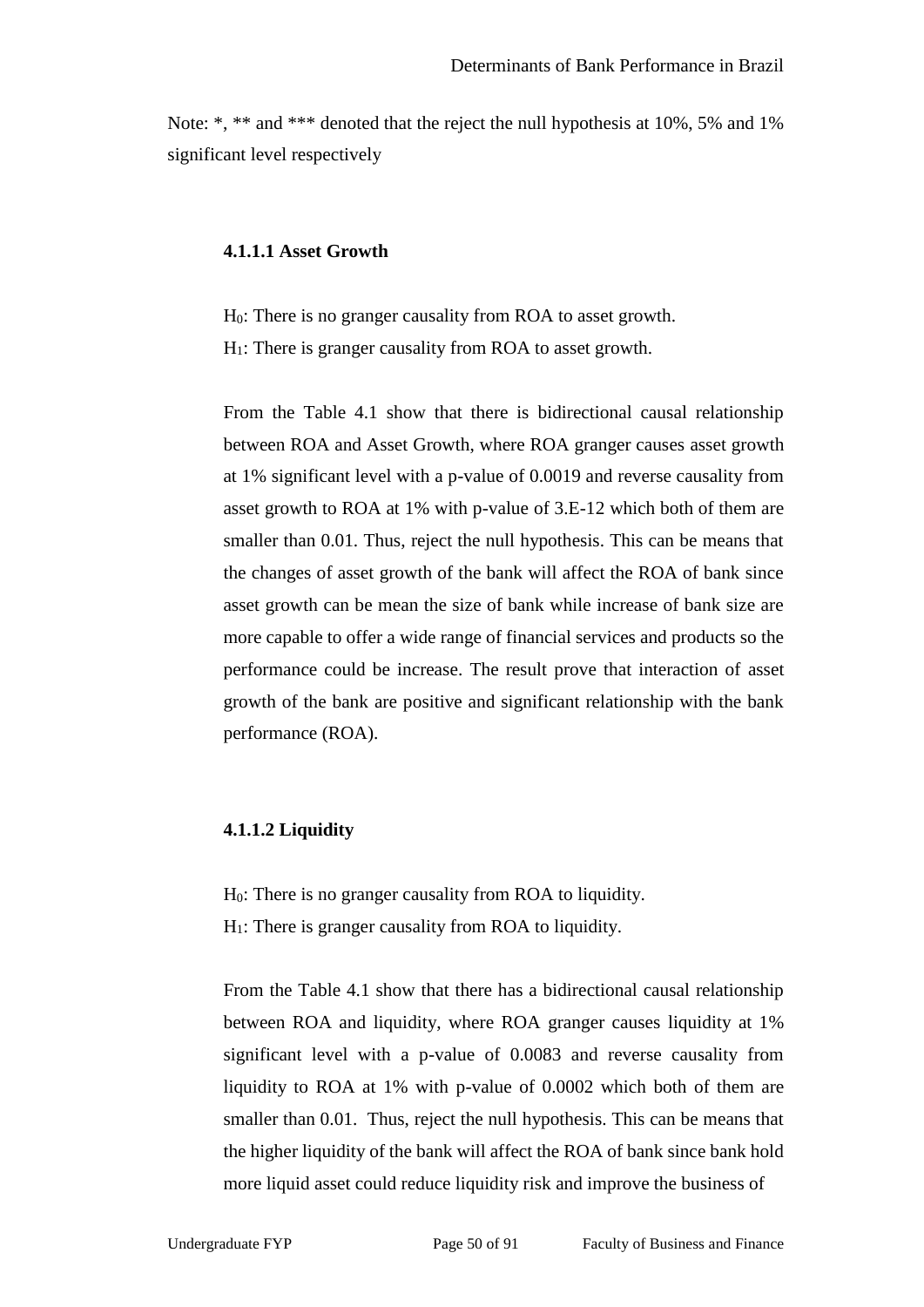bank such like money withdrawals of depositors, fulfil the payments of finance loans to customers. The result prove that interaction of bank liquidity are positive and significant relationship with the bank performance (ROA).

#### **4.1.1.3 Leverage**

H0: There is no granger causality from ROA to leverage.

H1: There is granger causality from ROA to leverage.

From the Table 4.1 show that there has a bidirectional causal relationship between ROA and leverage, where ROA granger causes leverage at 1% significant level with a p-value of 0.0036 and reverse causality from leverage to ROA at 1% with p-value of 5.E-11 which both of them are smaller than 0.01. Thus, reject the null hypothesis. This can be means that the lower the borrowing of loan by firms, the lower the value of leverage, and the risk of bankruptcy will lower. The result prove that interaction of bank liquidity are positive and significant relationship with the bank performance (ROA).

### **4.1.2 Conclusion**

In conclusion, asset growth, leverage and liquidity have the bidirectional relationship with ROA but at the same time inflation and GDP do not causal relationship with ROA since the p-value is greater than 1%, 5% and 10%.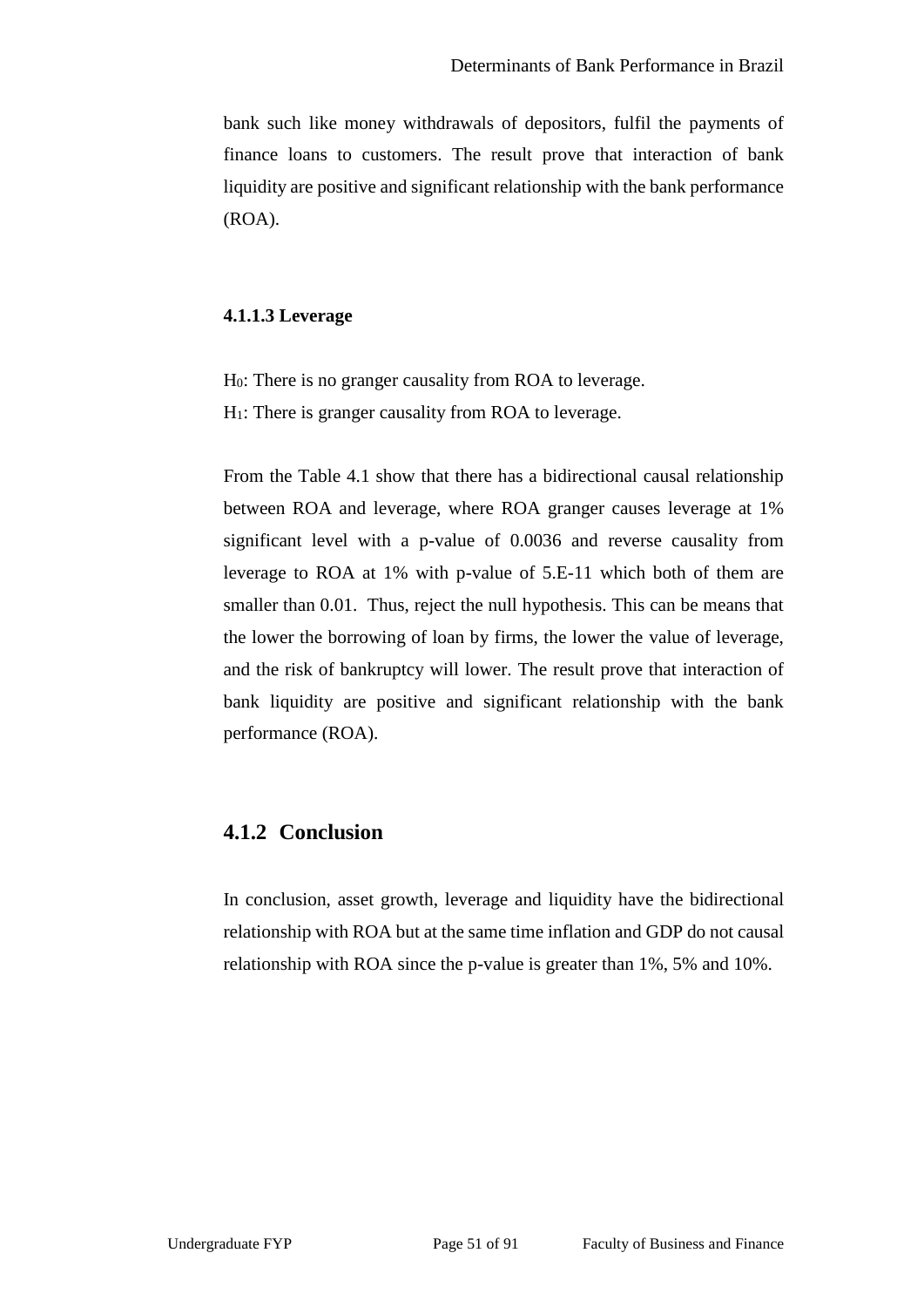# **4.2 Hypothesis Testing**

### **4.2.1 T-test**

#### **4.2.1.1 Asset Growth**

H<sub>0</sub>:  $β_1 = 0$ 

H<sub>1</sub>:  $β_1 \neq 0$ 

Decision Rule : If the p-value of the test is less than significant level  $\alpha$  = 0.05, reject  $H_0$ . Otherwise, do not reject  $H_0$ .

Decision: Reject  $H_0$  since p-value (0.0005) is less than significant level of 0.05.

Conclusion: There is sufficient evidence to conclude that the asset growth is significant in explaining the ROA.

### **4.2.1.2 Liquidity**

H<sub>0</sub>:  $β_1 = 0$ 

H<sub>1</sub>:  $β_1 \neq 0$ 

Decision Rule : If the p-value of the test is less than significant level  $\alpha$  = 0.05, reject  $H_0$ . Otherwise, do not reject  $H_0$ .

Decision: Reject  $H_0$  since p-value (0.0455) is less than significant level of 0.05.

Conclusion: There is sufficient evidence to conclude that the liquidity is significant in explaining the ROA.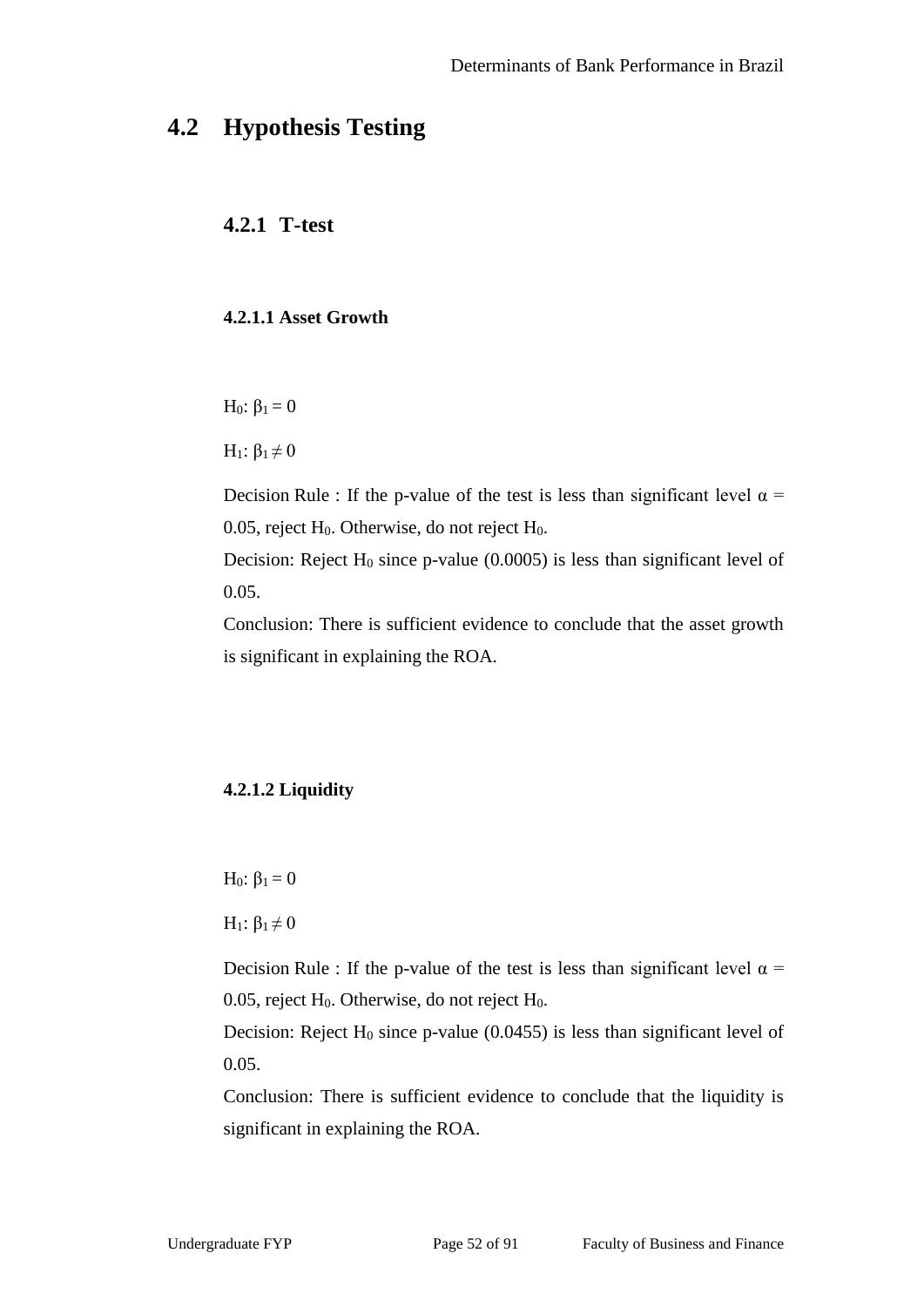#### **4.2.1.3 Leverage**

H<sub>0</sub>:  $β_1 = 0$ 

H<sub>1</sub>:  $β_1 \neq 0$ 

Decision Rule : If the p-value of the test is less than significant level  $\alpha$  = 0.05, reject  $H_0$ . Otherwise, do not reject  $H_0$ .

Decision: Reject  $H_0$  since p-value (-0.0036) is less than significant level of 0.05.

Conclusion: There is sufficient evidence to conclude that the leverage is significant in explaining the ROA.

#### **4.2.1.4 Gross Domestic Product (GDP)**

 $H_0$ : β<sub>1</sub> = 0

H<sub>1</sub>:  $β_1 \neq 0$ 

Decision Rule : If the p-value of the test is less than significant level  $\alpha$  = 0.05, reject  $H_0$ . Otherwise, do not reject  $H_0$ .

Decision: Do not reject  $H_0$  since p-value (0.0763) is more than significant level of 0.05.

Conclusion: There is insufficient evidence to conclude that the GDP is significant in explaining the ROA.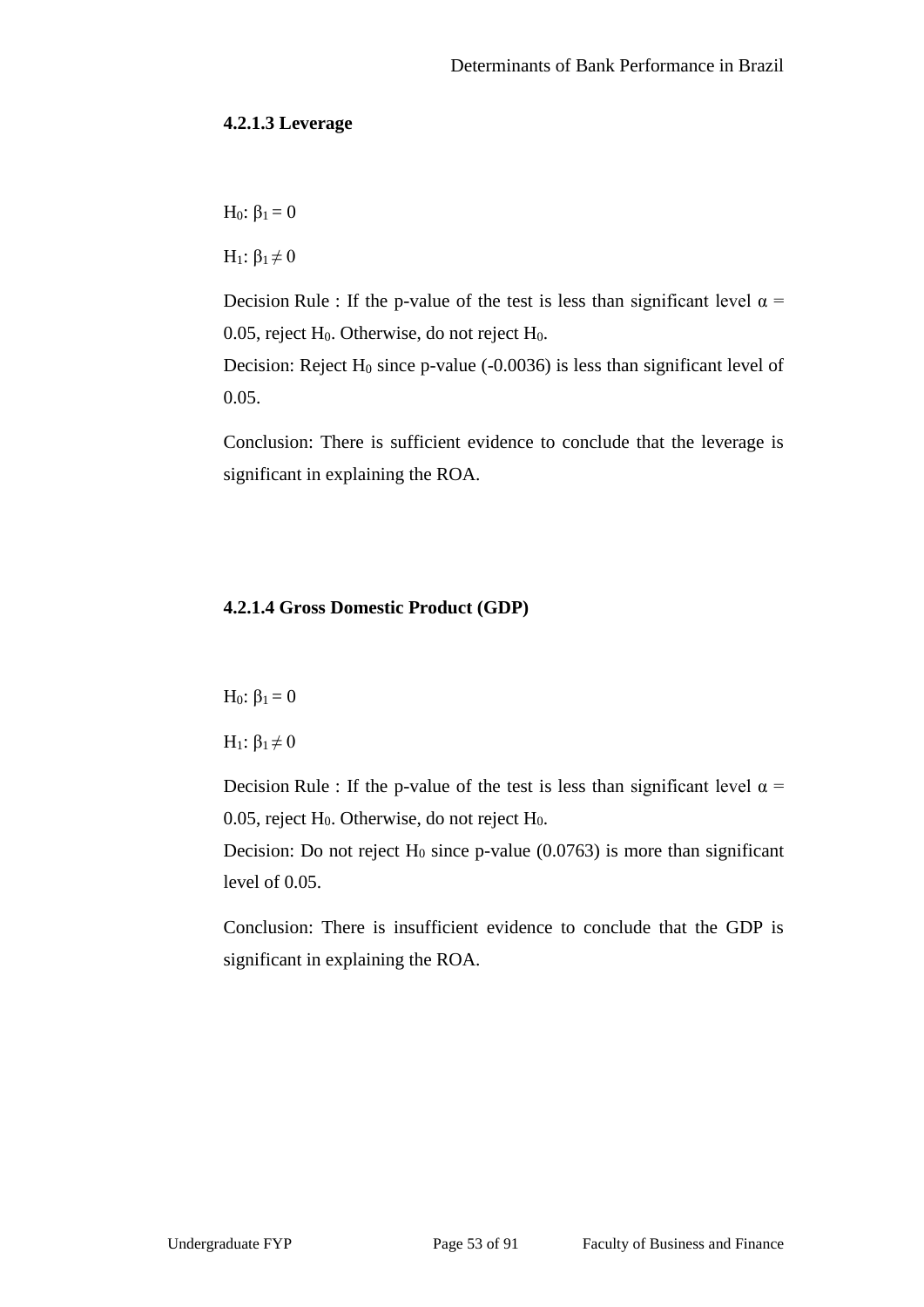### **4.2.1.5 Inflation**

H<sub>0</sub>:  $β_1 = 0$ 

H<sub>1</sub>:  $β_1 \neq 0$ 

Decision Rule : If the p-value of the test is less than significant level  $\alpha$  = 0.05, reject H<sub>0</sub>. Otherwise, do not reject H<sub>0</sub>.

Decision: Reject  $H_0$  since p-value (0.0331) is less than significant level of 0.05.

Conclusion: There is sufficient evidence to conclude that the inflation is significant in explaining the ROA.

| Independent         | $\alpha$ | <b>P-Value</b> | <b>Decision</b>       | <b>Conclusion</b> |
|---------------------|----------|----------------|-----------------------|-------------------|
| <b>Variables</b>    |          |                |                       |                   |
| <b>Asset Growth</b> | 0.05     | 0.0005         | Reject $H_0$          | Significant       |
|                     |          |                |                       | Relationship      |
| Liquidity           | 0.05     | 0.0455         | Reject H <sub>0</sub> | Significant       |
|                     |          |                |                       | Relationship      |
| Leverage            | 0.05     | $-0.0036$      | Reject H <sub>0</sub> | Significant       |
|                     |          |                |                       | Relationship      |
| <b>GDP</b>          | 0.05     | 0.0763         | Do not reject $H_0$   | Insignificant     |
|                     |          |                |                       | Relationship      |
| Inflation           | 0.05     | 0.0331         | Reject $H_0$          | Significant       |
|                     |          |                |                       | Relationship      |

Table 4.2: T-test Summary

Source: Develop for the research.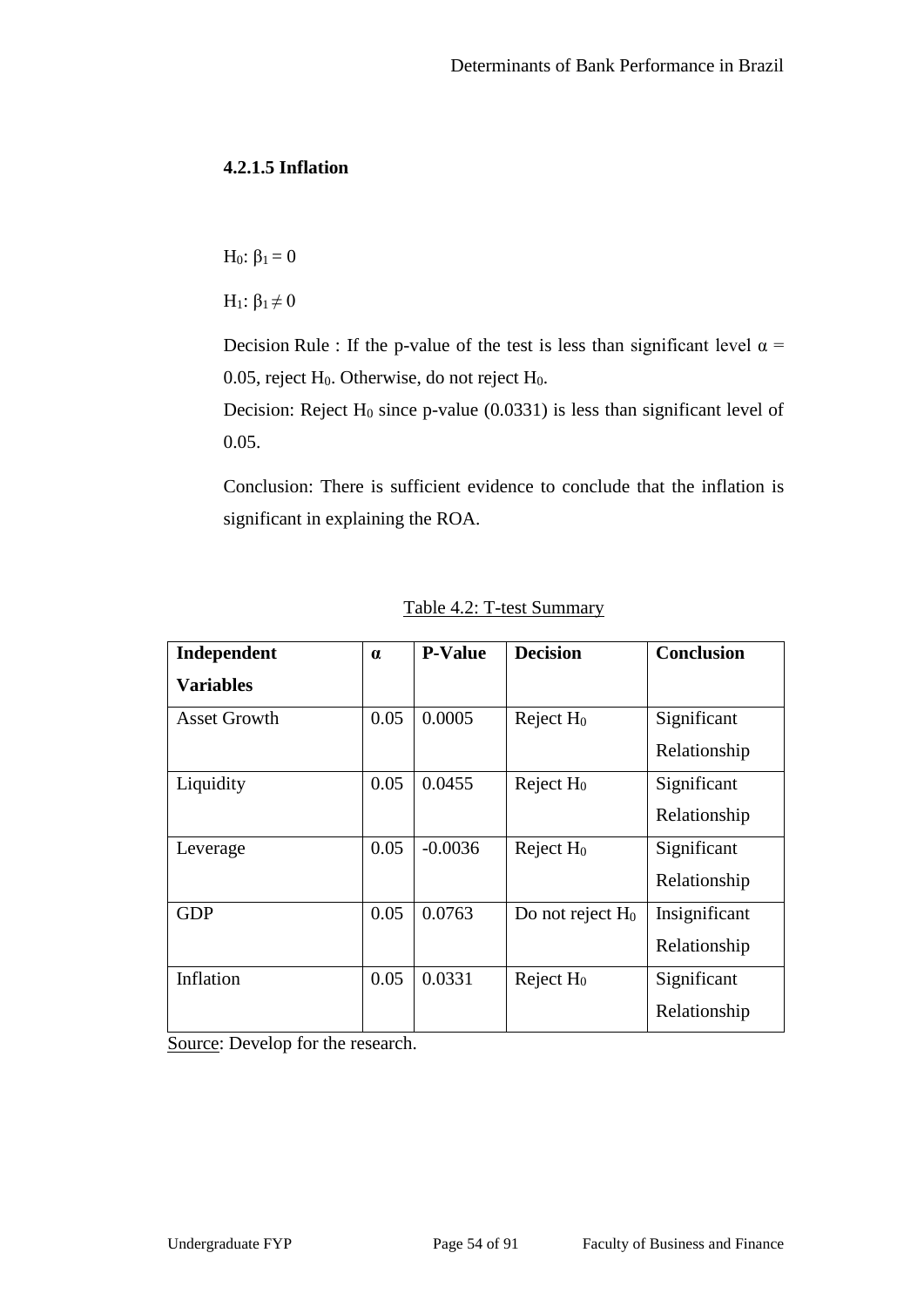#### **4.2.2 R-Square**

When a result have high R-squared with less amount of significant of t-ratio, this situation means that multicollinearity problem is occur in the result. Based on Eview result,  $R^2 = 0.5363$  which is consider low because it is less than 0.9. Asset growth, liquidity, leverage, and inflation are the four variables which the p-value is less than significant level of 0.05. These indicate that four independent variables have significant relationship and one are insignificant relationship with ROA.

### **4.2.3 F-Test**

H<sub>0</sub>:  $\beta_1 = \beta_2 = \beta_3 = \beta_4 = \beta_5 = 0$ 

H<sub>1:</sub> At least one of  $β<sub>i</sub>$  is not equal to zero, where i= 1,2,3,4,5

Decision Rule: Reject H<sub>0</sub> if the F-statistic is less than significant level  $\alpha$  = 0.05. Otherwise, do not reject H<sub>0</sub>.

Decision: Reject  $H_0$  since F-statistic is  $(0.0000)$  which is less than significant level of 0.05.

Conclusion: There is sufficient evidence to conclude that at least one of the  $\beta_i$  is not equal to zero where, i = 1,2,3,4,5 at 5% of significant level.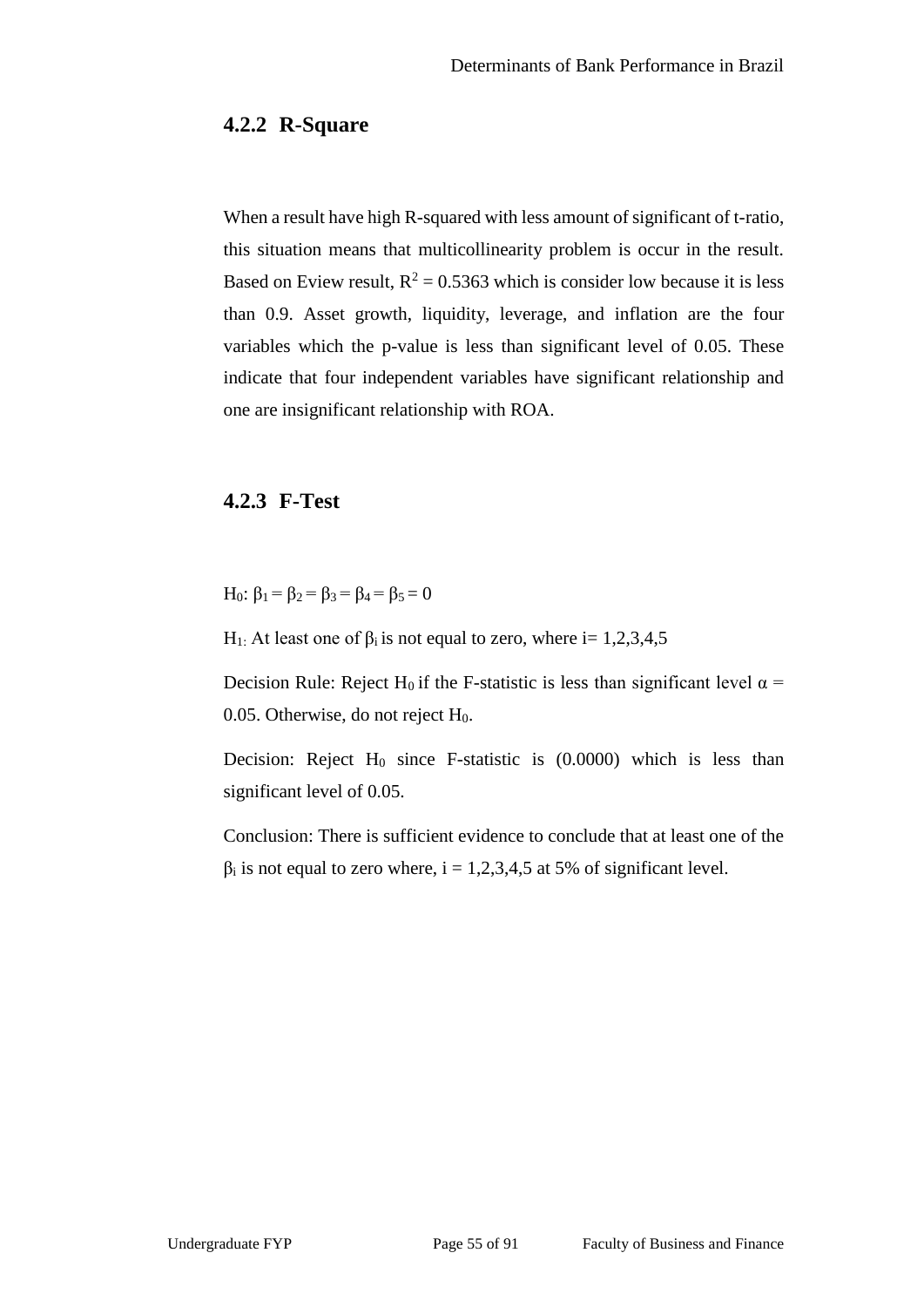# **4.3 Economic Diagnosis Tests**

The aim of diagnosis checking is to ensure the data analysis results are valid and reliable by find out the economic problems of research model such like heteroscedasticity, multicollinearity, autocorrelation and so on.

### **4.3.1 Multicollinearity**

#### **4.3.1.1 Pair-Wise Correlation Coefficient**

|            | <b>ROA</b> | LOG(GW)         | <b>LQD</b> | <b>LVG</b> | <b>GDP</b> | <b>INF</b> |
|------------|------------|-----------------|------------|------------|------------|------------|
|            |            | TH <sub>)</sub> |            |            |            |            |
| <b>ROA</b> | 1.0000     | $-0.2450$       | $-0.5038$  | $-0.6551$  | 0.2282     | 0.1322     |
| LOG(GWTH)  |            | 1.0000          | 0.4920     | 0.1222     | $-0.0611$  | $-0.1277$  |
|            | 0.2450     |                 |            |            |            |            |
| <b>LQD</b> |            | 0.4920          | 1.0000     | 0.8032     | $-0.1377$  | $-0.0413$  |
|            | 0.5038     |                 |            |            |            |            |
| <b>LVG</b> |            | 0.1222          | 0.8033     | 1.0000     | $-0.0855$  | $-0.0747$  |
|            | 0.6551     |                 |            |            |            |            |
| <b>GDP</b> | 0.2282     | $-0.0611$       | $-0.1377$  | $-0.0856$  | 1.0000     | $-0.1770$  |
| <b>INF</b> | 0.1322     | $-0.1277$       | $-0.0413$  | $-0.0747$  | $-0.1770$  | 1.0000     |

Table 4.3: Correlation Among The Independent Variables

The Pair-wise correlation coefficient is using to detect the correlation between independent variable with another independent variable. Based on the Table 4.3, correlation between the liquidity and leverage is the highest among all independent variables which is 0.8033. For the left of the correlations are below 0.50 so it can be conclude that the independent variables do not exist serious multicollinearity problem.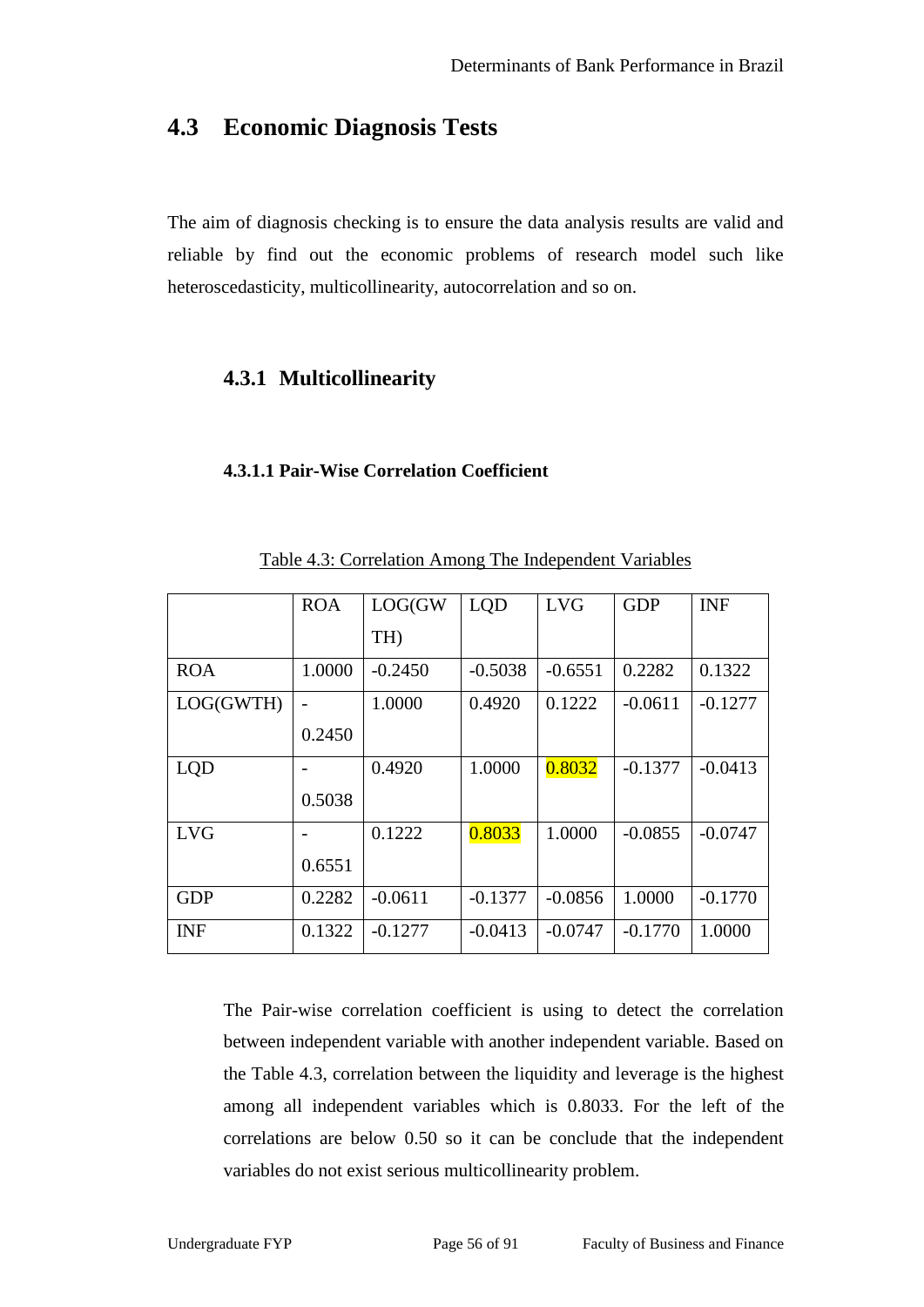|               | Table 4.4: Result of VIF and TOL |                             |                                   |                                 |  |  |
|---------------|----------------------------------|-----------------------------|-----------------------------------|---------------------------------|--|--|
| Variables     | $R^2$                            | $VIF = \frac{1}{(1 - r^2)}$ | $TOL = \frac{1}{1}$<br><b>VIF</b> | Conclusion                      |  |  |
| <b>ROA</b>    | 0.5363                           | 2.1567                      | 0.4637                            | No Serious<br>multicollinearity |  |  |
| LOG(GWT<br>H) | 0.5326                           | 2.1396                      | 0.4674                            | No Serious<br>multicollinearity |  |  |
| <b>GDP</b>    | 0.1264                           | 1.1446                      | 0.8737                            | No serious<br>multicollinearity |  |  |
| <b>INF</b>    | 0.0821                           | 1.0895                      | 0.9179                            | No Serious<br>multicollinearity |  |  |
| LQD           | 0.8248                           | 5.7089                      | 0.1752                            | No serious<br>multicollinearity |  |  |
| <b>LVG</b>    | 0.8345                           | 6.0430                      | 0.1655                            | No serious<br>multicollinearity |  |  |

# **4.3.1.2 Variance Inflation Factor (VIF) and Tolerance Factor (TOL)**

Table 4.5: Result of Heteroskedasticity

Based on the table 4.4, all variables have the VIF that below 10 and TOL

that is not nearby with 0, so there is no serious multicollinearity problem

| F-statistic       | 1.1138 | Prob. $F(5,98)$              | 0.3581 |
|-------------------|--------|------------------------------|--------|
| $\log*R$ -squared | 5.5922 | Prob.Chi-Square $(5)$ 0.3479 |        |
|                   |        |                              |        |

H0: There is no heteroskedasticity problem.

among of them.

**4.3.2 Heteroskedasticity**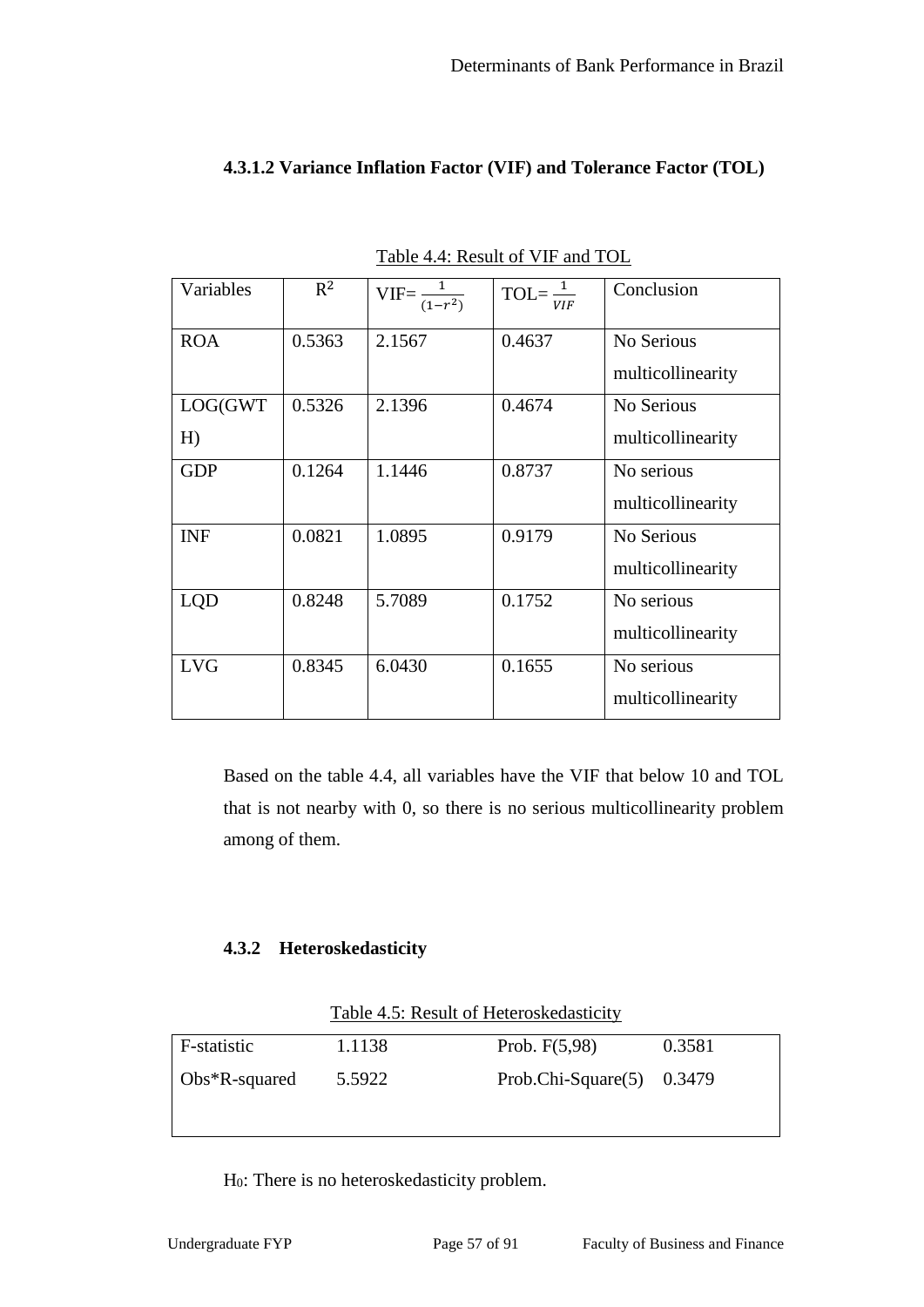H1: There is heteroskedasticity problem.

Decision Rule : If the p-value of the test is less than significant level  $\alpha$  = 0.05, reject  $H_0$ . Otherwise, do not reject  $H_0$ .

P-Value: 0.3479

Decision: Do not reject  $H_0$  since p-value (0.3479) is more than significance level  $\alpha = 0.05$ .

Conclusion: Sufficient evidence to conclude that the model do not have heteroskedasticity problem at significance level  $\alpha = 0.05$ .

#### **4.3.3 Autocorrelation**

| Table 4.6: Breusch-Godfrey Serial Correlation LM Test |
|-------------------------------------------------------|
|-------------------------------------------------------|

| F-statistic       | 5.9589  | Prob. $F(2,97)$               | 0.0036 |
|-------------------|---------|-------------------------------|--------|
| $\log*R$ -squared | 11.4891 | Prob. Chi-Square $(2)$ 0.0032 |        |

H0: No autocorrelation problem occurs in the model.

H1: Autocorrelation problem occurs in the model.

Decision Rule : If the p-value of the test is less than significant level  $\alpha$  = 0.05, reject  $H_0$ . Otherwise, do not reject  $H_0$ .

Decision: Reject H<sub>0</sub> since p-value (0.0032) is less than significance level  $\alpha$  $= 0.05.$ 

Conclusion: Sufficient evidence to conclude that the model has autocorrelation problem. Therefore, the model does contain autocorrelation problem at significance level  $\alpha$  = 0.05.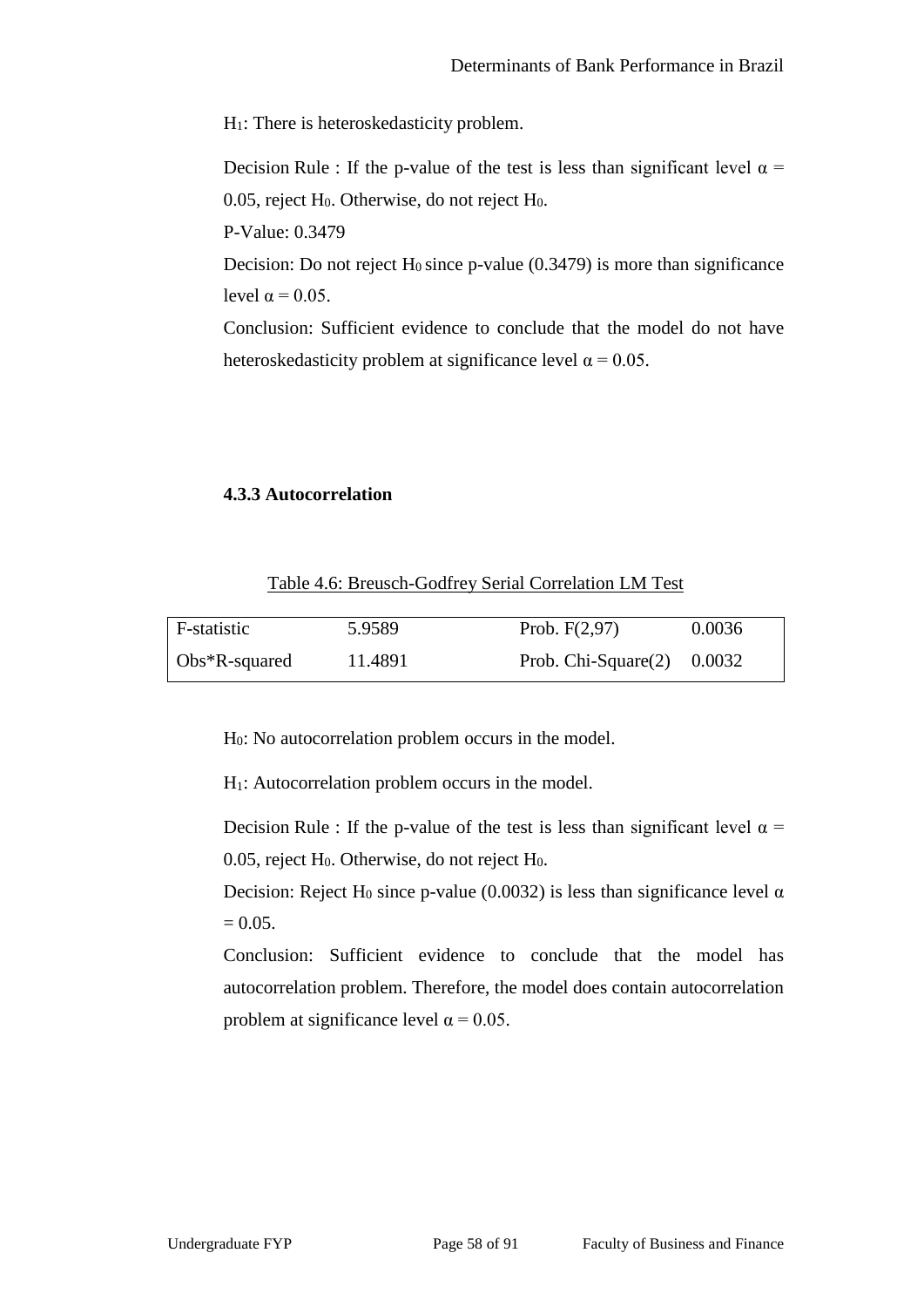# **4.4 Selection Procedure for Best Model**

# **4.4.1 Poolability Test**

| <b>Effects Test</b>      | <b>Statistic</b> | d.f.   | Prob.  |
|--------------------------|------------------|--------|--------|
| Cross-section F          | 4.2868           | (4,95) | 0.0031 |
| Cross-section Chi-square | 17.4236          |        | 0.0016 |

Table 4.7: Poolability Test

H0: Common intercept on all the banks (Pooled OLS is better).

H1: No common intercept on all the banks (FEM is better).

Decision Rule: If the p-value of the test is less than significant level  $\alpha = 0.05$ , reject H<sub>0</sub>. Otherwise, do not reject H<sub>0</sub>.

Decision: Reject  $H_0$  since the p-value (0.0031) is less than significance level  $\alpha = 0.05$ .

Conclusion: Sufficient evidence to conclude there is no common intercept between all banks. Therefore, FEM is better and it is valid at significance level  $\alpha = 0.05$ .

# **4.4.2 Hausman Test**

This research is studying about how the microeconomic determinants and macroeconomic determinants will influence the Brazilian banking sector during the period from year 1997 to year 2017, and test the performance of bank over the time span by using panel-data sample.The aim of Hausman test used to determine FEM or REM is more prefer to this research.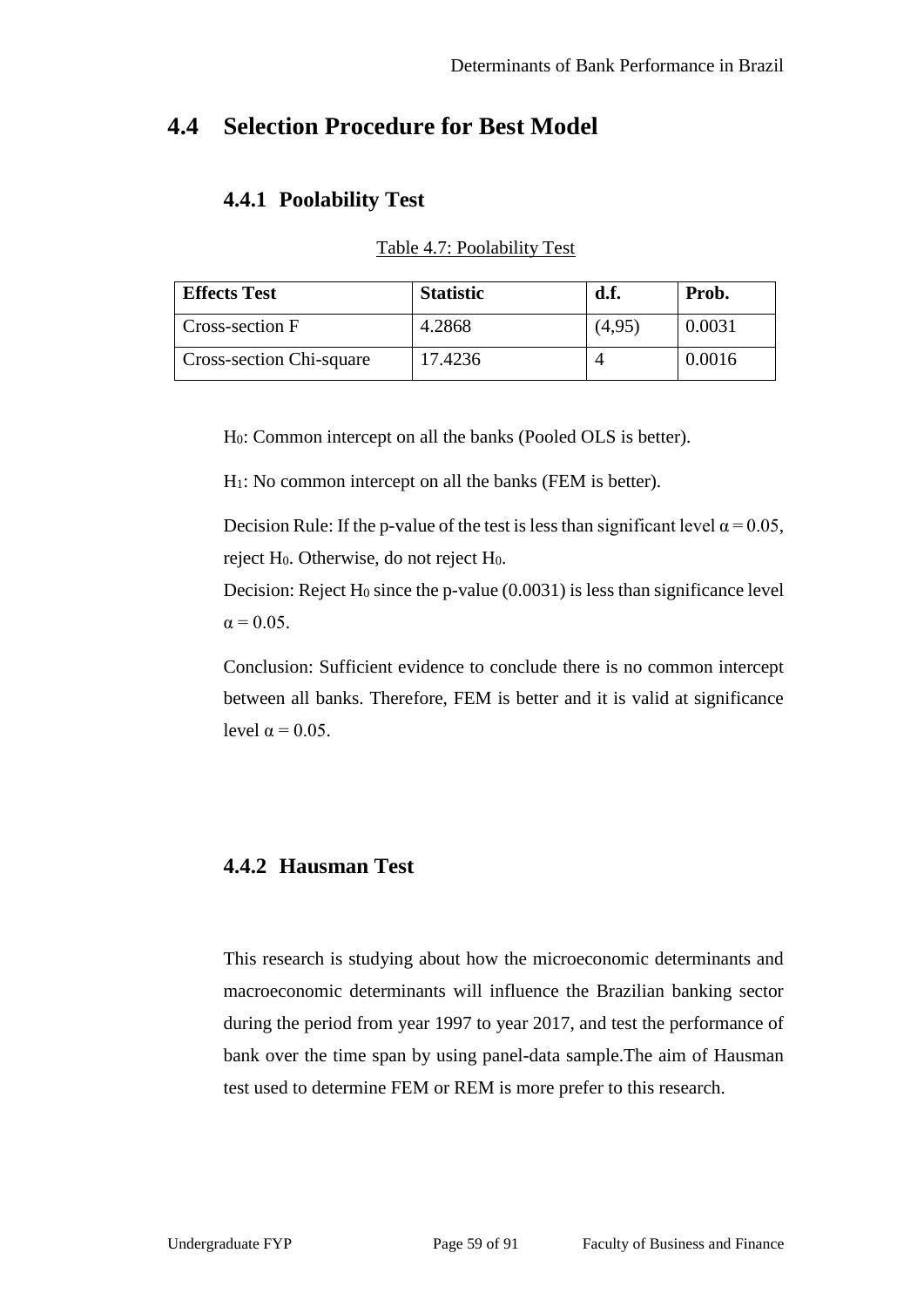| <b>Test Summary</b> | Chi-Sq. Statistic | $Chi-Sq. d.f.$ | Prob.  |
|---------------------|-------------------|----------------|--------|
| Period Random       | 0.1018            |                | 0.9916 |

Table 4.8: Result of Hausman Test

H0: REM are consistent and efficient

H1: FEM are consistent and efficient

Decision Rule : If the p-value of the test is less than significant level  $\alpha$  = 0.05, reject  $H_0$ . Otherwise, do not reject  $H_0$ .

Decision: Do not reject  $H_0$  since p-value (0.9916) of is more than significance level  $\alpha$  = 0.05.

Conclusion: Sufficient evidence to conclude that REM is more appropriate than FEM at significant level  $\alpha$  = 0.05

### **4.4.3 Breusch Pagan Lagrange Multiplier Tests**

The aim of BPLM test used to determine whether POLS or REM is more prefer to this research.

|               |               | Test Hypothesis |             |
|---------------|---------------|-----------------|-------------|
|               | Cross-section | Time            | <b>Both</b> |
| Breusch-Pagan | 6.35552       | 0.091981        | 6.447533    |
|               | (0.0117)      | (0.7617)        | (0.0111)    |

Table 4.9: Lagrange Multiplier Tests for Random Effects

H0: POLS are consistent and efficient

H1: REM are consistent and efficient

Decision Rule : If the p-value of the test is less than significant level  $\alpha$  = 0.05, reject  $H_0$ . Otherwise, do not reject  $H_0$ .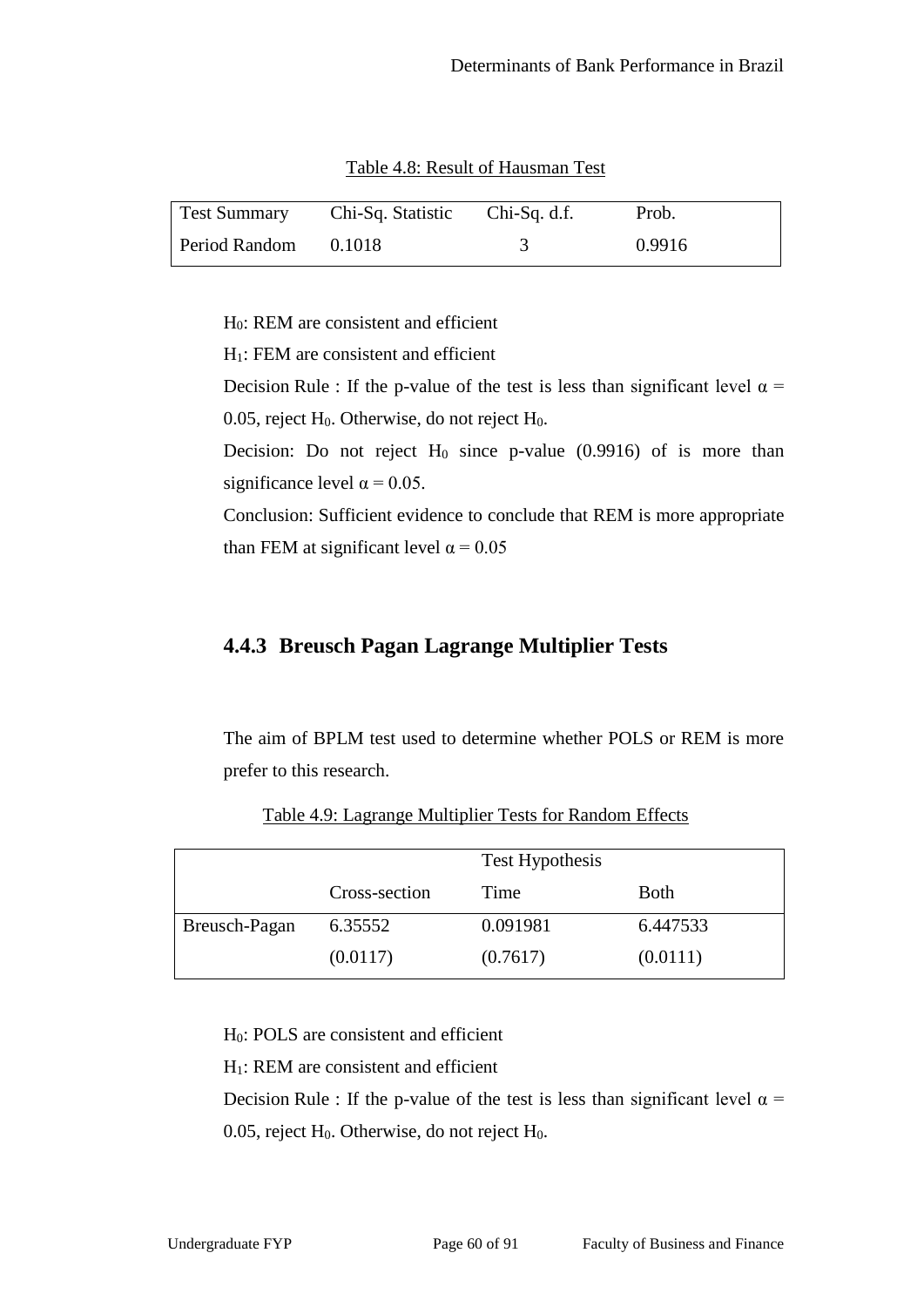Decision: Reject H<sub>0</sub> since p-value (0.0111) is less than significance level  $\alpha$  $= 0.05.$ 

Conclusion: Sufficient evidence to conclude REM is more appropriate than POLS at significant level  $\alpha$  = 0.05.

# **4.4.4 Pooled Ordinary Least Square Method**

 $ROA_{it} = \alpha + \beta_1 (ASSETGWTH)$  it  $+\beta_2 (LQD)_{it} + \beta_3 (LVR)_{it} + \beta_4 (INF)_{it} + \beta_5$  $(GDP)_{it} + \mathcal{E}_{it}$ 

ROA<sub>it</sub> = α -0.2189 (ASSETGWTH) it +0.0455 (LQD)<sub>it</sub> -0.0036 (LVR)<sub>it</sub> +0.0331 (INF)<sub>it</sub> +0.0763 (GDP)<sub>it</sub> +  $\mathcal{E}_{it}$ 

Where,

 $ROA = Return on Asset$ ASSETGWTH = Asset Growth

 $LQD =$ Liquidity

 $LVR = Leverage$ 

 $INF = Inflation$ 

GDP = Gross Dosmetic Product

 $\mathcal{E}_{it}$  = Error Term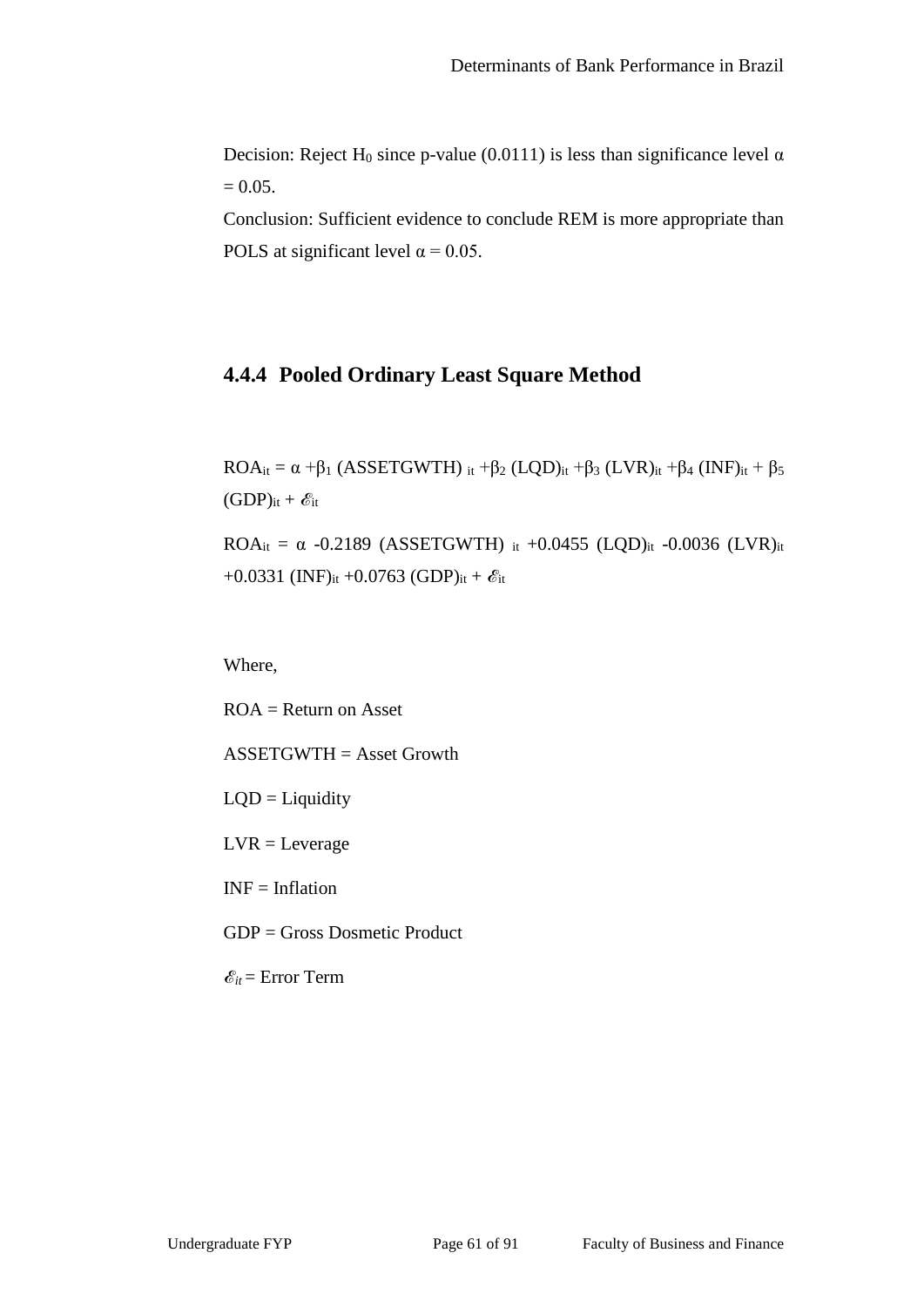| Variables                    | Coefficient | <b>Standard Error</b> | <b>T-Statistic</b> | P-Value |  |
|------------------------------|-------------|-----------------------|--------------------|---------|--|
| $\mathcal{C}$                | 3.8529      | 0.0610                | 5.8800             | 0.0000  |  |
| LOG(GWTH)                    | $-0.2189$   | 0.0150                | $-3.4892$          | 0.0005  |  |
| LQD                          | 0.0455      | 0.0005                | 3.0311             | 0.0031  |  |
| <b>LVR</b>                   | $-0.0036$   | 0.0265                | $-7.0959$          | 0.0000  |  |
| <b>GDP</b>                   | 0.076270    | 0.032767              | 2.8786             | 0.0049  |  |
| <b>INF</b>                   | 0.033100    | 0.655263              | 1.0102             | 0.3149  |  |
| R-squared $= 0.5363$         |             |                       |                    |         |  |
| $Prob(F-statistic) = 0.0000$ |             |                       |                    |         |  |

| Table 4.10: Eview Result |
|--------------------------|
|--------------------------|

Sources: Eview

Based on the Hausman test and Breusch–Pagan Lagrange Multiplier test, show that REM is the best model compare to POLS and FEM.

# **4.5 Conclusion**

In conclusion, diagnosis checking show that the data analysis results have autocorrelation problem but do not have multicollinearity and heteroskedasticity problems. By using the Poolability test, Hausman test BPLM test, REM is the best model to use rather than POLS and FEM. On the other hand, based on the Granger Causality test, ROA have the bidirectional relationship with asset growth, liquidity and leverage but do not have causal relationship with GDP and inflation. According to hypothesis testing, there was only one independent variable have insignificant relationship with ROA, while other four independent variables have significant relationship with ROA. The F-test showed that the model is significant and have low R-squared result.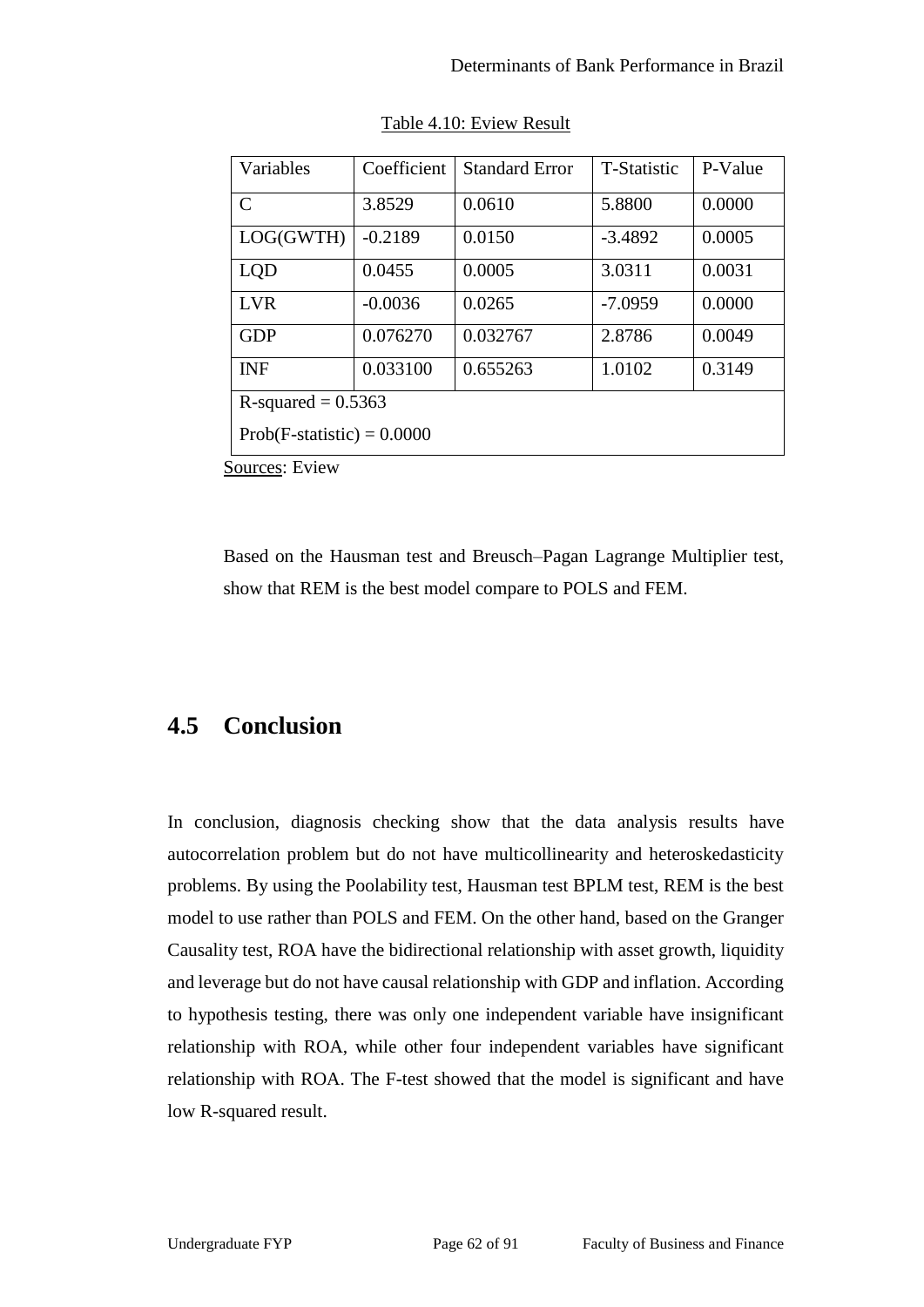# **CHAPTER 5: IMPLICATION, DISCUSSION, AND CONCLUSION**

# **5.0 Introduction**

In chapter 5, the statistical analyses from previous chapter will be summarized. Next, the major findings will be discussed and compared to hypotheses that written in chapter one. In the following section, the practical implication will be suggested. There are some limitations that have been found in the progress of this research will be stated. Hence, there will be some recommendations to solve the limitations mentioned. Conclusion will be made to summarize this chapter at the end.

# **5.1 Summary of Statistical Analyses**

| <b>Pooled OLS Model:</b> | <b>P-Value</b> | <b>Decision</b>                | <b>Result</b> |
|--------------------------|----------------|--------------------------------|---------------|
| <b>Asset Growth</b>      | 0.0005         | Reject $H_0$ .                 | Significant   |
| <b>Liquidity</b>         | 0.0455         | Reject $H_0$ .                 | Significant   |
| Leverage                 | $-0.0036$      | Reject $H_0$ .                 | Significant   |
| <b>Gross Domestic</b>    | 0.0763         | Do not Reject H <sub>0</sub> . | Insignificant |
| <b>Product</b>           |                |                                |               |
| <b>Inflation</b>         | 0.0331         | Reject $H_0$ .                 | Significant   |

Table 5.1: Statistical Analysis Result

| <b>Diagnosis Checking:</b>   |        |                |             |
|------------------------------|--------|----------------|-------------|
| <b>Autocorrelation</b>       | 0.0032 | Reject $H_0$ . | Significant |
| (Breush- Godfrey)            |        |                |             |
| <b>Serial Correlation LM</b> |        |                |             |
| Test)                        |        |                |             |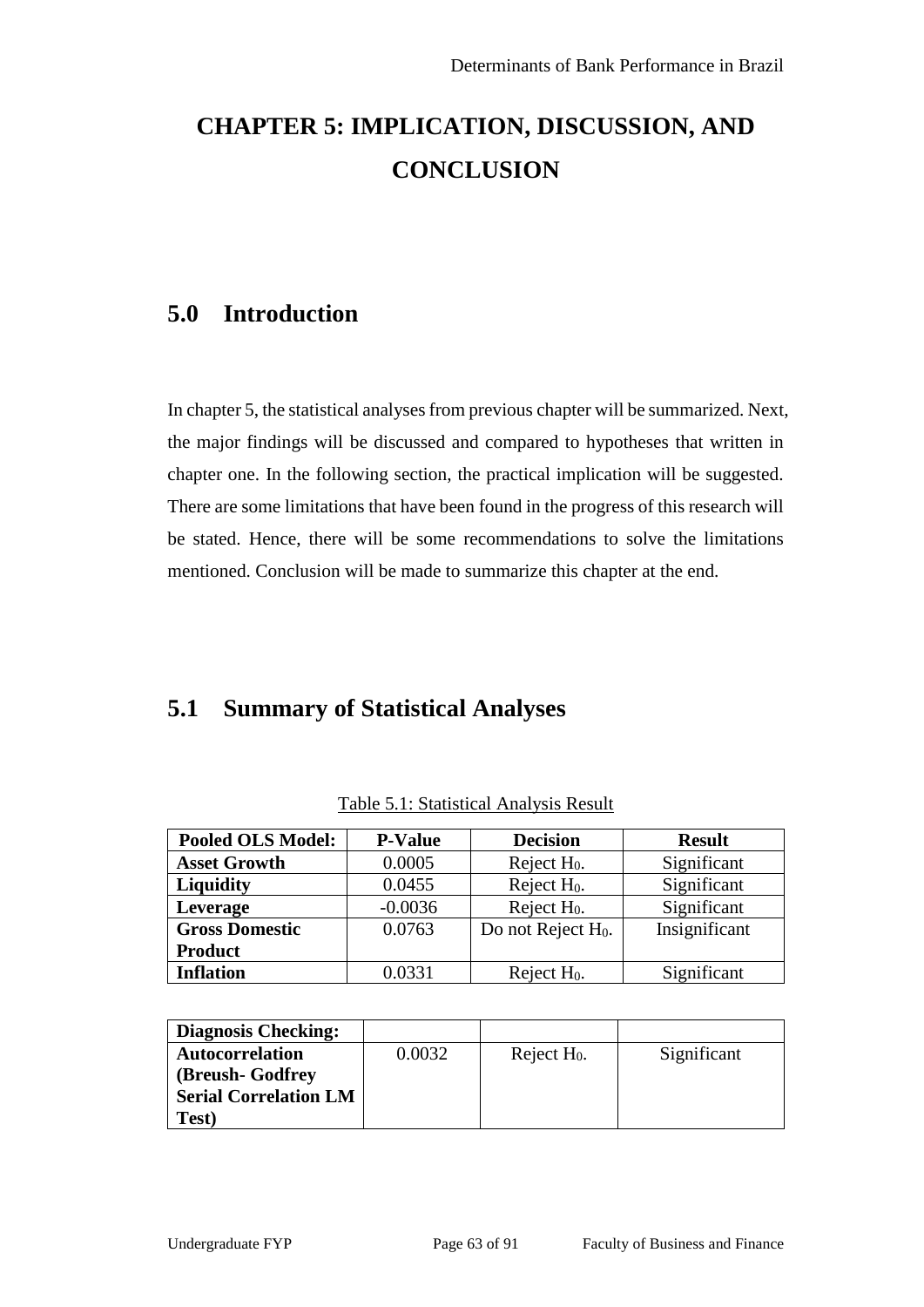| <b>Heteroscedasticity</b>  | 0.3479 | Do not Reject  | Insignificant       |
|----------------------------|--------|----------------|---------------------|
| (Breusch-Pagan             |        | $H_0$ .        |                     |
| Godfrey)                   |        |                |                     |
| <b>Multicollinearity</b>   |        |                | VIF is below 10     |
|                            |        |                | and TOL is not      |
|                            |        |                | near the 0, Thus,   |
|                            |        |                | there is no serious |
|                            |        |                | multicollinearity   |
| <b>Poolability Test</b>    | 0.0031 | Reject $H_0$ . | FEM is better.      |
| (POLS&FEM)                 |        |                |                     |
| <b>Hausman Test</b>        | 0.9916 | Do not Reject  | REM is better.      |
| (REM&FEM)                  |        | $H_0$ .        |                     |
| <b>Breusch Pagan</b>       | 0.0111 | Reject $H_0$ . | REM is better.      |
| <b>Lagrange Multiplier</b> |        |                |                     |
| <b>Tests</b>               |        |                |                     |
| (POLS&REM)                 |        |                |                     |

Based on the result, the REM is the best model among the 3 tests.

# **5.2 Major Findings**

# **5.2.1 Asset Growth**

Based on the result in previous chapter, there is negative significant relationship between asset growth and bank's profitability. It indicates that every one unit raise in asset growth, ROA will drop 0.218946 unit, ceteris paribus. This result correspondent with Ameur & Mhiri (2013), Almazari (2014), Tan (2016), Alkhazaleh and Almsafir (2014) which they agree asset growth and bank's profitability have an inverse relationship. This call "diseconomies of scale" theory stated by the researcher, when bank size is growing and bank fail to gain cost advantage then this situation will occur. Moreover, the problems like agency costs, and managerial inefficiencies also will occur when bank become too large. The bank's profit will eventually not sufficient to cover the operation costs when large bank have high bank operation costs. Besides, asset growth and bank's profitability have inverse relationship might because the enforcement of power and information advantage could not increase large banks' profits anymore.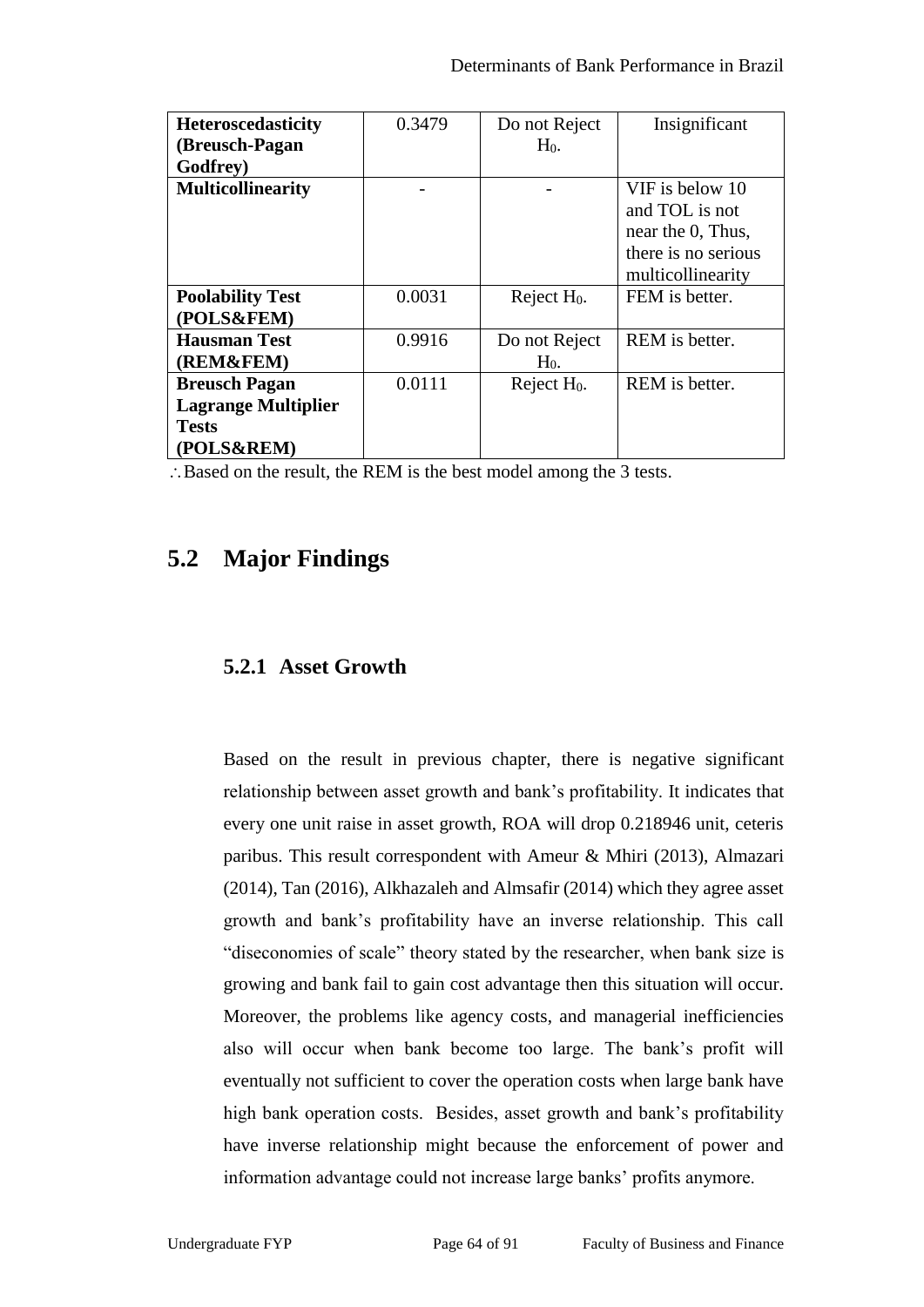### **5.2.2 Liquidity**

The result showed positive and significant relationship resulted in the relationship of liquidity and bank's profitability, when liquidity increase by one unit, the ROA will increase 0.045544 unit, ceteris paribus. This result parallel with Lartey, Antwi and Boadi (2013), Al-Qadi and Khanji (2018), Adebayo, David and Samuel (2011), Shahchera (2012), Ahmad (2016), Terraza (2015). Bank should have well planning and careful consideration because it is one of the ways to increase efficiency. Bank's profitability would improve when banks have enough liquid assets, it helps to decrease the financial crises and liquidity risk. The unforeseen shock caused by unexpected need for grow in asset or drop in liabilities able to absorb by the bank that have adequate liquidity. However, bank not recommended to hold too much of liquid asset because normally its interest generating capacity was little. There is a point to hold liquid asset, if exceed will diminishes the profit of a bank

#### **5.2.3 Leverage**

Negative significant is shown in the relationship of leverage and the bank's profitability, this show that when leverage increase in one unit, ROA will decrease by 0.003614 unit, ceteris paribus. This result similar with Alkhazaleh and Almsafir (2014), Alper and Anbar (2011), Awunyo-Vitor and Badu (2012), Hutchison and Cox (2006), their result also shows leverage and bank's profitability have inverse relationship. As the banks have higher proportion of debt, they have high cost of debt, this make interest payment raise and finally profit level of the banks drop. Besides, if banks have more debt means they indirectly incur bankruptcy cost like loss of sales and goodwill, this will make bank hard to attract additional funds. The new client may not be able to attract and the current customer may be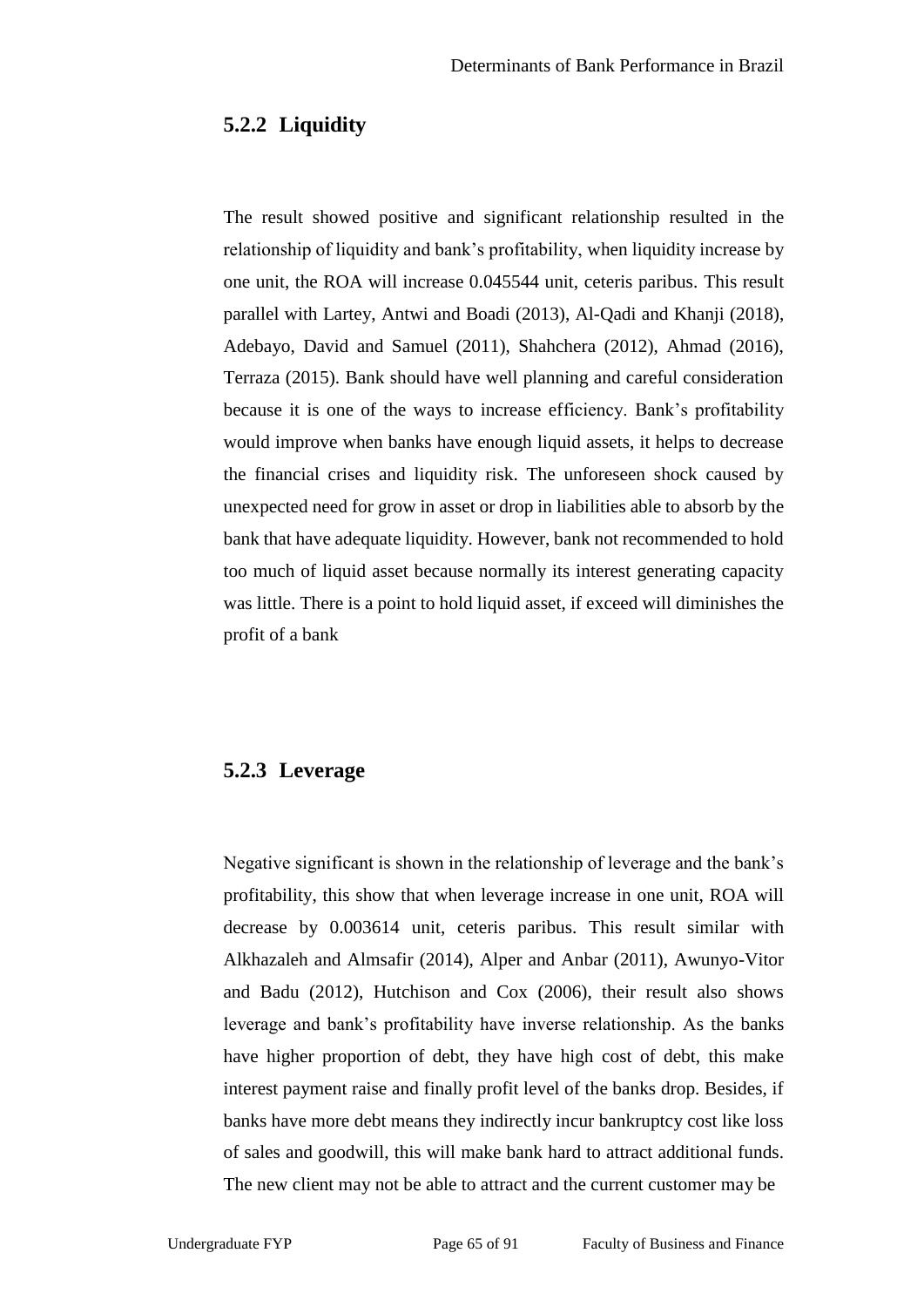will leave when the bank was perceived near to bankrupt because they worry they may lose their savings.

#### **5.2.4 Gross Domestic Product (GDP)**

From the result shown in chapter four, there is a positive but insignificant relationship between GDP and ROA. This result similar with Ayadi and Boujelbene (2012), Athanasoglou, Delis and Staikouras (2006), Ongore and Kusa (2013), Alper and Anbar (2011), Akani, Nwanna and Mbachu (2016). This is because when increased of economic growth in a country, the consumer spending also will increase, then they will need more funds to finance their spending, but there is not only bank could provide the financial service, when the capital market and the non-bank financial institutions are well developed in a country, the bank will no longer be the main channel to saving surplus and get financing. Moreover, bank was not gain benefit from the increased in GDP is because there are competition in the market. Bank could not charge higher loan rates and lower deposit rates because they need to compete with other bank and non-bank financial institution.

### **5.2.5 Inflation**

Positive significant is resulted in relationship of inflation and bank's profitability. This result shows that when inflation increase one unit will contribute 0.033100 unit increase in ROA, ceteris paribus. This result consistent with Rover, Tomazzia and Favero (2013), Frederick (2014), Davydenko (2010), Kasman, Tunc, Varder and Okan (2010), Alexiou and Sofoklis (2009), Athanasoglou, Delis and Staikouras (2006), Khan et al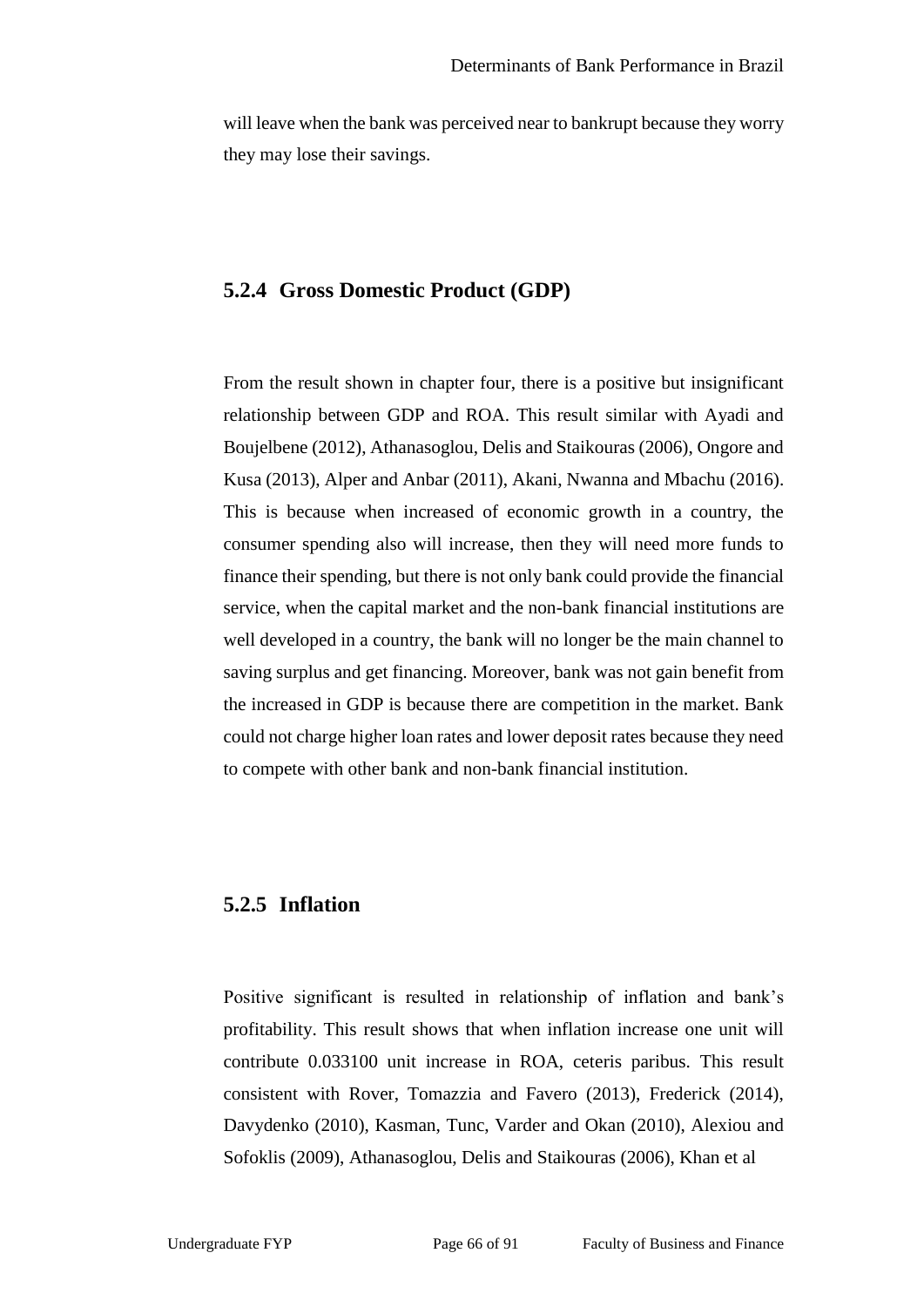2014, they agree that there is positive relationship between inflation and bank's profitability. This result suggest that bank costs increased less than bank income. Bank could get higher profit when they predict the inflation correctly and accordingly adjust the interest rates, or bank customer not able to predict the inflation correctly. During inflation period, banks get comparatively high rate for deposit but because prices of consumer goods increase, the consumer finance also increase, people ready to borrow at high rate.

# **5.3 Implications of the Study**

### **5.3.1 Bank-Specific Factors**

#### **5.3.1.1 Asset Growth**

Based on our result, the bank profitability have negative significant relationship with the asset growth. Normally, the bank size is used to study diseconomies or economies of scale in area of banking. The larger of the bank, the decline of the cost due to the scope and economies of scale. Thus, the bank should not over widen the bank size. According to Regehr and Sengupta (2016), the small banks also can build stronger relationships with clients and local businesses as compare to larger banks by set up contract term with permitting them access proprietary messages and so on. In addition, policy maker also can controlled the bank size. The regulator can restrict the bank to expand too large which imply central bank can required that large banks to have a higher capital requirement. In order to avoid the larger banks under "too big to fail", the bank sizes declined is the advantages for the regulator.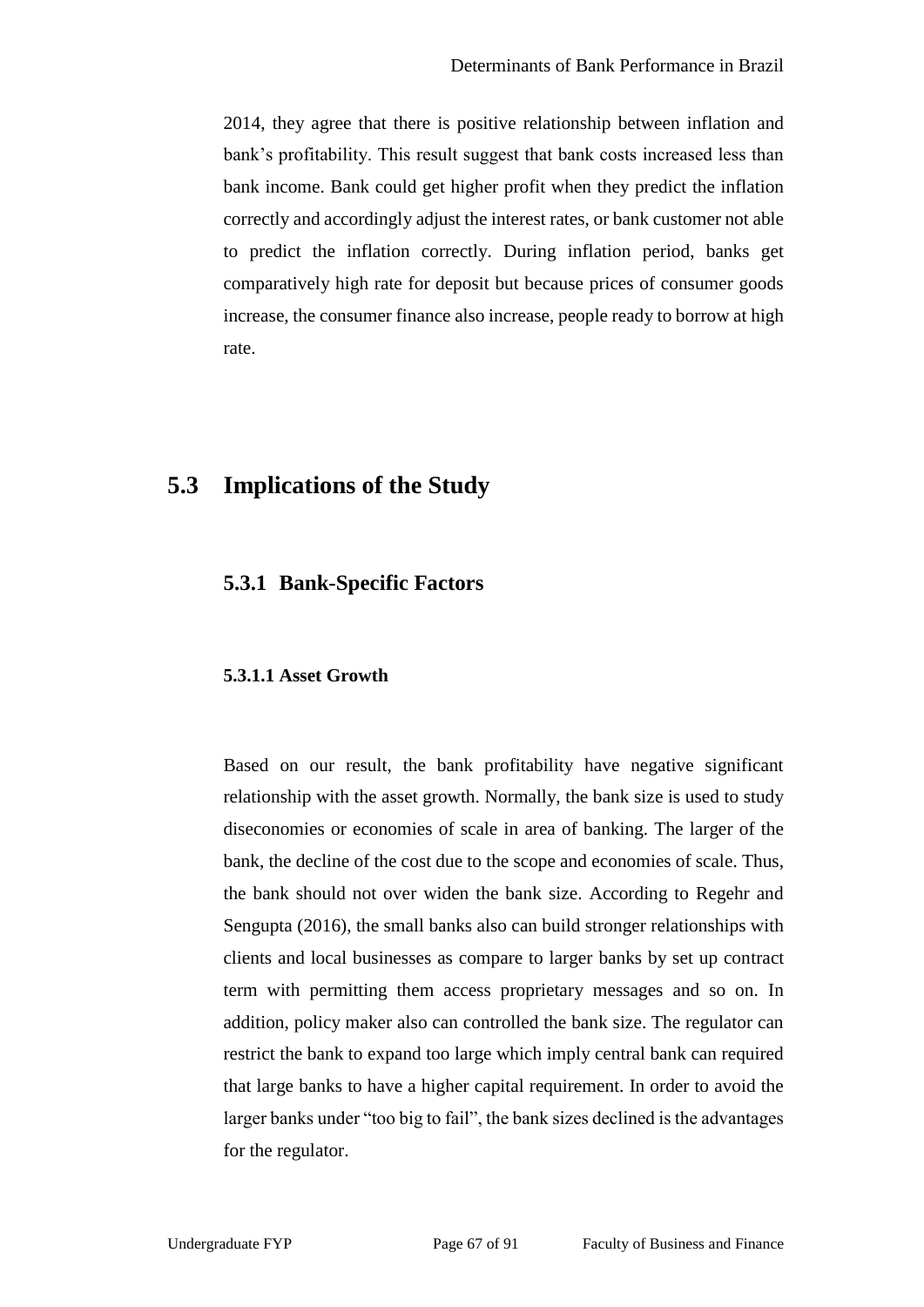#### **5.3.1.2 Liquidity**

According to finding above, the liquidity variable has positive significant relationship with the bank profitability. Actually, liquidity of the bank was impacted by all single transactions in the bank which imply assets, offbalance sheet and liabilities are monitoring the liquidity. Thus, banks should maintain an adequate liquid cushion to prevent the liquidity risk and keep the financial stable. In addition, the management of the liquidity risks are vital to avoid the liquidity risks. The inability of the bank to meet its undertaking of financial without adversely influencing any assets or expense is known as liquidity risk (Sharma&Singh, 2016). It is ordinary part of banking. The liquidity risk management also can facilitate the capability of bank to achieve its obligations and decrease the possibility of bad circumstance occur. When banks faced scarcity of cash assets, it may sell the securities of the portfolio to conquer cashless but will increase the transaction cost simultaneously.

#### **5.3.1.3 Leverage**

Leverage variable is implication for policy maker and practitioners as well. In this research, the findings has showed that leverage is negative significant related to profitability of bank. Regulators has imposed to limit on leverage which using the leverage ratio to conquer the bank's leverage is overly. The higher the leverage ratio, the more the bank's capital has utilize which must at least the amount of lending fund. In general, bank has high leverage ratio means it is safe. The bank should utilize its capital to investment or sell off most risky or leveraged assets and also make loans.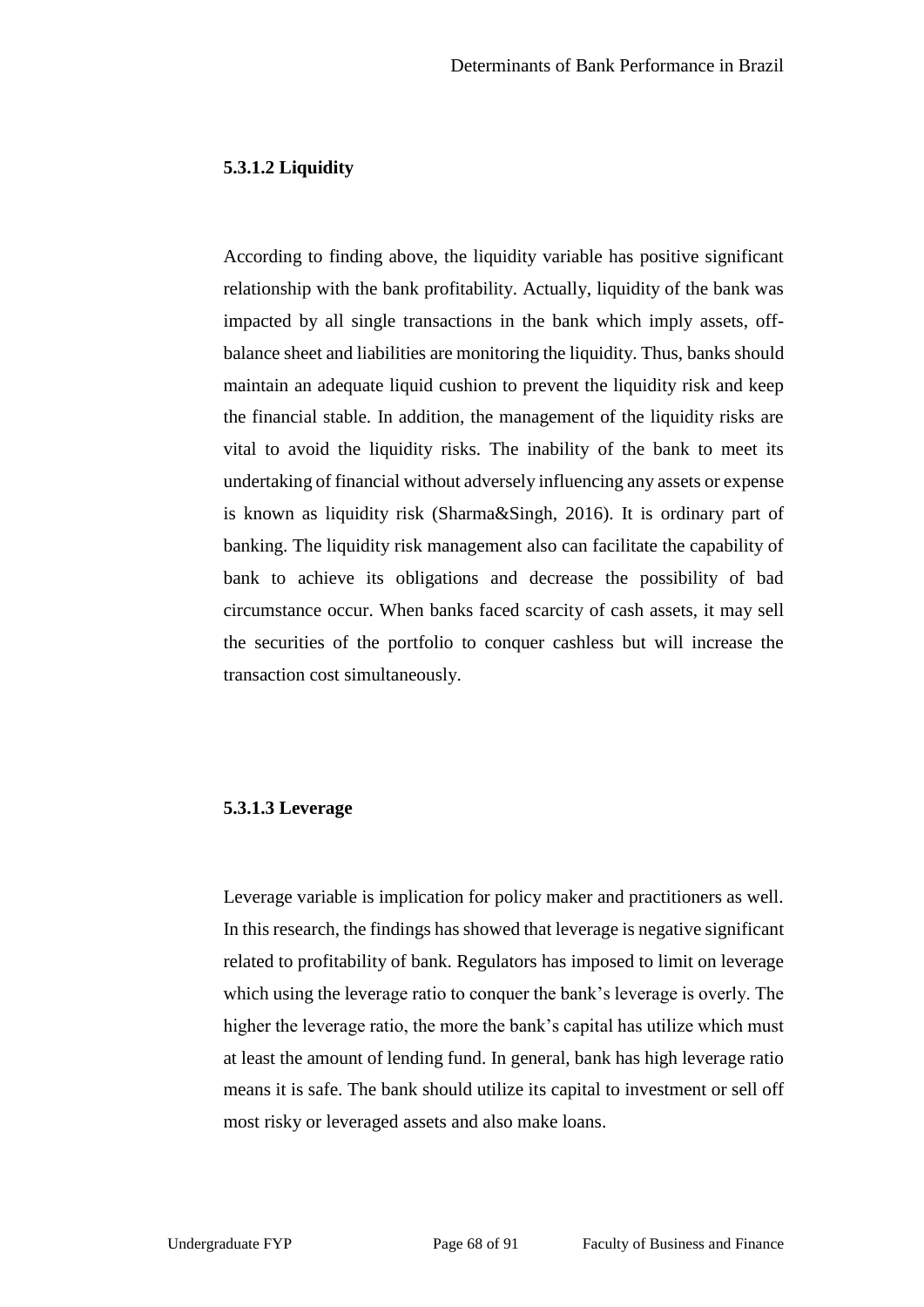#### **5.3.2 Macroeconomics Factors**

#### **5.3.2.1 Gross Domestic Product**

Since GDP has found that it had positive but insignificant relationship with ROA. The central bank can also performs the expansionary monetary policy which objective is to boost the economic growth. The rises money supply, rises aggregate demand and low interest rates. The GDP goal is a 2% to3% growth rate. It can helps the banks generate more profitability and also promote the bank financial intermediary. For instances, government can rise its spending and decline of taxes through carry out the expansionary fiscal policy.

#### **5.3.2.2 Inflation**

Based on the findings, the inflation has positive significant relationship related to the bank's profitability. The political trend of governments is the effect of inflation that respond with the price controls and wages. There is dual for implication of government response: First of all, the government had it highly responsibility which search for transform the inflation. Next, the price controls and wages are not the reason of inflation that serve as symptoms (Chioma, Adanma & Clementina, 2014). Furthermore, the bank should implement an expansionary monetary policy in order to decrease the inflation and the unemployment will rise simultaneously. It is proposed to rein in the inflation to prevent asset values become worsen. The bank also can set the higher interest rates that make the investment and consumption frustrated to let market select to keep their money as compare in the economy.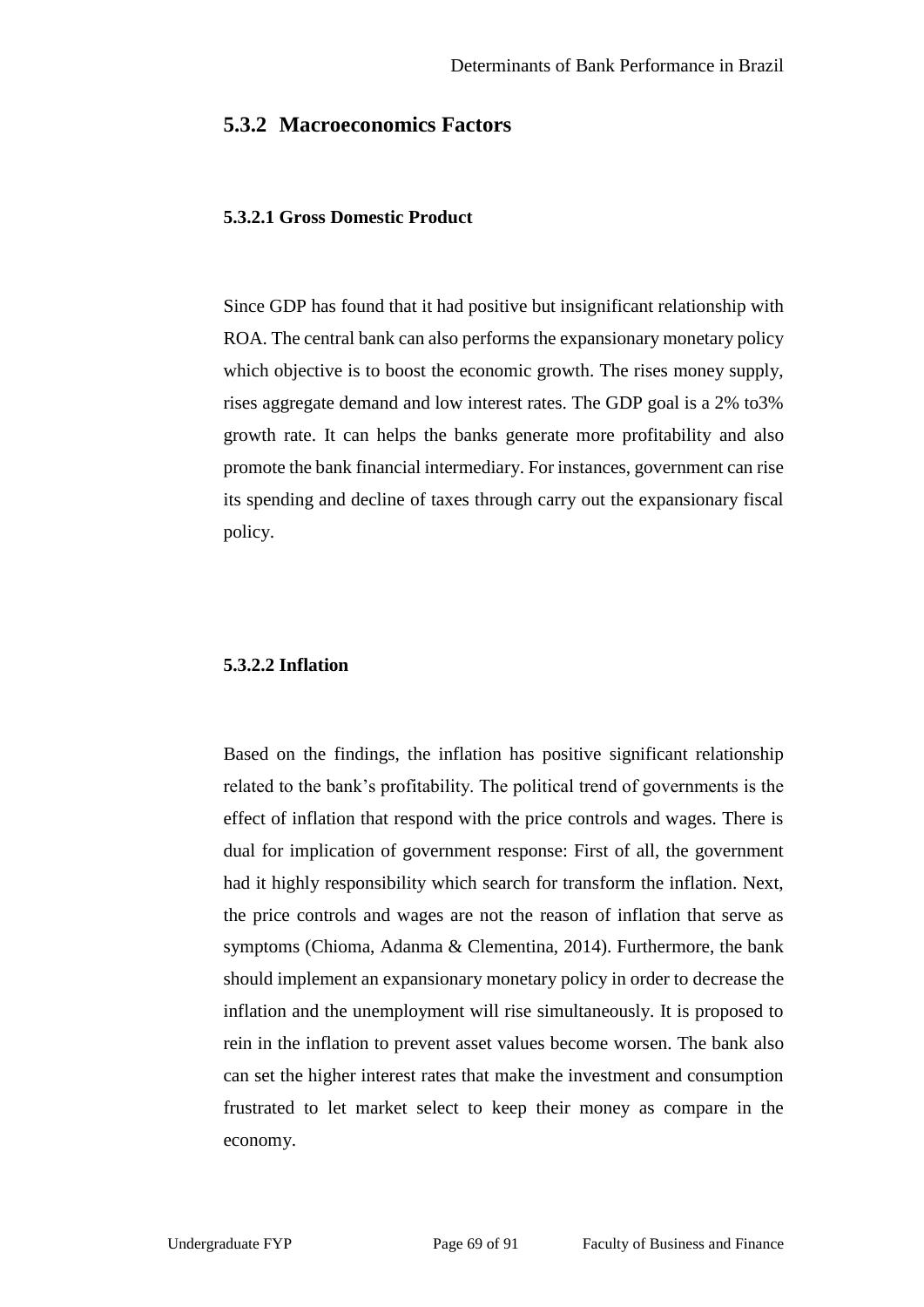# **5.4 Limitations of the Study**

As mentioned previously, despite the facts that our research is focus on 5 banks which are large in size, the finding of this paper might not reflect the actual situation of the banking industry. It is due to the limitation and constrained of resources to access the data.

Furthermore, this research has several issues when acquiring data from the database. For example, some data for the in several years are missing in the Bloomberg and some of the data are inconsistent in term of its measurement and highly volatile.

Finally, this research does not include any qualitative variables like the risk appetite of the directors which are rather important to determine bank's profitability.

# **5.5 Recommendation for Future Research**

For a more precise research to study the bank's profitability, future researchers should consider to include a data sample of banks disregard their ownership and size. It is to ensure the research has take into account of the effect and whether the result is consistent across different bank's ownership and size. The inclusion of foreign banks in future research also ensure that the result is more precise to reflect the real situation of bank's profitability in Brazil.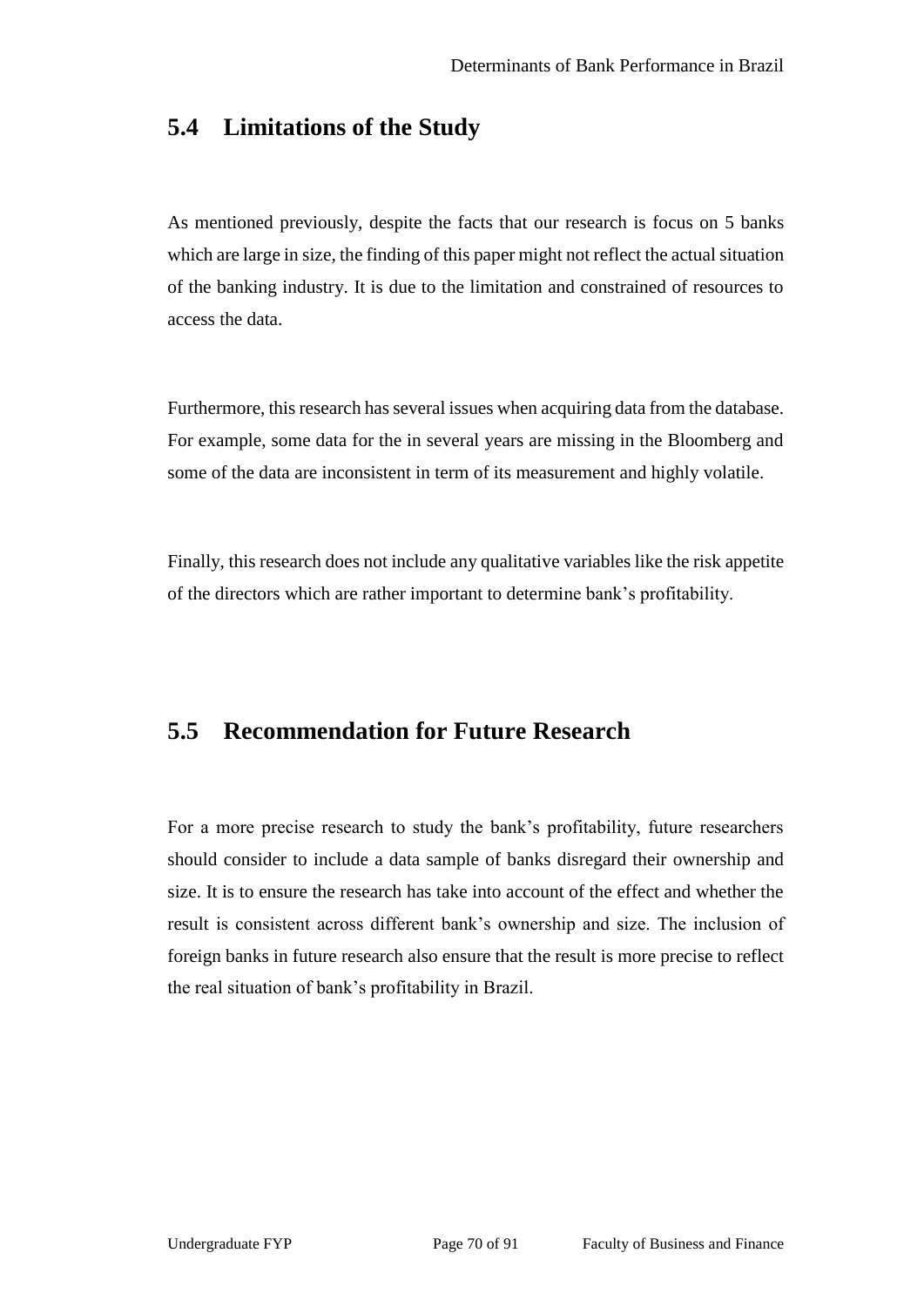It is recommend to include qualitative variables like the risk appetite of the directors in the future research as it play a significant role in determining the profitability of banks. Qualitative variables or dummy variables play an important role in determining bank's profitability.

Lastly, data collection method is recommended to improve to ensure the completeness of data. It can be improved by provide more training to the users of Bloomberg to understand its complex function and provide access to various data source website

# **5.6 Conclusion**

The objective for this research project is to determine the determinants that influence the Brazilian bank's profitability from 1997 to 2017. The research has identified three bank-specific determinants and two macroeconomic determinants as the potential key drivers of bank's profitability which are asset growth, liquidity, leverage, GDP and inflation. After review and evaluate the model through econometric aspects, REM is chosen as the model for this research in order to regress the data. As summarize, only GDP has an insignificant relationship while other variables are significant related with bank's profitability. Apart from that, asset growth and leverage is negatively related with bank's profitability while other variables are positively related. It is noteworthy that the hypothesis testing is valid and reliable as the econometric problems are absence.

It is recommended to diversify and cover larger size of data sample and take into account of qualitative variables as well as improve the data collection method for the future research.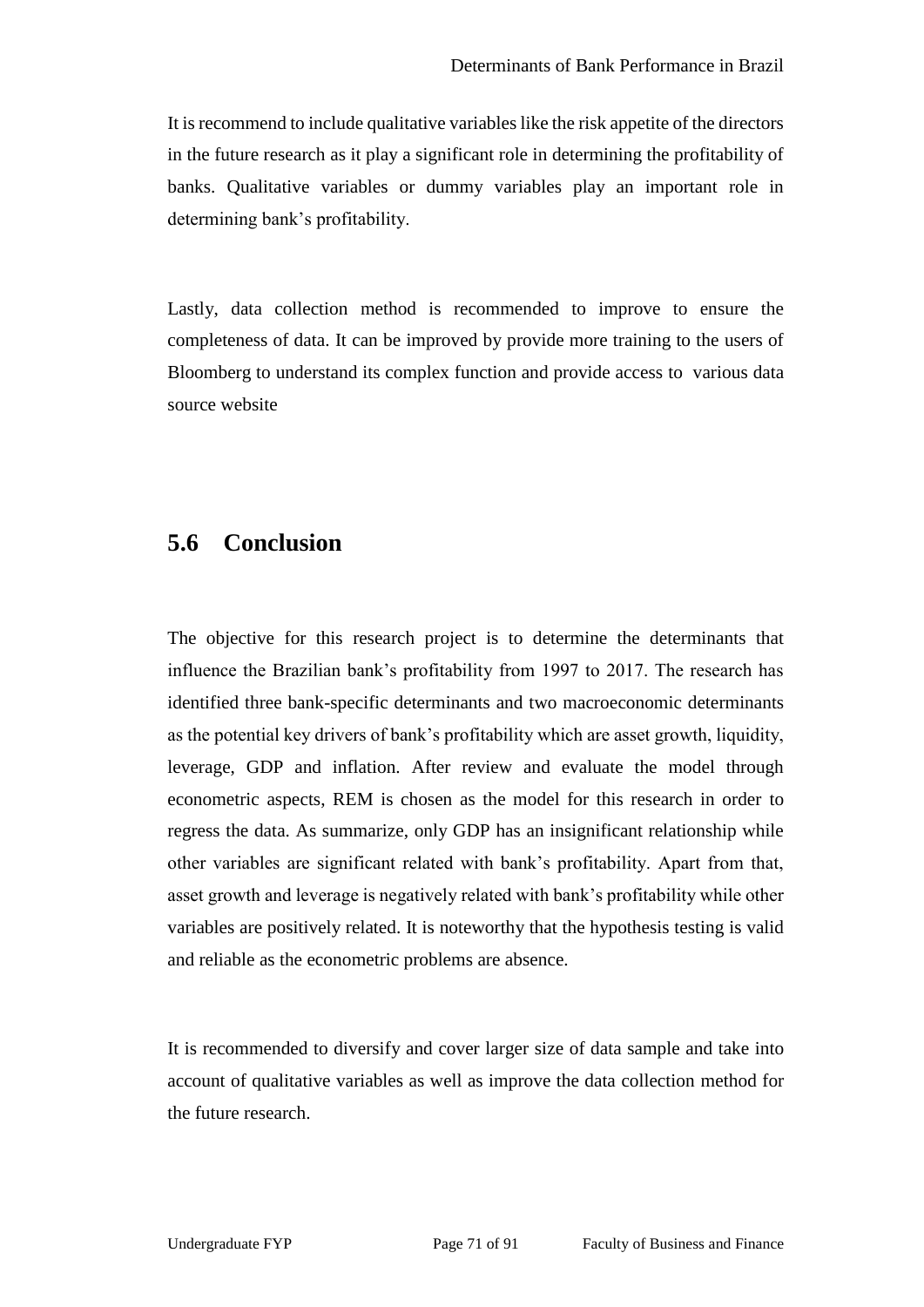#### **REFERENCE**

- Abduh, M., & Idrees, Y. (2013). Determinants of Islamic banking profitability in Malaysia. *Australian Journal of Basic and Applied Sciences, 7*(2), 204-210.
- Acaravci, S. K., & Calim, A. E. (2013). Turkish banking sector's profitability factors. *International Journal of Economics and Financial Issues*, *3*(1), 27- 41.
- Adebayo, O., David, A., & Samuel O. (2011). Liquidity Management and Commercial Banks Profitability in Nigeria. *Research Journal of Finance and Accounting*, *2*(7).
- Ahmad, Rafiq. (2016). A Study of Relationship between Liquidity and Profitability of Standard Charterd Bank Pakistan: Analysis of Financial Statement Approach. *Global Journal of Management and Business Research*, *16*(1), 76-82.
- Afanasieff, T. S., Lhacer, P. M., & Nakane, M. I. (2002). The determinants of bank interestspread in Brazil. *Money affairs*, *15*(2), 183-207.
- Akani, H., Nwanna, I., & Mbachu, A. (2016). Effect of Selected Macroeconomic Variables on Commercial Banks Performance in Nigeria. *International Journal of Banking of Finance Research*, *2*(3), 34-75.
- Albertazzi, U., Gambacorta, L. (2009). Bank profitability and the business cycle. *Journal of Financial Stability, 5*(4), 393-409.
- Alexiou, C., & Sofoklis, C. (2009). Determinants of bank profitability: Evidence from the Greek banking sector. *Economic Annals 182*, 93-118
- Alexiou, C., & Sofoklis, V. (2009). Determinants of bank profitability: Evidence from the Greek banking sector. *Economic Annals, 54*(182), 0013-3264.
- Alghifari, S., Triharjono, S., & Juhaeni, Y. (2013). Effect of return on assets (ROA) against Tobin's Q: Studies in food and Beverage Company in Indonesia stock exchange years 2007-2011. *International Journal of Science and Research (IJSR)*, *2*, 108-116.
- Alkhatib, K. (2012). The determinants of leverage of listed companies. *International Journal of business and social science*, *3*(24).
- Alkhazaleh, A., & Almsafir, M. (2014). Bank Specific Determinants of Profitability in Jordan. *Journal of Advanced Social Research, 4*(10), 1-20.
- Almazari, A. (2014). Impact of Internal Factors on Bank Profitability: Comparative Study between Saudi Arabia and Jordan. *Journal of Applied Finance & Banking, 4*(1), 125-140.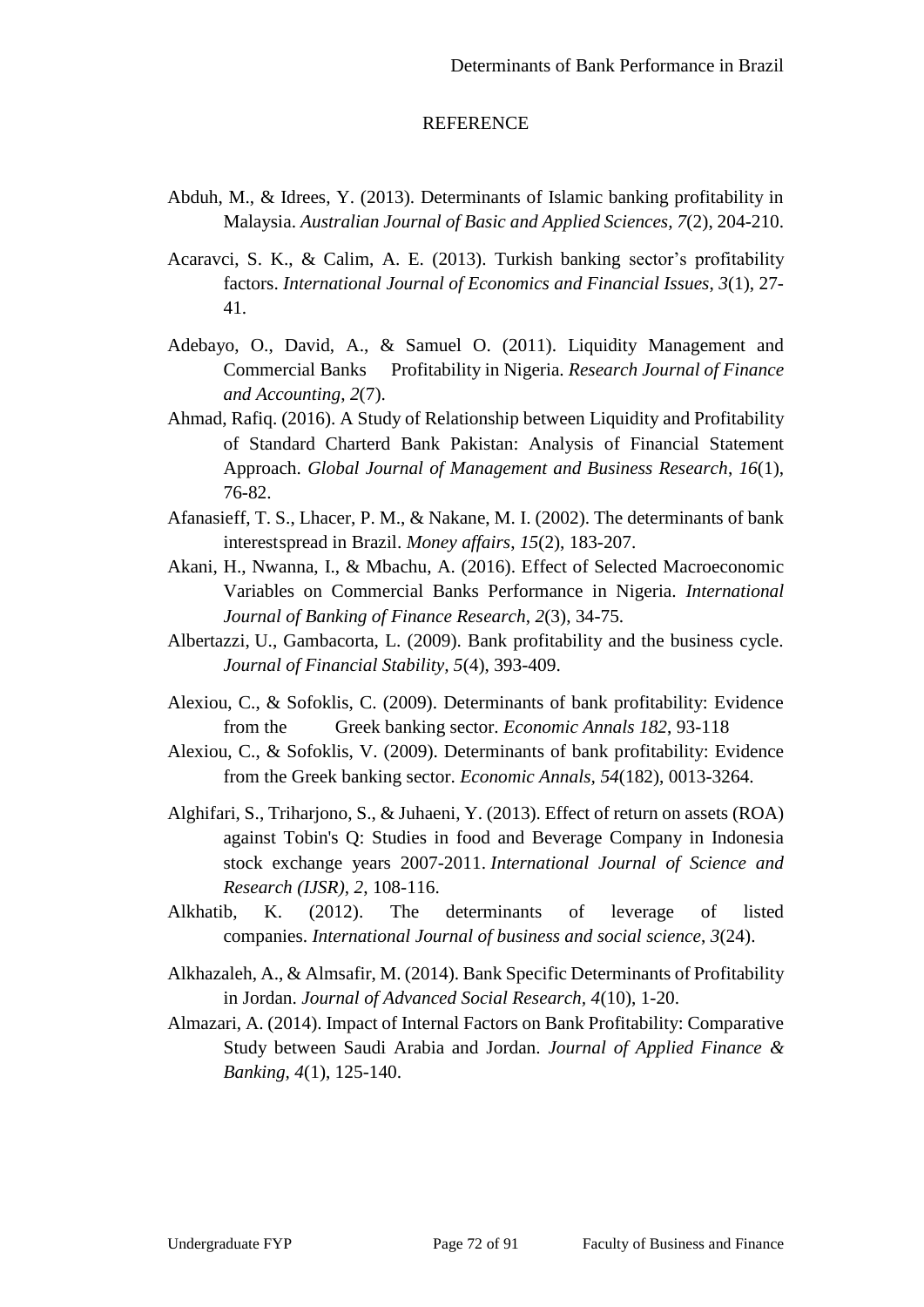- Alper, D., & Anbar, A. (2011). Bank Specific and Macroeconomic Determinants of Commercial Bank Profitability: Empirical Evidence from Turkey. *Business and Economic Research Journal*, *2*(2), 139-152.
- Al-Qadi, N., & Khanji, I. (2018). Relationship between Liquidity and Profitability: An Empirical Study of Trade Service Sector in Jordan. *Research Journal of Finance and accounting*, *9*(7), 153-157.
- Ameur, I. G. B., & Mhiri, S. M. (2013). Explanatory factors of bank performance: Evidence from Tunisia. *International Journal of Economics, Finance and Management, 2*(1), 143-151.
- Andries, A. M. (2009). Theories regarding financial intermediation and financial intermediaries–a survey. *The USV Annals of Economics and Public Administration*, *9*(2), 254-261.
- Antwi, S., Boadi, E. K., & Lartey, V. C. (2013). The relationship between liquidity and profitability of listed banks in Ghana. *International Journal of Business and Social Science*, *4*(3).
- Arellano, M. (2002). Lagrange multiplier test.
- Ashraf, M., Haider, Z. & Sarwar, M. B. (2017). Bank Specific and Macroeconomic Determinants Impact on Banks Profitability: Evidence from Asian Countries. *International Journal of Sciences, 33*(3), 187-199.
- Athanasoglou, P., Delis, M., & Staikouras, C. (2006). Determinants in the Bank Profitability in South Eastern European region. *Journal of Financial Decisions Making 2*, 1-17.
- Awunyo-Vitor, D., & Badu, J. (2012). Capital Structure and Performance of Listed Banks in Ghana. *Global Journal of Human Social Science, 12*(5), 56-62.
- Awe, O. O. (2012). On pairwise granger causality modelling and econometric analysis of selected economic indicators. *Interstate journals,* 1-17.
- Ayadi, N., & Boujelbene, Y. (2012). The Determinants of the Profitability of the Tunisian Deposit. *Banks IBIMA Business Review.*
- Ayanda, A. M., Christopher, E. I., & Mudashiru, M. A. (2013). Determinants of banks' profitability in a developing economy: Evidence from Nigerian banking industry. *Interdisciplinary Journal of contemporary research in business*, *4*(9), 155-181.
- Bashir, A. H. M. (1999). Risk and profitability measures in Islamic banks: The case of two Sudanese banks. *Islamic Economic Studies, 6*(2), 1-24.
- Bashir, A. M. (2003). Determinants of profitability in Islamic banks: Some evidence from the Middle East. *Islamic Economic Studies, 11*(1), 31-54.
- Beltratti, A., & Stulz, R. M. (2012). The credit crisis around the globe: Why did some banks perform better?. *Journal of Financial Economics*, *105*(1), 1-17.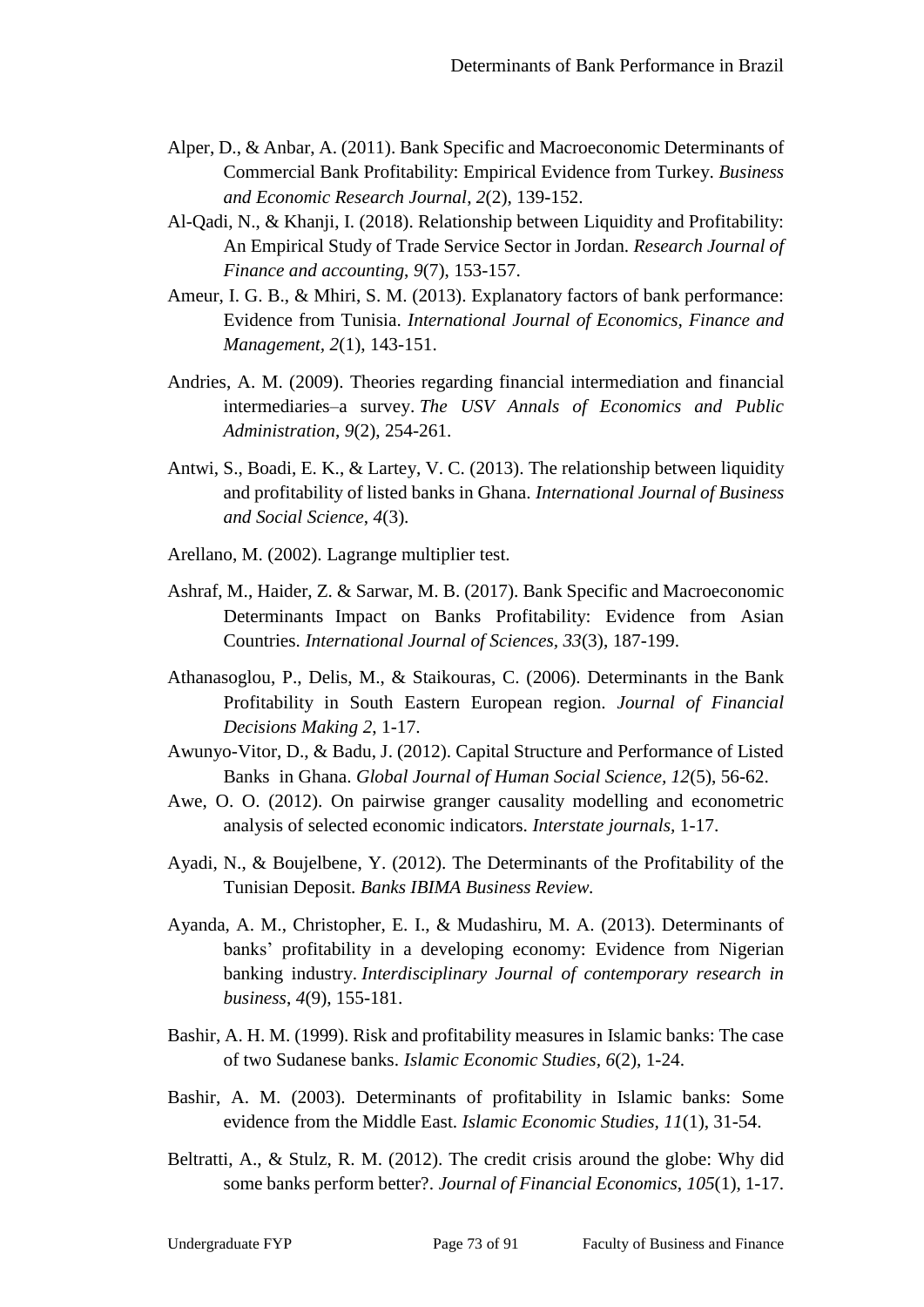- Berger, A. N., & Bouwman, C. H. (2009). Bank liquidity creation. *The review of financial studies*, *22*(9), 3779-3837.
- Bourke, P. (1989). Concentration and Other Determinants of Bank Profitability in Europe, North America and Australia. *Journal of Banking and Finance*, *13*, 65- 79.
- Boyd, J., and D. Runkle (1993). Size and performance of banking firms: Testing the Prediction of the theory. *Journal of Monetary Economics, 31*, 47-67.
- Chioma, D.O., Adanma, S.E., & Clementina,N.O. (2014). Empirical study of the impact of inflation on bank performance: implication for investment decision making in banking industry in Nigeria. *Humanity & Social Sciences Journal, 9*(2), 61-71.
- Cooper, M. J., Gulen, H., & Schill, M. J. (2008). Asset growth and the cross‐section of stock returns. *The Journal of Finance*, *63*(4), 1609-1651.
- Costea, C. D., & Hostiuc, F. (2009). The liquidity ratios and their significance in the financial equilibrium of the firms. *The USV Annals of Economics and Public Administration*, *9*(1), 252-261.
- Curak, M., Poposki, K., & Pepur, S. (2012). Profitability determinants of the Macedonian banking sector in changing environment. *Procedia - Social and Behavioral Sciences, 44*(5), 406 – 416.
- Davydenko, A. (2011). Determinants of bank profitability in Ukraine. Undergraduate *Economic Review, 7*(1).
- Daley, J., Matthews, K., & Whitfield, K. (2008). Too-big-to-fail: Bank failure and banking policy in Jamaica. *Journal of International Financial Markets, Institutions and Money*, *18*(3), 290-303.
- De Haan, J., & Poghosyan, T. (2012). Bank size, market concentration, and bank earnings volatility in the US. *Journal of International Financial Markets, Institutions and Money*, *22*(1), 35-54.
- Doorasamy, M. (2016). Using DuPont analysis to assess the financial performance of the top 3 JSE listed companies in the food industry. *Investment Management and Financial Innovations*, *13*(2), 29-44.
- Ecology Dictionary. (n.d.). *Ordinary Least Squares (OLS)*. Retrieved from http://www.ecologydictionary.org/ORDINARY\_LEAST\_SQUARES\_(OL S).
- European Central Bank. (2010). BEYOND ROE HOW TO MEASURE Bank performance September 2010. Retrieved from https://www.ecb.europa.eu/pub/pdf/other/beyondroehowtomeasurebankper formace201009en.pdf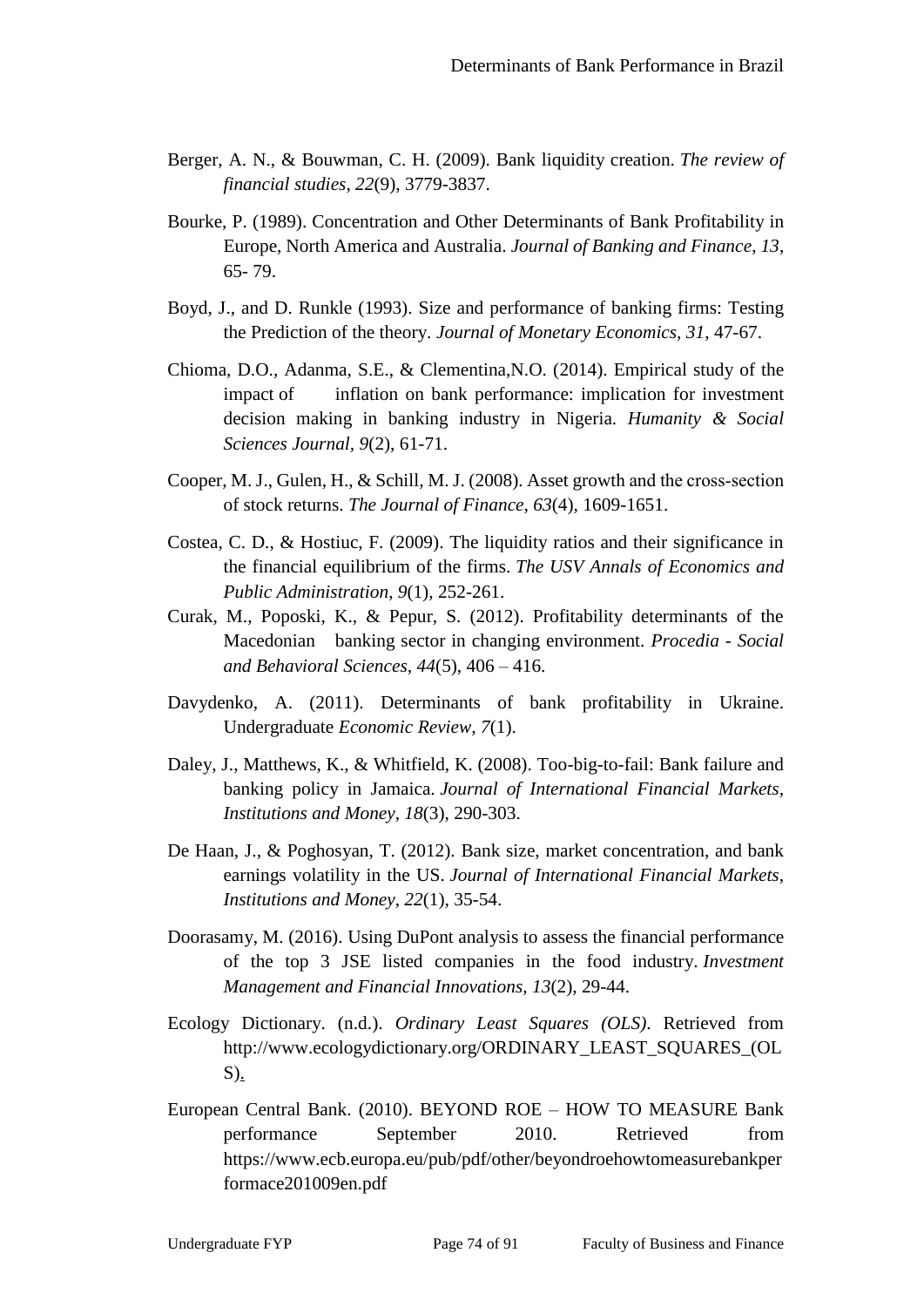- Federick, N. (2014). Factor affecting performance of commercial banks in Uganda a case for domestic commercial banks. *Proceedings of 25th International Business Research Conference*, 1-19.
- Fernandez, F. A. (1999), ìLiquidity Risk: New Approaches to Measurement and Monitoring.îSecurities Industry Association Working Paper.
- Flamini, V., McDonald, C., & Schumacher, L. (2009). The Determinants of Commercial Bank Profitability in Sub-Saharan Africa. *International Monetary Fund Working paper*.
- Francis, M. E. (2013). Determinants of commercial bank profitability in Sub-Saharan Africa. *International Journal of Economics and Finance*, 5(9), 134-143.
- García-Herrero, A., Gavilá, S., & Santabárbara, D. (2009). What explains the low profitability of Chinese banks? *Journal of Banking & Finance*, *33*(11), 2080-2092.
- Goddard, J., Molyneux, P. & Wilson, J. (2004). Dynamics of growth and profitability in banking. *Journal of Money Credit and Banking, 36*(3), 1069- 1090.
- Greene, W. H., & McKenzie, C. (2012). LM tests for random effects.
- Gujarati, D. N., & Porter, D. C. (2009). *Basic Econometrics* (5<sup>th</sup> ed.). Singapore: McGraw Hill.
- Gul, S., Irshad, F., & Zaman, K. (2011). Factors Affecting Bank Profitability in Pakistan. *The Romanian Economic Journal. 14* (39), 61-87.
- Guru, B. K., Staunton, J., & Balashanmugam, B. (2002). Determinants of commercial bank profitability in Malaysia. *Journal of Money, Credit, and Banking*, *17*(1), 69-82.
- Haron, S. (1997). Determinants of Islamic bank profitability: Some evidence. *Jurnal Pengurusan, 16*(4), 33-46.
- Hassan, M. K., & Bashir, A. H. M. (2003). Determinants of Islamic banking profitability. In *10th ERF annual conference, Morocco,* 7.
- Hutchison, D., & Cox, R. (2006). The causal relationship between bank capital and profitability. *Annals of Financial Economic*, 40-54.
- J. Revell, "Inflation and Financial Institutions," Financial Times, 1979.
- Jahan, N. (2012). Determinants of Bank's Profitability: Evidence from Bangladesh. *Indian Journal of Finance, 6*(2), 32-38.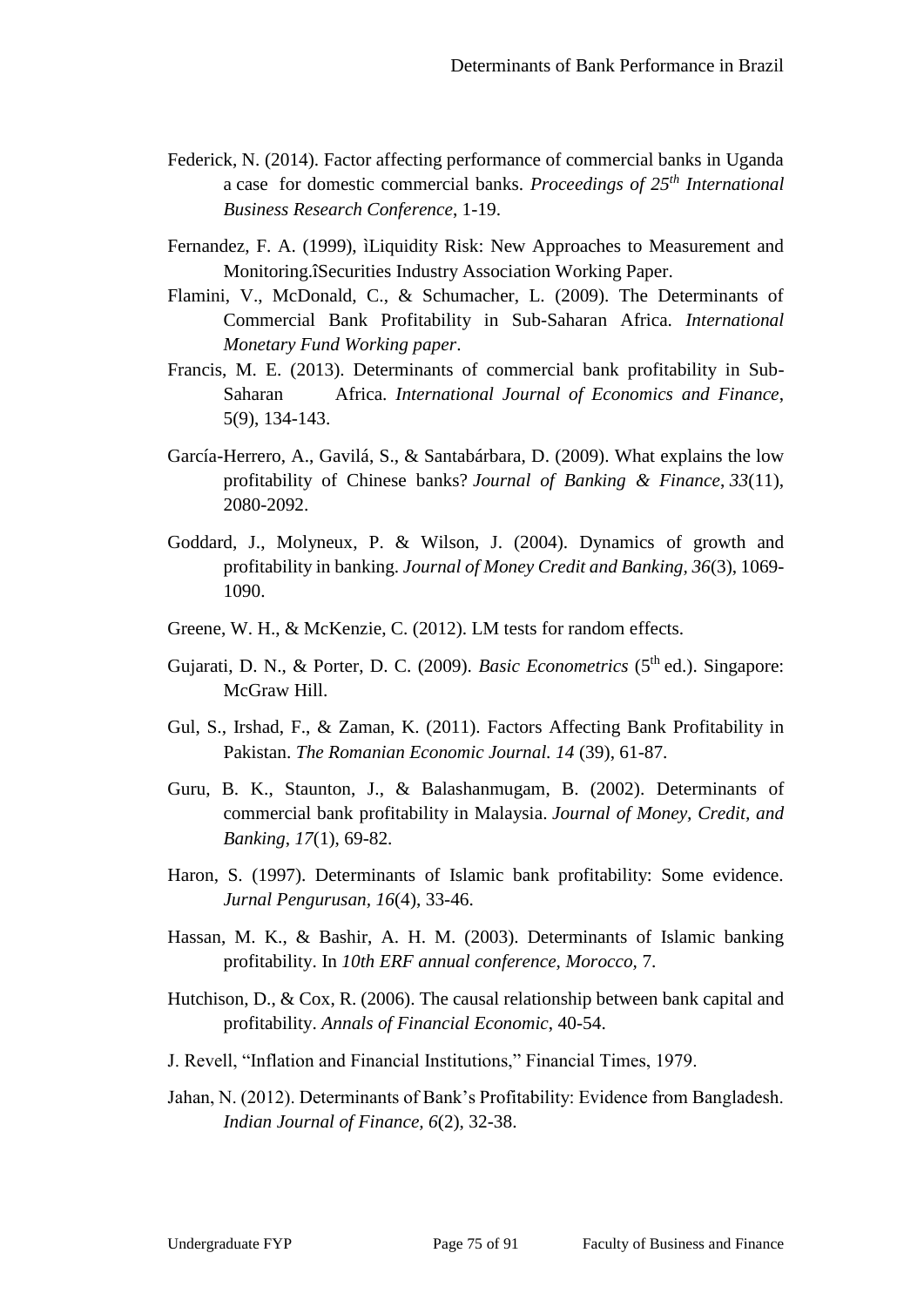- Jamal, A. A. A., Hamidi, M., & Karim, M. R. A. (2012). Determinants of commercial banks' return on asset: panel evidence from Malaysia. *International Journal of Commerce, Business and Management*, *1*(3), 55-62.
- Jurevičienė, D., Skvarciany, V., & Titko, J. (2015). Drivers of bank profitability: Case of Latvia and Lithuania. *Intellectual Economics*, *9*(2), 120-129.
- Kadumi, T., Kilani, Q., & Ramadan, I. Z. (2011). Determinants of Bank Profitability: Evidance from Jordan. *International Journal of Academic Research, 3*(4).
- Kalpana, B., & Rao, T. V., (2017). Role of Commercial Banks in the Economic Development of India. *International Journal of Management and Applied Science, 3*(4).
- Kasman, A., Tunc G., Varder, G., & Okan, B. (2010). Consolidation and commercial bank net interest margin: Evidence from old and new European Union members and candidate countries. *Economic Modelling 27*, 648-655.
- Khan, W., Shahid, M., Bari, R., Anam, W., Shehzad, N., & Siddique, S. (2014). Impacts of Inflationary Trends on Banks' Performance (Large Banks Segment) in Pakistan. *International Journal of Accounting and Financial Reporting*, *4*(1), 296-306.
- Kiema, I., & Jokivuolle, E. (2014). Does a leverage ratio requirement increase bank stability? *Journal of Banking & Finance*, *39*, 240-254.
- Knezevic, A., & Dobromirov, D. (2016). The determinants of Serbian banking industry profitability. *Economic research-Ekonomska istraživanja*, *29*(1), 459-474.
- Kozubovska, M. (2017). Breaking up big banks. *Research in International Business and Finance*, *41*, 198-219.
- Labonte, M., & Makinen, G. E. (2011). Inflation: causes, costs, and current status. *Congressional Research Service, Library of Congress.*
- Lartey, V. L., Antwi, S., & Boadi, E. K. (2013). The Relationship between Liquidity and Profitability of Listed Banks in Ghana. *International Journal of Business and Social Science. 4*(3).
- Mirzaei, A. (2013). Bank performance during the financial crisis 2007- 2010. *International journal of business and economics*, *12*(1), 27.
- Molyneux, P. & Thornton, J. (1992). Determinants of European Bank Profitability: A Note. *Journal of Banking and Finance*, *16*, 1173–1178.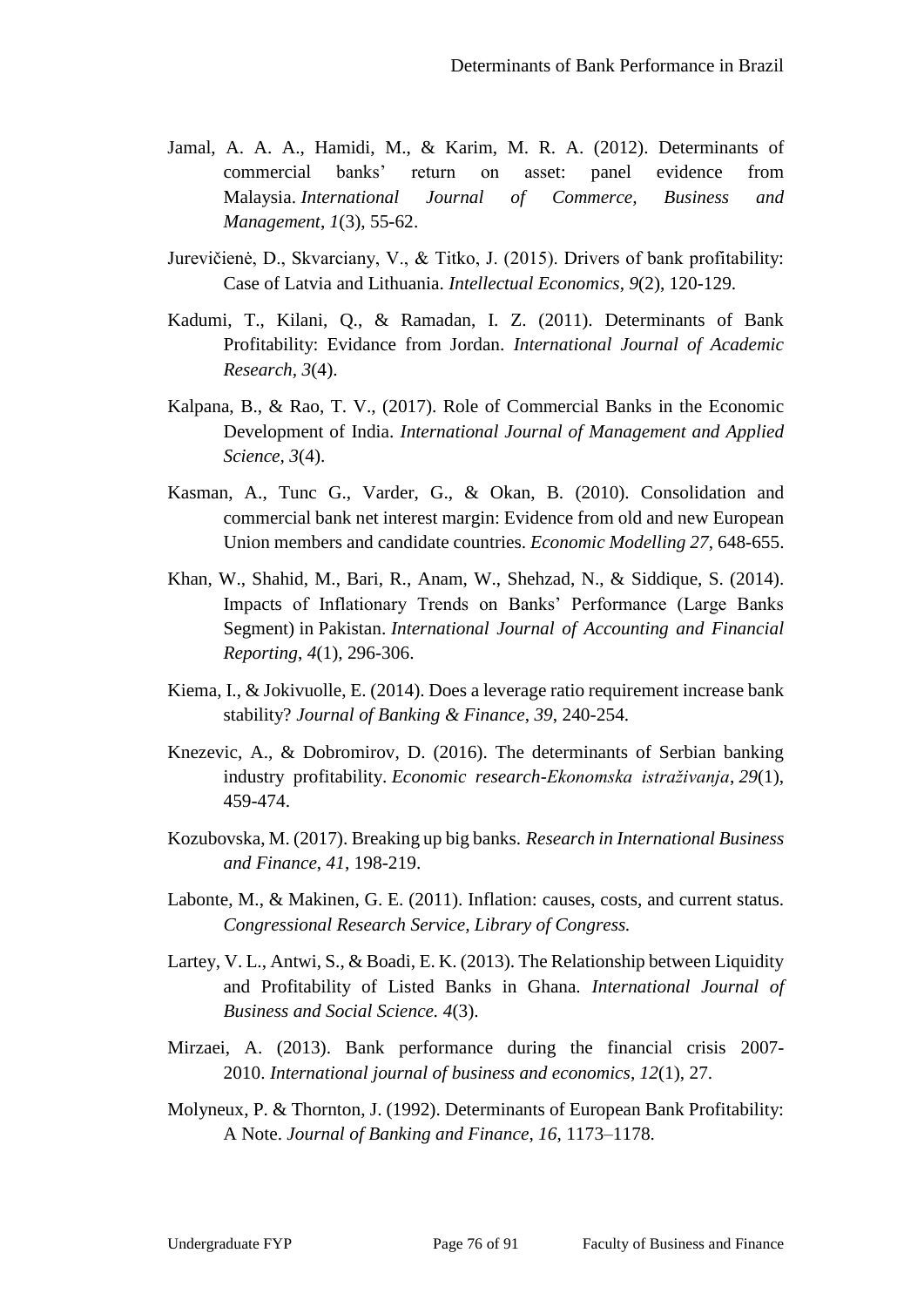- Muda, M., Shaharuddin, A., & Embaya, A. (2013). Profitability determinants and the impact of global financial crisis: A panel data analysis of Malaysian Islamic banks. *Research Journal of Finance and Accounting*, *4*(7), 121-130.
- Naruševičius, L. (2017). Bank profitability and macroeconomy: evidence from Lithuania. *Technological and Economic Development of Economy*, *24*(2), 383-405.
- Nyasha, S., & Odhiambo, N. M. (2013). Banks and banking sector reforms in Brazil: an exploratory study. *Banks and Bank Systems*, *8*(3), 107-114.
- Olweny, T., & Shipho, T. M. (2011). Effects of banking sectoral factors on the profitability of commercial banks in Kenya. *Economics and Finance Review*, *1*(5), 1-30.
- Ongore, V., & Kusa, G. (2013). Determinants of Financial Performance of Commercial Banks in Kenya. *International Journal of Economic and Financial Issues*, *3*(1), 237-252.
- Pan, Q., & Pan, M. (2014). The impact of macro factors on the profitability of china's commercial banks in the decade after WTO Accession. *Open Journal of Social Sciences*, *2*(9), 64.
- Pesaran, M., Ullah, A., & Yamagata, T. (2008). ëA bias-adjusted LM test of error cross section independenceí*. Econometrics Journal, 11*(1), 105-127.
- Regeht, K., & Sengupta, R. (2016). Has the relationship between bank size and profitability changed? *Federal Reserve Bank of Kansas City.*
- Riaz, S. & Mehar, A. (2013). The impact of bank specific and macroeconomic indicators on the profitability of commercial banks. *The Romanian Economic Journal, 4*(7), 91-108.
- Roman, A., & Danuletiu, A.E. (2013). An empirical analysis of the determinants of bank profitability in Romania. *Annales Universitatis Apulensis Series Oeconomica, 15*(2), 580-593.
- Rover, S., Tomazzia, E., & Favero, L. (2013). Financial and macroeconomic determinants of profitability: Empirical evidence from the Brazilian banking sector. *Advances in Scientific and Applied Accounting*, *6*(2), 156-177.
- Shahchera, M. (2012). The Impact of Liquidity Asset on Iranian Bank Profitability. *International Conference on Management, Behavioral Sciences and Economics Issues*, 131-135.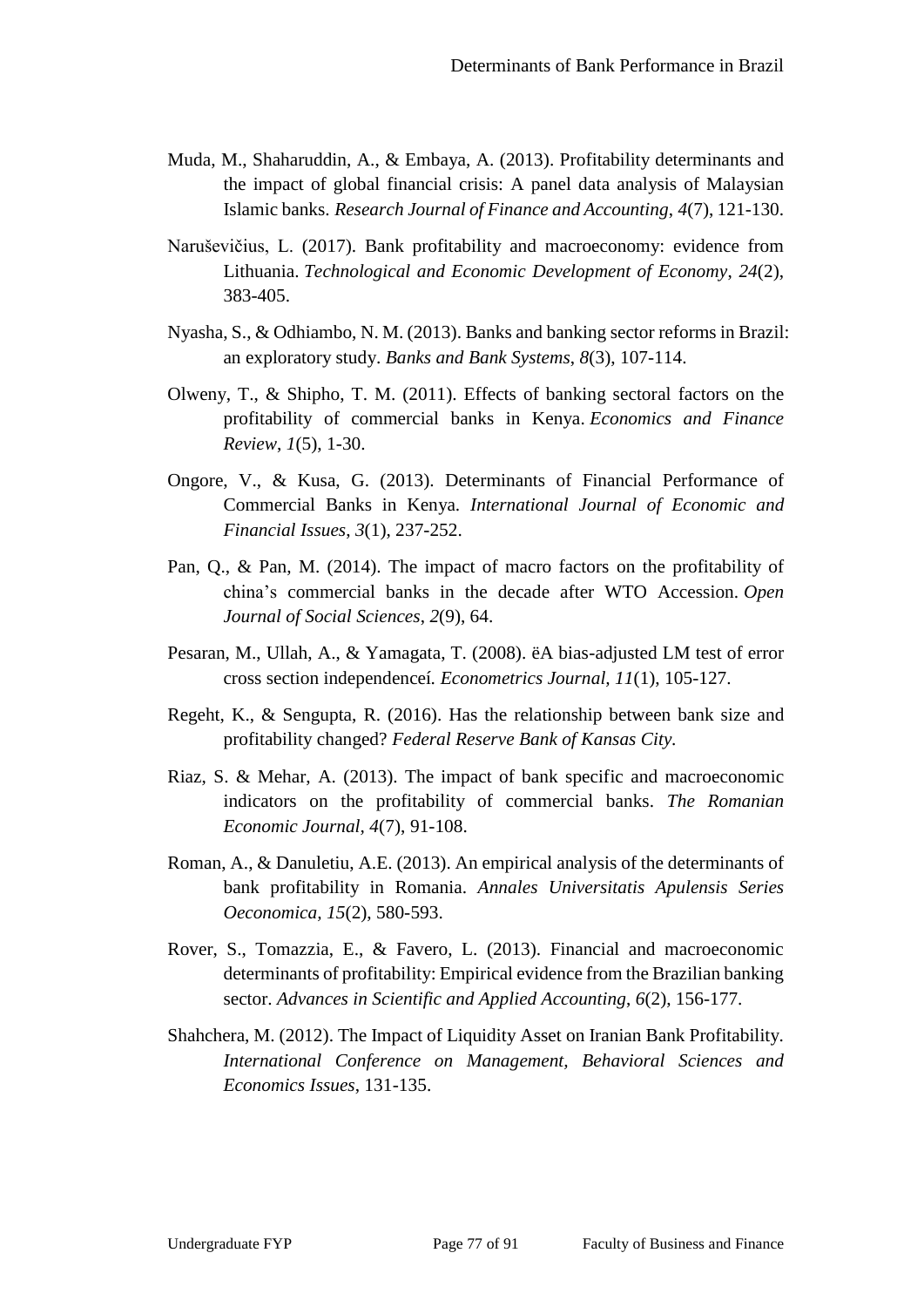- Sharma, A. K. & Singh, A. (2016). An empirical analysis of macroeconomic and bank specific factors affecting liquidity of Indian banks. *Future Business Journal, 2*(1), 40-53.
- Staikouras, C. K., & Wood, G. E. (2004). The determinants of European bank profitability. *International Business & Economics Research Journal, 3*(6), 57-68.
- Sufian, F. (2009). Determinants of bank profitability in a developing economy: empirical evidence from the China banking sector. *Journal of Asia-Pacific Business*, *10*(4), 281-307.
- Sufian, F., & Chong, R. R. (2008). Determinants of bank profitability in a developing economy: empirical evidence from the Philippines. *Asian Academy of Management, Journal of Accounting & Finance*, *4*(2).
- Sufian, F., & Habibullah, M. S. (2009). Determinants of bank profitability in a developing economy: Empirical evidence from Bangladesh. *Journal of business economics and management*, *10*(3), 207-217.
- Tan, Y. (2016). The impacts of risk and competition on bank profitability in China. *Journal of International Financial Markets, Institutions & Money,* 85-110.
- Tan, Y., & Floros, C. (2012). Bank profitability and inflation: the case of China. *Journal of Economic Studies*, *39*(6), 675-696.
- Terraza, V. (2015). The effect of bank size on risk ratios: Implications of banks' performance. *Procedia Economics and Finance*, 903-909.
- Usman, A., & Khan, M. K. (2012). Evaluating the financial performance of Islamic and conventional banks of Pakistan: A comparative analysis. *International Journal of Business and Social Science*, *3*(7), 253-257.
- Vejzagic, M., & Zarafat, H. (2014). An analysis of macroeconomic determinants of commercial banks profitability in Malaysia for the period 1995-2011. *Asian Economic and Financial Review, 4*(1), 41-57.
- Vong, P. I., & Chan, H. S. (2009). Determinants of bank profitability in Macao. *Macau Monetary Research Bulletin*, *12*(6), 93-113.
- Wasiuzzaman, S., & Tarmizi, H. A. B. A. (2010). Profitability of Islamic banks in Malaysia: an empirical analysis. *Journal of Islamic Economics, Banking and Finance*, *6*(4), 53-68.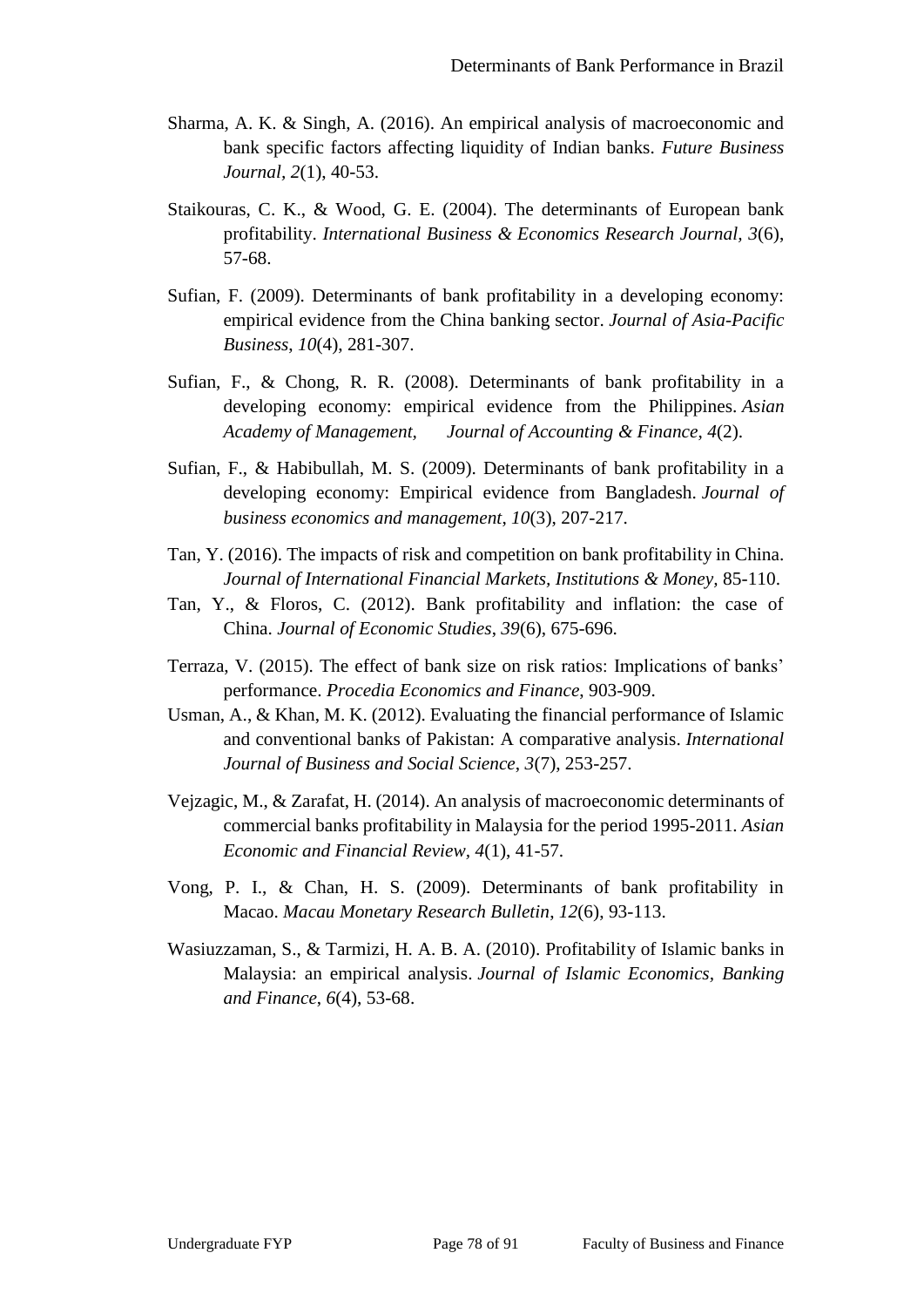# **APPENDICES**

|                          |      | <b>ROA</b> | <b>ASSETGWTH</b> | LQD   | <b>LVG</b> | <b>GDP</b> | <b>INF</b> |
|--------------------------|------|------------|------------------|-------|------------|------------|------------|
| <b>Banco Bradesco SA</b> | 1997 | 1.65       | 55,306.0         | 33.12 | 334.20     | 3.74       | 5.22       |
|                          | 1998 | 1.55       | 56,736.2         | 27.57 | 288.81     | $-1.43$    | 1.65       |
|                          | 1999 | 1.48       | 44,649.0         | 24.09 | 274.21     | 2.17       | 8.94       |
|                          | 2000 | 1.99       | 48,655.6         | 30.11 | 348.80     | 4.6        | 5.97       |
|                          | 2001 | 2.12       | 47,658.9         | 30.08 | 334.36     | $-0.53$    | 7.67       |
|                          | 2002 | 1.60       | 40,331.4         | 25.37 | 325.80     | 5.17       | 12.53      |
|                          | 2003 | 1.45       | 60,933.5         | 28.53 | 367.82     | 0.59       | 9.3        |
|                          | 2004 | 1.70       | 69,625.9         | 23.89 | 289.04     | 6.21       | 7.6        |
|                          | 2005 | 2.80       | 89,352.6         | 22.85 | 244.98     | 2.15       | 5.69       |
|                          | 2006 | 2.13       | 124,337.3        | 25.90 | 278.48     | 4.8        | 3.14       |
|                          | 2007 | 2.64       | 191,784.4        | 29.84 | 333.65     | 6.64       | 4.46       |
|                          | 2008 | 1.81       | 188,070.9        | 31.21 | 364.54     | 1.02       | 5.9        |
|                          | 2009 | 1.98       | 285,198.0        | 33.64 | 362.50     | 5.33       | 4.31       |
|                          | 2010 | 1.73       | 374,465.1        | 39.20 | 461.22     | 5.69       | 5.91       |
|                          | 2011 | 1.63       | 387,531.2        | 9.49  | 115.42     | 2.57       | 6.5        |
|                          | 2012 | 1.48       | 390,305.4        | 10.81 | 121.10     | 2.49       | 5.84       |
|                          | 2013 | 1.51       | 354,851.7        | 11.19 | 130.05     | 2.52       | 5.91       |
|                          | 2014 | 1.71       | 349,931.9        | 43.18 | 488.36     | $-0.22$    | 6.41       |
|                          | 2015 | 1.77       | 257,248.0        | 43.62 | 497.72     | $-5.58$    | 10.67      |
|                          | 2016 | 1.62       | 366,260.0        | 17.09 | 193.13     | $-2.49$    | 6.29       |
|                          | 2017 | 1.22       | 365,700.1        | 36.13 | 394.24     | 2.12       | 2.95       |
| Banco do Brasil SA       | 1997 | 0.60       | 97,594.6         | 28.51 | 517.29     | 3.74       | 5.22       |
|                          | 1998 | 0.73       | 107,228.4        | 34.28 | 670.00     | $-1.43$    | 1.65       |
|                          | 1999 | 0.66       | 70,291.2         | 25.65 | 446.10     | 2.17       | 8.94       |
|                          | 2000 | 0.74       | 70,955.6         | 33.80 | 587.08     | 4.6        | 5.97       |
|                          | 2001 | 0.71       | 71,465.1         | 38.07 | 718.61     | $-0.53$    | 7.67       |
|                          | 2002 | 1.10       | 57,795.1         | 35.53 | 790.32     | 5.17       | 12.53      |
|                          | 2003 | 1.10       | 79,634.8         | 31.04 | 586.81     | 0.59       | 9.3        |
|                          | 2004 | 1.29       | 89,990.3         | 35.60 | 603.22     | 6.21       | 7.6        |
|                          | 2005 | 1.69       | 108,318.1        | 21.05 | 316.04     | 2.15       | 5.69       |
|                          | 2006 | 2.20       | 138,763.1        | 23.40 | 334.11     | 4.8        | 3.14       |
|                          | 2007 | 1.55       | 201,096.3        | 29.05 | 428.29     | 6.64       | 4.46       |
|                          | 2008 | 2.00       | 225,220.5        | 26.64 | 463.83     | 1.02       | 5.9        |
|                          | 2009 | 2.20       | 403,313.4        | 35.07 | 608.06     | 5.33       | 4.31       |
|                          | 2010 | 1.50       | 483,626.4        | 33.32 | 491.59     | 5.69       | 5.91       |
|                          | 2011 | 1.43       | 518,876.8        | 35.67 | 545.08     | 2.57       | 6.5        |

# Appendix 1: Data of Each Variables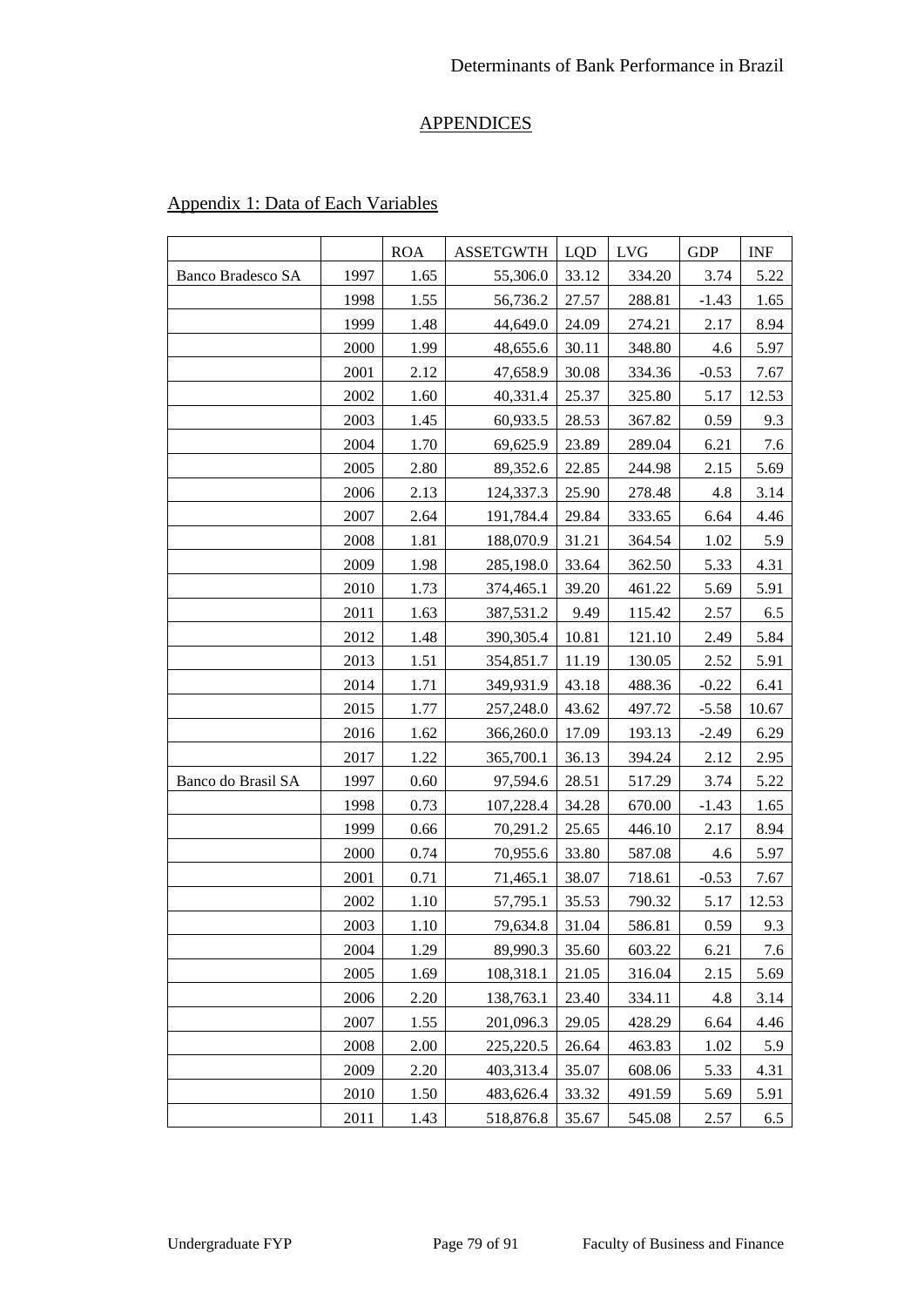|                 | 2012 | 1.07    | 554,555.8 | 39.79 | 646.73   | 2.49    | 5.84  |
|-----------------|------|---------|-----------|-------|----------|---------|-------|
|                 | 2013 | 0.91    | 491,943.7 | 46.23 | 703.45   | 2.52    | 5.91  |
|                 | 2014 | 0.97    | 482,899.0 | 52.25 | 781.61   | $-0.22$ | 6.41  |
|                 | 2015 | 1.07    | 353,748.9 | 49.58 | 852.00   | $-5.58$ | 10.67 |
|                 | 2016 | 0.50    | 426,232.3 | 55.09 | 848.46   | $-2.49$ | 6.29  |
|                 | 2017 | 0.78    | 408,512.5 | 54.61 | 729.84   | 2.12    | 2.95  |
| Banco do Estado | 1997 | $-0.38$ | 10,728.5  | 69.17 | 2,217.15 | 3.74    | 5.22  |
|                 | 1998 | $-5.66$ | 12,386.8  | 66.53 | 2,068.54 | $-1.43$ | 1.65  |
|                 | 1999 | 0.57    | 3,479.4   | 20.48 | 252.59   | 2.17    | 8.94  |
|                 | 2000 | 1.20    | 3,933.4   | 21.26 | 298.15   | 4.6     | 5.97  |
|                 | 2001 | 1.15    | 3,879.0   | 24.66 | 376.69   | $-0.53$ | 7.67  |
|                 | 2002 | 1.48    | 3,166.8   | 26.29 | 425.03   | 5.17    | 12.53 |
|                 | 2003 | 2.49    | 4,055.7   | 19.86 | 290.23   | 0.59    | 9.3   |
|                 | 2004 | 2.54    | 4,565.6   | 16.32 | 192.68   | 6.21    | 7.6   |
|                 | 2005 | 2.69    | 6,032.8   | 17.35 | 213.66   | 2.15    | 5.69  |
|                 | 2006 | 2.43    | 7,327.1   | 15.40 | 185.91   | 4.8     | 3.14  |
|                 | 2007 | 5.07    | 11,512.3  | 15.54 | 113.96   | 6.64    | 4.46  |
|                 | 2008 | 2.59    | 10,890.2  | 14.35 | 117.31   | 1.02    | 5.9   |
|                 | 2009 | 1.99    | 16,695.8  | 12.03 | 102.61   | 5.33    | 4.31  |
|                 | 2010 | 2.46    | 19,691.8  | 8.97  | 73.42    | 5.69    | 5.91  |
|                 | 2011 | 2.57    | 20,171.5  | 9.40  | 80.23    | 2.57    | 6.5   |
|                 | 2012 | 1.96    | 23,219.8  | 10.27 | 100.85   | 2.49    | 5.84  |
|                 | 2013 | 1.47    | 22,906.8  | 14.24 | 144.51   | 2.52    | 5.91  |
|                 | 2014 | 1.22    | 22,503.3  | 22.52 | 802.50   | $-0.22$ | 6.41  |
|                 | 2015 | 1.34    | 16,900.1  | 23.76 | 256.19   | $-5.58$ | 10.67 |
|                 | 2016 | 0.97    | 21,212.6  | 18.41 | 197.29   | $-2.49$ | 6.29  |
|                 | 2017 | 1.48    | 22,126.5  | 15.95 | 166.18   | 2.12    | 2.95  |
| Itau Unibanco   | 1997 | 1.84    | 41,568.1  | 33.29 | 348.41   | 3.74    | 5.22  |
|                 | 1998 | 1.84    | 40,549.0  | 26.23 | 259.64   | $-1.43$ | 1.65  |
|                 | 1999 | 3.71    | 28,855.5  | 26.20 | 215.50   | 2.17    | 8.94  |
|                 | 2000 | 3.03    | 35,669.1  | 30.59 | 296.05   | 4.6     | 5.97  |
|                 | 2001 | 3.16    | 35,406.6  | 30.76 | 307.37   | $-0.53$ | 7.67  |
|                 | 2002 | 2.46    | 31,395.9  | 28.64 | 315.99   | 5.17    | 12.53 |
|                 | 2003 | 2.74    | 41,085.8  | 29.24 | 267.72   | 0.59    | 9.3   |
|                 | 2004 | 3.03    | 49,073.3  | 24.12 | 207.32   | 6.21    | 7.6   |
|                 | 2005 | 3.73    | 64,757.6  | 23.64 | 214.29   | 2.15    | 5.69  |
|                 | 2006 | 2.39    | 98,183.8  | 26.27 | 221.63   | 4.8     | 3.14  |
|                 | 2007 | 3.36    | 165,753.9 | 30.94 | 293.50   | 6.64    | 4.46  |
|                 | 2008 | 1.39    | 173,417.6 | 35.24 | 396.95   | 1.02    | 5.9   |
|                 | 2009 | 2.82    | 343,908.2 | 34.36 | 250.96   | 5.33    | 4.31  |
|                 | 2010 | 1.77    | 438,001.2 | 42.38 | 456.10   | 5.69    | 5.91  |
|                 | 2011 | 1.79    | 439,079.1 | 40.77 | 442.73   | 2.57    | 6.5   |
|                 | 2012 | 1.42    | 467,246.3 | 45.67 | 575.21   | 2.49    | 5.84  |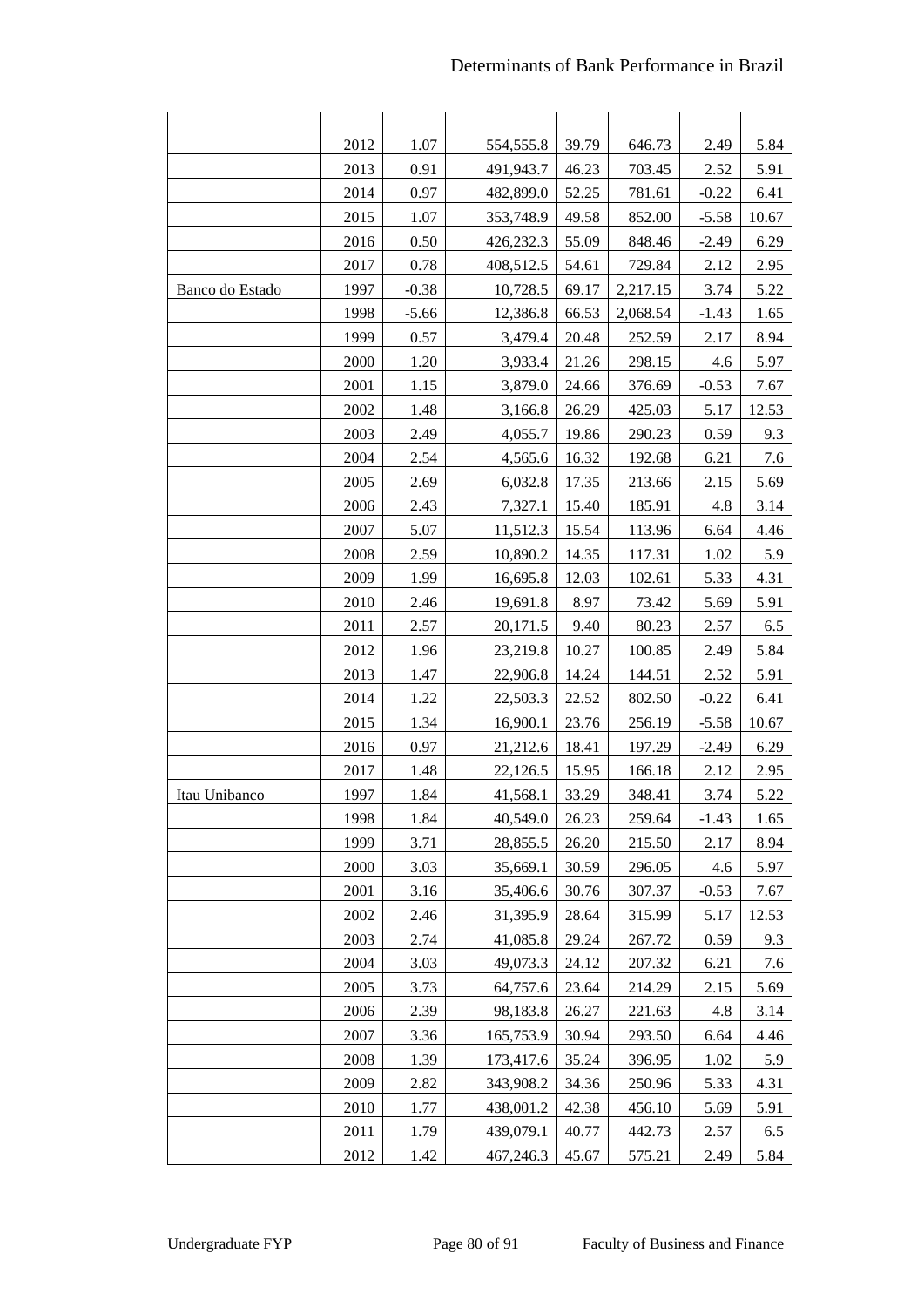|               | 2013 | 1.66    | 434,853.1   | 43.85 | 535.07   | 2.52    | 5.91  |
|---------------|------|---------|-------------|-------|----------|---------|-------|
|               | 2014 | 2.00    | 425,873.9   | 43.03 | 482.06   | $-0.22$ | 6.41  |
|               | 2015 | 2.14    | 322,261.9   | 46.06 | 515.40   | $-5.58$ | 10.67 |
|               | 2016 | 1.77    | 415,793.3   | 42.96 | 431.26   | $-2.49$ | 6.29  |
|               | 2017 | 1.71    | 433,237.4   | 37.71 | 365.66   | 2.12    | 2.95  |
| Citigroup Inc | 1997 | 1.01    | 697,384.0   | 42.77 | 660.97   | 3.74    | 5.22  |
|               | 1998 | 0.85    | 668,641.0   | 33.05 | 468.49   | $-1.43$ | 1.65  |
|               | 1999 | 1.54    | 795,584.0   | 38.21 | 480.96   | 2.17    | 8.94  |
|               | 2000 | 1.59    | 902,210.0   | 39.53 | 501.47   | 4.6     | 5.97  |
|               | 2001 | 1.45    | 1,051,450.0 | 37.96 | 451.63   | $-0.53$ | 7.67  |
|               | 2002 | 1.42    | 1,097,190.0 | 38.30 | 484.56   | 5.17    | 12.53 |
|               | 2003 | 1.51    | 1,264,032.0 | 40.28 | 519.43   | 0.59    | 9.3   |
|               | 2004 | 1.24    | 1,484,101.0 | 44.47 | 603.83   | 6.21    | 7.6   |
|               | 2005 | 1.65    | 1,494,037.0 | 48.12 | 638.83   | 2.15    | 5.69  |
|               | 2006 | 1.28    | 1,884,318.0 | 47.48 | 746.99   | 4.8     | 3.14  |
|               | 2007 | 0.18    | 2,187,480.0 | 52.34 | 1,009.17 | 6.64    | 4.46  |
|               | 2008 | $-1.34$ | 1,938,470.0 | 47.97 | 656.62   | 1.02    | 5.9   |
|               | 2009 | $-0.08$ | 1,856,646.0 | 36.63 | 438.90   | 5.33    | 4.31  |
|               | 2010 | 0.56    | 1,913,902.0 | 40.26 | 464.81   | 5.69    | 5.91  |
|               | 2011 | 0.58    | 1,873,878.0 | 37.51 | 391.39   | 2.57    | 6.5   |
|               | 2012 | 0.40    | 1,864,660.0 | 33.44 | 326.46   | 2.49    | 5.84  |
|               | 2013 | 0.73    | 1,880,382.0 | 31.84 | 290.49   | 2.52    | 5.91  |
|               | 2014 | 0.39    | 1,842,181.0 | 31.37 | 273.02   | $-0.22$ | 6.41  |
|               | 2015 | 0.97    | 1,731,210.0 | 27.87 | 216.27   | $-5.58$ | 10.67 |
|               | 2016 | 0.85    | 1,792,077.0 | 28.93 | 229.27   | $-2.49$ | 6.29  |
|               | 2017 | $-0.37$ | 1,842,465.0 | 30.34 | 277.22   | 2.12    | 2.95  |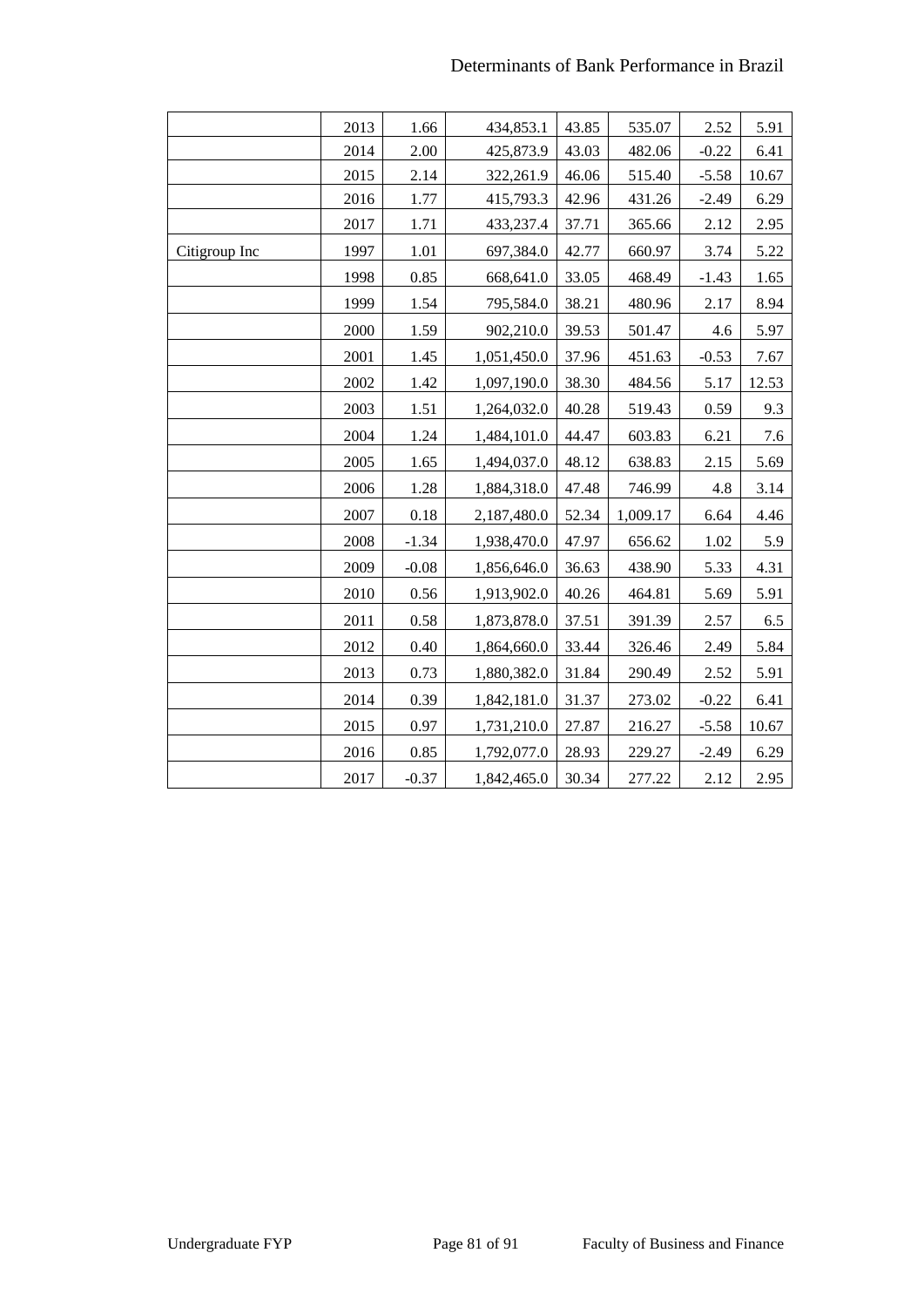#### Appendix 2: Pairwise Granger Causality Test

# Pairwise Granger Causality Tests Date: 06/12/18 Time: 17:51 Sample: 1 105 Lags: 2 Null Hypothesis: Obs F-Statistic Prob. LOG(GWTH) does not Granger Cause ROA 103 35.4505 3.E-12 ROA does not Granger Cause LOG(GWTH) 6.66741 0.0019 LQD does not Granger Cause ROA 103 9.12087 0.0002<br>ROA does not Granger Cause LQD 5.03694 0.0083 ROA does not Granger Cause LQD 5.03694 LVG does not Granger Cause ROA 103 30.6231 5.E-11 ROA does not Granger Cause LVG 5.98973 0.0035 GDP does not Granger Cause ROA 103 0.09322 0.9111<br>ROA does not Granger Cause GDP 0.44117 0.6446 ROA does not Granger Cause GDP INF does not Granger Cause ROA 103 0.85078 0.4302<br>ROA does not Granger Cause INF 6.45626 0.6350 ROA does not Granger Cause INF  $0.45626$  0.6350 LQD does not Granger Cause LOG(GWTH) 103 6.14718 0.0031 LOG(GWTH) does not Granger Cause LQD 9.76871 0.0001 LVG does not Granger Cause LOG(GWTH) 103 6.03338 0.0034 LOG(GWTH) does not Granger Cause LVG 8.96781 0.0003 GDP does not Granger Cause LOG(GWTH) 103 1.20437 0.3043 LOG(GWTH) does not Granger Cause GDP 3.29445 0.0412 INF does not Granger Cause LOG(GWTH) 103 3.48456 0.0345

| LOG(GWTH) does not Granger Cause INF  |     | 1.35724 | 0.2622 |
|---------------------------------------|-----|---------|--------|
| LVG does not Granger Cause LQD        | 103 | 6.86400 | 0.0016 |
| LQD does not Granger Cause LVG        |     | 5.97408 | 0.0036 |
| GDP does not Granger Cause LQD        | 103 | 2.23674 | 0.1122 |
| LQD does not Granger Cause GDP        |     | 5.21568 | 0.0070 |
| INF does not Granger Cause LQD        | 103 | 0.16677 | 0.8466 |
| LQD does not Granger Cause INF        |     | 0.75950 | 0.4706 |
| GDP does not Granger Cause LVG        | 103 | 2.50860 | 0.0866 |
| LVG does not Granger Cause GDP        |     | 5.58273 | 0.0051 |
| <b>INF does not Granger Cause LVG</b> | 103 | 0.21536 | 0.8066 |
| LVG does not Granger Cause INF        |     | 0.16443 | 0.8486 |
| INF does not Granger Cause GDP        | 103 | 2.87233 | 0.0613 |
| GDP does not Granger Cause INF        |     | 3.98434 | 0.0217 |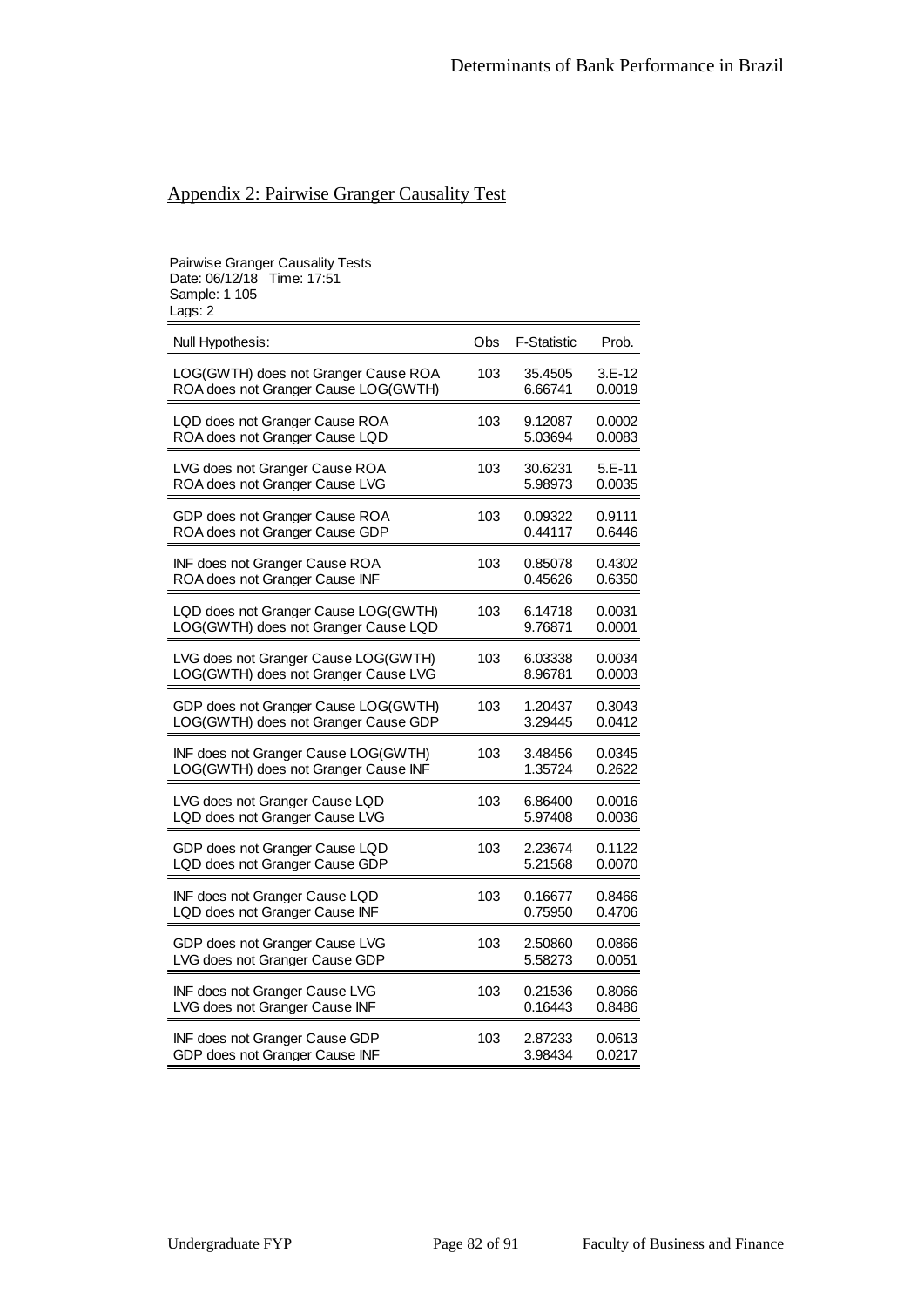### Appendix 3: Panel Least Squares

Dependent Variable: ROA Method: Panel Least Squares Date: 06/12/18 Time: 17:00 Sample: 1997 2017 Periods included: 21 Cross-sections included: 5 Total panel (balanced) observations: 105

| Variable                                                                                                                                       | Coefficient                                                                         | Std. Error                                                                                                                           | t-Statistic                                                    | Prob.                                                                |
|------------------------------------------------------------------------------------------------------------------------------------------------|-------------------------------------------------------------------------------------|--------------------------------------------------------------------------------------------------------------------------------------|----------------------------------------------------------------|----------------------------------------------------------------------|
| LOG(GWTH)<br>LQD<br>LVG<br>GDP<br><b>INF</b>                                                                                                   | -0.218946<br>0.045544<br>$-0.003614$<br>0.076270<br>0.033100                        | 0.061001<br>0.015026<br>0.000509<br>0.026496<br>0.032767                                                                             | $-3.589240$<br>3.031070<br>$-7.095918$<br>2.878577<br>1.010154 | 0.0005<br>0.0031<br>0.0000<br>0.0049<br>0.3149                       |
| C                                                                                                                                              | 3.852950                                                                            | 0.655263                                                                                                                             | 5.880002                                                       | 0.0000                                                               |
| R-squared<br><b>Adiusted R-squared</b><br>S.E. of rearession<br>Sum squared resid<br>Loa likelihood<br><b>F-statistic</b><br>Prob(F-statistic) | 0.536332<br>0.512914<br>0.804432<br>64.06397<br>$-123.0494$<br>22.90297<br>0.000000 | Mean dependent var<br>S.D. dependent var<br>Akaike info criterion<br>Schwarz criterion<br>Hannan-Quinn criter.<br>Durbin-Watson stat |                                                                | 1.525316<br>1.152621<br>2.458084<br>2.609739<br>2.519538<br>1.359212 |

#### Appendix 4: Correlation Among The Independent Variables

|            | <b>ROA</b>  | LOG(GWTH)   | LQD         | LVG         | GDP         | <b>INF</b>  |
|------------|-------------|-------------|-------------|-------------|-------------|-------------|
| <b>ROA</b> | 1.000000    | $-0.245021$ | $-0.503765$ | $-0.655057$ | 0.228234    | 0.132151    |
| LOG(GWTH)  | -0.245021   | 1.000000    | 0.492034    | 0.122223    | $-0.061066$ | $-0.127706$ |
| LOD        | $-0.503765$ | 0.492034    | 1.000000    | 0.803296    | $-0.137691$ | $-0.041257$ |
| LVG        | $-0.655057$ | 0.122223    | 0.803296    | 1.000000    | $-0.085518$ | $-0.074684$ |
| <b>GDP</b> | 0.228234    | $-0.061066$ | $-0.137691$ | $-0.085518$ | 1.000000    | $-0.176954$ |
| <b>INF</b> | 0.132151    | $-0.127706$ | $-0.041257$ | $-0.074684$ | $-0.176954$ | 1.000000    |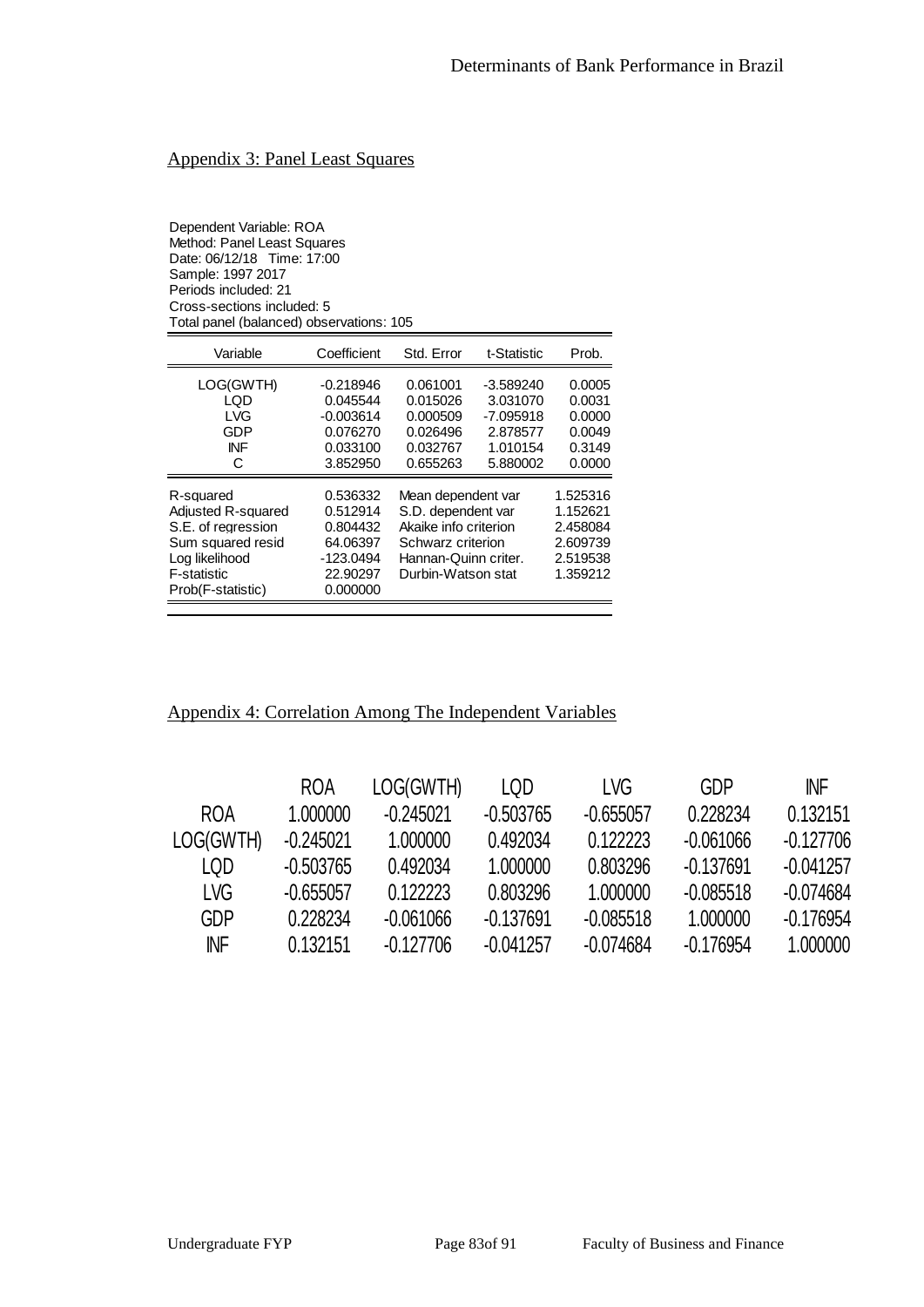| Appendix 5: Heteroskedasticity |
|--------------------------------|
|--------------------------------|

| Heteroskedasticity Test: Breusch-Pagan-Godfrey                                                                                                                   |                                                                                   |                                                                                                                                      |                                                                                |                                                                      |  |  |  |
|------------------------------------------------------------------------------------------------------------------------------------------------------------------|-----------------------------------------------------------------------------------|--------------------------------------------------------------------------------------------------------------------------------------|--------------------------------------------------------------------------------|----------------------------------------------------------------------|--|--|--|
| F-statistic<br>Obs*R-squared<br>Scaled explained SS                                                                                                              | 9.671271<br>34.45672<br>65.82793                                                  | 0.0000<br>Prob. F(5,99)<br>Prob. Chi-Square(5)<br>0.0000<br>Prob. Chi-Square(5)<br>0.0000                                            |                                                                                |                                                                      |  |  |  |
| Test Equation:<br>Dependent Variable: RESID <sup>1</sup> 2<br>Method: Least Squares<br>Date: 06/12/18 Time: 17:25<br>Sample: 1 105<br>Included observations: 105 |                                                                                   |                                                                                                                                      |                                                                                |                                                                      |  |  |  |
| Variable                                                                                                                                                         | Coefficient                                                                       | Std. Error                                                                                                                           | t-Statistic                                                                    | Prob.                                                                |  |  |  |
| C<br>LOG(GWTH)<br>LQD<br><b>LVG</b><br>GDP<br>INF                                                                                                                | 2.274477<br>$-0.137429$<br>$-0.024214$<br>0.002754<br>$-0.011366$<br>$-0.068545$  | 0.869758<br>0.080969<br>0.019944<br>0.000676<br>0.035169<br>0.043494                                                                 | 2.615068<br>$-1.697312$<br>$-1.214084$<br>4.073687<br>$-0.323175$<br>-1.575982 | 0.0103<br>0.0928<br>0.2276<br>0.0001<br>0.7472<br>0.1182             |  |  |  |
| R-squared<br>Adjusted R-squared<br>S.E. of regression<br>Sum squared resid<br>Log likelihood<br>F-statistic<br>Prob(F-statistic)                                 | 0.328159<br>0.294228<br>1.067756<br>112.8702<br>-152.7831<br>9.671271<br>0.000000 | Mean dependent var<br>S.D. dependent var<br>Akaike info criterion<br>Schwarz criterion<br>Hannan-Quinn criter.<br>Durbin-Watson stat |                                                                                | 0.610133<br>1.270983<br>3.024441<br>3.176095<br>3.085894<br>1.496555 |  |  |  |

#### Appendix 6: Heteroskedasticity (With D)

| F-statistic         | 1.113798 | Prob. F(5.98)       | 0.3581 |
|---------------------|----------|---------------------|--------|
| Obs*R-squared       | 5.592168 | Prob. Chi-Square(5) | 0.3479 |
| Scaled explained SS | 29.37595 | Prob. Chi-Square(5) | 0.0000 |

Test Equation: Dependent Variable: RESID<sup>1</sup>2 Method: Least Squares Date: 06/12/18 Time: 17:36 Sample: 2 105 Included observations: 104

| Variable                                                                                                                                | Coefficient                                                                         | Std. Error                                                                                                                           | t-Statistic                                                                      | Prob.                                                                |
|-----------------------------------------------------------------------------------------------------------------------------------------|-------------------------------------------------------------------------------------|--------------------------------------------------------------------------------------------------------------------------------------|----------------------------------------------------------------------------------|----------------------------------------------------------------------|
| С<br>D(LOG(GWTH))<br>D(LQD)<br>D(LVG)<br>D(GDP)<br>D(INF)                                                                               | 0.792647<br>$-0.500319$<br>0.026567<br>$-0.002356$<br>$-0.103987$<br>$-0.068735$    | 0.264481<br>0.704572<br>0.051805<br>0.001680<br>0.067965<br>0.096697                                                                 | 2.996993<br>$-0.710103$<br>0.512836<br>$-1.402061$<br>$-1.530011$<br>$-0.710828$ | 0.0035<br>0.4793<br>0.6092<br>0.1641<br>0.1292<br>0.4789             |
| R-squared<br><b>Adiusted R-squared</b><br>S.E. of rearession<br>Sum squared resid<br>Loa likelihood<br>F-statistic<br>Prob(F-statistic) | 0.053771<br>0.005494<br>2.686802<br>707.4528<br>$-247.2682$<br>1.113798<br>0.358105 | Mean dependent var<br>S.D. dependent var<br>Akaike info criterion<br>Schwarz criterion<br>Hannan-Quinn criter.<br>Durbin-Watson stat |                                                                                  | 0.779481<br>2.694213<br>4.870542<br>5.023103<br>4.932349<br>1.825314 |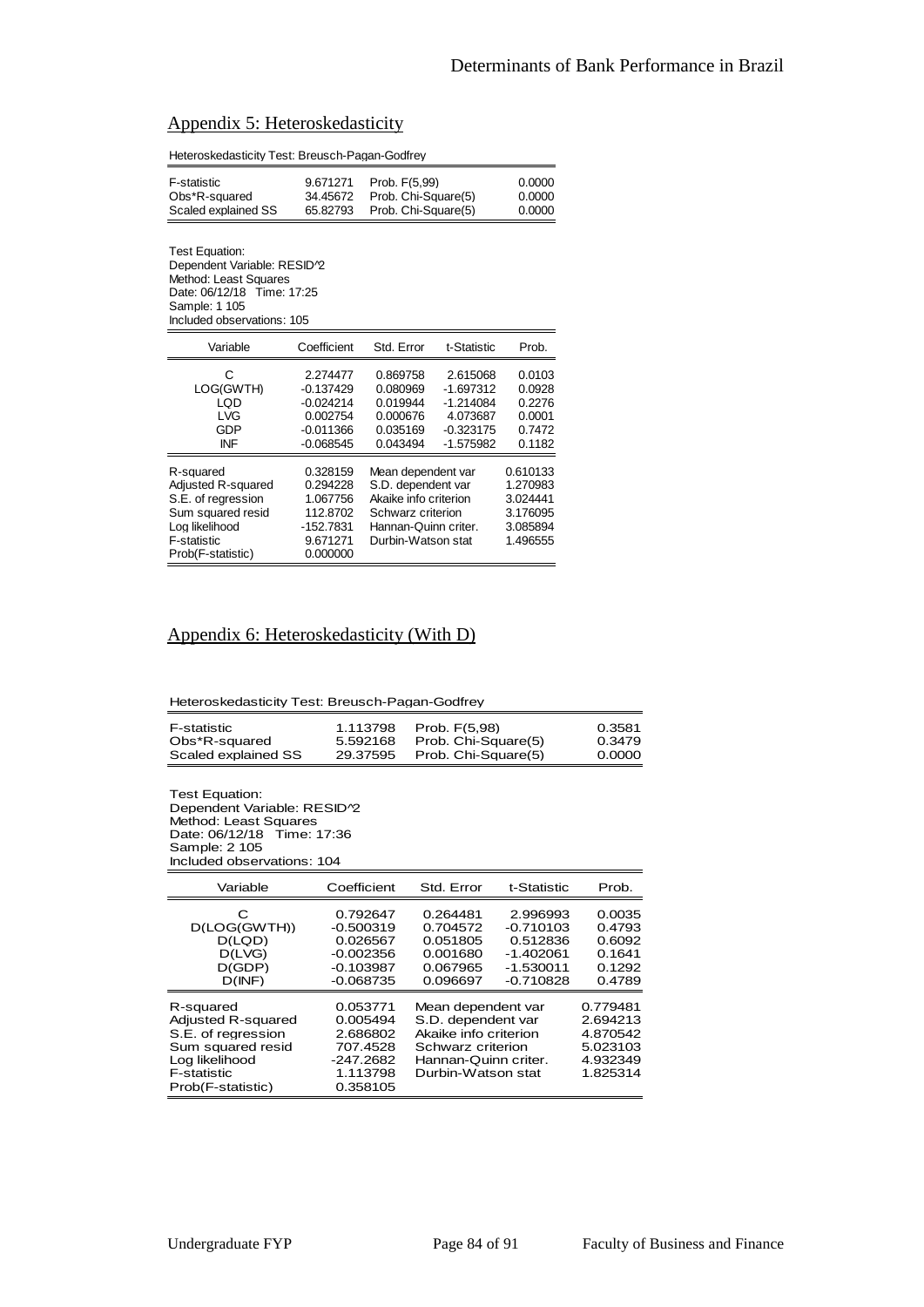### Appendix 7: Breusch-Godfrey Serial Correlation LM Test

Breusch-Godfrey Serial Correlation LM Test:

| F-statistic   | 5.958902 Prob. F(2.97)       | 0.0036 |
|---------------|------------------------------|--------|
| Obs*R-squared | 11.48912 Prob. Chi-Square(2) | 0.0032 |

Test Equation: Dependent Variable: RESID Method: Least Squares Date: 06/12/18 Time: 17:40 Sample: 1 105 Included observations: 105 Presample missing value lagged residuals set to zero.

| Variable                                                                                                                                | Coefficient                                                                                           | Std. Error                                                                                                                           | t-Statistic                                                                                           | Prob.                                                                        |
|-----------------------------------------------------------------------------------------------------------------------------------------|-------------------------------------------------------------------------------------------------------|--------------------------------------------------------------------------------------------------------------------------------------|-------------------------------------------------------------------------------------------------------|------------------------------------------------------------------------------|
| LOG(GWTH)<br>LQD<br>LVG<br>GDP<br>INF<br>C<br>$RESID(-1)$<br>$RESID(-2)$                                                                | $-0.000392$<br>$-0.004623$<br>5.28E-05<br>$-0.003220$<br>0.013590<br>0.042242<br>0.243553<br>0.189562 | 0.058157<br>0.014397<br>0.000488<br>0.025328<br>0.031537<br>0.624922<br>0.103609<br>0.103803                                         | $-0.006742$<br>$-0.321128$<br>0.108212<br>$-0.127121$<br>0.430928<br>0.067596<br>2.350694<br>1.826177 | 0.9946<br>0.7488<br>0.9141<br>0.8991<br>0.6675<br>0.9462<br>0.0208<br>0.0709 |
| R-squared<br><b>Adiusted R-squared</b><br>S.E. of regression<br>Sum squared resid<br>Loa likelihood<br>F-statistic<br>Prob(F-statistic) | 0.109420<br>0.045152<br>0.766933<br>57.05408<br>$-116.9656$<br>1.702543<br>0.117289                   | Mean dependent var<br>S.D. dependent var<br>Akaike info criterion<br>Schwarz criterion<br>Hannan-Quinn criter.<br>Durbin-Watson stat |                                                                                                       | $-6.77E-16$<br>0.784856<br>2.380297<br>2.582504<br>2.462235<br>1.990870      |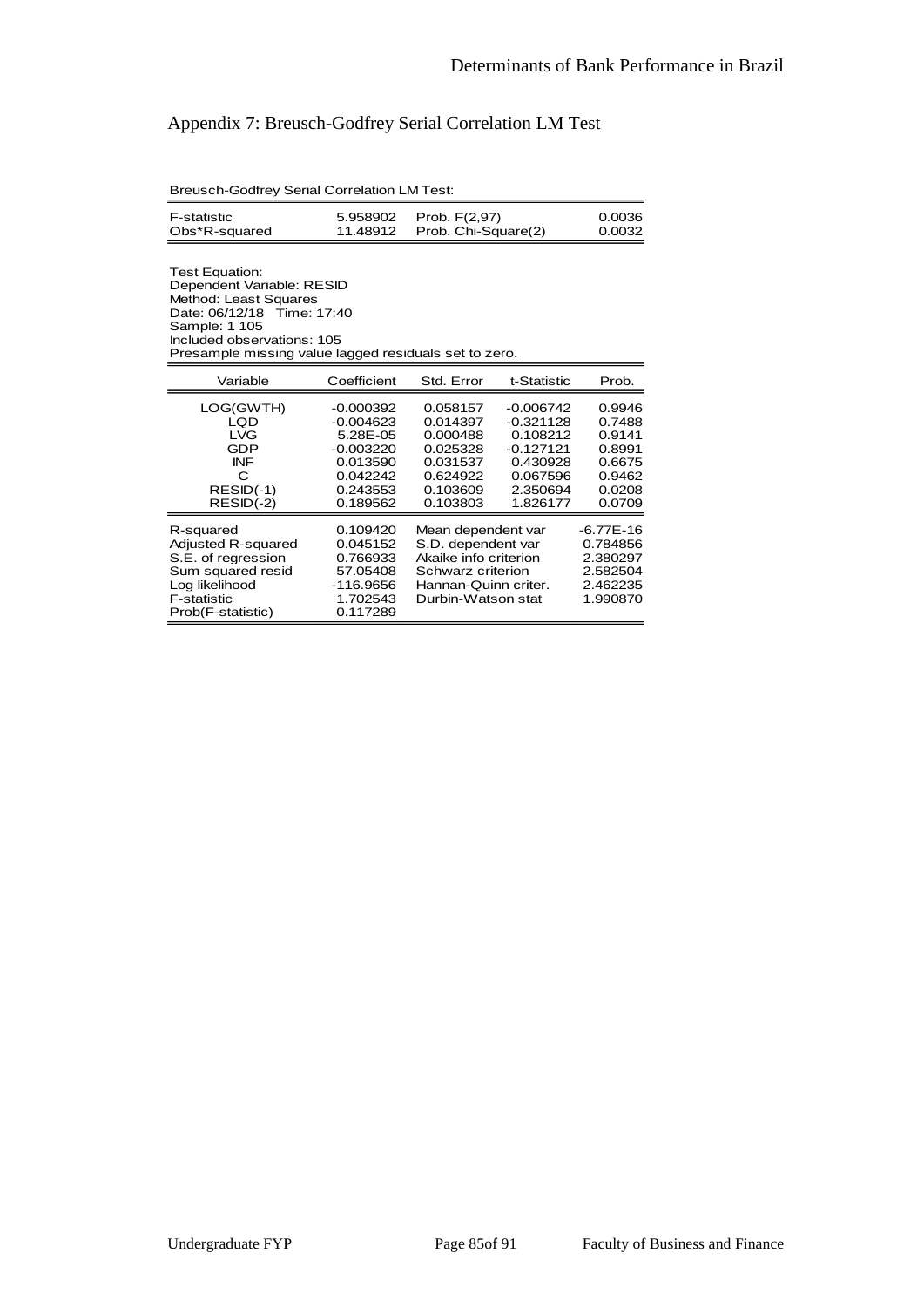### Appendix 8: Poolability Test

Redundant Fixed Effects Tests Equation: Untitled Test cross-section fixed effects

| <b>Effects Test</b>      | Statistic | d.f.   | Prob.  |
|--------------------------|-----------|--------|--------|
| Cross-section F          | 4.286811  | (4.95) | 0.0031 |
| Cross-section Chi-square | 17.423259 |        | 0.0016 |

Cross-section fixed effects test equation: Dependent Variable: ROA Method: Panel Least Squares Date: 02/11/19 Time: 14:47 Sample: 1997 2017 Periods included: 21 Cross-sections included: 5 Total panel (balanced) observations: 105

| Variable                                                                                                                         | Coefficient                                                                       | Std. Error                                                                                                                           | t-Statistic                                                 | Prob.                                                                |
|----------------------------------------------------------------------------------------------------------------------------------|-----------------------------------------------------------------------------------|--------------------------------------------------------------------------------------------------------------------------------------|-------------------------------------------------------------|----------------------------------------------------------------------|
| C<br>GDP<br>INF<br>LNGWTH<br>LQD                                                                                                 | 3.852950<br>0.076270<br>0.033100<br>$-0.218946$<br>0.045544                       | 0.655263<br>0.026496<br>0.032767<br>0.061001<br>0.015026                                                                             | 5.880002<br>2.878577<br>1.010154<br>$-3.589240$<br>3.031070 | 0.0000<br>0.0049<br>0.3149<br>0.0005<br>0.0031                       |
| <b>LVG</b>                                                                                                                       | $-0.003614$                                                                       | 0.000509                                                                                                                             | -7.095918                                                   | 0.0000                                                               |
| R-squared<br>Adjusted R-squared<br>S.E. of regression<br>Sum squared resid<br>Log likelihood<br>F-statistic<br>Prob(F-statistic) | 0.536332<br>0.512914<br>0.804432<br>64.06397<br>-123.0494<br>22.90297<br>0.000000 | Mean dependent var<br>S.D. dependent var<br>Akaike info criterion<br>Schwarz criterion<br>Hannan-Quinn criter.<br>Durbin-Watson stat |                                                             | 1.525316<br>1.152621<br>2.458084<br>2.609739<br>2.519538<br>1.359212 |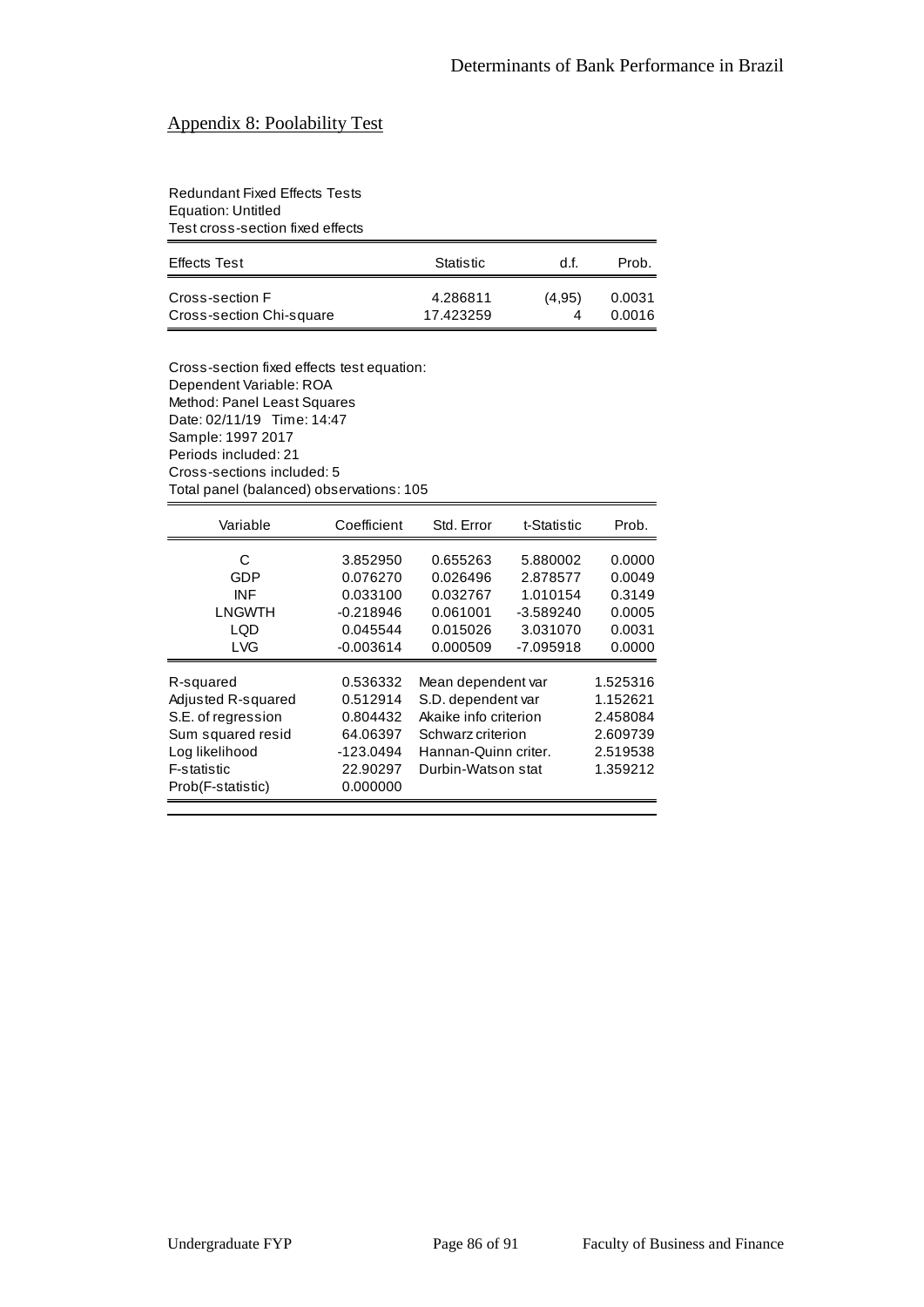# Appendix 9: Hausman Test

Correlated Random Effects - Hausman Test Equation: Untitled Test period random effects

| <b>Test Summary</b> | Chi-Sq. Statistic Chi-Sq. d.f. | Prob.  |
|---------------------|--------------------------------|--------|
| Period random       | 0.101793                       | 0.9916 |

Period random effects test comparisons:

| Variable  | Fixed       | Random      | Var(Diff.) | Prob.  |
|-----------|-------------|-------------|------------|--------|
| LOG(GWTH) | -0.228734   | $-0.221510$ | 0.000681   | 0.7820 |
| LVG.      | $-0.003611$ | $-0.003614$ | 0.000000   | 0.9868 |
| LOD       | 0.046817    | 0.045888    | 0.000021   | 0.8394 |

Period random effects test equation: Dependent Variable: ROA Method: Panel Least Squares Date: 06/13/18 Time: 14:46 Sample: 1997 2017 Periods included: 21 Cross-sections included: 5 Total panel (balanced) observations: 105 WARNING: estimated coefficient covariance matrix is of reduced rank

| Variable                            | Coefficient                                              | Std. Error                                          | t-Statistic                                              | Prob.                                       |
|-------------------------------------|----------------------------------------------------------|-----------------------------------------------------|----------------------------------------------------------|---------------------------------------------|
| C<br>LOG(GWTH)<br>LVG<br>LQD<br>GDP | 4.309280<br>$-0.228734$<br>$-0.003611$<br>0.046817<br>NА | 0.619570<br>0.067045<br>0.000527<br>0.015676<br>NA. | 6.955274<br>$-3.411633$<br>$-6.851680$<br>2.986555<br>ΝA | 0.0000<br>0.0010<br>0.0000<br>0.0037<br>NA. |
| INF                                 | ΝA                                                       | NА                                                  | ΝA                                                       | <b>NA</b>                                   |

| <b>Effects Specification</b>                                                                                                            |                                                                                   |                                                                                                                                      |                                                                      |  |  |  |
|-----------------------------------------------------------------------------------------------------------------------------------------|-----------------------------------------------------------------------------------|--------------------------------------------------------------------------------------------------------------------------------------|----------------------------------------------------------------------|--|--|--|
|                                                                                                                                         | Period fixed (dummy variables)                                                    |                                                                                                                                      |                                                                      |  |  |  |
| R-squared<br>Adjusted R-squared<br>S.E. of regression<br>Sum squared resid<br>Log likelihood<br><b>F-statistic</b><br>Prob(F-statistic) | 0.636990<br>0.533913<br>0.786901<br>50.15633<br>-110.2007<br>6.179745<br>0.000000 | Mean dependent var<br>S.D. dependent var<br>Akaike info criterion<br>Schwarz criterion<br>Hannan-Quinn criter.<br>Durbin-Watson stat | 1.525316<br>1.152621<br>2.556204<br>3.162824<br>2.802018<br>1.285353 |  |  |  |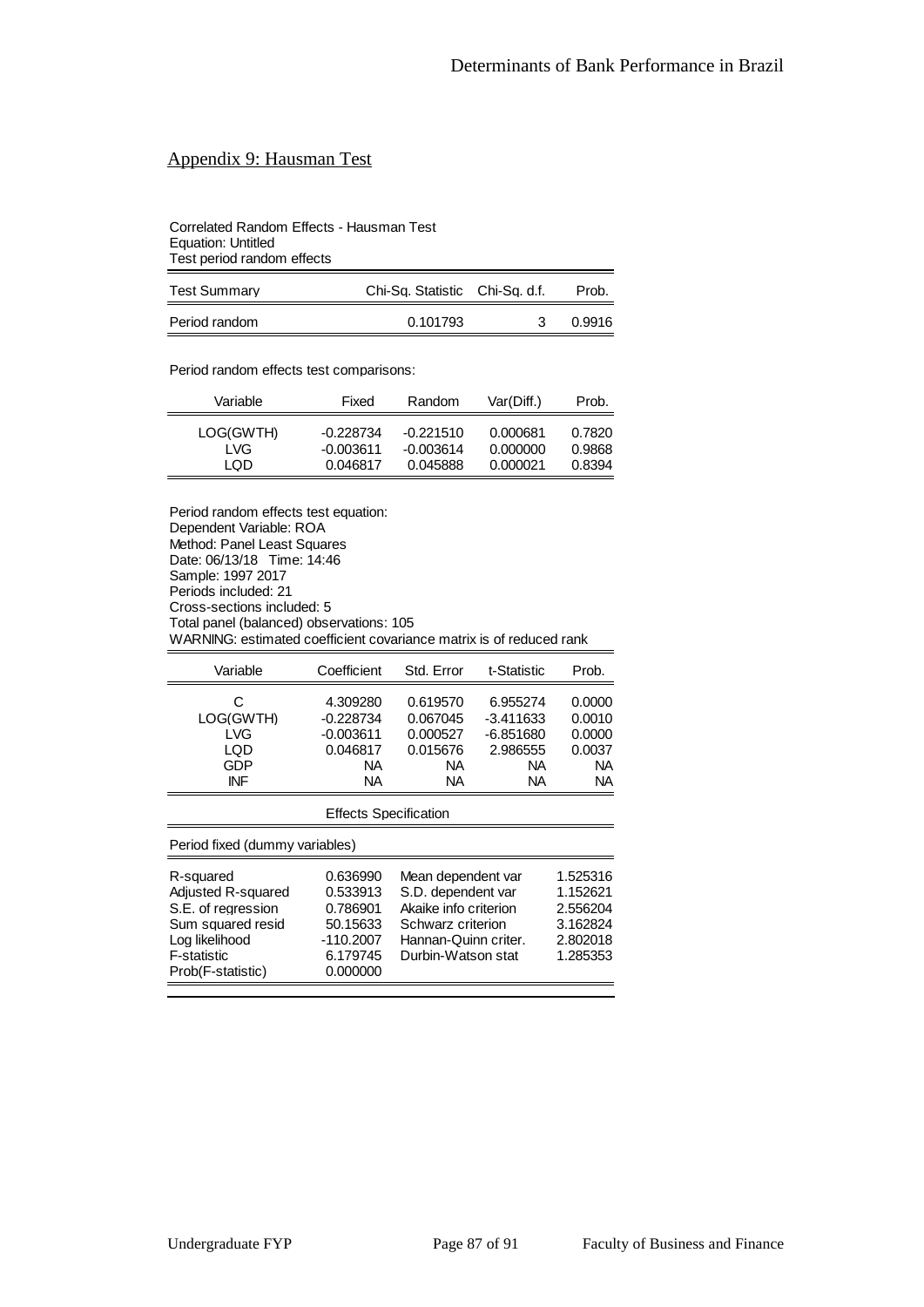# Appendix 10: Lagrange Multiplier Test for Random Effects

#### Lagrange Multiplier Tests for Random Effects Null hypotheses: No effects Alternative hypotheses: Two-sided (Breusch-Pagan) and one-sided

(all others) alternatives

|                      | Cross-section | Test Hypothesis<br>Time | Both                 |
|----------------------|---------------|-------------------------|----------------------|
| Breusch-Pagan        | 6.355552      | 0.091981                | 6.447533             |
|                      | (0.0117)      | (0.7617)                | (0.0111)             |
| Honda                | 2.521022      | 0.303284                | 1.997086             |
|                      | (0.0059)      | (0.3808)                | (0.0229)             |
| Kina-Wu              | 2.521022      | 0.303284                | 2.425183             |
|                      | (0.0059)      | (0.3808)                | (0.0077)             |
| Standardized Honda   | 4.309537      | 0.743565                | $-1.158075$          |
|                      | (0.0000)      | (0.2286)                | (0.8766)             |
| Standardized King-Wu | 4.309537      | 0.743565                | 0.297004             |
|                      | (0.0000)      | (0.2286)                | (0.3832)             |
| Gourieroux, et al.*  |               |                         | 6.447533<br>(0.0155) |

# Appendix 11: Panel Least Square (Asset Growth)

Dependent Variable: LNGWTH Method: Panel Least Squares Date: 01/22/19 Time: 17:43 Sample: 1997 2017 Periods included: 21 Cross-sections included: 5 Total panel (balanced) observations: 105

| Variable                 | Coefficient             | Std. Error            | t-Statistic           | Prob.            |
|--------------------------|-------------------------|-----------------------|-----------------------|------------------|
| <b>ROA</b>               | $-0.525902$             | 0.146522              | $-3.589240$           | 0.0005           |
| <b>INF</b><br><b>LQD</b> | $-0.070861$<br>0.170634 | 0.050546<br>0.017278  | -1.401922<br>9.875683 | 0.1641<br>0.0000 |
| <b>LVG</b><br>GDP        | $-0.005894$<br>0.040535 | 0.000768<br>0.042553  | -7.678739<br>0.952573 | 0.0000<br>0.3431 |
| C                        | 10.13098                | 0.595633              | 17.00875              | 0.0000           |
| R-squared                | 0.532621                | Mean dependent var    |                       | 11.84151         |
| Adjusted R-squared       | 0.509016                | S.D. dependent var    |                       | 1.779261         |
| S.E. of regression       | 1.246732                | Akaike info criterion |                       | 3.334374         |
| Sum squared resid        | 153.8797                | Schwarz criterion     |                       | 3.486028         |
| Log likelihood           | -169.0546               | Hannan-Quinn criter.  |                       | 3.395827         |
| F-statistic              | 22.56394                | Durbin-Watson stat    |                       | 0.625815         |
| Prob(F-statistic)        | 0.000000                |                       |                       |                  |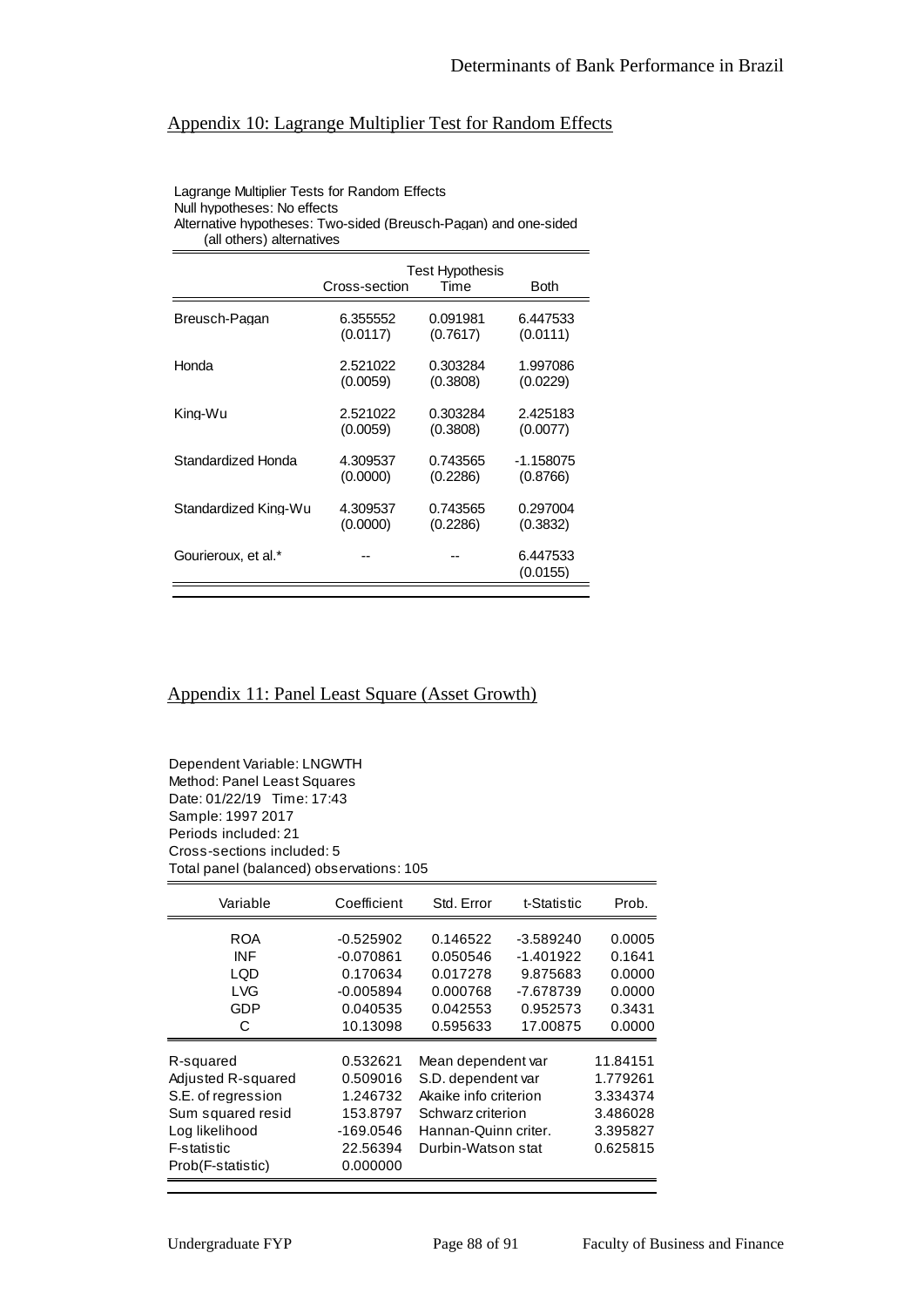# Appendix 12: Panel Least Square (Liquidity)

Dependent Variable: LQD Method: Panel Least Squares Date: 01/22/19 Time: 17:47 Sample: 1997 2017 Periods included: 21 Cross-sections included: 5 Total panel (balanced) observations: 105

| Variable                                                                                                                         | Coefficient                                                                         | Std. Error                                                                                                                           | t-Statistic                                                 | Prob.                                                                |
|----------------------------------------------------------------------------------------------------------------------------------|-------------------------------------------------------------------------------------|--------------------------------------------------------------------------------------------------------------------------------------|-------------------------------------------------------------|----------------------------------------------------------------------|
| GDP<br>INF<br><b>LNGWTH</b><br><b>LVG</b><br>ROA                                                                                 | $-0.277603$<br>0.202672<br>2.908326<br>0.033486<br>1.864579                         | 0.174263<br>0.209751<br>0.294494<br>0.002167<br>0.615155                                                                             | $-1.593011$<br>0.966251<br>9.875683<br>15.45110<br>3.031070 | 0.1143<br>0.3363<br>0.0000<br>0.0000<br>0.0031                       |
| C                                                                                                                                | $-20.66457$                                                                         | 4.404994                                                                                                                             | -4.691167                                                   | 0.0000                                                               |
| R-squared<br>Adjusted R-squared<br>S.E. of regression<br>Sum squared resid<br>Log likelihood<br>F-statistic<br>Prob(F-statistic) | 0.824834<br>0.815987<br>5.147098<br>2622.769<br>$-317.9349$<br>93.23534<br>0.000000 | Mean dependent var<br>S.D. dependent var<br>Akaike info criterion<br>Schwarz criterion<br>Hannan-Quinn criter.<br>Durbin-Watson stat |                                                             | 31.75783<br>11.99880<br>6.170188<br>6.321843<br>6.231642<br>1.063441 |

### Appendix 13: Panel Least Square (Leverage)

Dependent Variable: LVG Method: Panel Least Squares Date: 01/22/19 Time: 17:48 Sample: 1997 2017 Periods included: 21 Cross-sections included: 5 Total panel (balanced) observations: 105

| Variable                                                                                                                         | Coefficient                                                                       | Std. Error                                                                                                                           | t-Statistic                                                               | Prob.                                                                |
|----------------------------------------------------------------------------------------------------------------------------------|-----------------------------------------------------------------------------------|--------------------------------------------------------------------------------------------------------------------------------------|---------------------------------------------------------------------------|----------------------------------------------------------------------|
| GDP<br>LNGWTH<br>LQD<br><b>ROA</b><br>INF<br>C                                                                                   | 8.012164<br>-63.32978<br>21.10945<br>-93.27872<br>$-3.417233$<br>657.8763         | 4.357288<br>8.247420<br>1.366210<br>13.14541<br>5.279977<br>102.8571                                                                 | 1.838796<br>-7.678739<br>15.45110<br>$-7.095918$<br>-0.647206<br>6.396025 | 0.0689<br>0.0000<br>0.0000<br>0.0000<br>0.5190<br>0.0000             |
| R-squared<br>Adjusted R-squared<br>S.E. of regression<br>Sum squared resid<br>Log likelihood<br>F-statistic<br>Prob(F-statistic) | 0.834520<br>0.826163<br>129.2316<br>1653381.<br>-656.3681<br>99.85221<br>0.000000 | Mean dependent var<br>S.D. dependent var<br>Akaike info criterion<br>Schwarz criterion<br>Hannan-Quinn criter.<br>Durbin-Watson stat |                                                                           | 432.5927<br>309.9542<br>12.61654<br>12.76819<br>12.67799<br>1.204139 |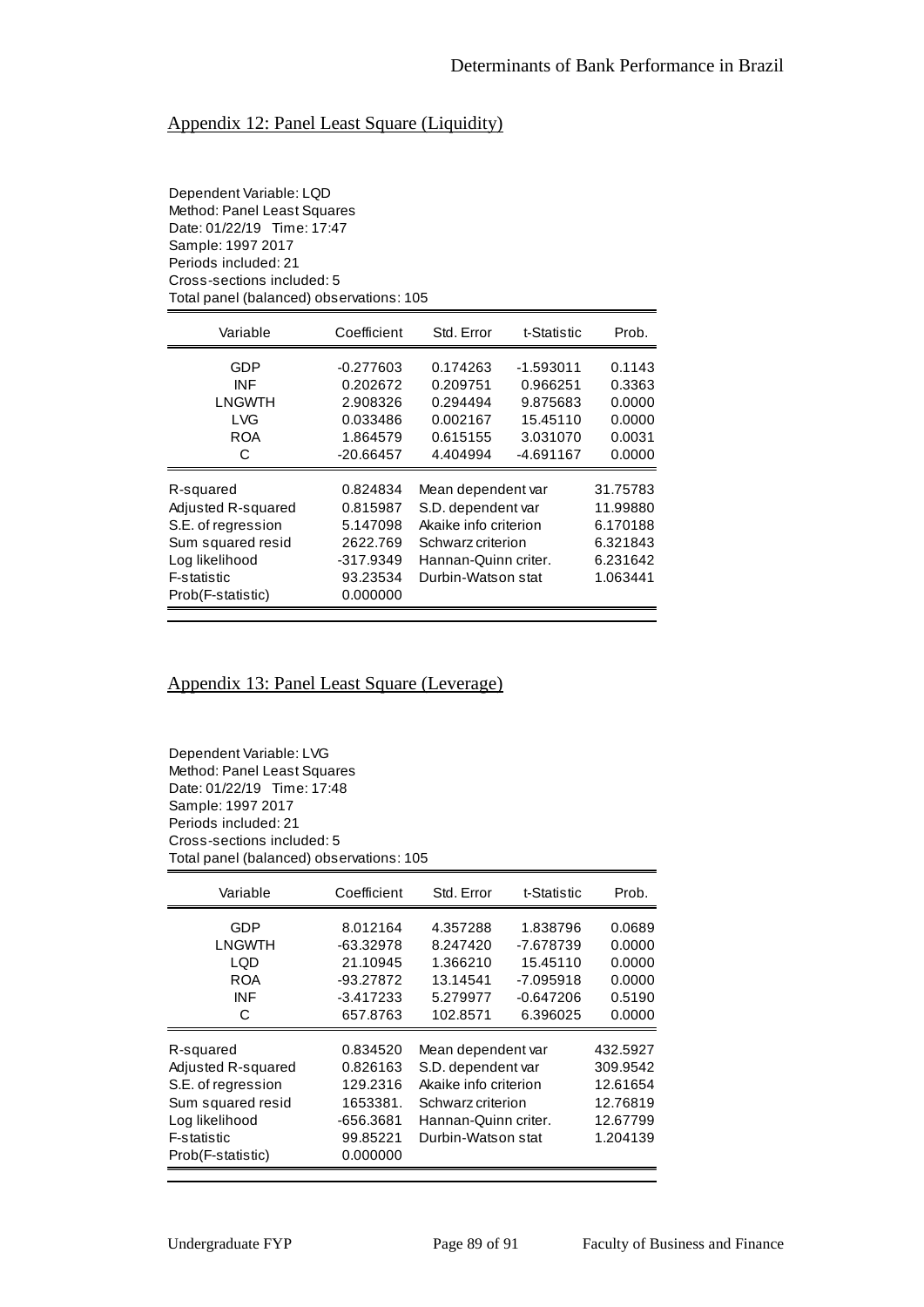# Appendix 14: Panel Least Square (Gross Domestic Product)

Dependent Variable: GDP Method: Panel Least Squares Date: 01/22/19 Time: 17:45 Sample: 1997 2017 Periods included: 21 Cross-sections included: 5 Total panel (balanced) observations: 105

| Variable                                                                                                                         | Coefficient                                                                       | Std. Error                                                                                                                           | t-Statistic                                                    | Prob.                                                                |
|----------------------------------------------------------------------------------------------------------------------------------|-----------------------------------------------------------------------------------|--------------------------------------------------------------------------------------------------------------------------------------|----------------------------------------------------------------|----------------------------------------------------------------------|
| LNGWTH<br>INF<br><b>LOD</b><br><b>LVG</b><br><b>ROA</b>                                                                          | 0.224062<br>$-0.237579$<br>$-0.090030$<br>0.004122<br>1.012649                    | 0.235218<br>0.117612<br>0.056515<br>0.002242<br>0.351788                                                                             | 0.952573<br>$-2.020025$<br>$-1.593011$<br>1.838796<br>2.878577 | 0.3431<br>0.0461<br>0.1143<br>0.0689<br>0.0049                       |
| C                                                                                                                                | 0.646041                                                                          | 2.772644                                                                                                                             | 0.233006                                                       | 0.8162                                                               |
| R-squared<br>Adjusted R-squared<br>S.E. of regression<br>Sum squared resid<br>Log likelihood<br>F-statistic<br>Prob(F-statistic) | 0.126361<br>0.082238<br>2.931180<br>850.5900<br>-258.8170<br>2.863831<br>0.018562 | Mean dependent var<br>S.D. dependent var<br>Akaike info criterion<br>Schwarz criterion<br>Hannan-Quinn criter.<br>Durbin-Watson stat |                                                                | 2.264762<br>3.059691<br>5.044133<br>5.195788<br>5.105586<br>1.872078 |

### Appendix 15: Panel Least Square (Inflation)

Dependent Variable: INF Method: Panel Least Squares Date: 01/22/19 Time: 17:46 Sample: 1997 2017 Periods included: 21 Cross-sections included: 5 Total panel (balanced) observations: 105

| Variable                                                                                                                         | Coefficient                                                                         | Std. Error                                                                                                                           | t-Statistic                                                                 | Prob.                                                                |
|----------------------------------------------------------------------------------------------------------------------------------|-------------------------------------------------------------------------------------|--------------------------------------------------------------------------------------------------------------------------------------|-----------------------------------------------------------------------------|----------------------------------------------------------------------|
| GDP<br>LNGWTH<br>LQD<br><b>LVG</b><br><b>ROA</b><br>C                                                                            | -0.166620<br>$-0.274705$<br>0.046097<br>$-0.001233$<br>0.308217<br>8.556235         | 0.082484<br>0.195949<br>0.047707<br>0.001905<br>0.305119<br>2.157534                                                                 | $-2.020025$<br>-1.401922<br>0.966251<br>$-0.647206$<br>1.010154<br>3.965748 | 0.0461<br>0.1641<br>0.3363<br>0.5190<br>0.3149<br>0.0001             |
| R-squared<br>Adjusted R-squared<br>S.E. of regression<br>Sum squared resid<br>Log likelihood<br>F-statistic<br>Prob(F-statistic) | 0.082126<br>0.035768<br>2.454723<br>596.5407<br>$-240.1909$<br>1.771577<br>0.125639 | Mean dependent var<br>S.D. dependent var<br>Akaike info criterion<br>Schwarz criterion<br>Hannan-Quinn criter.<br>Durbin-Watson stat |                                                                             | 6.326667<br>2.499837<br>4.689350<br>4.841005<br>4.750803<br>1.544327 |